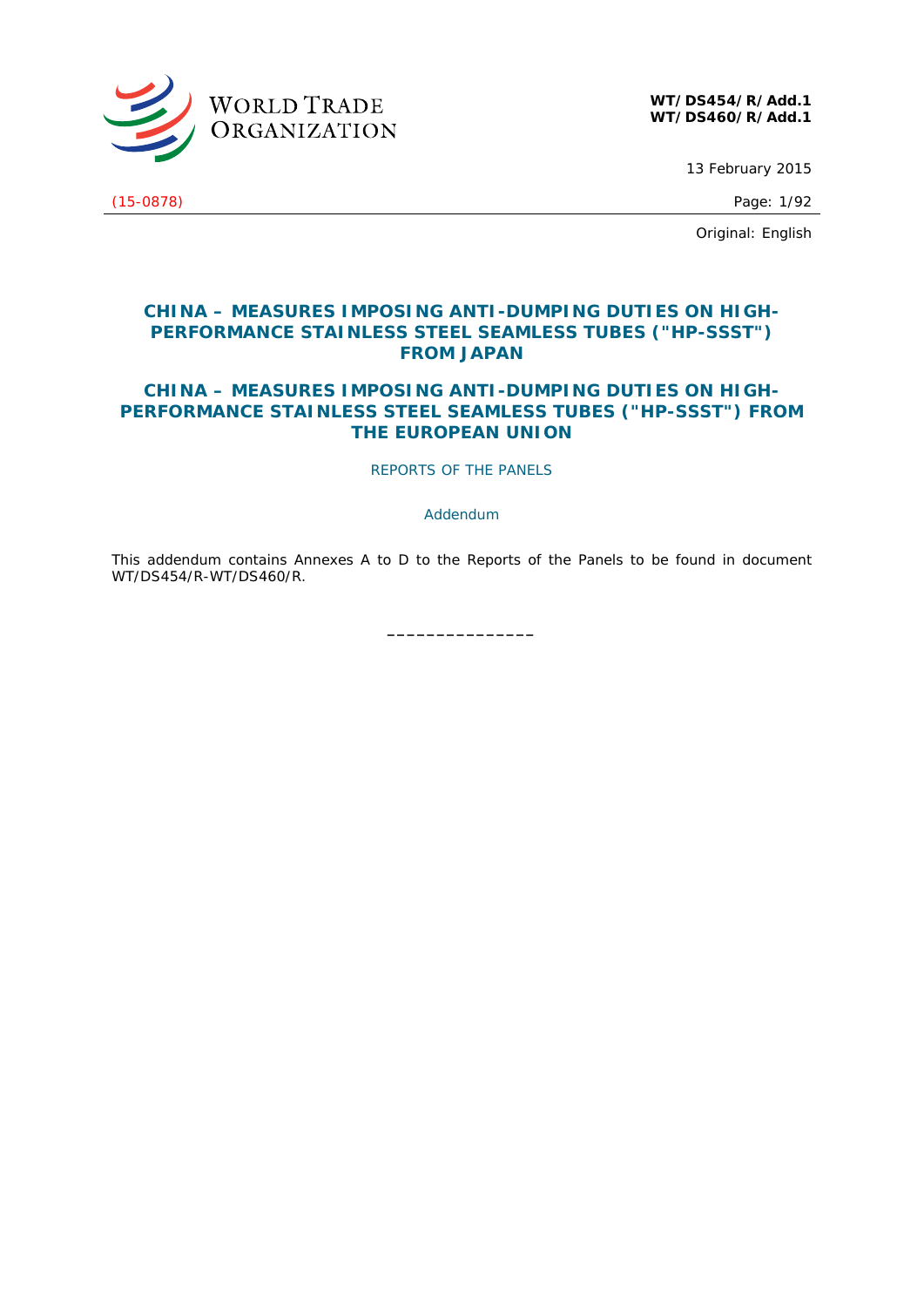- 2 -

# **LIST OF ANNEXES**

# **ANNEX A**

# WORKING PROCEDURES OF THE PANELS

|           | <b>Contents</b>                        | Page |
|-----------|----------------------------------------|------|
| Annex A-1 | Joint Working Procedures of the Panels | A-2  |
| Annex A-2 | Additional Working Procedures on BCI   |      |

### **ANNEX B**

### ARGUMENTS OF JAPAN AND THE EUROPEAN UNION

|           | <b>Contents</b>                                                                          | Page   |
|-----------|------------------------------------------------------------------------------------------|--------|
| Annex B-1 | Executive Summary of the First Written Submission of Japan                               | $B-2$  |
| Annex B-2 | Executive Summary of the Second Written Submission of Japan                              | $B-10$ |
| Annex B-3 | Executive Summary of the Statement of Japan at the First Panel Meeting                   | $B-18$ |
| Annex B-4 | Executive Summary of the Statements of Japan at the Second Panel Meeting                 | $B-23$ |
| Annex B-5 | Executive Summary of the First Written Submission of the European Union                  | $B-28$ |
| Annex B-6 | Executive Summary of the Second Written Submission of the European Union                 | $B-34$ |
| Annex B-7 | Executive Summary of the Statement of the European Union at the First Panel<br>Meetina   | B-41   |
| Annex B-8 | Executive Summary of the Statements of the European Union at the<br>Second Panel Meeting | $B-46$ |

### **ANNEX C**

# ARGUMENTS OF CHINA

|           | <b>Contents</b>                                                          | Page   |
|-----------|--------------------------------------------------------------------------|--------|
| Annex C-1 | Executive Summary of the First Written Submission of China               | $C-2$  |
| Annex C-2 | Executive Summary of the Statement of China at the First Panel Meeting   | $C-7$  |
| Annex C-3 | Executive Summary of the Second Written Submission of China              | $C-9$  |
| Annex C-4 | Executive Summary of the Statements of China at the Second Panel Meeting | $C-14$ |

# **ANNEX D**

## ARGUMENTS OF THIRD PARTIES

|           | <b>Contents</b>                                                    | Page    |
|-----------|--------------------------------------------------------------------|---------|
| Annex D-1 | Third-Party Statement of the Republic of Korea                     | $D-2$   |
| Annex D-2 | Third-Party Statement of the Kingdom of Saudi Arabia               | $D-4$   |
| Annex D-3 | Third-Party Statement of Turkey                                    | $D - 7$ |
| Annex D-4 | Integrated Executive Summary of the Arguments of the United States | $D-12$  |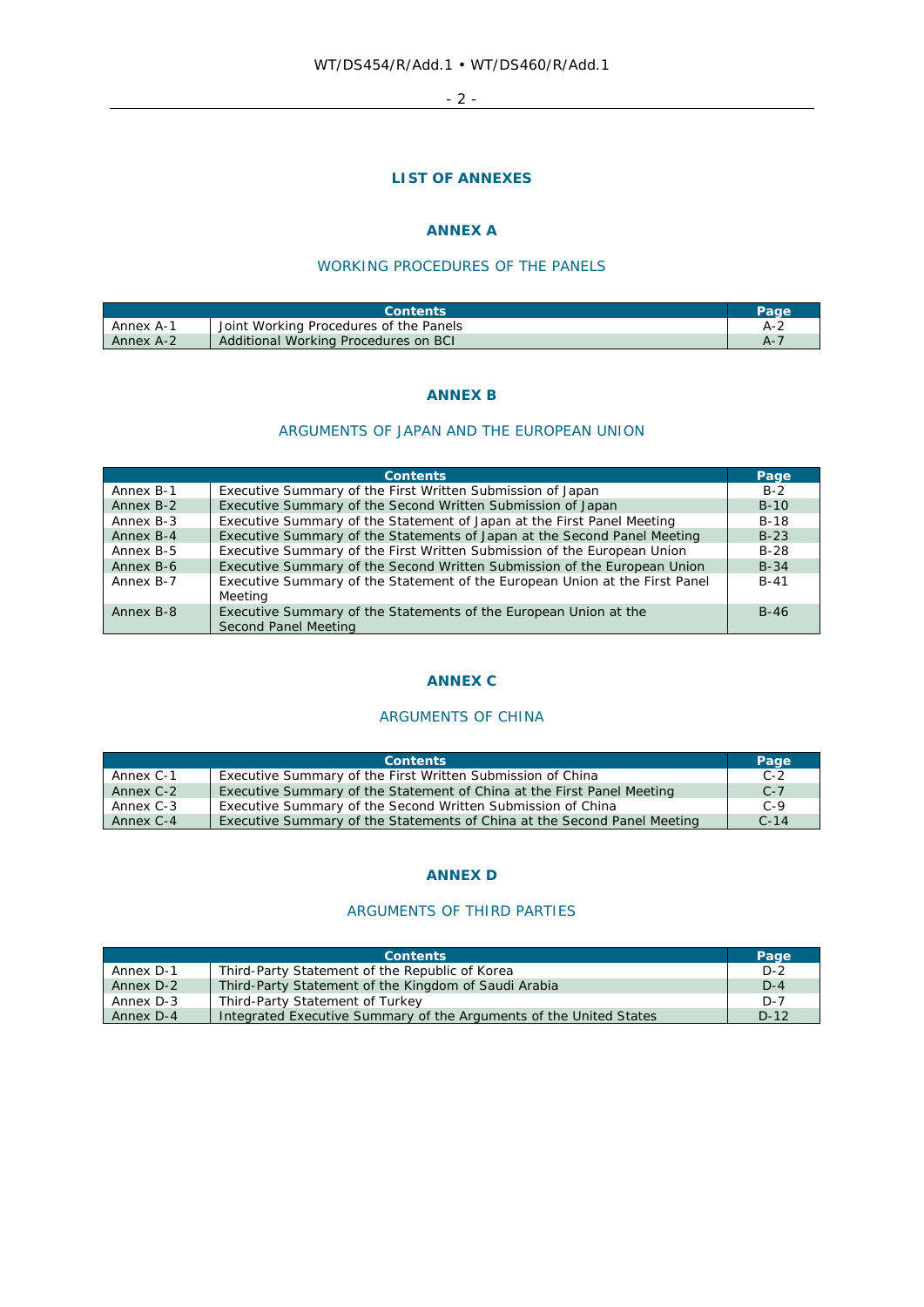# - A-1 -

# **ANNEX A**

# WORKING PROCEDURES OF THE PANELS

|           | <b>Contents</b>                        | Page |
|-----------|----------------------------------------|------|
| Annex A-1 | Joint Working Procedures of the Panels | A-2  |
| Annex A-2 | Additional Working Procedures on BCI   |      |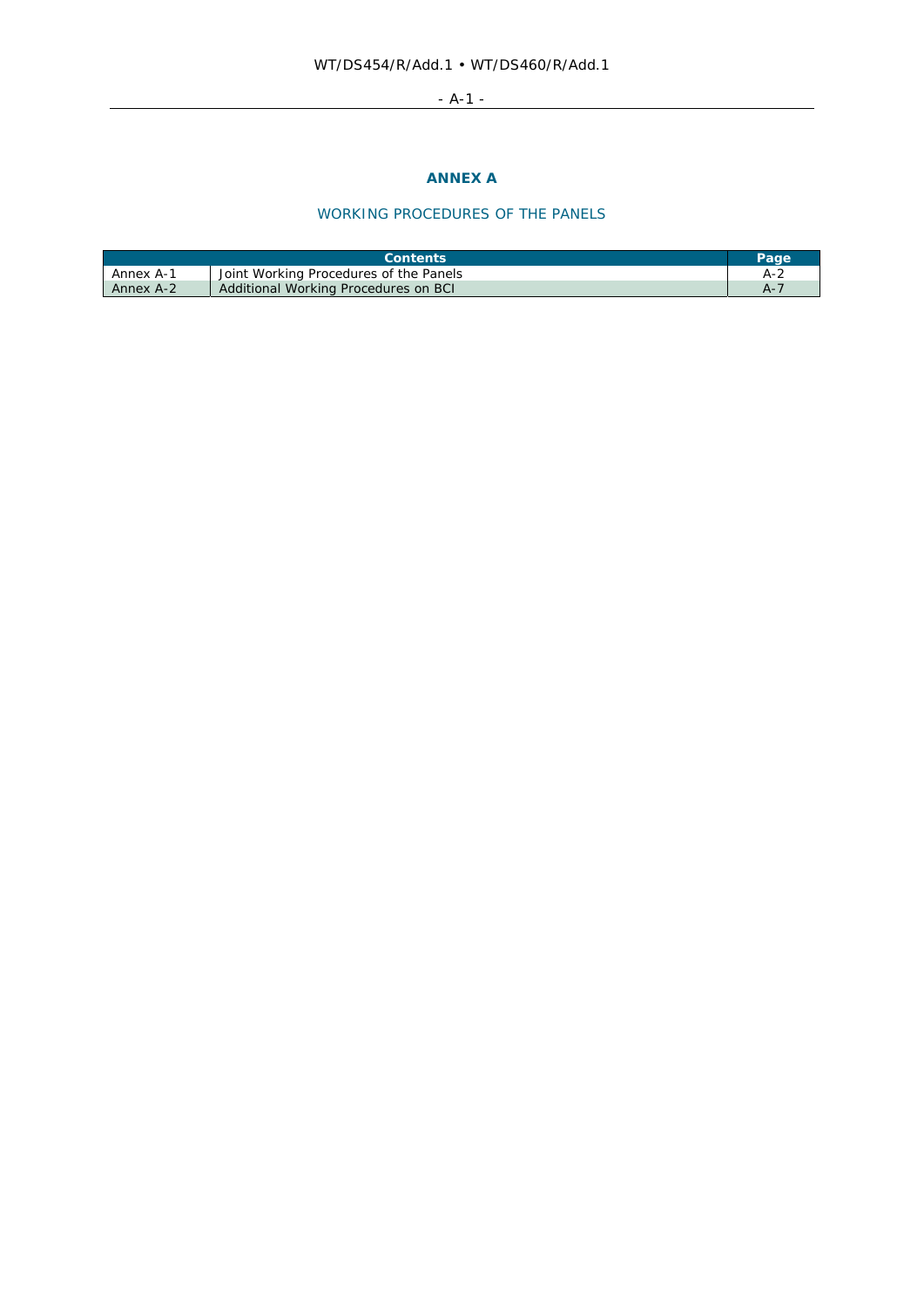- A-2 -

# **ANNEX A-1**

### JOINT WORKING PROCEDURES OF THE PANELS

1. Pursuant to Article 9.3 of the DSU, the timetables in DS454 and DS460 are harmonized. The Panels shall, to the greatest extent possible, conduct a single panel process, with a single record, resulting in separate reports contained in a single document, taking into account the rights of all Members concerned, and in such a manner that the rights that parties or third parties would otherwise have enjoyed are in no way impaired. A complaining party's submissions in one dispute shall be deemed to be an exercise of its third party rights in the other dispute. Third parties may submit single submissions relating to both disputes.

2. In its proceedings, the Panels shall follow the relevant provisions of the Understanding on Rules and Procedures Governing the Settlement of Disputes (DSU). In addition, the following Working Procedures shall apply.

### **General**

3. The deliberations of the Panels and the documents submitted to it shall be kept confidential. Nothing in the DSU or in these Working Procedures shall preclude a party to the disputes (hereafter "party") from disclosing statements of its own positions to the public. Members shall treat as confidential information submitted to the Panels by another Member which the submitting Member has designated as confidential. Where a party submits a confidential version of its written submissions to the Panels, it shall also, upon request of a Member, provide a non-confidential summary of the information contained in its submissions that could be disclosed to the public.

4. The Panels shall meet in closed session. The parties, and Members having notified their interest in either dispute to the Dispute Settlement Body in accordance with Article 10 of the DSU (hereafter "third parties"), shall be present at the meetings only when invited by the Panels to appear before them.

5. The parties and third parties shall treat business confidential information in accordance with the procedures set forth in the Additional Working Procedures of the Panels Concerning Business Confidential Information, set out in Annex 1 to these Working Procedures.

6. Each party and third party has the right to determine the composition of its own delegation when meeting with the Panels. Each party and third party shall have the responsibility for all members of its own delegation and shall ensure that each member of such delegation acts in accordance with the DSU and these Working Procedures, particularly with regard to the confidentiality of the proceedings.

### **Submissions**

7. Before the first substantive meeting of the Panels with the parties, each party shall submit a written submission in which its presents the facts of its case and its arguments, in accordance with the timetable adopted by the Panels. Each party shall also submit to the Panels, prior to the second substantive meeting of the Panels, a written rebuttal, in accordance with the timetable adopted by the Panels.

8. A party shall submit any request for a preliminary ruling at the earliest possible opportunity and in any event no later than in its first written submission to the Panels. If the European Union or Japan requests such a ruling, China shall submit its response to the request in its first written submission. If China requests such a ruling, the European Union and Japan shall submit their responses to the request prior to the first substantive meeting of the Panels, at a time to be determined by the Panels in light of the request. Exceptions to this procedure shall be granted upon a showing of good cause.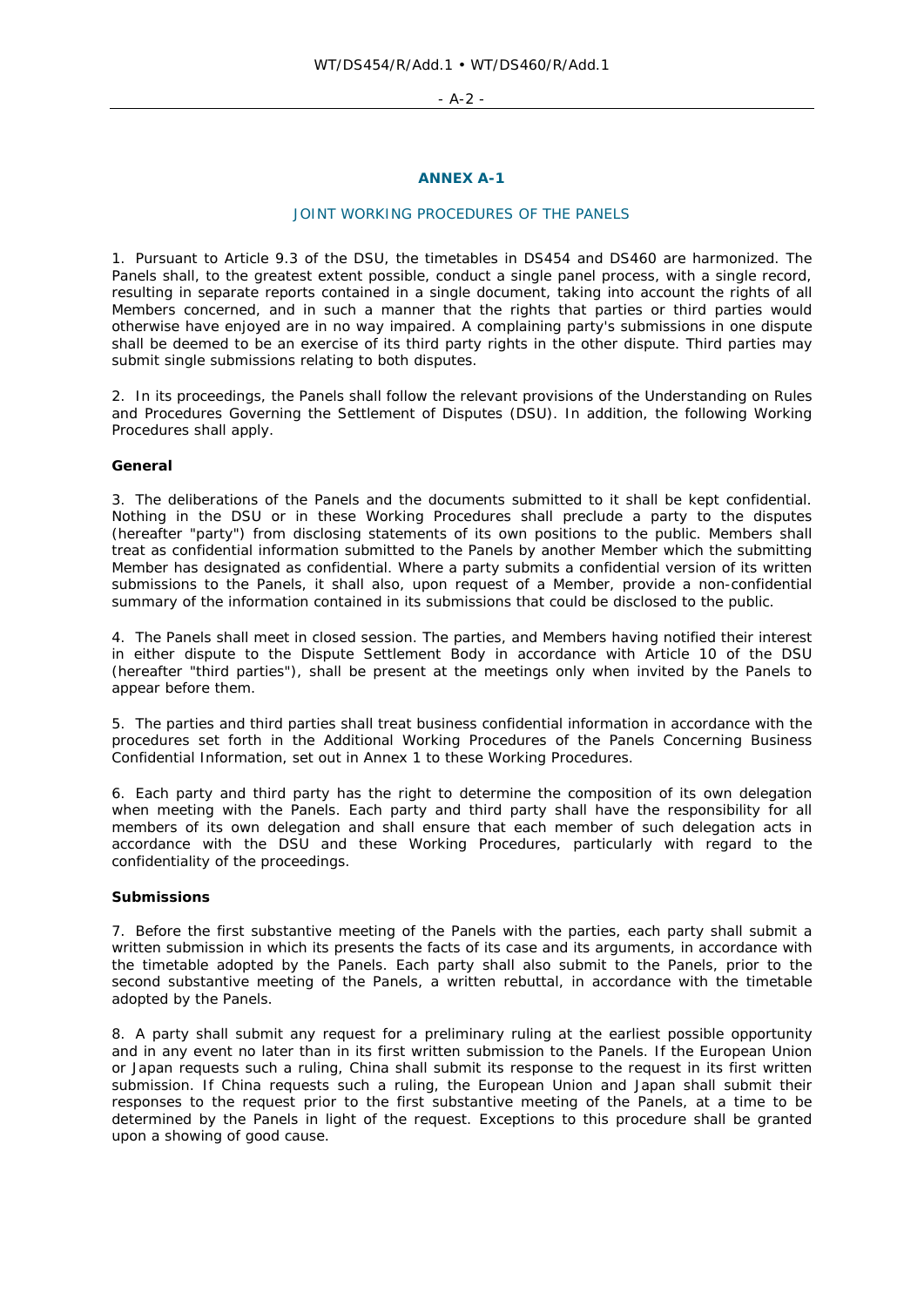#### - A-3 -

9. Each party shall submit all factual evidence to the Panels no later than during the first substantive meeting, except with respect to evidence necessary for purposes of rebuttal, answers to questions or comments on answers provided by the opposing party. Exceptions to this procedure shall be granted upon a showing of good cause. Where such exception has been granted, the Panels shall accord the opposing party a period of time for comment, as appropriate, on any new factual evidence submitted after the first substantive meeting.

10. Where the original language of exhibits is not a WTO working language, the submitting party or third party shall submit a translation into the WTO working language of the submission at the same time. The Panels may grant reasonable extensions of time for the translation of such exhibits upon a showing of good cause. Any objection as to the accuracy of a translation, to the extent that its significance is reasonably apparent, should be raised promptly in writing, no later than the next filing or meeting (whichever occurs earlier) following the submission which contains the translation in question. Any objection shall be accompanied by a detailed explanation of the grounds of objection and an alternative translation.

11. To facilitate the maintenance of the record of the disputes and maximize the clarity of submissions, each party and third party shall sequentially number its exhibits throughout the course of the disputes. For example, exhibits submitted by Japan could be numbered JPN-1, JPN-2, etc. If the last exhibit in connection with the first submission was numbered JPN-5, the first exhibit of the next submission thus would be numbered JPN-6. In order to avoid unnecessary duplication of exhibits, parties may file joint exhibits. In particular, the exhibit of any party in DS454 or DS460 may consist of, and be effected by means of a cross-reference to, a document exhibited by any other party in either dispute, including with respect to submissions with the same due date.

### **Questions**

12. The Panels may at any time pose questions to the parties and third parties, orally or in writing, including prior to each substantive meeting.

### **Substantive meetings**

13. Each party shall provide to the Panels the list of members of its delegation in advance of each meeting with the Panels and no later than 5.00 p.m. the previous working day.

14. The first substantive meeting of the Panels with the parties shall be conducted as follows:

- a. The Panels shall invite the European Union and Japan to make opening statements to present their cases first. Subsequently, the Panels shall invite China to present its point of view. Before each party takes the floor, it shall provide the Panels and other participants at the meeting with a provisional written version of its statement. In the event that interpretation is needed, each party shall provide additional copies for the interpreters, through the Panels' Secretary. Each party shall make available to the Panels and the other party the final version of its statement, preferably at the end of the meeting, and in any event no later than 5.00 p.m. on the first working day following the meeting.
- b. After the conclusion of the statements, the Panels shall give each party the opportunity to ask each other questions or make comments, through the Panels. Each party shall then have an opportunity to answer these questions orally. Each party shall send in writing, within a timeframe to be determined by the Panels, any questions to the other party to which it wishes to receive a response in writing. Each party shall be invited to respond in writing to the other party's written questions within a deadline to be determined by the Panels.
- c. The Panels may subsequently pose questions to the parties. Each party shall then have an opportunity to answer these questions orally. The Panels shall send in writing, within a timeframe to be determined by them, any questions to the parties to which they wish to receive a response in writing. Each party shall be invited to respond in writing to such questions within a deadline to be determined by the Panels.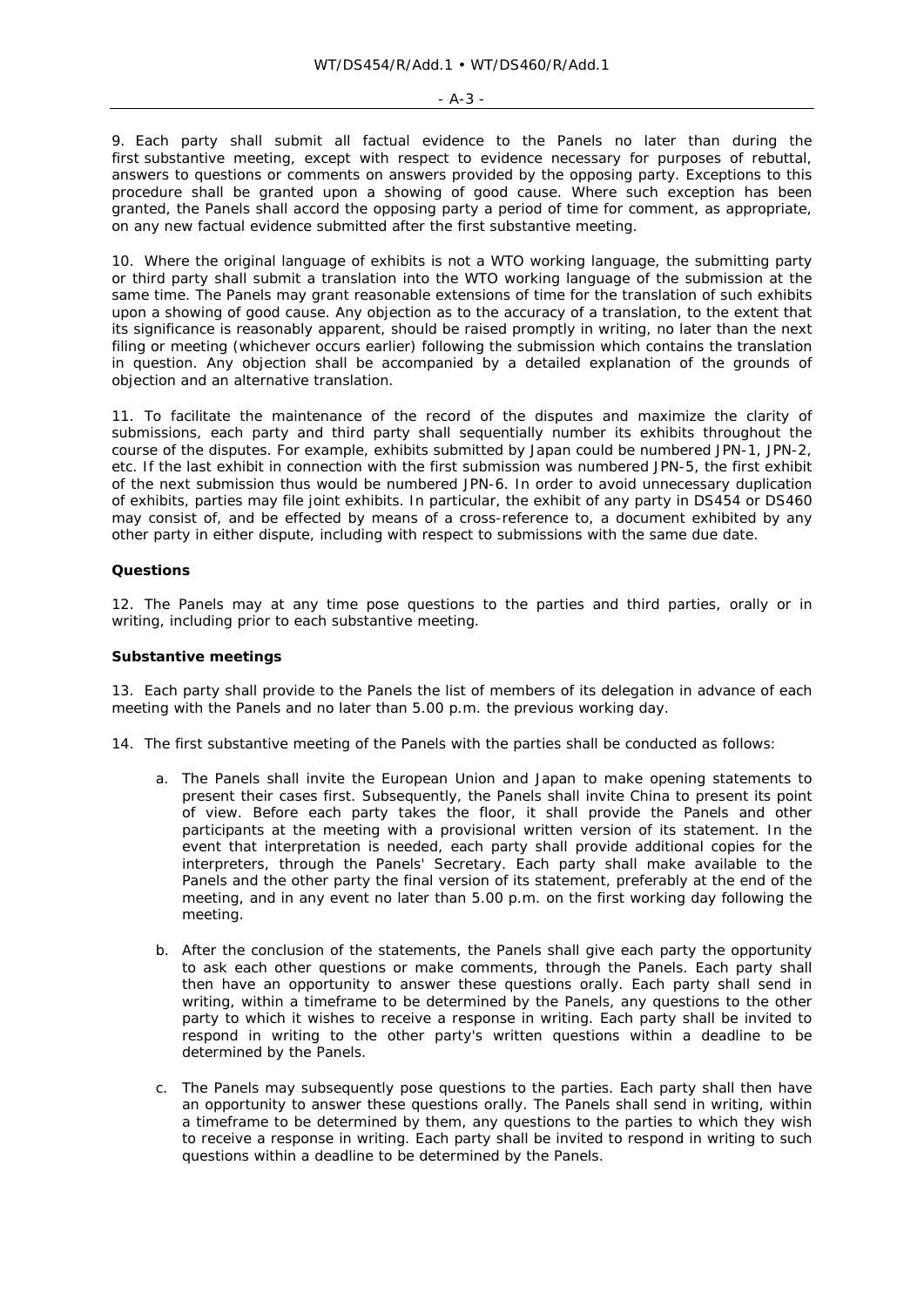- d. Once the questioning has concluded, the Panels shall afford each party an opportunity to present a brief closing statement, with the European Union and Japan presenting their statements first.
- 15. The second substantive meeting of the Panels with the parties shall be conducted as follows:
	- a. The Panels shall ask China if it wishes to avail itself of the right to present its case first. If so, the Panels shall invite China to present its opening statement, followed by the European Union and Japan. If China chooses not to avail itself of that right, the Panels shall invite the European Union and Japan to present their opening statements first. Before each party takes the floor, it shall provide the Panels and other participants at the meeting with a provisional written version of its statement. In the event that interpretation is needed, each party shall provide additional copies for the interpreters, through the Panels' Secretary. Each party shall make available to the Panels and the other parties the final version of its statement, preferably at the end of the meeting, and in any event no later than 5.00 p.m. of the first working day following the meeting.
	- b. After the conclusion of the statements, the Panels shall give each party the opportunity to ask each other questions or make comments, through the Panels. Each party shall then have an opportunity to answer these questions orally. Each party shall send in writing, within a timeframe to be determined by the Panels, any questions to another party to which it wishes to receive a response in writing. Each party shall be invited to respond in writing to such written questions within a deadline to be determined by the Panels.
	- c. The Panels may subsequently pose questions to the parties. Each party shall then have an opportunity to answer these questions orally. The Panels shall send in writing, within a timeframe to be determined by them, any questions to the parties to which they wish to receive a response in writing. Each party shall be invited to respond in writing to such questions within a deadline to be determined by the Panels.
	- d. Once the questioning has concluded, the Panels shall afford each party an opportunity to present a brief closing statement, with the party that presented its opening statement first, presenting its closing statement first.

### **Third parties**

16. The Panels shall invite third parties to make written submissions prior to the first substantive meeting of the Panels with the parties, in accordance with the timetable adopted by the Panels.

17. Each third party shall also be invited to present its views orally during a session of this first substantive meeting, set aside for that purpose. Each third party shall provide to the Panels the list of members of its delegation in advance of this session and no later than 5.00 p.m. the previous working day.

- 18. The third-party session shall be conducted as follows:
	- a. All third parties may be present during the entirety of this session.
	- b. The Panels shall first hear the arguments of the third parties in alphabetical order. Third parties present at the third-party session and intending to present their views orally at that session, shall provide the Panels, the parties and other third-parties with provisional written versions of their statements before they take the floor. Third parties shall make available to the Panels, the parties and other third parties the final versions of their statements, preferably at the end of the session, and in any event no later than 5.00 p.m. of the first working day following the session.
	- c. After the third parties have made their statements, the parties may be given the opportunity, through the Panels, to ask the third parties questions for clarification on any matter raised in the third parties' submissions or statements. Each party shall send in writing, within a timeframe to be determined by the Panels, any questions to a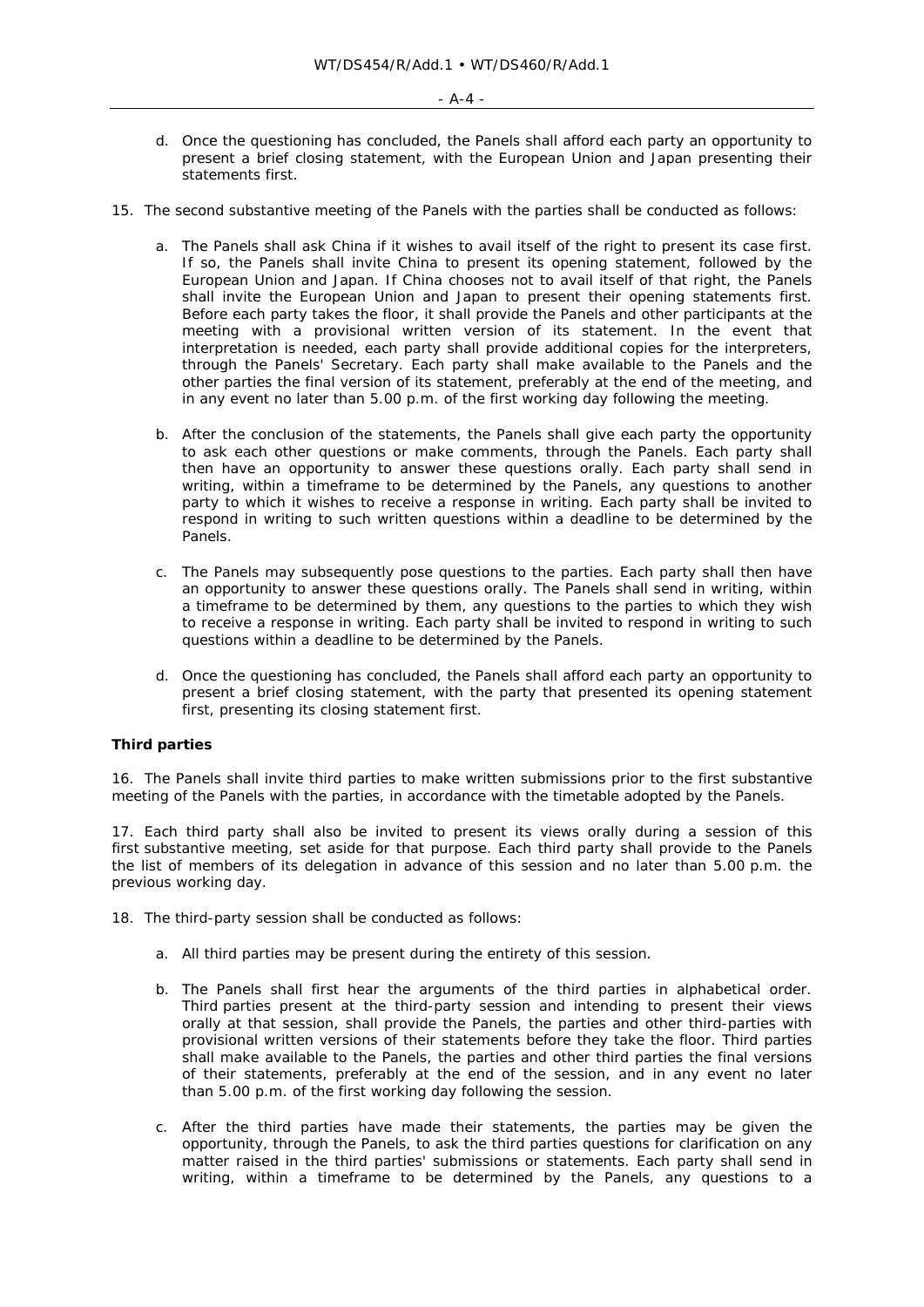third party to which it wishes to receive a response in writing. The deadline for receipt of written answers to these questions shall be determined by the Panels.

d. The Panels may subsequently pose questions to the third parties. Each third party shall then have an opportunity to answer these questions orally. The Panels shall send in writing, within a timeframe to be determined by them, any questions to the third parties to which they wish to receive a response in writing. Each third party shall be invited to respond in writing to such questions within a deadline to be determined by the Panels.

## **Descriptive part**

19. The description of the arguments of the parties and third parties in the descriptive part of the Panels' reports shall consist of executive summaries provided by the parties and third parties, which shall be annexed as addenda to the reports. These executive summaries shall not in any way serve as a substitute for the submissions of the parties and third parties in the Panels' examination of the cases.

20. Each party shall submit executive summaries of the facts and arguments as presented to the Panels in its written submissions, other than responses to questions, and its oral statements, in accordance with the timetable adopted by the Panels. Each executive summary of a written submission shall be limited to no more than 10 pages, and each summary of statements presented at a substantive meeting shall be limited to no more than 5 pages. The Panels will not summarize in the descriptive part of its reports, or annex to its reports, the parties' responses to questions.

21. Each third party shall submit an executive summary of its arguments as presented in its written submission and statement in accordance with the timetable adopted by the Panels. This summary may also include a summary of responses to questions, where relevant. The executive summary to be provided by each third party shall not exceed 6 pages.

22. The Panels reserve the right to request the parties and third parties to provide executive summaries of facts and arguments presented by a party or a third party in any other submissions to the Panels for which a deadline may not be specified in the timetable.

### **Interim review**

23. Following issuance of the interim reports, each party may submit a written request to review precise aspects of the interim reports and request a further meeting with the Panels, in accordance with the timetable adopted by the Panels. The right to request such a meeting shall be exercised no later than at the time the written request for review is submitted.

24. In the event that no further meeting with the Panels is requested, each party may submit written comments on another party's written request for review, in accordance with the timetable adopted by the Panels. Such comments shall be limited to commenting on the other party's written request for review.

25. The interim reports, as well as the final reports prior to their official circulation, shall be kept strictly confidential and shall not be disclosed.

### **Service of documents**

- 26. The following procedures regarding service of documents shall apply:
	- a. Each party and third party shall submit all documents to the Panels by filing them with the DS Registry (office No. 2047).
	- b. Each party and third party shall file 8 paper copies of all documents it submits to the Panels. However, when exhibits are provided on CD-ROMS/DVDs, 5 CD-ROMS/DVDs and 3 paper copies of those exhibits shall be filed. The DS Registrar shall stamp the documents with the date and time of the filing. The paper version shall constitute the official version for the purposes of the record of the disputes.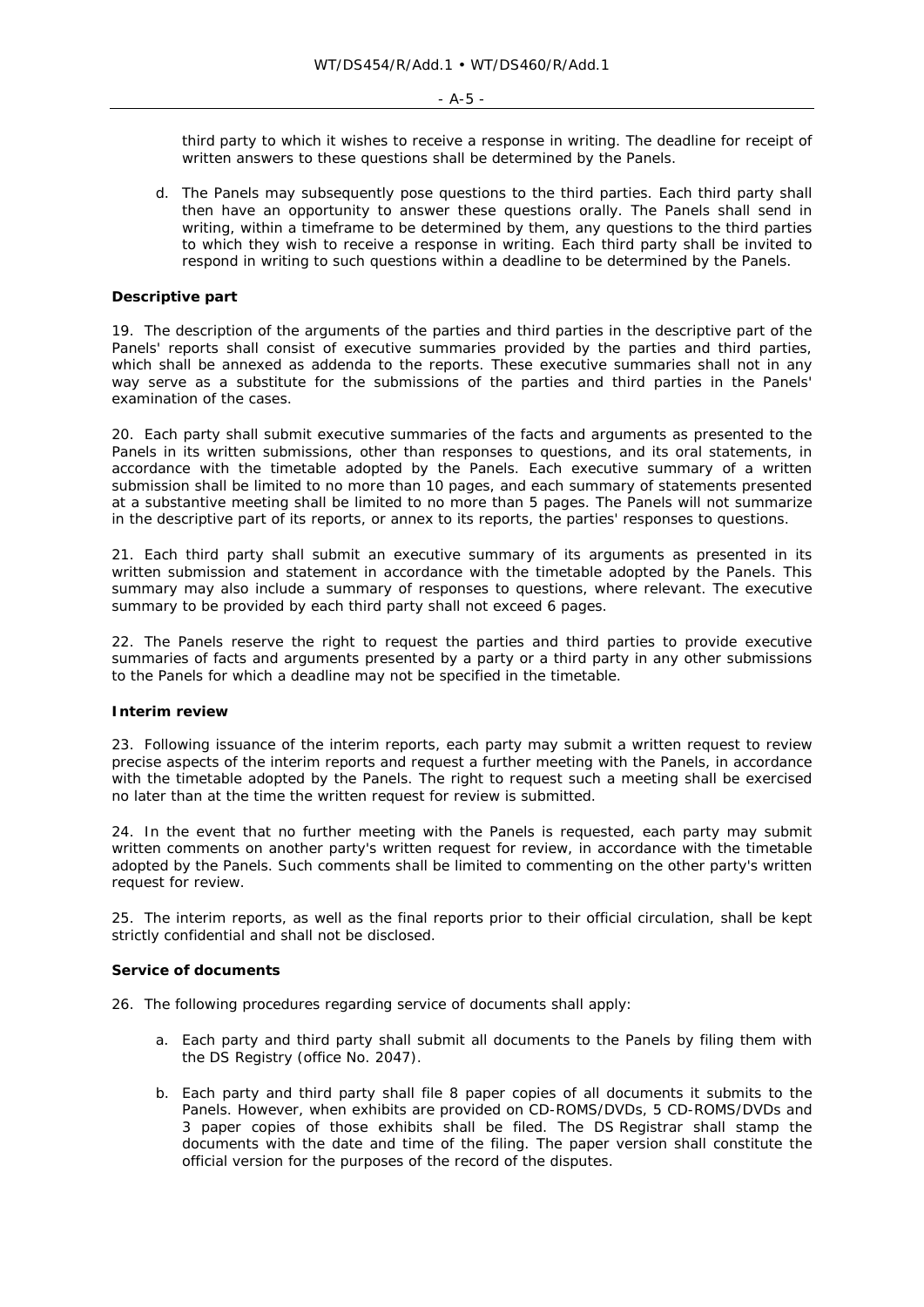- c. Each party and third party shall also provide an electronic copy of all documents it submits to the Panels at the same time as the paper versions, preferably in Microsoft Word format, either on a CD-ROM, a DVD or as an e-mail attachment. If the electronic copy is provided by e-mail, it should be addressed to DSRegistry@wto.org, with a copy to XXXX@wto.org, XXXX@wto.org and XXXX@wto.org. If a CD-ROM or DVD is provided, it shall be filed with the DS Registry.
- d. Each party shall serve any document submitted to the Panels directly on the other parties in paper form and electronically, at the time it transmits such document to the Panels. Each party shall, in addition, serve on all third parties its written submissions in advance of the first substantive meeting with the Panels. A party may provide its submissions only electronically to third parties. Each third party shall serve any document submitted to the Panels directly on the parties and all other third parties. Each party and third party shall confirm, in writing, that copies have been served as required at the time it provides each document to the Panels.
- e. Each party and third party shall file its documents with the DS Registry and serve copies on the other parties (and third parties where appropriate) by 5.00 p.m. (Geneva time) on the due dates established by the Panels. A party or third party may submit its documents to another party or third party in electronic format only, subject to the recipient party or third party's prior written approval and provided that the Panels' Secretary is notified.
- f. The Panels shall provide the parties with an electronic version of the descriptive part, the interim reports and the final reports, as well as of other documents as appropriate. When the Panels transmit to the parties or third parties both paper and electronic versions of a document, the paper version shall constitute the official version for the purposes of the record of the disputes.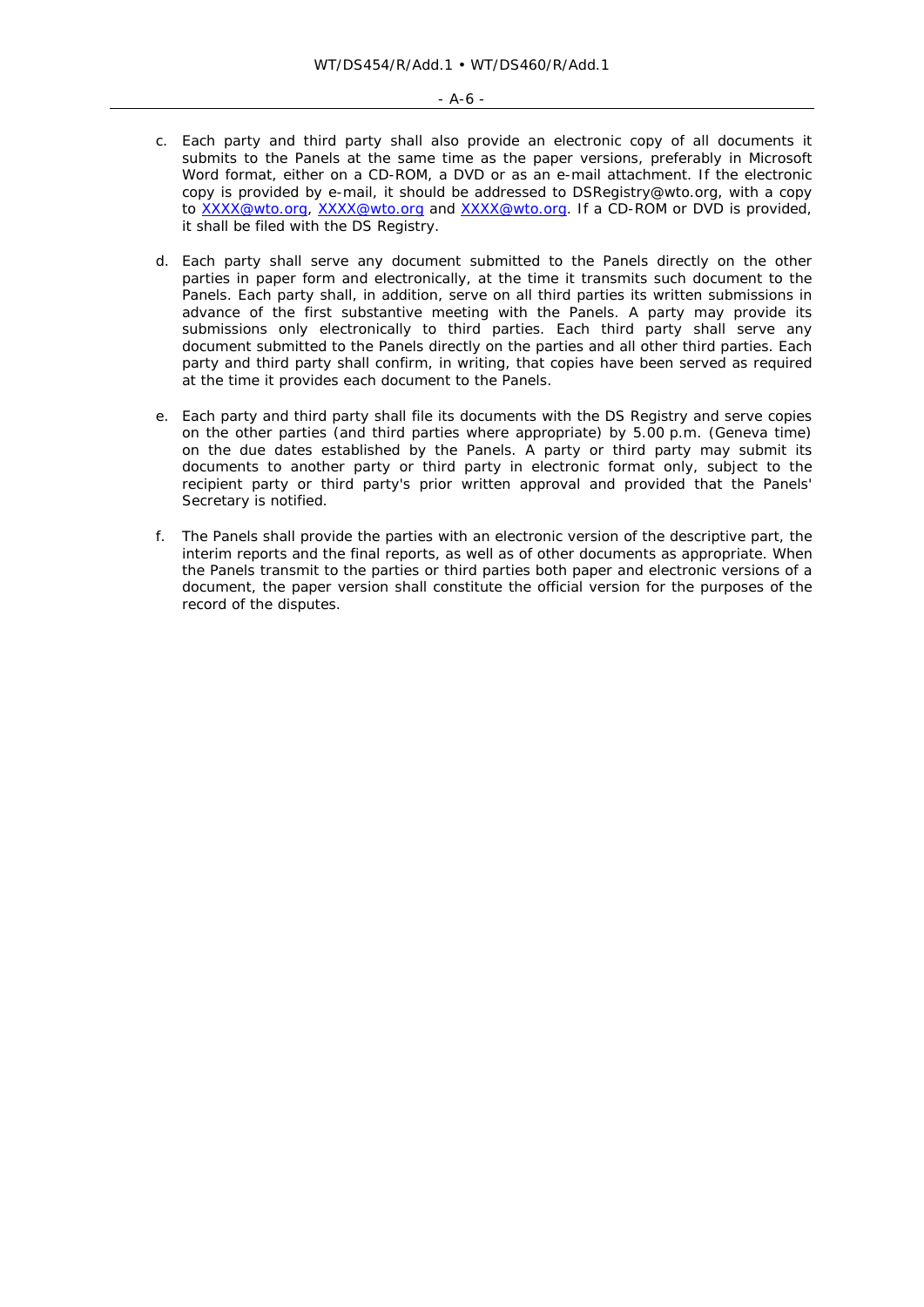#### - A-7 -

# **ANNEX A-2**

### ADDITIONAL WORKING PROCEDURES OF THE PANELS CONCERNING BUSINESS CONFIDENTIAL INFORMATION

1. These procedures apply to any business confidential information (BCI) that a party wishes to submit to the Panels. For the purposes of these procedures, BCI is defined as any information that has been designated as such by the Party submitting the information, that is not available in the public domain, and the release of which could seriously prejudice an essential interest of the person or entity that supplied the information to the Party. In this regard, BCI shall include information that was previously treated by China's Ministry of Commerce ("MOFCOM") as BCI in the anti-dumping investigation at issue in these disputes. However, these procedures do not apply to information that is available in the public domain. In addition, these procedures do not apply to any BCI if the person who provided the information in the course of the aforementioned investigation agrees in writing to make the information publicly available.

2. No person shall have access to BCI except a member of the WTO Secretariat or the Panels, an employee of a party or third party, and an outside advisor for the purposes of these disputes to a party or third party. However, an outside advisor is not permitted access to BCI if that advisor is an officer or employee of an enterprise engaged in the production, export, or import of the products that were the subject of the investigation at issue in these disputes.

3. A party or third party having access to BCI submitted in these Panels proceedings shall treat it as confidential and shall not disclose that information other than to those persons authorized to receive it pursuant to these procedures. Any information submitted as BCI under these procedures shall only be used for the purposes of these disputes and for no other purpose. Each party and third party is responsible for ensuring that its employees and/or outside advisors comply with these procedures to protect BCI.

4. A party or third party submitting or referring to BCI in any written submission (including in any exhibits) shall mark the cover and the first page of the document containing any such information with the words "Contains Business Confidential Information". The specific information in question shall be enclosed in double brackets, as follows:  $[[xx.xxx.xx]]$  and the notation "Contains Business Confidential Information" shall be marked at the top of each page containing the BCI. A non-confidential version, clearly marked as such, of any written submission (including any exhibits) containing BCI shall be submitted pursuant to paragraph 26 of the Working Procedures within three working days after the submission of the confidential version containing the BCI.

5. In the case of an oral statement containing BCI, the party or third party making such a statement shall inform the Panels before making it that the statement will contain BCI, and the Panels will ensure that only persons authorized to have access to BCI pursuant to these procedures are in the room to hear that statement. A written non-confidential version of an oral statement containing BCI shall be submitted no later than the working day following the meeting where the statement was made. Non-confidential versions of both oral and written statements shall be redacted in such a manner as to convey a reasonable understanding of the substance of the BCI deleted therefrom.

6. Any BCI information that is submitted in binary-encoded form shall be clearly marked with the statement "Business Confidential Information" on a label on the storage medium, and clearly marked with the statement "Business Confidential Information" in the binary-encoded files.

7. The Panels shall not disclose in its reports or in any other way, any information designated as BCI under these procedures. The Panels may, however, make statements of conclusion based on such information. Before the Panels circulate their final reports to the Members, the Panels will give each party an opportunity to review the reports to ensure that they do not contain any information that the party has designated as BCI.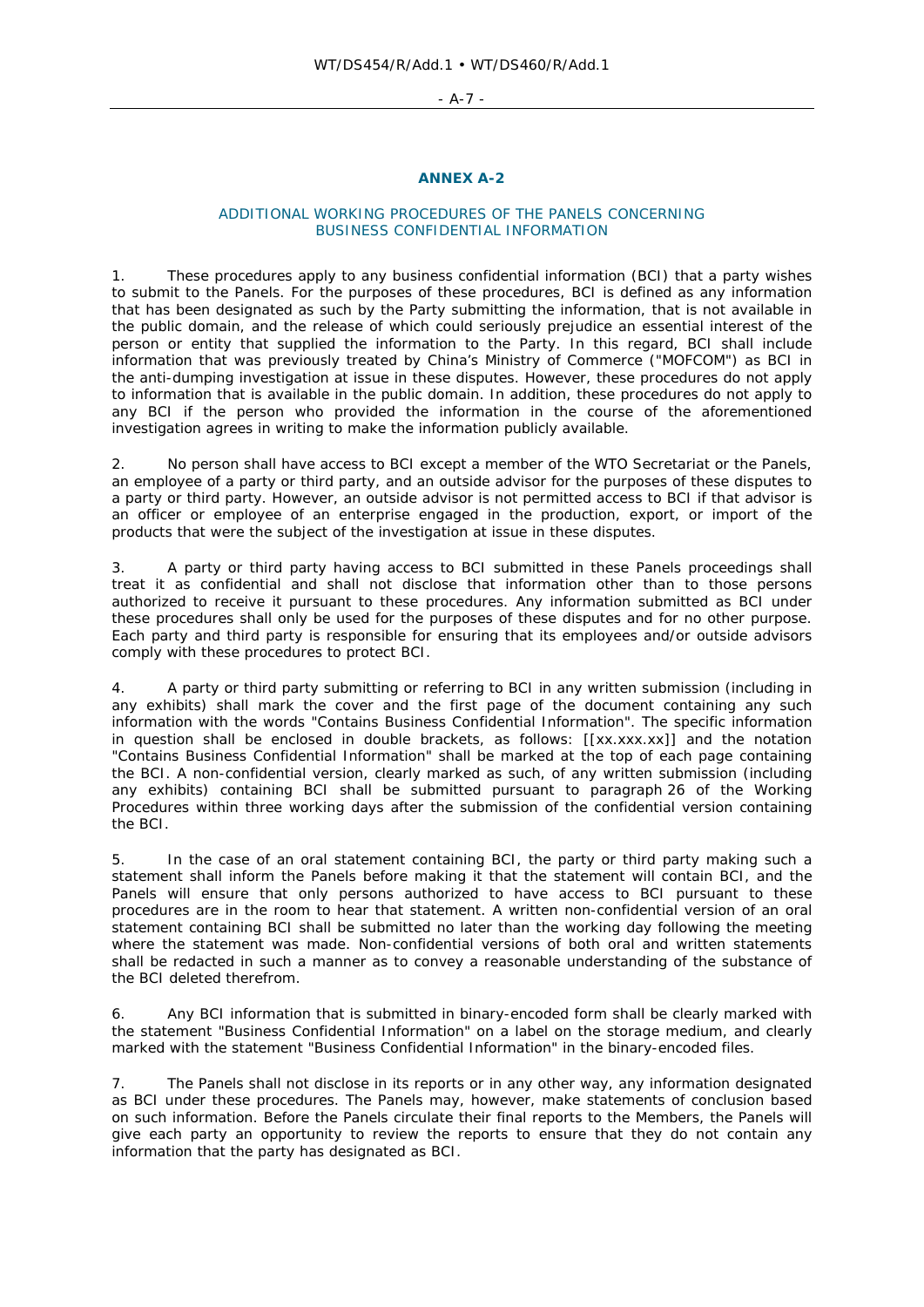8. Submissions containing information designated as BCI under these procedures will be included in the record forwarded to the Appellate Body in the event of any appeal of the Panels' reports.

**\_\_\_\_\_\_\_\_\_\_\_\_\_\_\_**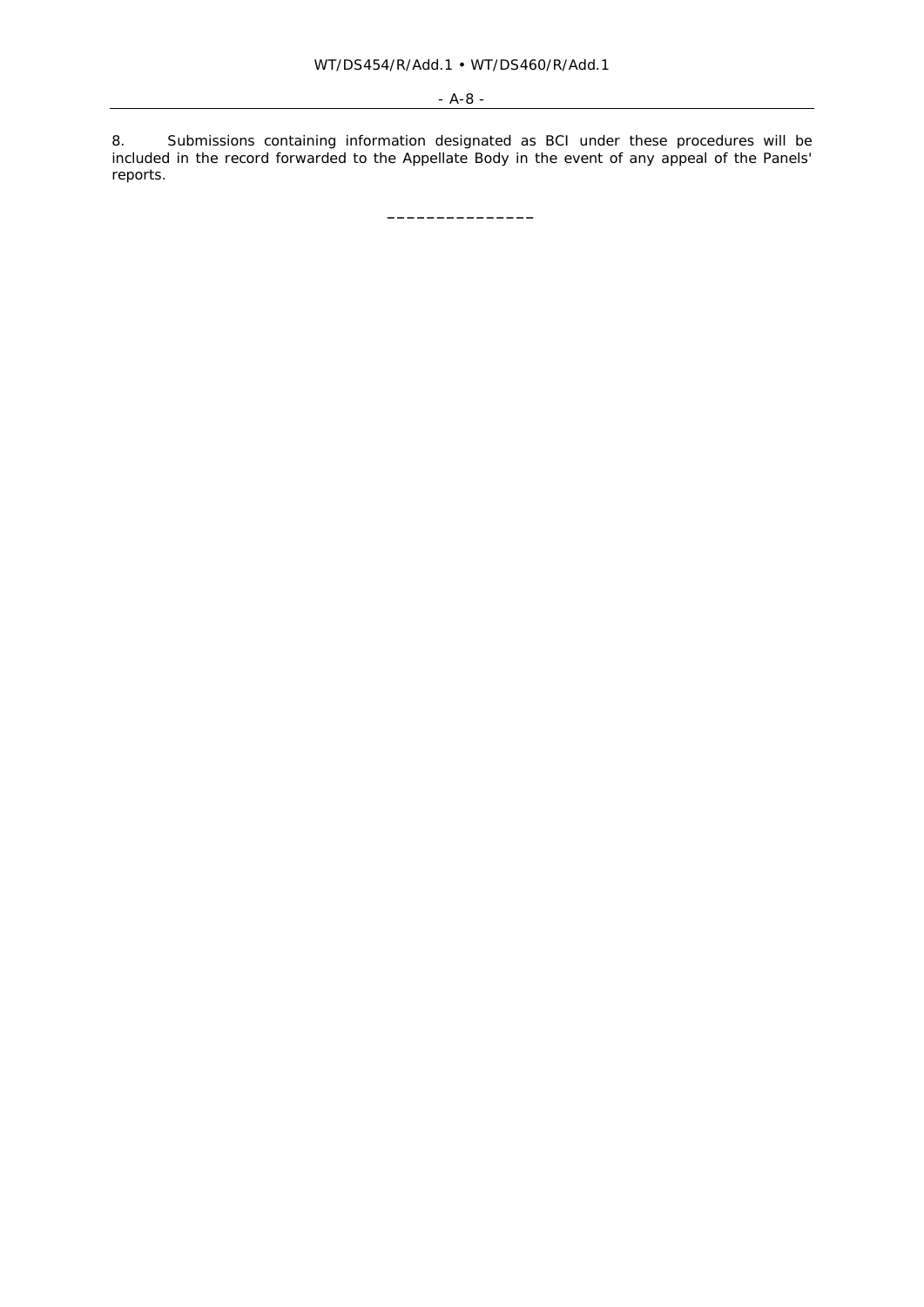# - B-1 -

# **ANNEX B**

# ARGUMENTS OF JAPAN AND THE EUROPEAN UNION

|           | <b>Contents</b>                                                                          | Page   |
|-----------|------------------------------------------------------------------------------------------|--------|
| Annex B-1 | Executive Summary of the First Written Submission of Japan                               | $B-2$  |
| Annex B-2 | Executive Summary of the Second Written Submission of Japan                              | $B-10$ |
| Annex B-3 | Executive Summary of the Statement of Japan at the First Panel Meeting                   | $B-18$ |
| Annex B-4 | Executive Summary of the Statements of Japan at the Second Panel Meeting                 | $B-23$ |
| Annex B-5 | Executive Summary of the First Written Submission of the European Union                  | $B-28$ |
| Annex B-6 | Executive Summary of the Second Written Submission of the European Union                 | $B-34$ |
| Annex B-7 | Executive Summary of the Statement of the European Union at the First Panel<br>Meeting   | $B-41$ |
| Annex B-8 | Executive Summary of the Statements of the European Union at the Second<br>Panel Meeting | $B-46$ |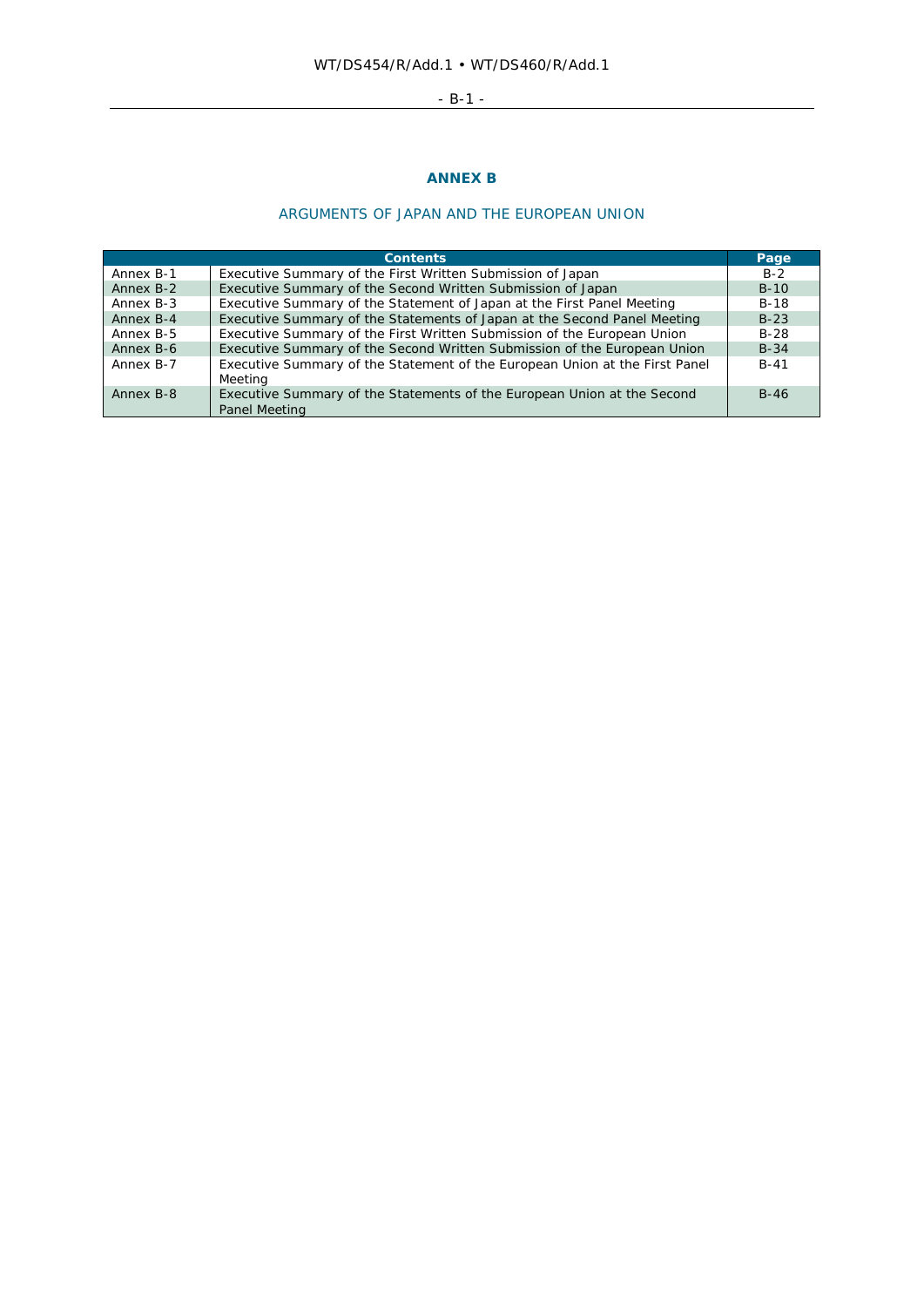- B-2 -

### **ANNEX B-1**

### EXECUTIVE SUMMARY OF THE FIRST WRITTEN SUBMISSION OF JAPAN

### **I. INTRODUCTION**

1. This dispute concerns the measures taken by the Ministry of Commerce of the People's Republic of China ("MOFCOM") imposing anti-dumping duties on imports of high-performance stainless steel seamless tubes ("HP-SSST") from Japan.<sup>1</sup> These measures are inconsistent with China's obligations under the General Agreement on Tariffs and Trade 1994 ("GATT 1994") and the Agreement on Implementation of Article VI of the General Agreement on Tariffs and Trade 1994 ("Anti-Dumping Agreement" or "AD Agreement").

2. To begin, MOFCOM's injury and causation determinations are inconsistent with China's obligations under the Anti-Dumping Agreement. Specifically, MOFCOM failed to conduct an "objective examination" based on "positive evidence" in accordance with Article 3.1; follow the specific requirements set forth in Articles 3.2, 3.4, and 3.5; and conduct a "logical progression of inquiry<sup>"2</sup> in its volume, price effects, impact, and causation analyses.

3. Further, MOFCOM failed to follow several procedural requirements of the Anti-Dumping Agreement. First, MOFCOM failed to disclose information on import and domestic prices and reasoning supporting its price effects finding, inconsistent with Articles 6.9, 12.2, and 12.2.2. Second, MOFCOM treated certain information as confidential without satisfying the requirements of Articles 6.5 and 6.5.1. Third, MOFCOM failed to disclose the pertinent data and calculation methodologies used to determine the existence of dumping and the dumping margins for the investigated Japanese companies, inconsistent with Article 6.9. Fourth, MOFCOM applied facts available to determine the dumping margin for all other Japanese companies without satisfying the requirements of Article 6.8 and Paragraph 1 of Annex II, and also failed to disclose information and reasoning supporting its all others rate determination, inconsistent with Articles 6.9, 12.2, and 12.2.2.

4. Finally, MOFCOM applied provisional measures for a period exceeding four months without having any basis to do so under Article 7.4 of the Anti-Dumping Agreement.

### **II. LEGAL ARGUMENT**

### **A. MOFCOM's Determinations of Injury and Causation, and its Associated Disclosure of Essential Facts and Final Determination Notice, Are Inconsistent with China's WTO Obligations in Several Respects**

## **1. MOFCOM's Determinations of Injury and Causation Are Inconsistent with Articles 3.1, 3.2, 3.4, and 3.5 of the Anti-Dumping Agreement**

*a. Article 3 of the Anti-Dumping Agreement Requires an "Objective Examination" Based on "Positive Evidence", and Calls for a "Logical Progression" of Inquiry* 

5. Article 3.1 of the Anti-Dumping Agreement "is an overarching provision that sets forth a Member's fundamental, substantive obligation" with respect to the injury determination, and "informs the more detailed obligations in succeeding paragraphs". $3$  It calls for an injury determination based on "positive evidence" and involving an "objective examination" of

 $\overline{\phantom{a}}$ <sup>1</sup> The subject products are available in three grades: TP347HFG, S30432, and TP310HNbN. For simplicity, Japan refers to these grades as Products "A", "B", and "C", respectively. Product A is the least expensive and lowest grade, Product B is in the middle, and Product C is the most expensive and highest grade.

<sup>&</sup>lt;sup>2</sup> Appellate Body Report, *China - GOES*, para. 128.

Appellate Body Report, *China – GOES*, para. 126 (quoting Appellate Body Report, *Thailand – H-Beams*, para. 106).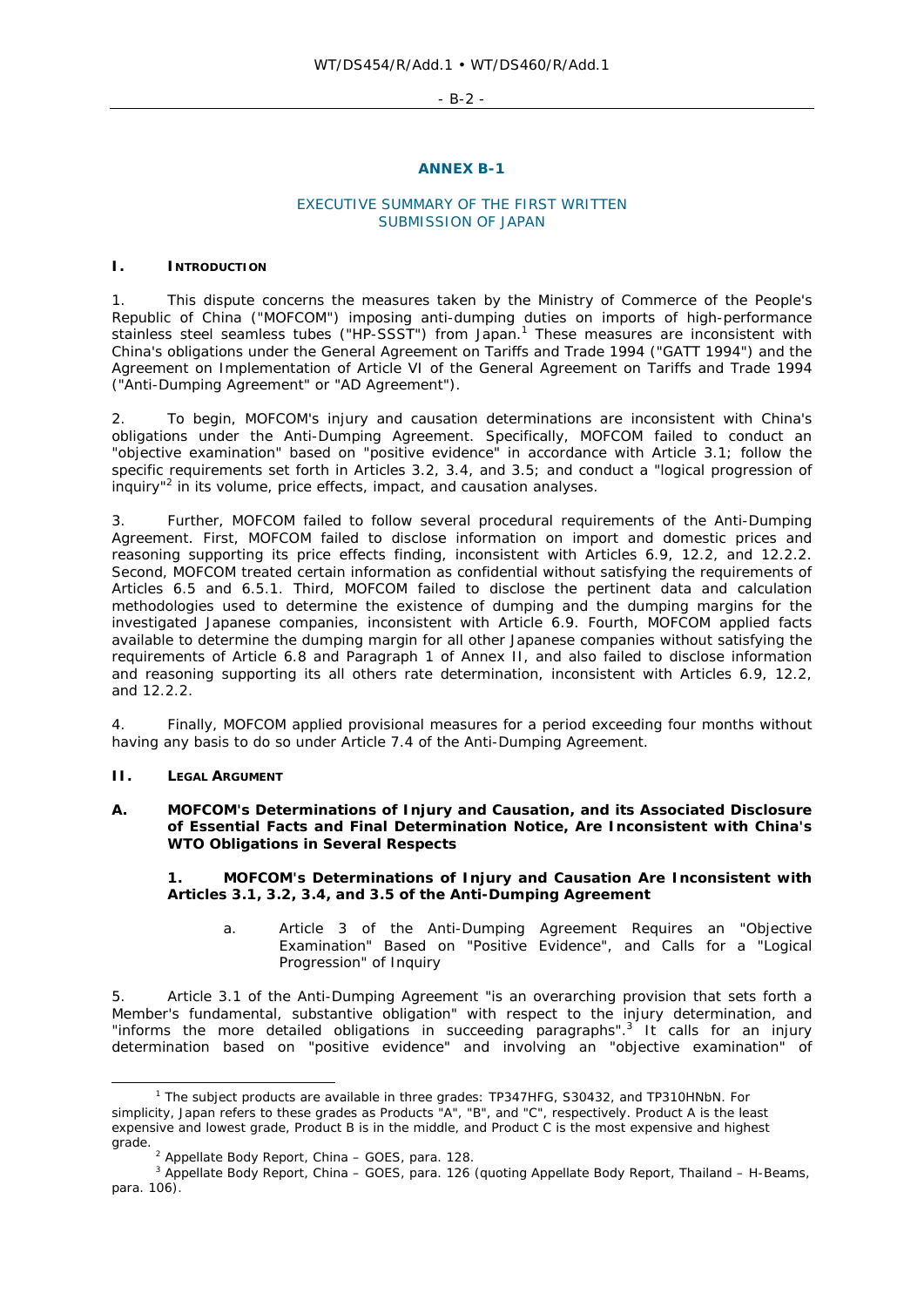"three essential components": $4$  (i) the volume of subject imports; (ii) the effect of such imports on the prices of like domestic products; and (iii) the consequent impact of such imports on the domestic producers of the like products. These components "are closely interrelated for purposes of the injury determination".<sup>5</sup>

6. Article 3.2 requires that an investigating authority "consider" "whether there has been a significant increase in dumped imports, either in absolute terms or relative to production or consumption in the importing Member", and "whether there has been a significant price undercutting by the dumped imports as compared with the price of a like product of the importing Member, or whether the effect of such imports is otherwise to depress prices to a significant degree or [to] prevent price increases, which otherwise would have occurred, to a significant degree". On the topic of price undercutting, Article 3.2 expressly establishes a *link* between the price of subject imports and that of like domestic products, by requiring that a comparison be made between the two.<sup>6</sup>

7. Article 3.4 details the obligation to examine the relationship between subject imports and the state of the domestic industry, which is "analytically akin to the type of link contemplated by the term 'the effect of' under Article 3.2", and "require[s] an examination of the explanatory force of subject imports for the state of the domestic industry".<sup>7</sup> The investigating authority must evaluate *all* fifteen factors listed in Article 3.4. Where there are "positive movements in a number of factors", the investigating authority must provide "a compelling explanation of why and how, in light of such apparent positive trends, the domestic industry [is], or remain[s], injured".<sup>8</sup> Finally, to ensure an "objective" analysis, an investigating authority finding that *a segment* of the domestic industry is impacted by dumped imports cannot automatically extend that conclusion to the *entire* industry without analyzing the impact of dumped imports on the *other segments* that constitute part of that industry, as well as the *industry as a whole*, and providing a *satisfactory explanation* as to why injury to one segment may be extended to the entire industry.

8. Article 3.5 requires an investigating authority to demonstrate "that the dumped imports are, through the effects of dumping, as set forth in paragraphs 2 and 4, causing injury" to the domestic industry. Further, an investigating authority must not attribute injury caused by other known factors to dumped imports, which requires it to separate and distinguish the effects of dumped imports from those of non-attribution factors.<sup>10</sup>

9. The Appellate Body has made clear that Articles 3.1, 3.2, 3.4, and 3.5 "contemplate a *logical progression of inquiry* leading to an investigating authority's ultimate injury and causation determination".11 Thus, the analyses pursuant to each provision of Article 3 are "closely interrelated" $12$ , rather than independent of each other, and an investigating authority can reach a proper injury and causation determination only if it follows the logical progression step by step. This interrelationship finds further support in the word "consequent" in Article 3.1, which suggests that the "impact" to be examined under Article 3.4 is something to follow as a result of, or be logically consistent with, the volume and/or price effects analyses under Article 3.2.

### *b. China's Price Effects Analysis Is Inconsistent with Articles 3.1 and 3.2 of the Anti-Dumping Agreement*

10. After finding on the basis of comparison the imports and domestic prices of the HP-SSST product as a whole that "the adjusted import prices of the subject products were *higher* than the sales prices of the domestic like products"<sup>13</sup>, MOFCOM proceeded to compare the prices of each grade of subject imports with those of the corresponding domestic like products. This price effects analysis, however, does not involve an objective examination and is not based on positive

 $\frac{1}{4}$ Appellate Body Report, *China – GOES*, para. 127. 5

Appellate Body Report, *EC – Tube or Pipe Fittings*, para. 115. 6

Appellate Body Report, *China – GOES*, para. 136. 7

<sup>&</sup>lt;sup>7</sup> Appellate Body Report, *China - GOES*, para. 149.

Panel Report, *China – X-Ray Equipment*, para. 7.195 (quoting Panel Report, *Thailand – H-Beams*, para. 7.249).<br><sup>9</sup> Appellate Body Report, US – Hot-Rolled Steel, para. 204. See also id., paras. 191 ff.

<sup>&</sup>lt;sup>10</sup> Appellate Body Report, *US – Hot-Rolled Steel*, para. 226.<br><sup>11</sup> Appellate Body Report, *China – GOES*, para. 128 (emphasis added).<br><sup>12</sup> Appellate Body Report, *EC – Tube or Pipe Fittings*, para. 115.<br><sup>13</sup> Final Deter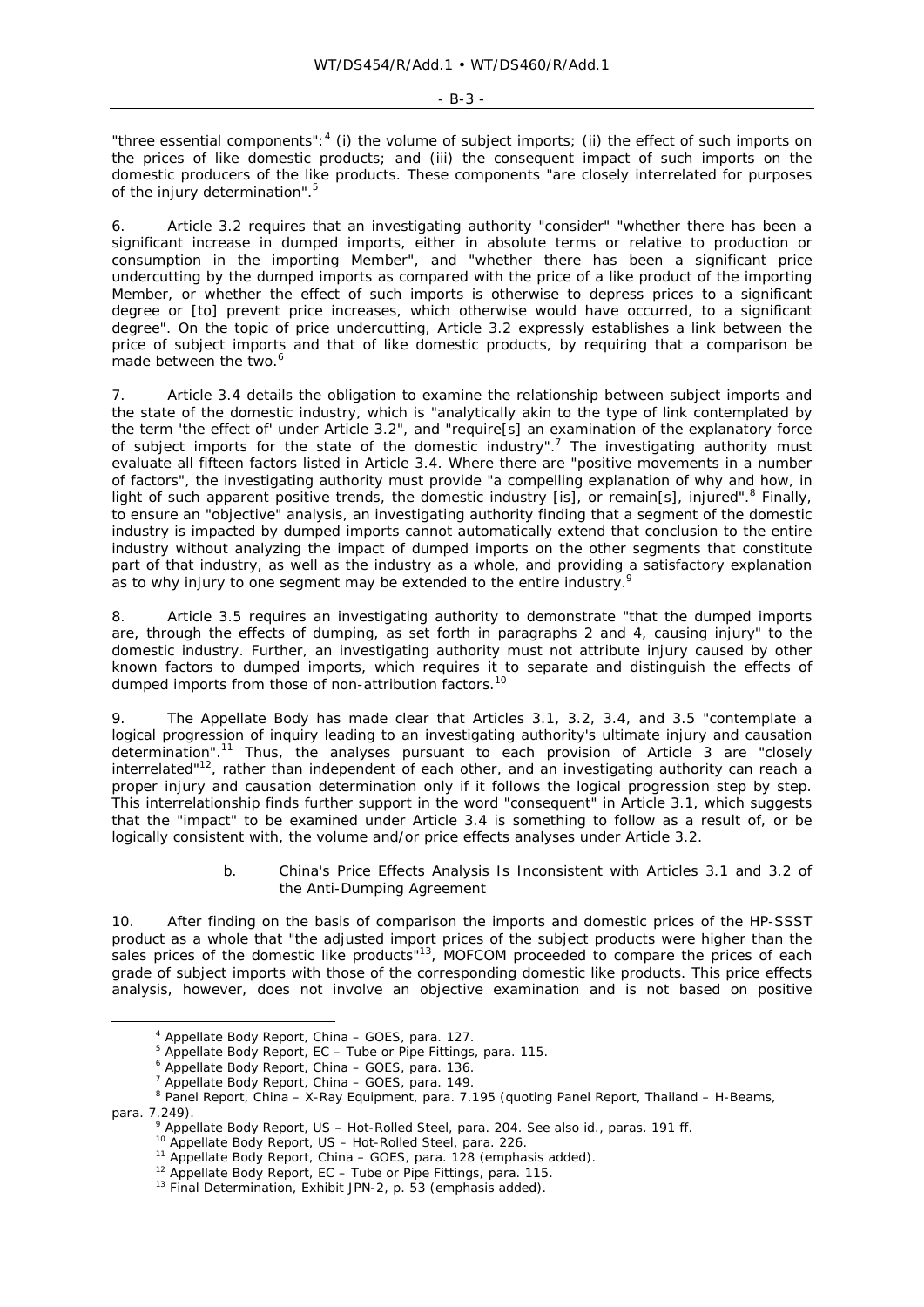evidence, and is therefore inconsistent with Articles 3.1 and 3.2 of the Anti-Dumping Agreement. In particular: (i) MOFCOM's analysis of the price effects of imported Product C is analytically and factually flawed; and (ii) MOFCOM improperly extended its conclusions concerning the alleged price undercutting effects of Products B and C to the domestic HP-SSST industry as a whole.<sup>14</sup>

### *i. MOFCOM's analysis of the price effects of imported Product C is analytically and factually flawed*

11. MOFCOM's finding that in 2010, "the large scale sales of [imports of Product C] at a low price had relatively noticeable price undercutting impact on the domestic sales price of the domestic like products"<sup>15</sup> is flawed, and falls short of an objective examination based on positive evidence, in at least two respects.

12. First, MOFCOM purportedly "t[ook] into consideration the quantitative difference between the import volume of the subject products and the sales volume of domestic like products", but MOFCOM does not explain the criteria and economic methodology used to accommodate those "quantitative differences".<sup>16</sup>

13. Second, MOFCOM grounded its price undercutting conclusion for Product C on the fact that, in 2009, the price of imported Product C was over 10% higher than the sales price of the corresponding like domestic products, but, in 2010, the import price of the subject product "had a big decrease to a level of over 50% of the domestic sales price of the domestic like products".<sup>17</sup> However, according to MOFCOM's own analysis, in 2010 the price of the domestic Product C *increased* by 112.80% from 2009, while the price of the imports of the same grade *decreased* by 36.32%.18 The fact that the sales prices of domestic Product C more than doubled from 2009 to 2010 explains why, over the course of that year, the price of imported products became relatively low by comparison. In other words, the dynamic relationship of the prices of *both*  imported and domestic products shows that imports of Product C did not have a significant undercutting effect on the prices of the corresponding like domestic products. Moreover, substantial record evidence suggests that the domestic sales of Product C were not in competition with the imports of the same grade, and without any reasonable ground for concluding that these products were in fact in competition with one another, it was erroneous for MOFCOM to conclude that imports of Product C had any price undercutting effects on the corresponding like domestic products.

### *ii. MOFCOM improperly extended its conclusions concerning the price undercutting of Products B and C to the domestic HP-SSST industry as a whole*

14. Although MOFCOM determined that "the adjusted import prices of the subject products were *higher* than the sales prices of the domestic like products<sup>"19</sup> and that imports of Product A did not have a significant price undercutting effect on domestic like products of the same grade, MOFCOM concluded that "*in general*, the products under investigation … had a relatively noticeable price undercutting effect on the price of domestic like products".<sup>20</sup> In effect, MOFCOM extended its price undercutting findings with respect to Products B and C (the latter of which Japan has demonstrated was itself flawed) to the *whole* domestic industry. MOFCOM's conclusions are unwarranted and strikingly selective.

15. Guidance as to the prices to be compared in the price undercutting analysis under Article 3.2 can be derived from WTO case law on Article 3.4 because the analyses under these provisions are "analytically akin to" one another. $^{21}$  In this context, the Appellate Body has said that "where investigating authorities undertake an examination of one part of a domestic industry, they should, in principle, examine, in like manner, *all of the other parts that make up the industry, as* 

<sup>&</sup>lt;sup>14</sup> Japan understands that MOFCOM did not find any price effects for Product A, and did not find price depression or price suppression for any products. The ensuing discussion rests on this understanding.<br><sup>15</sup> Final Determination, Exhibit JPN-2, p. 54.<br><sup>16</sup> Final Determination, Exhibit JPN-2, pp. 53-54.<br><sup>17</sup> Final Determin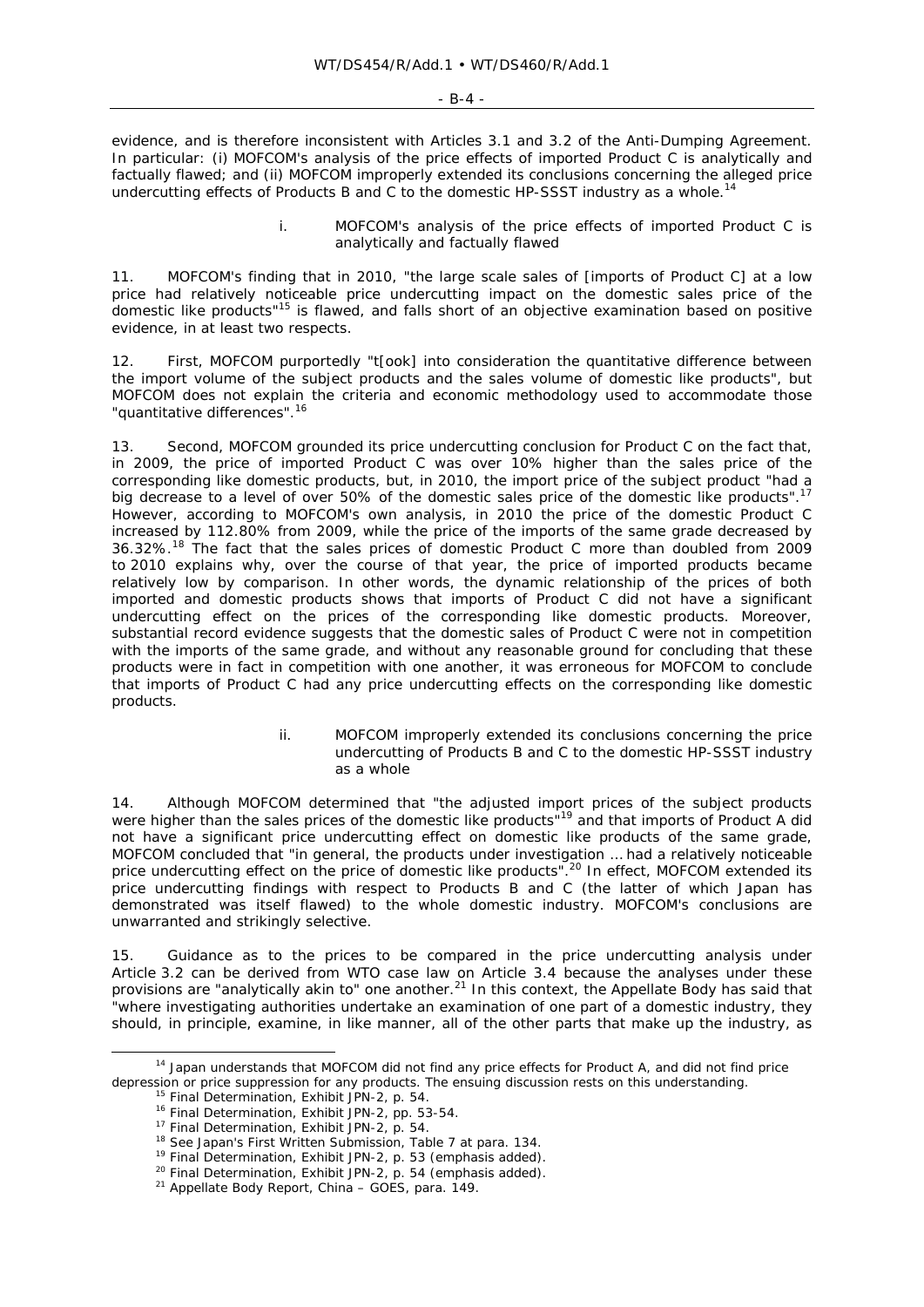*well as examine the industry as a whole*", or they should "provide a *satisfactory explanation as to why it is not necessary to examine directly or specifically the other parts of the domestic industry*".<sup>22</sup>

16. Accordingly, MOFCOM's ultimate price undercutting conclusion with respect to the product *as a whole* required proper grounding in its grade-by-grade analysis to be consistent with Articles 3.1 and 3.2. However, MOFCOM found an alleged price undercutting effect for only Products B and C, which represented a *minority sector* of domestic production (i.e., 20.1% during the POI), while it found no price undercutting effect for Product A, which represented the *vast majority* of domestic production (i.e., almost 80% during the POI).<sup>23</sup> Further, MOFCOM did not consider whether imports of each grade had a price effect on like domestic products of *other* grades, and even if it had, the record evidence shows that the different grades of HP-SSST products did not in fact compete with one another in the Chinese market, and therefore could not have had cross-grade price effects. Thus, MOFCOM did not find "significant" (i.e., "important, notable or consequential"24) price undercutting within the meaning of Article 3.2, and did not satisfy the good faith and objectivity requirements set out, as an overarching obligation, in Article 3.1.

### *c. China's Impact Analysis Is Inconsistent with Articles 3.1 and 3.4 of the Anti-Dumping Agreement*

17. MOFCOM's analysis of the impact of subject imports on the domestic industry is flawed, and falls short of an objective examination, based on positive evidence. In particular: (i) MOFCOM's analysis was at odds with and did not follow from its volume and price effects analyses; (ii) MOFCOM failed to evaluate the role of the magnitude of the margin of dumping; (iii) MOFCOM improperly disregarded the relevant economic factors and indices showing that the domestic industry was not injured; and (iv) MOFCOM failed to examine whether subject imports provided explanatory force for the state of the domestic industry.

### *i. MOFCOM's impact analysis was at odds with and did not follow from its volume and price effects analyses under Article 3.2*

18. Prior to undertaking its impact analysis, MOFCOM found no significant increase in volume, and allegedly found price undercutting effects with respect to only Products B and C. Yet, it conducted an impact analysis by considering the impact of subject imports as a whole on the domestic industry as a whole, presumably on the basis of its flawed and partial price effects analysis for the industry as a whole.<sup>25</sup> However, the Appellate Body has indicated that the volume, price effects, and impact inquiries are "*closely interrelated*";<sup>26</sup> the various paragraphs of Article 3 "contemplate a *logical progression of inquiry*";<sup>27</sup> and Article 3.4 requires "an examination of the explanatory force of subject imports for the state of the domestic industry".<sup>28</sup> Moreover, the text of Article 3.1 indicates that the impact of subject imports is contemplated to be the "consequen[ce]" of the volume or price effects of the same imports. By conducting an impact analysis that was at odds with and did not follow from its volume and price effects analyses and conclusions, MOFCOM therefore failed to conduct an objective examination based on positive evidence in accordance with Articles 3.1 and 3.4.

### *ii. MOFCOM failed to examine the magnitude of the margin of dumping*

19. At no point in its analysis did MOFCOM evaluate the significance of the margins of dumping for the impact of subject imports on the Chinese HP-SSST industry. However, under Articles 3.1 and 3.4 the investigating authority "is required to evaluate the magnitude of the margin of

 <sup>22</sup> Appellate Body Report, *US – Hot-Rolled Steel*, para. 204 (emphasis added). *See also id.*,

<sup>&</sup>lt;sup>23</sup> See Japan's First Written Submission, Table 4 at para. 54.<br><sup>24</sup> Panel Report, *US – Upland Cotton*, para. 7.1325. The panel's interpretation was confirmed by the Appellate Body. Appellate Body Report,  $US - Upland Coton$ , para. 426.<br><sup>25</sup> See Final Determination, Exhibit JPN-2, pp. 63-64.<br><sup>26</sup> Appellate Body Report,  $EC - Tube$  or Pipe Fittings, para. 115 (emphasis added).<br><sup>27</sup> Appellate Body Repo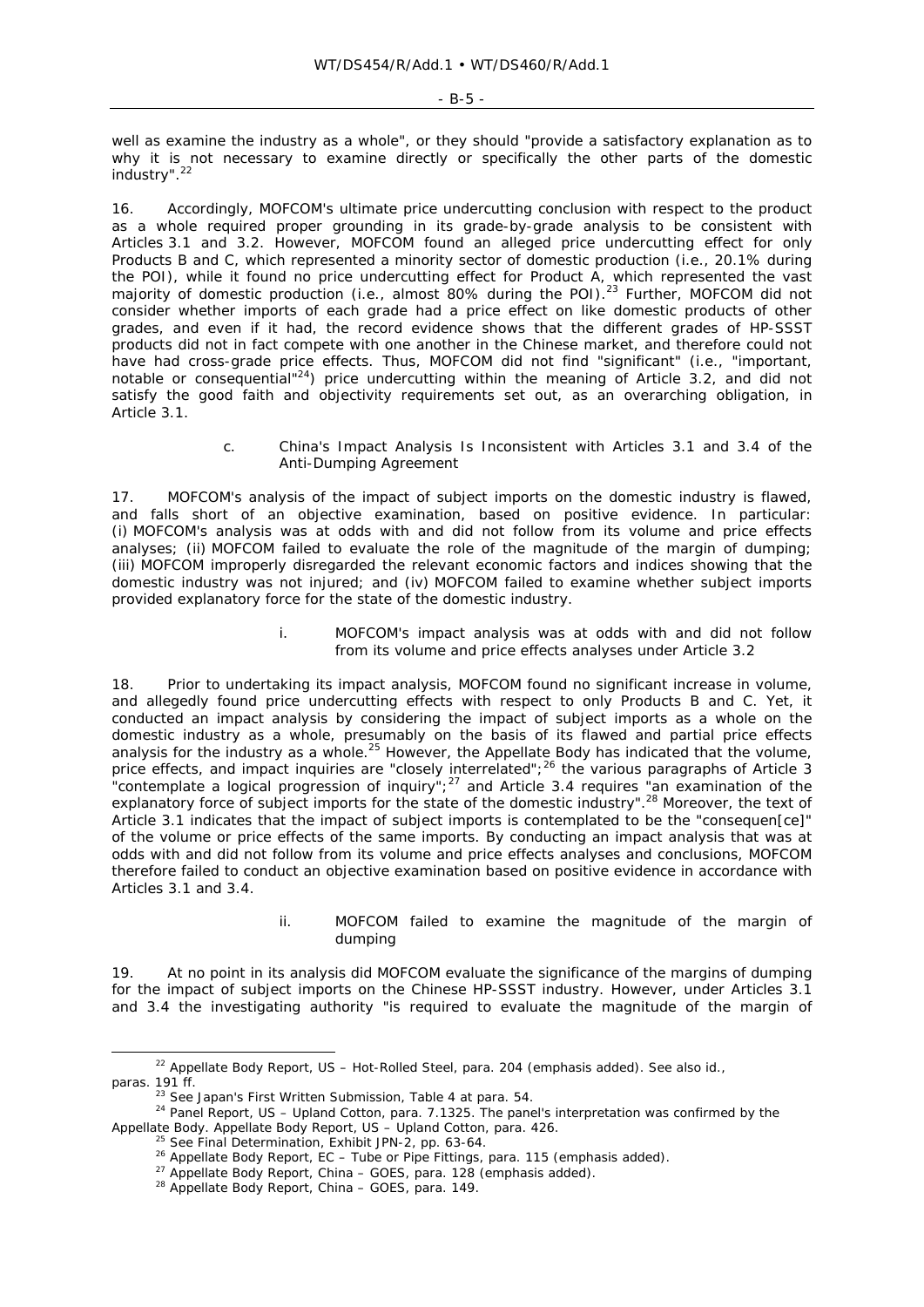dumping and to assess its relevance and the weight to be attributed to it in the injury assessment".29 MOFCOM therefore acted inconsistently with these provisions.

### *iii. MOFCOM improperly disregarded the relevant economic factors and indices showing that the domestic industry was not injured*

20. The outcomes of MOFCOM's analysis of the relevant economic factors and indices of the domestic industry as listed in Article 3.4 were mixed<sup>30</sup>, with many of the factors presenting general trends *favorable* for the domestic industry. MOFCOM itself agreed that, at least, production capacity, output, sales volume, market share, employment, labor productivity, and salary per head exhibited positive trends.<sup>31</sup> Yet, after reviewing all the relevant factors, MOFCOM simply concluded that, "[b]ased on the above ... the domestic industry is materially injured".<sup>32</sup> In so doing, MOFCOM appears to have attached a high degree of importance to the other relevant factors highlighting negative aspects of the Chinese HP-SSST industry, while disregarding the many factors suggesting that the Chinese HP-SSST industry was not suffering injury. MOFCOM did not provide any explanation whatsoever regarding the weight attributed to any given factor, nor of the inferences it drew from those factors and indices that were positive for the domestic industry. MOFCOM therefore failed to conduct an objective examination, based on positive evidence, within the meaning of Articles 3.1 and 3.4 of the Anti-Dumping Agreement.<sup>33</sup>

## *iv. MOFCOM failed to examine whether subject imports provided explanatory force for the state of the domestic industry*

21. Finally, in its analysis of all the relevant economic factors, MOFCOM did not engage in an examination of whether the identified state of the domestic industry or market phenomenon had been the impact of subject imports; rather, it only identified the state of the domestic industry or the market phenomenon at issue. Thus, it failed to conduct "an examination of the explanatory force of subject imports for the state of the domestic industry", as the Appellate Body has said is required under Article 3.4.34

### *d. China's Causation Analysis Is Inconsistent with Articles 3.1 and 3.5 of the Anti-Dumping Agreement*

22. MOFCOM's causation determination is flawed and does not constitute an objective examination of positive evidence as required by Articles 3.1 and 3.5 of the Anti-Dumping Agreement. In particular: (i) the grounds of MOFCOM's causation determination, namely its volume, price effects, and impact analyses, are analytically flawed and factually unsupported; and (ii) MOFCOM failed to separate and distinguish the injurious effects of the decline in domestic demand for HP-SSSTs and the expansion in capacity of domestic producers from the injurious effects of subject imports.

### *i. MOFCOM's causation determination lacks any foundation in its analysis of the volume, price effects, and impact of subject imports*

23. The demonstration of a causal relationship between dumping and injury to the domestic industry constitutes the last step in an investigating authority's "logical progression of inquiry"35 leading to the final injury determination. As such, a finding of causation is *dependent* upon the outcomes of the previous steps of analysis – namely, the volume and price effects of dumped imports and their impact on the domestic industry.

24. However, in the present case: (i) MOFCOM found the volume and market share of imported HP-SSST products did not significantly increase during the POI, and its focus on the market share *retained* by imported products at the end of the POI was improper; (ii) MOFCOM's analysis of the undercutting effect of imported HP-SSST products on prices of like domestic

<sup>&</sup>lt;sup>29</sup> Panel Report, *China – X-Ray Equipment*, para. 7.183.<br><sup>30</sup> See Japan's First Written Submission, Table 6 at para. 66.<br><sup>31</sup> Final Determination, Exhibit JPN-2, p. 63.<br><sup>32</sup> Final Determination, Exhibit JPN-2, p. 64.<br><sup>3</sup>

paras. 7.225, 7.249; Panel Report, *China – X-Ray Equipment*, para. 7.216. 34 Appellate Body Report, *China – GOES*, para. 149. 35 Appellate Body Report, *China – GOES*, para. 128.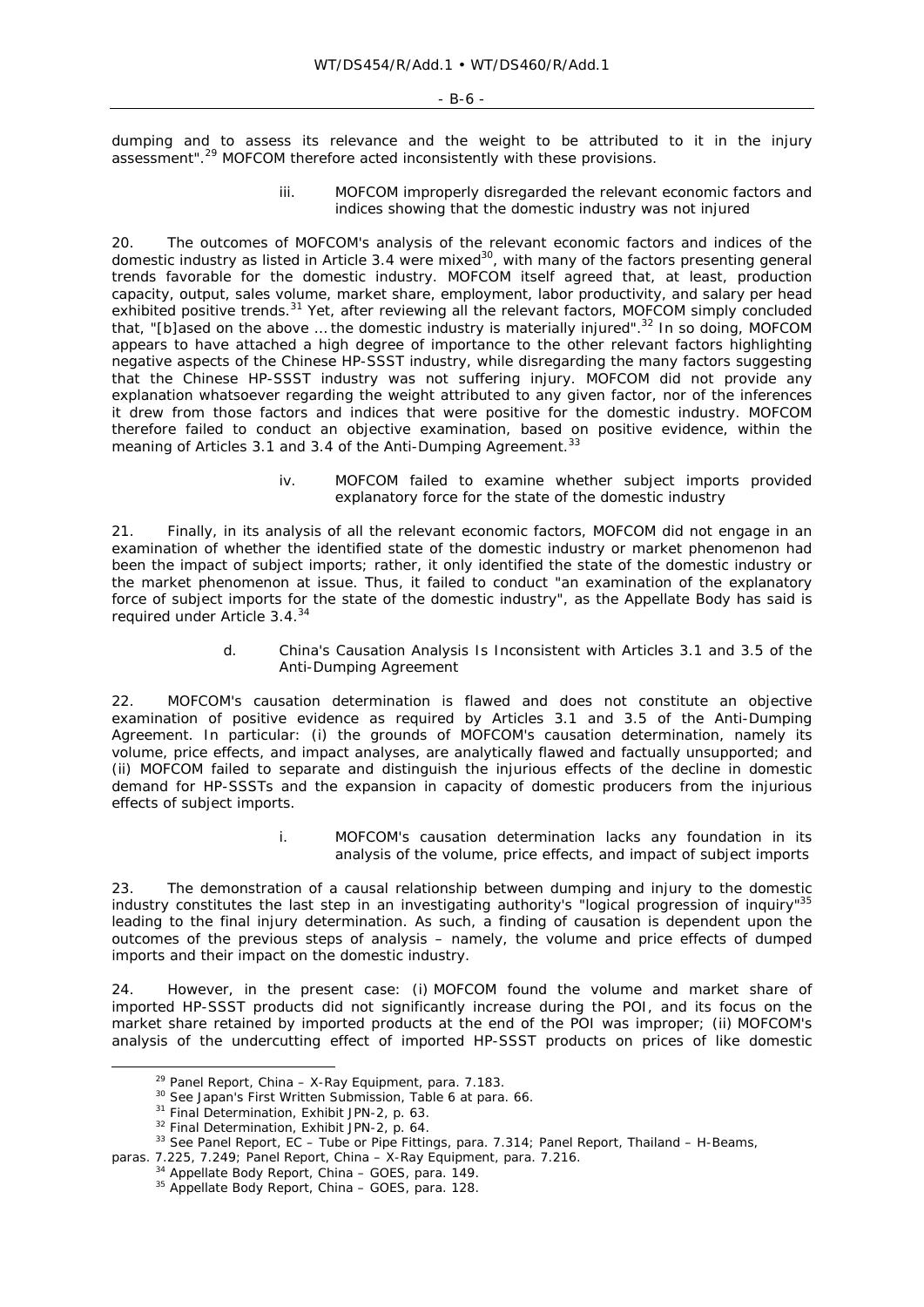#### - B-7 -

products was fatally flawed; and (iii) MOFCOM's review of the relevant economic factors and indices of the domestic industry was incomplete and skewed by its dismissal of the positive indices and increased emphasis of the negative indices. Therefore, it follows, *a fortiori*, that by grounding its causation determination on its volume, price effects, and impact analyses, which did not support a finding of injury, MOFCOM failed to conduct an objective examination, based on positive evidence, of the existence of a causal link between the subject imports and the injury itself, inconsistently with Articles 3.1 and 3.5.

### *ii. MOFCOM failed to separate and distinguish the injurious effects of other known factors from the injurious effects of subject imports*

25. MOFCOM agreed that reduced apparent consumption and increased domestic production capacity could have had negative effects on the domestic industry, but it made no attempt to "separat[e] and distinguish[] the injurious effects" of these non-attribution factors "from the injurious effects of the dumped imports", as the Appellate Body has found is required under Articles 3.1 and 3.5.<sup>36</sup> MOFCOM therefore erred.

26. First, despite recognizing that domestic demand for HP-SSST products declined significantly, and acknowledging that this could negatively effect domestic sales prices and other indicators, $37$  MOFCOM did not separate and distinguish the injurious effects of this other factor; rather, it simply concluded that "the price undercutting effect of the imports of subject products [was] the reason for the drop in price of domestic like products".<sup>38</sup>

27. Second, MOFCOM recognized that the POI saw a momentous expansion in the production capacity of Chinese producers of HP-SSST products, and such capacity expansion intensified competition and affected the domestic industry's operational metrics.<sup>39</sup> MOFCOM, however, dismissed the relevance of this other factor by observing that "there was no case of oversupply" based on a flawed supply-demand comparison, and by asserting that a main reason for the decrease in return on investment was "reduced pretax profits" rather than "greater average investment as a result of capacity expansion".40

### **2. MOFCOM's Disclosure of Essential Facts Was Insufficient Under Article 6.9 of the Anti-Dumping Agreement Because It Did Not Adequately Disclose the Import Prices and Domestic Prices Used in MOFCOM's Injury and Causation Analyses**

28. Article 6.9 of the Anti-Dumping Agreement requires disclosure, "before a final determination is made, [of] the essential facts under consideration *which form the basis for* the decision whether or not to apply definitive measures".<sup>41</sup> Here, MOFCOM failed to disclose several pieces of information on import and domestic prices critical to its price undercutting determination<sup>42</sup>, which served as the foundation for its causation determination. MOFCOM's disclosure of certain price trend information was inadequate for this purpose.<sup>43</sup>

### **3. MOFCOM's Notice of Final Determination Failed to Satisfy the Requirements of Articles 12.2 and 12.2.2 of the Anti-Dumping Agreement With Respect to the Import Prices and Domestic Prices Used in MOFCOM's Injury and Causation Analyses**

29. Article 12.2 of the Anti-Dumping Agreement states that, in a preliminary or final determination, an investigating authority must set out "all issues of fact and law considered material"; and Article 12.2.2 further specifies this obligation as it applies to a final determination, requiring that the investigating authority's final report detail "all relevant information on the matters of fact and law and reasons which have led to the imposition of final measures". Here, MOFCOM failed to discharge its obligations under Articles 12.2 and 12.2.2 because it did not provide a report stating all relevant information supporting its imposition of definitive anti-dumping

<sup>&</sup>lt;sup>36</sup> Appellate Body Report, *US – Hot-Rolled Steel*, para. 223. *See also id.*, para. 226.<br><sup>37</sup> Final Determination, Exhibit JPN-2, pp. 68-70.<br><sup>38</sup> Final Determination, Exhibit JPN-2, p. 70.<br><sup>39</sup> Final Determination, Exhi para. 7.409.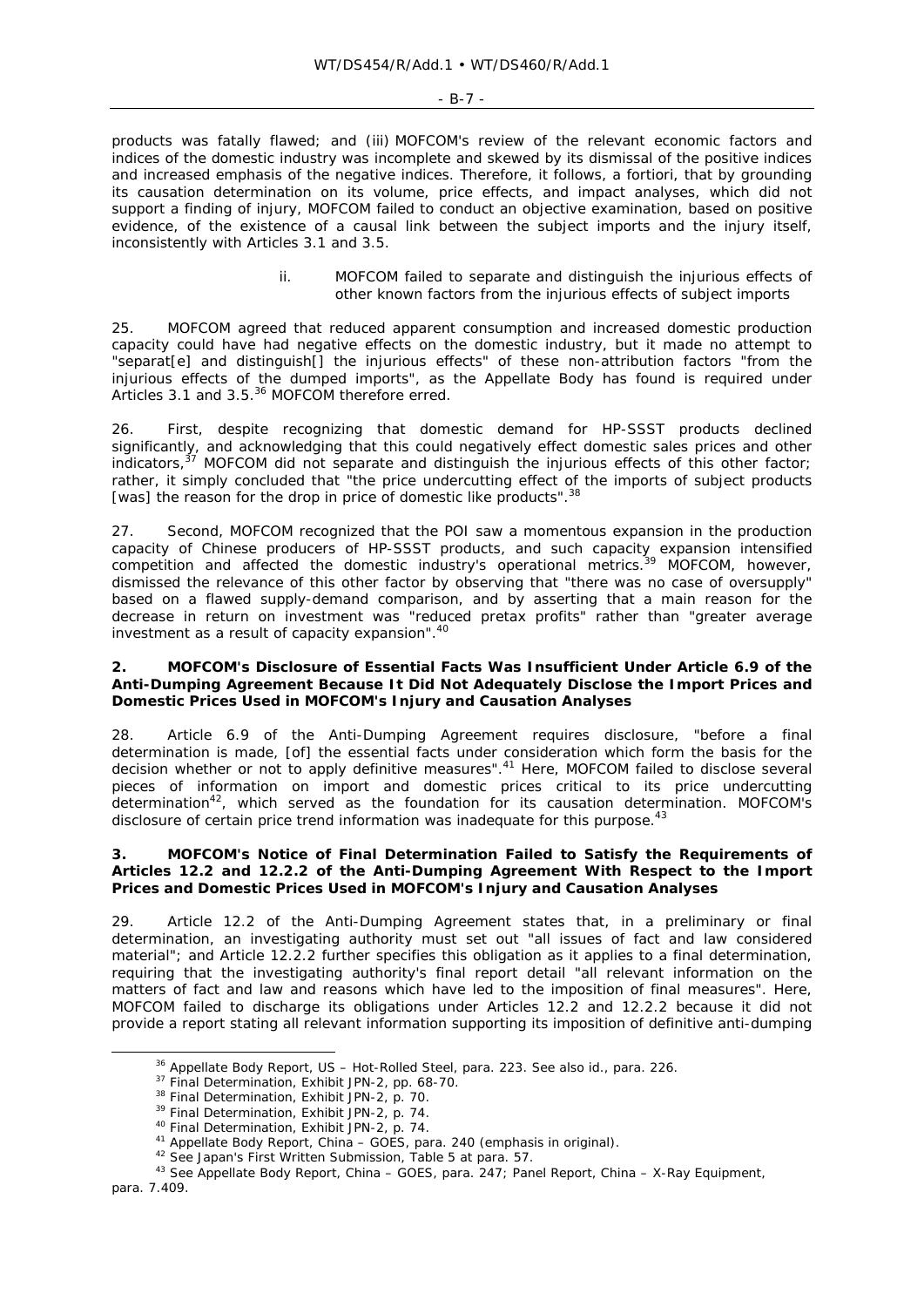#### $-$  B-8  $-$

duties as part of its Final Determination. Specifically, MOFCOM: (i) disclosed only price trend information while omitting key factual information underlying its price undercutting analysis;<sup>44</sup> and (ii) did not provide the reasoning behind how it purportedly accommodated important "quantitative differences" between the products in its price undercutting analysis.<sup>45</sup> MOFCOM therefore breached Articles 12.2 and 12.2.2.

### **B. MOFCOM's Treatment of Confidential Information Was Improper Under Articles 6.5 and 6.5.1 of the Anti-Dumping Agreement Because MOFCOM Lacked Good Cause and Did Not Require Sufficient Non-Confidential Summaries or Explanations as to Why Such Summaries Are Not Possible**

30. With regard to confidential information, Article 6.5 of the Anti-Dumping Agreement requires that "good cause" must be shown for treating information as confidential, and assuming such good cause is shown, Article 6.5.1 requires an interested party to submit sufficient nonconfidential summaries or in "exceptional circumstances" indicate it is unable to do so with a statement of the reasons. In the present case, MOFCOM permitted the full texts of the following Appendices to remain confidential despite Petitioners' failure to show "good cause", and therefore China violated Article 6.5: Appendices V and VIII to the Petition; Appendix 59 to Petitioners' Supplemental Evidence of 1 March 2012; and the Appendix to Petitioners' Supplemental Evidence of 29 March 2012. Further, Petitioners did not furnish sufficient non-confidential summaries of the following Appendices or any statements as to why such summaries were not possible, and MOFCOM's failure to require such summaries or statements violated Article 6.5.1: Appendices V and VIII to the Petition; Appendices 1, 7, 8, 24, 25, 26, 27, 28, 31, 32, 33, 35, 36, 37, 38, 39, 40, 41, 42, 43, 44, 45, 46, 47, 48, 49, 50, 51, 52, 56, 57, 58, and 59 to Petitioners' Supplemental Evidence of 1 March 2012; and the Appendix to Petitioners' Supplemental Evidence of 29 March 2012.<sup>46</sup>

### **C. MOFCOM's Disclosures of Essential Facts Were Insufficient Under Article 6.9 of the Anti-Dumping Agreement Because They Did Not Disclose the Data and Calculation Methodologies Used to Determine the Existence of Dumping and the Dumping Margins for SMI and Kobe**

31. China violated Article 6.9 of the Anti-Dumping Agreement by failing to disclose the most basic facts and analyses related to its anti-dumping determination and margin calculations for SMI and Kobe. Specifically, MOFCOM's dumping disclosures present only basic figures for export price and normal value and a narrative summary of the actions purportedly taken to derive these numbers; they present no cost data, no application of adjustments to price, and no evidence of calculation methodology.47 MOFCOM thus failed to present the "essential facts" in its anti-dumping determination and margin calculations.

### **D. MOFCOM's Determination of the Dumping Margin for All Other Japanese Companies, and its Associated Disclosure of Essential Facts and Final Determination Notice, Were Inconsistent with Article 6.8 and Paragraph 1 of Annex II, as well as Articles 6.9, 12.2, and 12.2.2, of the Anti-Dumping Agreement**

32. MOFCOM's determination of the all others rate for Japanese HP-SSST exporters is inconsistent with China's obligations under the Anti-Dumping Agreement. MOFCOM applied facts available in setting the all others rate, but it failed to establish the required conditions before it resorted to facts available. It also failed to make necessary disclosures related to its all others rate determination.

33. First, MOFCOM violated Article 6.8 and Paragraph 1 of Annex II because it determined the dumping margin for Japanese exporters other than SMI and Kobe (i.e., the all others rate) based

<sup>&</sup>lt;sup>44</sup> See Japan's First Written Submission, Table 5 at para. 57.<br><sup>45</sup> See Final Determination, Exhibit JPN-2, pp. 53-54.<br><sup>46</sup> See Petition, Exhibit JPN-3; Petitioners' Supplemental Evidence, 1 March 2012, Exhibit JPN-8; Petitioners' Supplemental Evidence, 29 March 2012, Exhibit JPN-9. 47 *See* Preliminary Dumping Disclosure to SMI, Exhibit JPN-18 (containing BCI); Preliminary Dumping

Disclosure to Kobe, Exhibit JPN-19 (containing BCI); Final Dumping Disclosure to SMI, Exhibit JPN-20 (containing BCI); Final Dumping Disclosure to Kobe, Exhibit JPN-21 (containing BCI); Final Dumping Disclosure to Japanese Embassy, Exhibit JPN-22.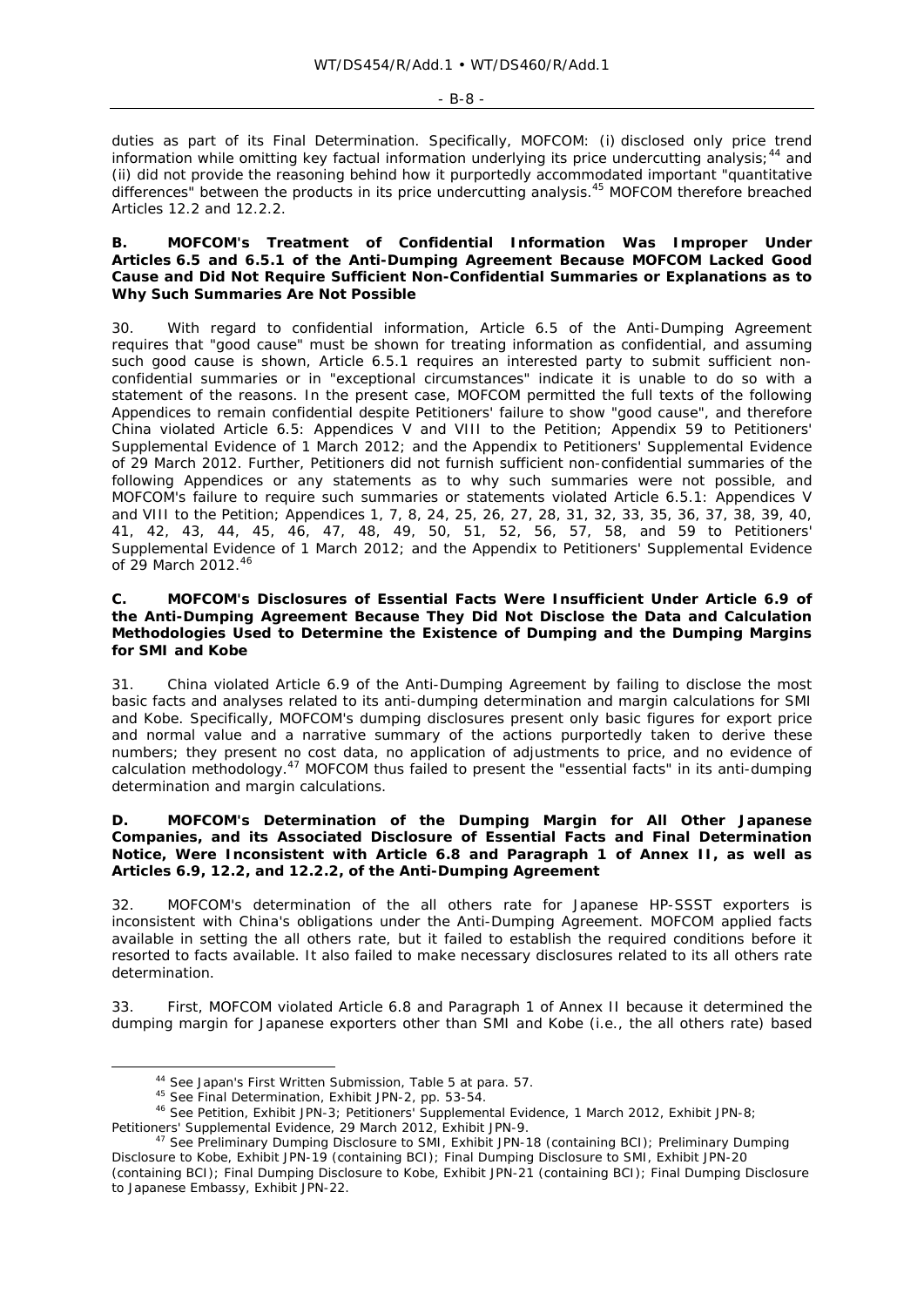$-$  R-9  $-$ 

on "facts already known and best information available"<sup>48</sup> without notifying those other Japanese exporters of all the information required of them and of the consequences of not submitting that information.

34. Second, China violated Article 6.9 because MOFCOM failed to disclose the "essential facts" related to its determination of the all others dumping rate.<sup>49</sup> In particular, China failed to disclose both: (i) the facts leading to the conclusion that the use of "facts available" was warranted to calculate the all others rate; and (ii) the particular facts that were used to determine the all others rate itself.

35. Third, as with its Final Dumping Disclosure, MOFCOM's Final Determination also failed to disclose both: (i) the facts leading to the conclusion that the use of "facts available" was warranted to calculate the all others rate; and (ii) the particular facts that were used to determine the all others rate itself. It repeated only the same statements from the Final Dumping Disclosure that it decided "to use facts already known and best information available to establish the normal value and export price"<sup>50</sup>, and "base its determinations on dumping and dumping margin on facts already known or best information available".<sup>51</sup> Accordingly, MOFCOM failed to meet its obligations under Articles 12.2 and 12.2.2.

### **E. China's Application of Provisional Measures for a Period Exceeding Four Months Violated Article 7.4 of the Anti-Dumping Agreement**

36. China violated Article 7.4 of the Anti-Dumping Agreement because MOFCOM applied provisional anti-dumping measures from 9 May 2012 to 9 November 2012<sup>52</sup>, a period of six months, without any request by exporters representing a significant percentage of the trade involved to apply provisional measures for a period of six months or any examination by MOFCOM as to whether a duty lower than the margin of dumping would be sufficient to remove injury. In such circumstances, the maximum period allowed for provisional measures by Article 7.4 is four months.

# **F. China's Anti-Dumping Measures on HP-SSST From Japan Are Inconsistent with Article 1 of the Anti-Dumping Agreement and Article VI of the GATT 1994**

37. China's anti-dumping measures on HP-SSST from Japan are also inconsistent with Article 1 of the Anti-Dumping Agreement and Article VI of the GATT 1994 as a consequence of the breaches of the Anti-Dumping Agreement described above.

# **III. CONCLUSION**

38. For the foregoing reasons, Japan respectfully requests the Panel to find that China's measures, as set out above, are inconsistent with China's obligations under the GATT 1994 and Anti-Dumping Agreement. Japan further requests, pursuant to Article 19.1 of the DSU, that the Panel recommend that China bring its measures into conformity with the GATT 1994 and Anti-Dumping Agreement.

<sup>&</sup>lt;sup>48</sup> Final Determination, Exhibit JPN-2, p. 35.<br><sup>49</sup> See Final Dumping Disclosure to Japanese Embassy, Exhibit JPN-22.<br><sup>50</sup> Final Determination, Exhibit JPN-2, p. 35.<br><sup>51</sup> Final Determination, Exhibit JPN-2, p. 41.<br><sup>52</sup> S

Exhibit JPN-1, Sections II, III, IV.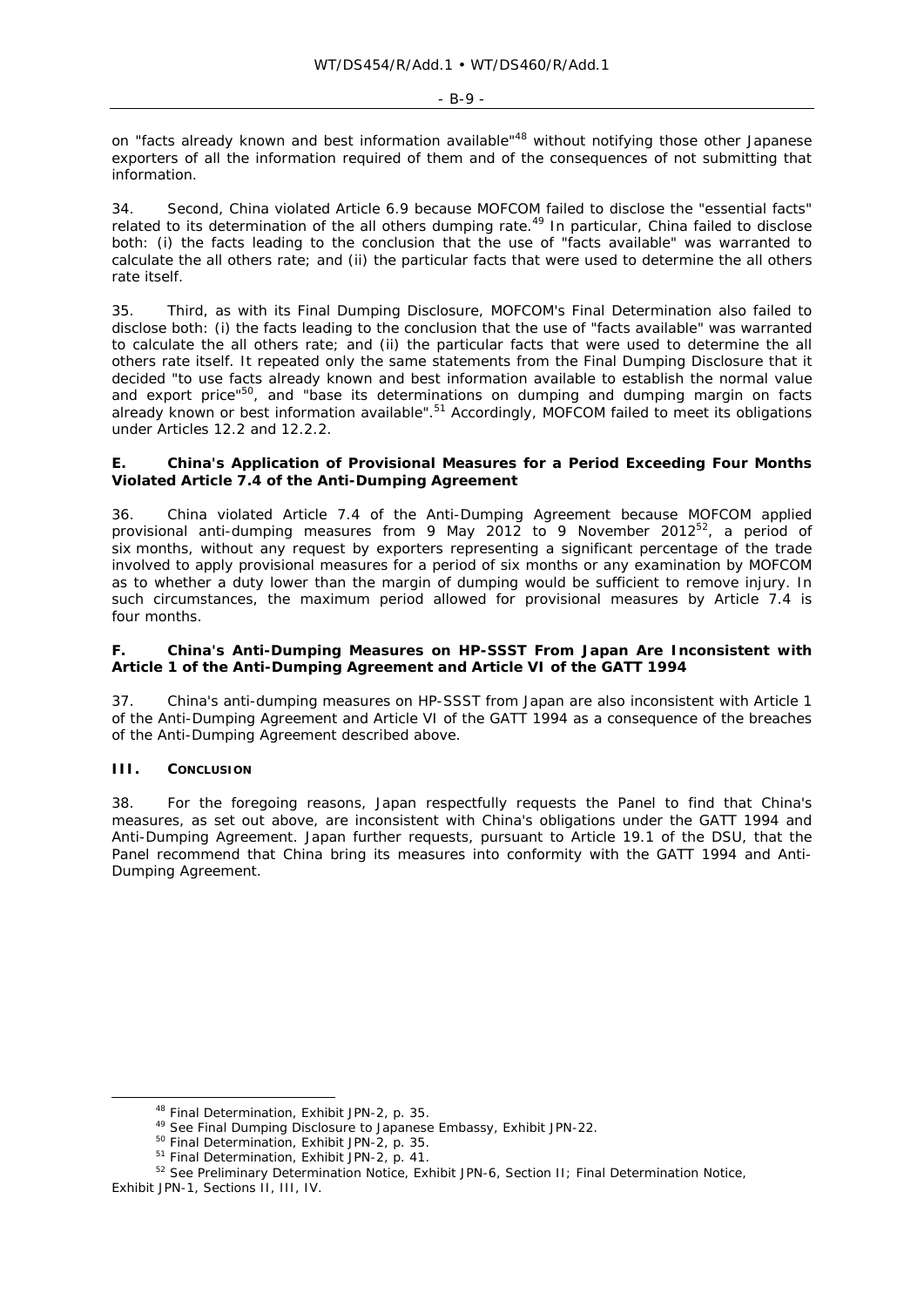- B-10 -

### **ANNEX B-2**

# EXECUTIVE SUMMARY OF THE SECOND WRITTEN SUBMISSION OF JAPAN

### **I. INTRODUCTION**

1. The measures taken by the Government of the People's Republic of China ("China") – particularly by China's investigating authority, the Ministry of Commerce of the People's Republic of China ("MOFCOM") – in imposing anti-dumping duties on imports of high-performance stainless steel seamless tubes ("HP-SSST") from Japan are inconsistent with China's obligations under the General Agreement on Tariffs and Trade 1994 ("GATT 1994") and the Agreement on Implementation of Article VI of the General Agreement on Tariffs and Trade 1994 ("Anti-Dumping Agreement" or "AD Agreement").

### **II. MOFCOM'S INJURY AND CAUSATION DETERMINATIONS ARE INCONSISTENT WITH ARTICLES 3.1, 3.2, 3.4, AND 3.5 OF THE ANTI-DUMPING AGREEMENT**

# **A. Legal and Factual Overview Regarding Injury and Causation**

2. On the legal side, Article 3.1 of the Anti-Dumping Agreement sets forth the "three essential components" of the injury and causation analysis: "(i) the volume of subject imports; (ii) the effect of such imports on the prices of like domestic products; and (iii) the consequent impact of such imports on the domestic producers of the like products".<sup>1</sup> Subsequent paragraphs of Article 3 set forth a detailed inquiry into the three essential components, with the goal of each inquiry being to understand whether each component has been satisfied so as to justify an ultimate finding that subject imports are causing injury to the domestic industry. These inquiries must thus proceed in a "logical progression".<sup>2</sup>

3. Article 3.2 provides that investigating authorities must consider "whether there has been a significant increase in dumped imports, either in absolute terms or relative to production or consumption in the importing Member", and "whether there has been a significant price undercutting by the dumped imports as compared with the price of a like product of the importing Member, or whether the effect of such imports is otherwise to depress prices to a significant degree or prevent price increases, which otherwise would have occurred, to a significant degree". Thus, with regard to price effects, Article 3.2 sets forth three possible price effect factors that the investigating authority must consider: price undercutting, price depression, and price suppression. And because the final sentence of Article 3.2 provides that "[n]o one or several of these factors can necessarily give decisive guidance", it should be evident that the consideration of one or more of the three possible price effect factors does not necessarily lead to an affirmative price effects determination. Finally, the price effects inquiry must be conducted with respect to the prices of the domestic like product as a whole, given that Article 3.1 specifies that the inquiry relates to "the effect of the dumped imports on prices in the domestic market for like products".

4. Article 3.4 provides that the investigating authority must examine "the impact of the dumped imports on the domestic industry concerned" and must consider "all relevant economic factors and indices having a bearing on the state of the industry". As Article 3.4 calls for an examination of impact "on the domestic industry concerned", the impact inquiry must be conducted with respect to the domestic industry as a whole. However, to proceed in a logical progression, the impact analysis must proceed on the premise that the segments of the domestic industry producing certain like products with respect to which no volume or price effects have been found have not been impacted by the dumped imports. Article 3.4 also requires an examination of "the explanatory force of subject imports for the state of the domestic industry"<sup>3</sup>, for which the magnitude of the margins of dumping and the degrees of the volume and price effects found to exist are highly relevant.

 $\overline{\phantom{a}}$ <sup>1</sup> Appellate Body Report, *China - GOES*, para. 127.

<sup>&</sup>lt;sup>2</sup> Appellate Body Report, *China – GOES*, paras. 127-128.

Appellate Body Report, *China – GOES*, para. 149.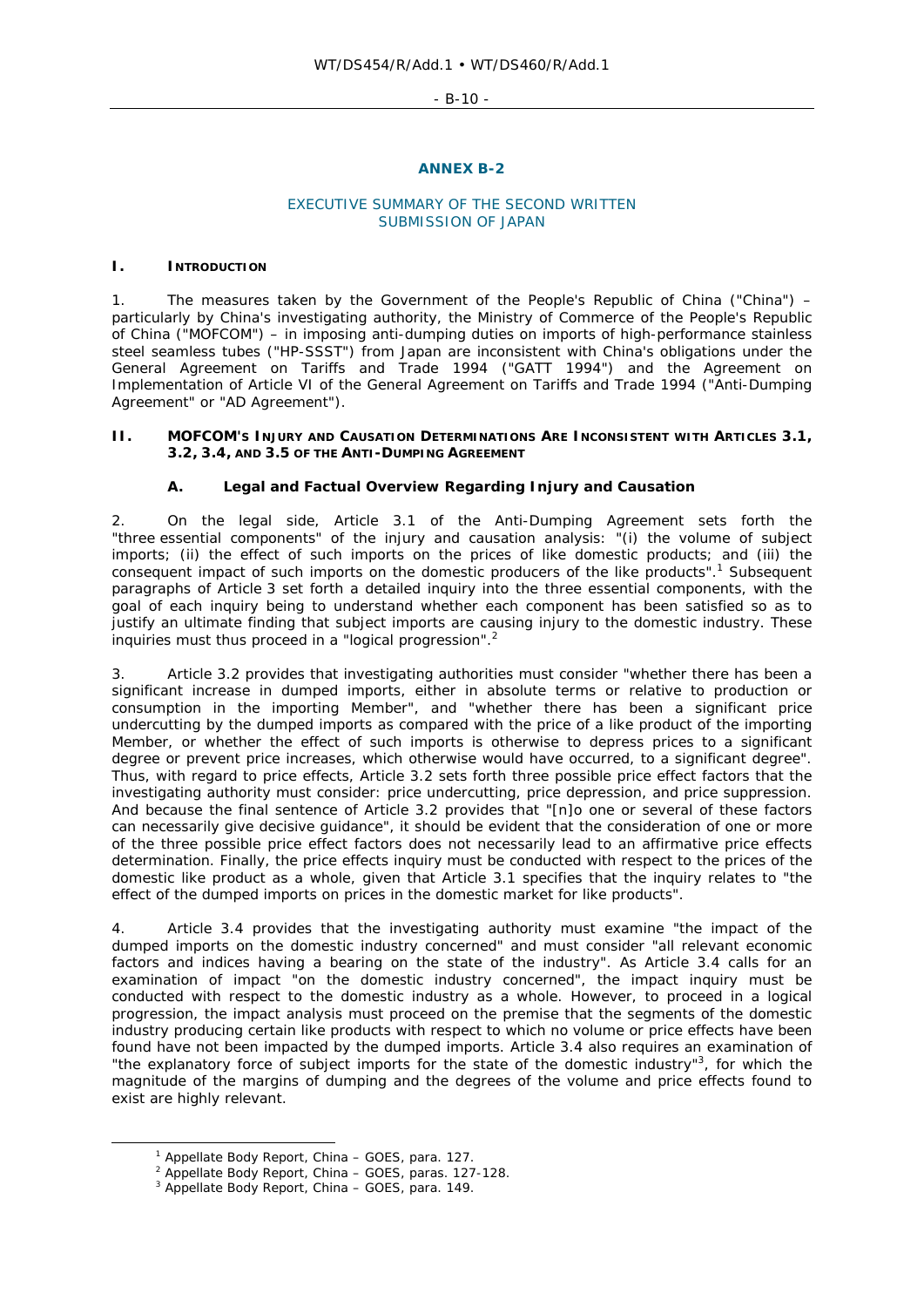5. Finally, Article 3.5 sets forth the ultimate question that the investigating authority must answer: whether "dumped imports are, through the effects of dumping … causing injury within the meaning of this Agreement". Under Article 3.5, proper volume, price effects, and impact analyses may provisionally reveal causation. That provisional conclusion must then be confirmed through a proper non-attribution analysis.

6. On the factual side, there are three critical sets of relevant facts. First, MOFCOM found no increase in the volume of subject imports, but rather that subject import volumes declined significantly during the period of investigation ("POI"). Second, MOFCOM did not find any effects on the prices of domestic Product A (which accounted for  $80\%$ <sup>4</sup> of domestic HP-SSST production during the POI) by imports of Product A or by imports of Products B and C. Third, MOFCOM's 2010 price undercutting conclusion for Product C lacked factual support, because MOFCOM ignored the facts that the price differential in 2010 arose because domestic Product C prices *increased* by 112.80% while imported Product C prices *decreased* by 36.32% between 2009 and 2010, and that domestic Product C gained market share.<sup>5</sup> More fundamentally, MOFCOM never established a competitive relationship between imported and domestic Product C and the available facts suggested that both products were not in competition.

# **B. MOFCOM's Price Effects Analysis Is Inconsistent with Articles 3.1 and 3.2**

7. Under Articles 3.1 and 3.2, an investigating authority must find an actual decrease or prevention of increase in prices in the domestic market for like products by virtue of competition with dumped imports in order to justify imposing anti-dumping duties on subject imports. The considerations of price undercutting, price depression, and price suppression explore all possible ways in which dumped imports may produce a decrease or prevention of increase in domestic prices. As for price undercutting, such a determination cannot be based solely on the existence of a mathematical price difference, but requires the investigating authority to show that dumped imports had the effect of placing some downward pressure on domestic prices by selling at lower prices. But even if the undercutting inquiry reveals some downward pressure on domestic prices, for a proper finding of "price effects", the investigating authority must still find subject imports gave rise to an actual decrease or prevention of increase in domestic prices, examining factors such as the magnitude of the margins of dumping and the extent of the price differential between the dumped imports and the domestic like products.

# **1. MOFCOM Erred in Its Price Undercutting Conclusion for Product C**

8. MOFCOM's 2010 price undercutting conclusion for Product C was flawed because it was based on comparing import prices with a trivial quantity of domestic prices, and because the 2010 price differential arose due to a 112.80% *increase* in domestic prices and a 36.32% *decrease* in import prices relative to 2009, while domestic Product C gained market share.<sup>6</sup>

9. The increase in domestic market share and the increase in domestic prices between 2009 and 2010 demonstrate that imported Product C did not place any downward pressure on domestic Product C prices in 2010 and did not cause an actual decrease or prevention of increase in domestic Product C prices in 2010. Moreover, the trivial quantity of domestic sales, vast difference between import and domestic prices, and inverse price movements between the imported and domestic products should have revealed to MOFCOM that price comparisons could not support a price undercutting conclusion for Product C for 2010. Or, at a minimum, these facts should have revealed that, to reach an objective price undercutting conclusion, MOFCOM had an obligation to establish the competitive relationship between, and accordingly the price comparability of, imported and domestic Product C in 2010 before reaching such a price undercutting conclusion.

10. China now argues that MOFCOM did find that imported and domestic Product C were in competition with one another, and that imports of Product C at undercutting prices prevented domestic producers from selling Product  $C<sup>7</sup>$  However, MOFCOM's consideration of the competition between imported and domestic Product C was done in the context of its "like product"

 $\overline{a}$  $<sup>4</sup>$  Japan's first written submission, para. 148.</sup>

<sup>&</sup>lt;sup>5</sup> Final Determination, Exhibit JPN-2, pp. 44, 52-54.

<sup>6</sup> *See* Japan's first written submission, paras. 130-139; Japan's opening statement at the first meeting of the Panel, paras. 63-73. 7 *See* China's response to Panel question No. 35.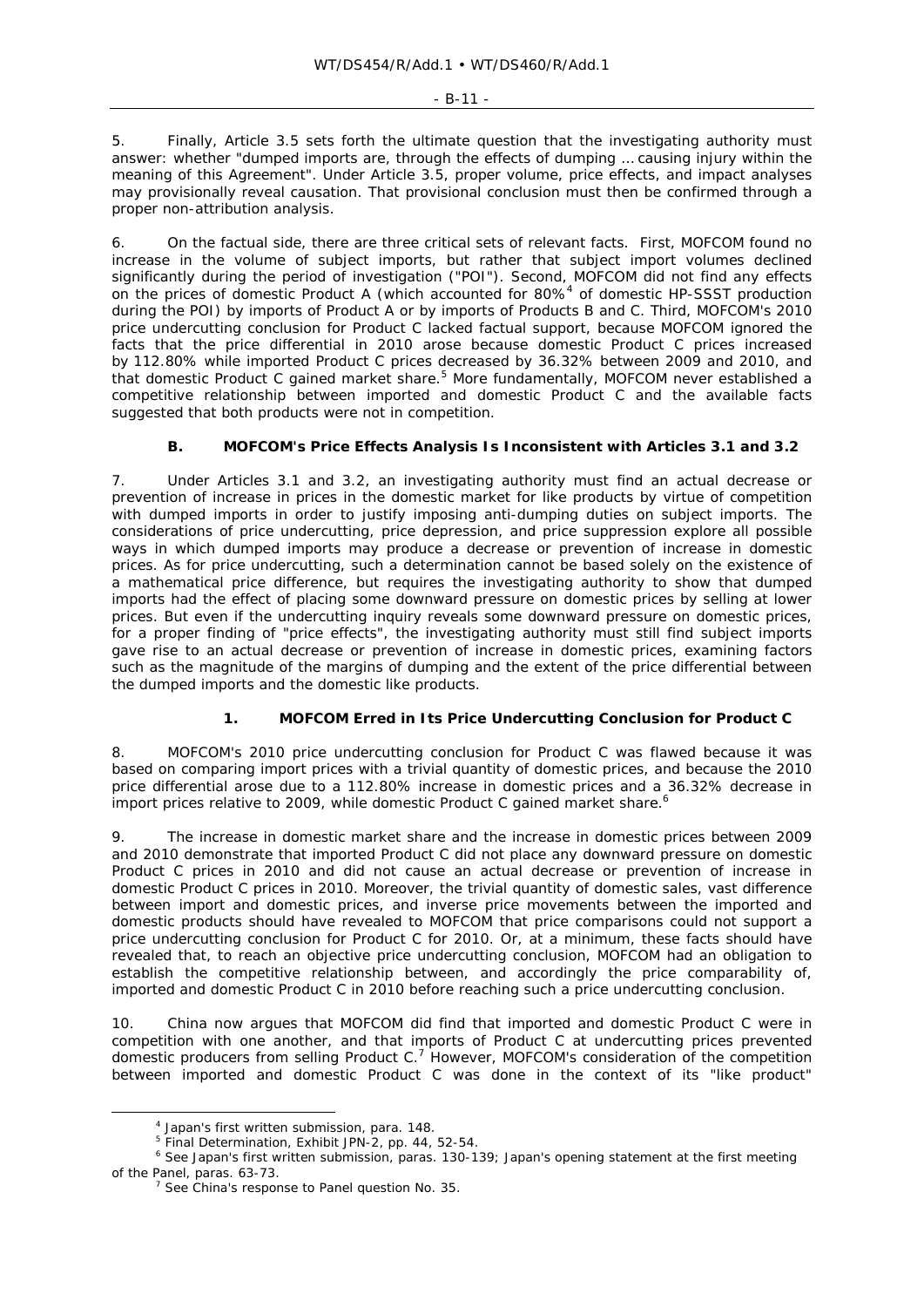determination.<sup>8</sup> MOFCOM did not, as the Anti-Dumping Agreement requires, separately ensure a competitive relationship between products (and therefore price comparability) before undertaking price comparisons for purposes of a price undercutting determination.

Further, even if it were sufficient to support its injury analysis, MOFCOM's like product analysis contains several important shortcomings: (i) MOFCOM did not consider the unanimous statements by the importers that subject imports and domestic like products were not substitutable; (ii) MOFCOM's final determination contains only blanket references to the documents China cites and does not provide any explanation as to how these documents support MOFCOM's conclusion, and moreover, MOFCOM withheld as confidential the entirety of several of these documents; and (iii) the sole piece of evidence that China discusses in relation to the price effect of Product C relates to competition between domestic and imported Product  $B^{10}$ , which is not pertinent to the analysis of Product C.

Additionally, China appears to suggest that MOFCOM's conclusion from its causation analysis that "the domestic industry was virtually unable to sell domestically as a 'result' of dumped imports, sold at undercutting prices, holding a very high market share" supported its price undercutting conclusion for Product  $C<sup>11</sup>$  However, MOFCOM's conclusion from its causation analysis cannot support its price effects finding, particularly in the absence of any reference in MOFCOM's price effects analysis to that conclusion.12 Moreover*,* MOFCOM's conclusion from its causation analysis was a general conclusion about the domestic industry as a whole and not a specific conclusion about Product C.

13. Finally, even if domestic and imported Product C were in a competitive relationship in 2010 that justified making price comparisons in that year, the facts still do not support proper price undercutting and price effects findings in respect of Product C within the meaning of Articles 3.1 and 3.2. The increase in domestic market share and the vast increase in domestic prices between 2009 and 2010 demonstrate that imported Product C did not place any downward pressure on domestic Product C prices in 2010 and certainly did not cause any actual decrease or prevention of increase in domestic Product C prices in 2010.

### **2. MOFCOM Erred in Extending Its Price Undercutting Conclusions for Products B and C to the Domestic Like Product as a Whole**

14. MOFCOM improperly extended its (flawed) price undercutting conclusions for Products B and C to the domestic like product as a whole.<sup>13</sup> MOFCOM did not find any effects on the prices of domestic Product A (which accounted for almost 80% of domestic HP-SSST production during the POI), yet it reached a general price undercutting conclusion.

15. China now submits that MOFCOM found cross-grade price effects that justified extending its price undercutting conclusions for Products B and C to the domestic like product as a whole<sup>14</sup>, because MOFCOM found that Products A, B, and C "belong to the same category of products" and that "the price changes of the three are to a certain extent correlated with one another".15 However, the discussion in MOFCOM's final determination that China cited, which addresses product scope, does not contain the facts or logic that China now relies upon for its argument. MOFCOM's consideration of price effects also does not cross-reference its earlier product scope findings regarding price correlation.<sup>16</sup> Even if it did implicitly, correlation is not the same as causation. To establish the latter, MOFCOM needed to ensure a competitive relationship between the products, which it failed to do. Finally, even if such a competitive relationship existed, MOFCOM never examined price differentials between any of the imported and domestic grades to determine whether those differentials could have given rise to any price effects on domestic Product A.

<sup>&</sup>lt;sup>8</sup> See China's response to Panel question No. 35, paras. 113-123.<br>
<sup>9</sup> See Panel Report, *China – X-Ray Equipment*, paras. 7.51, 7.65-7.66.<br>
<sup>10</sup> See China's response to Panel question Nos. 35 and 37, paras. 123 and 127. of the Panel, paras. 46-62.<br><sup>14</sup> *See* China's response to Panel question Nos. 44, 45, 46, 50.<br><sup>15</sup> Final Determination, Exhibit JPN-2, pp. 48-49.<br><sup>16</sup> *See* Final Determination, Exhibit JPN-2, pp. 52-57.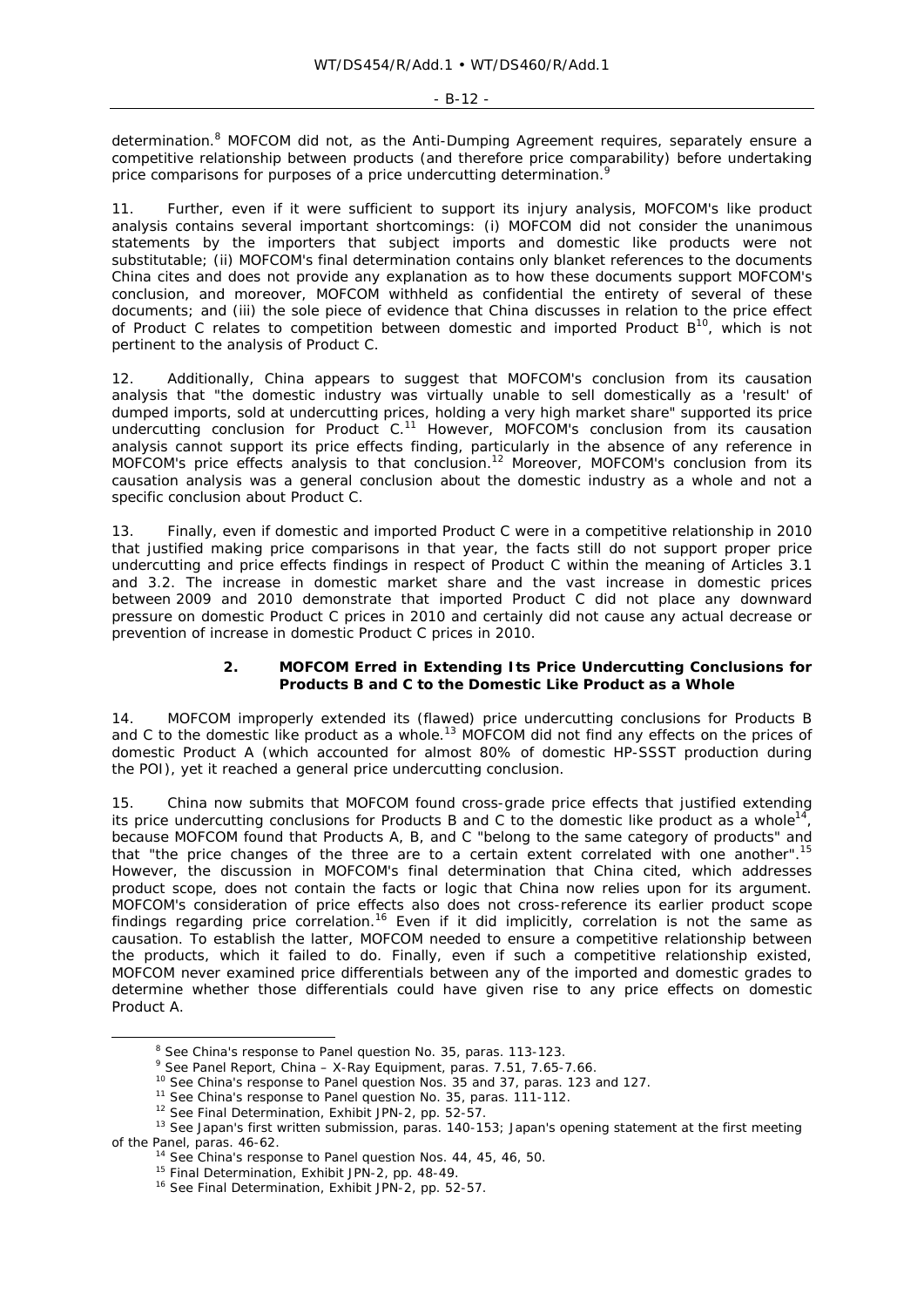# **C. MOFCOM's Impact Analysis Is Inconsistent with Articles 3.1 and 3.4**

16. MOFCOM's impact analysis is inconsistent with Articles 3.1 and 3.4 of the Anti-Dumping Agreement because: (i) it did not logically progress from MOFCOM's volume and price effects analyses; (ii) MOFCOM failed to evaluate the magnitude of the margin of dumping; (iii) MOFCOM did not provide a thorough and persuasive explanation of why and how the domestic industry's negative indicators outweighed the positive ones; and (iv) MOFCOM did not examine whether subject imports had "explanatory force" for the state of the domestic industry.<sup>17</sup>

17. Japan adds three points to further establish the flaws in MOFCOM's impact analysis. First, MOFCOM found no increase in the volume of dumped imports and no proper price effects in relation to Product A, so MOFCOM should have conducted its impact analysis on the premise that the domestic industry segment producing Product A could not have been impacted by dumped imports, which it failed to do. Second, MOFCOM did not properly find price effects in relation to Product C either, so it also had no basis to consider that dumped imports impacted the domestic industry segment producing Product C. Third, MOFCOM never considered whether the extent of the price undercutting it found to exist for Products B and C or the magnitudes of the dumping margins for Products B and C could have had explanatory force for any of the domestic industry's observed negative indicators.

# **D. MOFCOM's Causation Analysis Is Inconsistent with Articles 3.1 and 3.5**

18. MOFCOM's causation analysis was flawed because it did not logically progress from its volume, price effects, and impact analyses, and because it improperly attributed injury to subject imports without separating and distinguishing other known factors.<sup>18</sup>

19. Regarding causation, China submits that Article 3.5, rather than Article 3.2, requires consideration of the relationship between the dumped imports and the domestic industry as a whole. Japan does not agree, but notes that MOFCOM's causation analysis merely reiterated the considerations it made pursuant to its Article 3.2 and Article 3.4 analyses<sup>19</sup>, so China's argument lacks factual support.

20. Regarding non-attribution, because MOFCOM's volume, price effects, and impact inquiries did not progress logically, the outcome of MOFCOM's causation inquiry necessarily includes injury to the domestic industry caused by other factors. Moreover, as for MOFCOM's actual nonattribution analysis, MOFCOM conducted it with respect to all grades of HP-SSST taken together, without considering the possibility that other factors may have influenced different segments of the market differently. In this regard, MOFCOM should have conducted distinct non-attribution analyses with regard to Product A on the one hand, and Products B and C on the other. Specifically, with regard to Product A, MOFCOM should have examined whether and how the expansion of domestic production capacity caused injury to the domestic industry, given that the subject imports had no impact on domestic producers of Product A. And with regard to Products B and C, MOFCOM should have considered the effects of the decline in domestic demand.

# **E. Conclusion Regarding Injury and Causation**

21. Thus, the Panel should find MOFCOM's injury and causation determinations are inconsistent with Articles 3.1, 3.2, 3.4, and 3.5 of the Anti-Dumping Agreement, and should make findings with respect to each of Japan's claims without exercising judicial economy.

### **III. MOFCOM LACKED PROPER BASIS FOR ITS USE OF FACTS AVAILABLE TO DETERMINE THE ALL OTHERS RATE, THEREBY VIOLATING ARTICLE 6.8 AND ANNEX II OF THE ANTI-DUMPING AGREEMENT**

22. Article 6.8 requires that before resorting to facts available, an investigating authority must find that an interested party has refused access to or not provided necessary information, or has significantly impeded the investigation. Article 6.8 incorporates by reference Annex II, entitled

 <sup>17</sup> *See* Japan's first written submission, paras. 157-185; Japan's opening statement at the first meeting of the Panel, paras. 74-83. 18 *See* Japan's first written submission, paras. 186-233; Japan's opening statement at the first meeting

of the Panel, paras. 84-104. 19 *See* Final Determination, Exhibit JPN-2, pp. 65-67.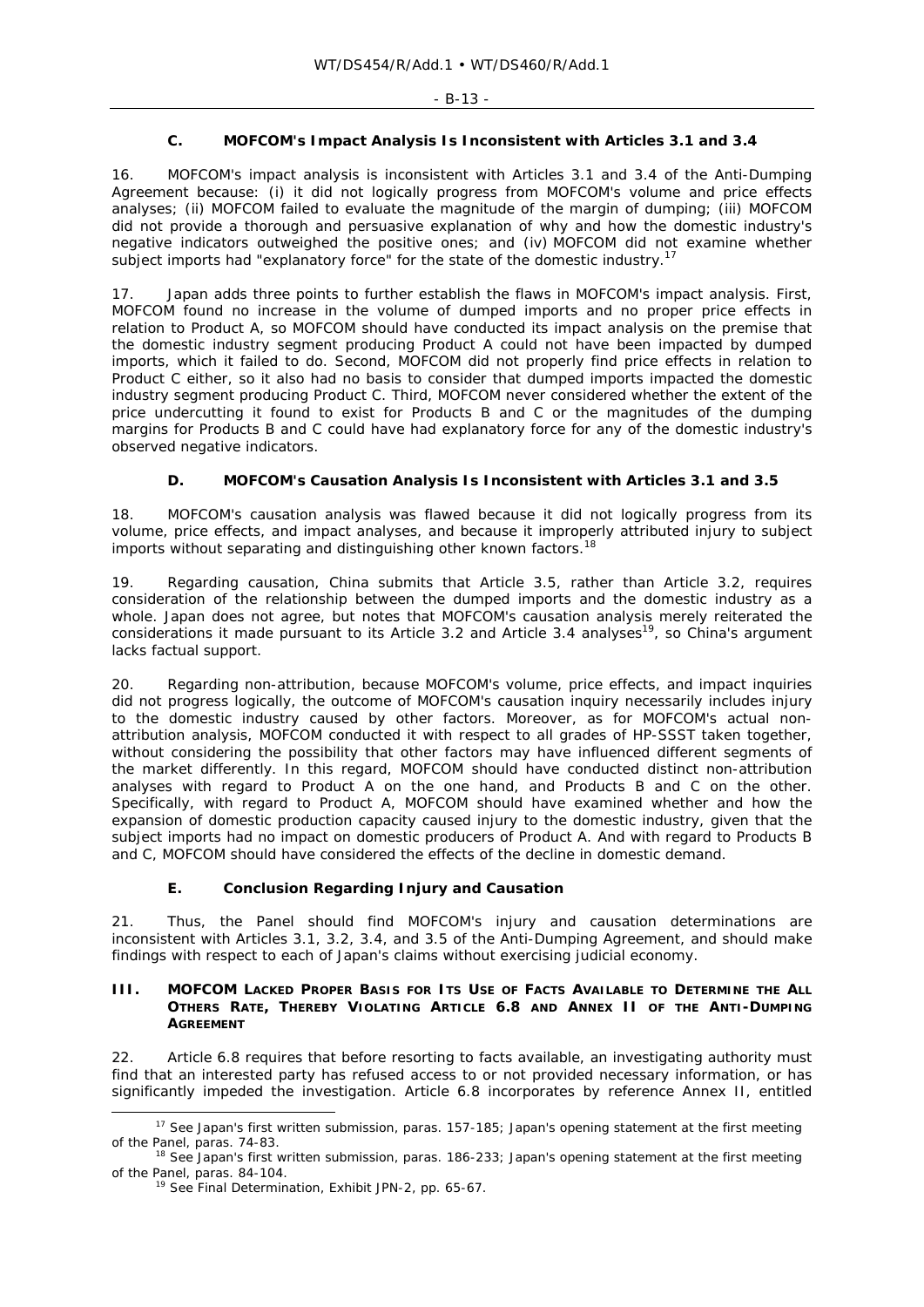#### $-$  R-14  $-$

"Best Information Available in Terms of Paragraph 8 of Article 6". Paragraph 1 of Annex II requires that before resorting to facts available, an investigating authority must "specify in detail the information required from any interested party and the manner in which that information should be structured", and "ensure that the party is aware that if information is not supplied within a reasonable time, the authorities will be free to make determinations on the basis of the facts available". Paragraph 7 of Annex II also provides that facts available must be used with "special circumspection", and that a "less favourable" result may be obtained "if an interested party does not cooperate and thus relevant information is being withheld". "[S]pecial circumspection" means that the "the agency's discretion is not unlimited", and that "the facts to be employed are expected to be the 'best information available"<sup>.20</sup> This means that, "there can be no better information available to be used in the particular circumstances".<sup>21</sup>

23. Here, MOFCOM did not provide the notice required by Paragraph 1 of Annex II through its Initiation Notice or its anti-dumping questionnaire to justify its use of facts available to calculate the all others rate for unknown Japanese exporters. MOFCOM's Initiation Notice requested far less information than required to calculate a dumping margin. And Japan disagrees that MOFCOM's alleged "publication" of the anti-dumping questionnaire on its website satisfied its notice obligations<sup>22</sup>, because China's own laws and regulations have no provision for "publish[ing]" questionnaires in an anti-dumping investigation.<sup>23</sup>

24. Further, MOFCOM did not demonstrate the lack of cooperation by those unknown Japanese exporters, as required by Article 6.8.

25. Finally, despite having two dumping margins comparable in quality and relevance, MOFCOM chose to "apply the highest dumping margin found for the Japanese respondents" as the all others rate.<sup>24</sup> MOFCOM's only stated that the reason for doing so was "[o]ut of consideration for a unified approach to determine the rates for other companies".25 MOFCOM, therefore, did not exercise "special circumspection" in determining the all others rate.

### **IV. MOFCOM'S DISCLOSURE OF ESSENTIAL FACTS AND NOTICE OF FINAL DETERMINATION DID NOT SATISFY THE REQUIREMENTS OF ARTICLES 6.9, 12.2, AND 12.2.2 OF THE ANTI-DUMPING AGREEMENT**

# **A. Panels and the Appellate Body Have Provided Ample Guidance Regarding the Requirements of Articles 6.9, 12.2, and 12.2.2**

26. Article 6.9 of the Anti-Dumping Agreement requires the disclosure of "essential facts", meaning "those facts that are significant in the process of reaching a decision as to whether or not to apply definitive measures".<sup>26</sup> Thus, China is simply wrong when it asserts that Article 6.9 requires disclosure of only "a *summary* of the 'essential facts'".27 China is also wrong that the "case law does not yet provide conclusive guidance" as to what Article 6.9 requires.<sup>28</sup> To the contrary, the case law – including from *China – GOES*, *China – X-Ray Equipment*, *China – Broiler Products*, and *EC – Salmon (Norway)* – clearly establishes the obligations under Article 6.9 (as well as Articles 12.2 and 12.2.2).

Further, Article 12.2 states that, with respect to a final determination, an investigating authority must provide a notice or separate report sufficiently setting out "all issues of fact and law considered material by the investigating authorities". And Article 12.2.2 specifies that the

<sup>&</sup>lt;sup>20</sup> Appellate Body Report, *Mexico – Anti-Dumping Measures on Rice*, para. 289.<br><sup>21</sup> Appellate Body Report, *Mexico – Anti-Dumping Measures on Rice*, para. 289 (quoting Panel Report,

*Mexico – Anti-Dumping Measures on Rice*, para. 7.166).<br><sup>22</sup> *See* China's first written submission, paras. 573, 584, 593.<br><sup>23</sup> *See* G/ADP/N/1/CHN/2/Suppl.3 (20 October 2004) and G/ADP/N/1/CHN/2/Suppl.1

<sup>(18</sup> February 2003). 24 Final Dumping Disclosure to Japanese Embassy, Exhibit JPN-22, p. 19. 25 Final Dumping Disclosure to Japanese Embassy, Exhibit JPN-22, p. 19. *See also* Final Determination,

<sup>&</sup>lt;sup>26</sup> Appellate Body Report, *China – GOES*, para. 240. *See also* Panel Report, *EC – Salmon (Norway)*,

para. 7.796.<br><sup>27</sup> China's first written submission, para. 651 (emphasis in original) (quoting Appellate Body Report,<br>*China – GOES*, para. 249).

<sup>&</sup>lt;sup>28</sup> China's first written submission, para. 654.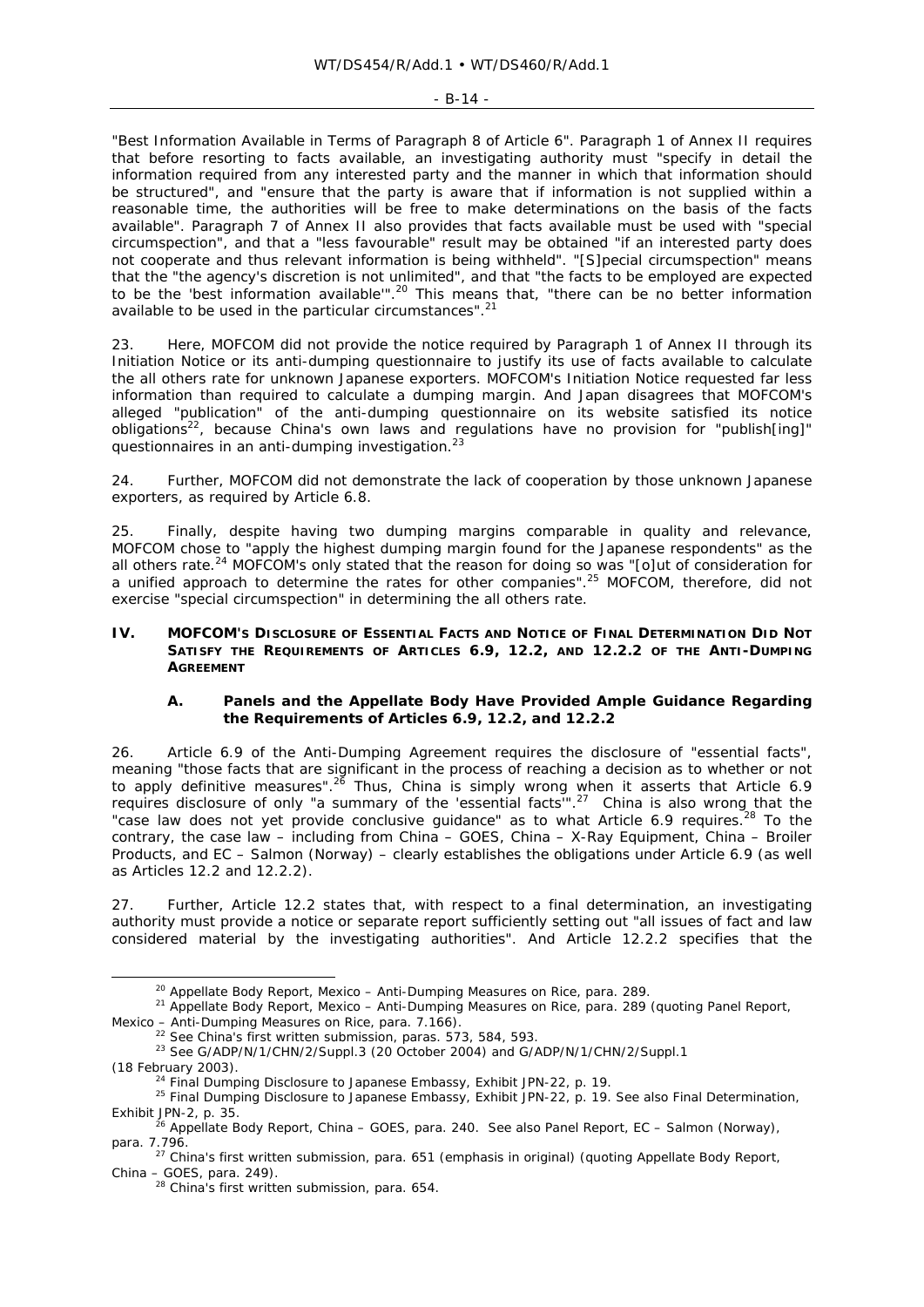investigating authority's final report must detail "all relevant information on the matters of fact and law and reasons which have led to the imposition of final measures".

28. Finally, where confidentiality is a concern, the disclosure obligations under Articles 6.9, 12.2, and 12.2.2 "should be met by disclosing non-confidential summaries".<sup>29</sup>

# **B. MOFCOM Violated Article 6.9 with Respect to the Dumping Margins for SMI and Kobe**

29. MOFCOM violated Article 6.9 of the Anti-Dumping Agreement because it failed to disclose the data and calculation methodologies used to determine the existence of dumping and the dumping margins for Sumitomo Metal Industries, Ltd. ("SMI") and Kobe Special Tube Co., Ltd. ("Kobe"), which are properly "essential facts". $30$  China submits that Japan's claims are only "general allegations" and "not substantiated"31, but Japan fails to see how it could further substantiate a claim that certain "essential facts" are *missing* from MOFCOM's disclosure documents.32 China also argues that MOFCOM's disclosure documents included all of the necessary "essential facts"<sup>33</sup>, but China only reiterates the brief narrative descriptions that MOFCOM provided in its disclosure documents, which were insufficient. Further, China asserts that the interested parties should have been able to fully understand their own dumping margin determinations in order to defend their interests from the brief narrative summaries that MOFCOM provided and, presumably, each party's own data submissions to MOFCOM.<sup>34</sup> However, this information does not permit each party to understand which data MOFCOM used to determine that party's dumping margin and to comment on that determination so as to defend its interests.<sup>3</sup>

### **C. MOFCOM Violated Articles 6.9, 12.2, and 12.2.2 with Respect to the Dumping Margin for All Other Japanese Companies**

30. MOFCOM violated Articles 6.9, 12.2, and 12.2.2 of the Anti-Dumping Agreement by failing to disclose: (i) the facts leading to the conclusion that the use of "facts available" was warranted to calculate the all others rate for unknown Japanese exporters; and (ii) the particular facts that were used to determine the all others rate itself, including the facts underpinning the dumping margin for Kobe that MOFCOM used as the all others rate and the facts that justified using Kobe's dumping margin for the all others rate.<sup>36</sup>

With regard to the facts leading to the use of "facts available", MOFCOM never made a finding of non-cooperation with respect to the unknown Japanese exporters to which it applied the all others rate, let alone disclosed the facts that may have supported such a finding, whether in its disclosure documents or final determination.

32. With regard to the facts used to determine the all others rate, MOFCOM stated that it equated the all others rate with the highest rate determined for an investigated respondent, which was Kobe's rate.<sup>37</sup> However, MOFCOM failed to disclose all the "essential facts" used to determine Kobe's rate, so MOFCOM also failed to disclose all the "essential facts" used to determine the all others rate.

33. Additionally with regard to the facts used to determine the all others rate, an investigating authority must use the "best information available" and "special circumspection", and may not resort to "adverse inferences". The facts underpinning MOFCOM's determination that the highest dumping margin for an investigated respondent was the "best information available" for determining the all others rate are therefore "essential" or "material" facts that must be disclosed. MOFCOM's analysis of those facts to reach the conclusion that the highest dumping margin was the "best information available" also arguably constituted reasoning that required disclosure pursuant

<sup>&</sup>lt;sup>29</sup> Appellate Body Report, *China – GOES*, paras. 247, 259.<br><sup>30</sup> *See* Japan's first written submission, paras. 290-297. *See also* Japan's response to Panel question No. 71.<br><sup>31</sup> China's first written submission, para. 666.<br><sup>32</sup> *See Japan's first written submission, paras.* 290-297.<br><sup>33</sup> China's first written submission, paras. 669-673.<br><sup>34</sup> China's first written submission, paras. 67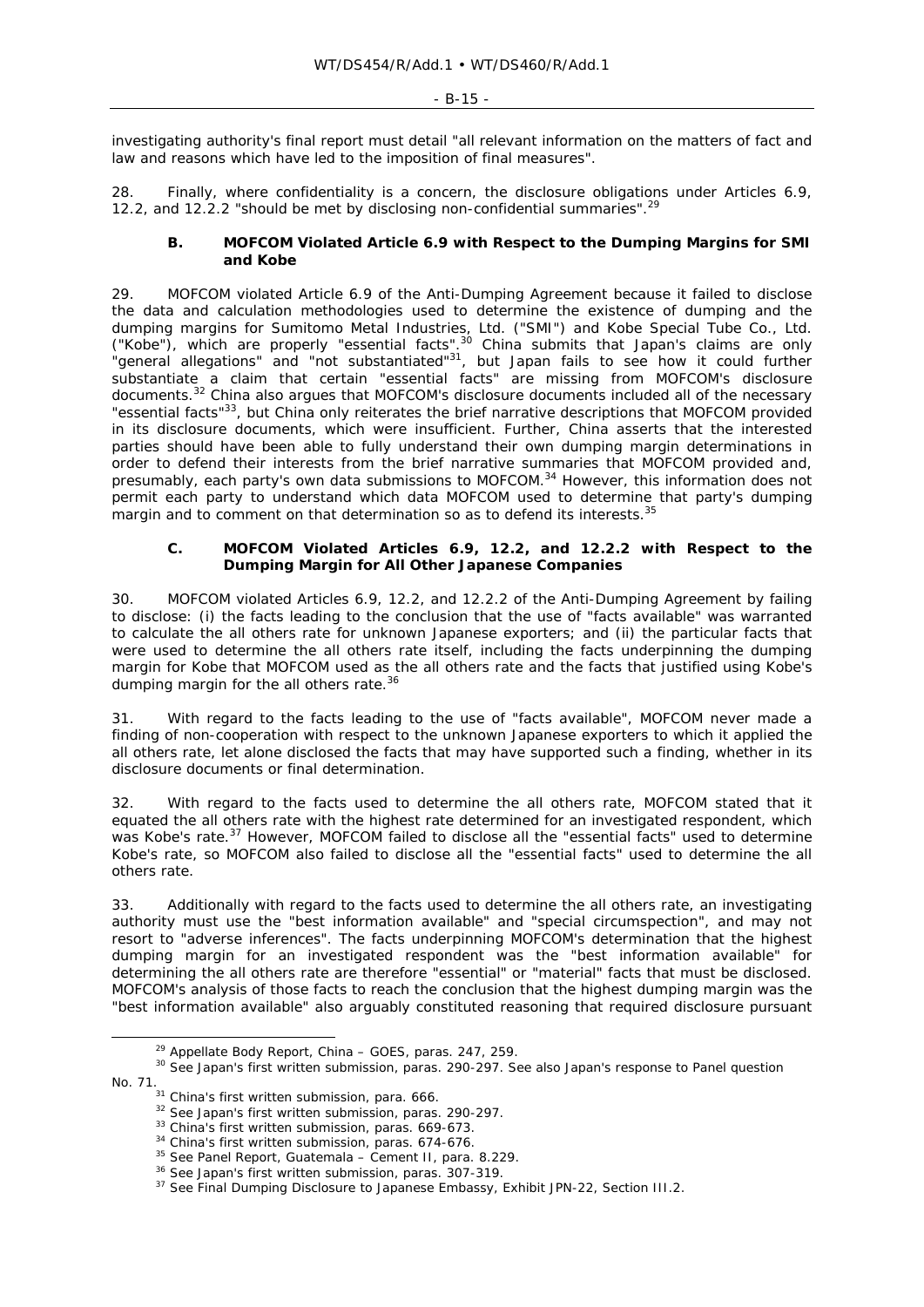to Article 12.2.2.<sup>38</sup> But MOFCOM never disclosed the facts or reasoning behind why the highest calculated dumping margin was the "best information available" for determining the all others rate.

### **D. MOFCOM Violated Articles 6.9, 12.2, and 12.2.2 with Respect to the Import Prices and Domestic Prices Used in the Injury and Causation Analyses**

34. MOFCOM violated Articles 6.9, 12.2, and 12.2.2 of the Anti-Dumping Agreement by failing to disclose several pieces of information critical to its price effects determination, which served as the basis for MOFCOM's ultimate injury and causation determinations. China tries to justify those failures, but those justifications are without merit. First, for those instances for which no price comparisons were made or no price undercutting was found, China argues the missing price and price differential information did not constitute "essential facts" that required disclosure.<sup>39</sup> However, the missing information was certainly "salient for a contrary outcome<sup>"40</sup> and "considered [by MOFCOM in its] process of analysis and decision-making"<sup>41</sup>, and therefore required disclosure. Second, China argues that some of the missing price information was confidential<sup>42</sup>, but MOFCOM had an obligation to disclose sufficiently detailed non-confidential summaries in a coherent way to permit interested parties to defend their interests.<sup>43</sup> Third, China argues that the -3% to -28% range of underselling that MOFCOM disclosed for Product B for the entire 2008 to 2010 period was sufficient,<sup>44</sup> but MOFCOM should have been able to disclose a separate underselling margin for Product B for each year. Finally, China argues that how MOFCOM accommodated important "quantitative differences" was a methodological question that did not require disclosure<sup>45</sup>, but MOFCOM had an obligation to disclose the facts that constituted the "quantitative difference" and the reasons why MOFCOM could take this into account.

### **V. MOFCOM LACKED GOOD CAUSE FOR WITHHOLDING CONFIDENTIAL INFORMATION, AND DID NOT REQUIRE SUFFICIENT NON-CONFIDENTIAL SUMMARIES OR EXPLANATIONS AS TO WHY SUCH SUMMARIES ARE NOT POSSIBLE, INCONSISTENT WITH ARTICLES 6.5 AND 6.5.1 OF THE ANTI-DUMPING AGREEMENT**

# **A. MOFCOM Violated Article 6.5 of the Anti-Dumping Agreement**

35. China violated Article 6.5 of the Anti-Dumping Agreement because Petitioners did not demonstrate "good cause", and MOFCOM did not objectively examine Petitioners' attempted demonstrations of "good cause", with respect to the confidential treatment of Appendices V and VIII to the Petition, Appendix 59 to Petitioners' Supplemental Evidence of 1 March 2012, and the Appendix to Petitioners' Supplemental Evidence of 29 March 2012.

36. China argues that an investigating authority "enjoys a considerable margin of discretion in its examination of a request for confidential treatment and determining whether 'good cause' has been shown, provided the outcome is not unreasonable".<sup>46</sup> However, notwithstanding an investigating authority's discretion, it still "must objectively assess the 'good cause' alleged for confidential treatment, and scrutinize the party's showing in order to determine whether the submitting party has sufficiently substantiated its request". $47$  Here, beyond the name of the third party providing Appendix V to the Petition, MOFCOM failed to scrutinize Petitioners' confidentiality requests to determine objectively whether Petitioners had established "good cause" for treating the four reports at issue as entirely confidential.

37. China also asserts that "Petitioners did not only request confidential treatment out of concern for the impact on the third parties' businesses", but "provided several other reasons" for

 <sup>38</sup> *See* Panel Report, *China – X-Ray Equipment*, para. 7.472. *See also* Panel Report, *China – Broiler Products*, para. 7.528.

<sup>39</sup> China's first written submission, para. 686. *See also* China's response to Panel question No. 75, para. 191.<br><sup>40</sup> Appellate Body Report, *China - GOES*, para. 240.

<sup>&</sup>lt;sup>41</sup> Panel Report,  $EC - Salmon (Norway)$ , para. 7.796.<br><sup>42</sup> China's fist written submission, para. 686.<br><sup>43</sup> Appellate Body Report, *China – GOES*, paras. 240, 247, 259.<br><sup>44</sup> China's first written submission, paras. 685-686. *See al* Nos. 72, 75, 76, 77.<br><sup>45</sup> China's first written submission, para. 693.<br><sup>46</sup> China's first written submission, para. 725.<br><sup>47</sup> Appellate Body Report, *EC – Fasteners (China)*, para. 539.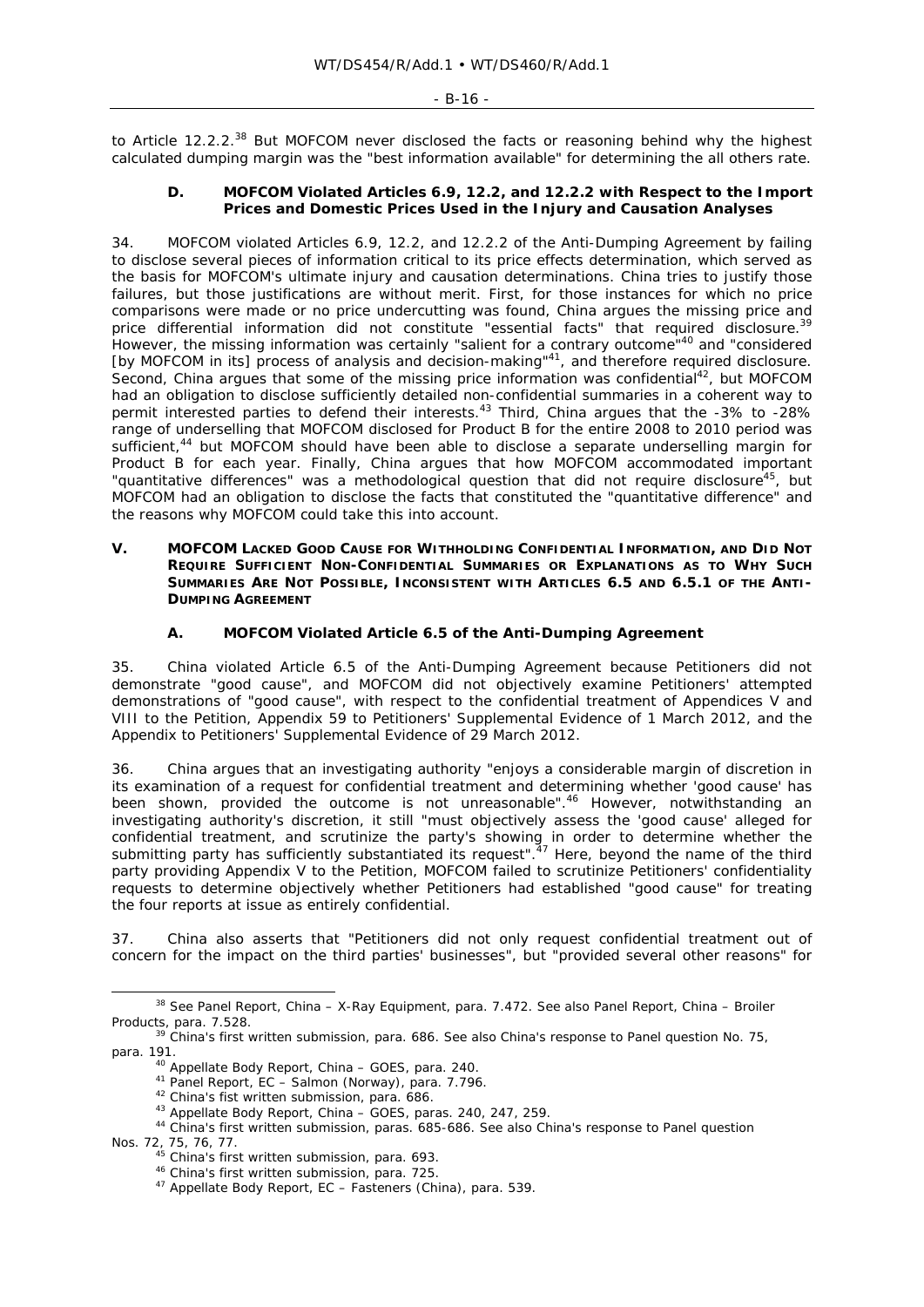#### $- R - 17 -$

doing so.<sup>48</sup> However, China cited no underlying documents submitted by Petitioners to support its assertions; none of China's points serve as evidence of efforts by MOFCOM during the investigation to scrutinize Petitioners' confidentiality requests; some of the alleged other reasons simply reiterate concerns regarding the third parties' businesses; and the facts that the reports were obtained by Petitioners for remuneration or that confidentiality was requested by third parties cannot automatically constitute "good cause" under Article 6.5.

38. Finally, China argues that the four reports at issue were also "by nature" confidential.<sup>49</sup> But even if true, that would not absolve MOFCOM of its obligation to scrutinize Petitioners' confidentiality requests and to objectively determine that "good cause" exists for treating the full texts of these four reports as confidential before doing so.

# **B. MOFCOM Violated Article 6.5.1 of the Anti-Dumping Agreement**

39. China violated Article 6.5.1 of the Anti-Dumping Agreement because Petitioners did not furnish sufficient non-confidential summaries or any statements as to why such summaries were not possible, and MOFCOM failed to require such summaries or statements, with respect to several documents submitted by Petitioners.<sup>50</sup> China argues that Petitioners' non-confidential summaries of Appendices V and VIII to the Petition, Appendix 59 to Petitioners' Supplemental Evidence of 1 March 2012, and the Appendix to Petitioners' Supplemental Evidence of 29 March 2012 were sufficient.<sup>51</sup> China further argues that Petitioners provided statements as to why summarization is not possible with respect to Appendices 1, 7, 8, 24, 25, 26, 27, 28, 31, 32, 33, 35, 36, 37, 38, 39, 40, 41, 42, 43, 44, 45, 46, 47, 48, 49, 50, 51, 52, 56, 57, and 58 to Petitioners' Supplemental Evidence of 1 March 2012<sup>52</sup>, or, alternatively, that Petitioners provided sufficient non-confidential summaries of these Appendices.<sup>53</sup>

40. With respect to the first group of documents, China's contention that the non-confidential summaries of these reports were sufficient is erroneous, as Japan has separately argued.<sup>54</sup> With respect to the second group of documents, even if the short statements that Petitioners provided justify confidential treatment, they are not statements as to why summarization is not possible, and they are not sufficient non-confidential summaries because they do not summarize the "*substantive content*" of those appendices.<sup>55</sup>

### **VI. CHINA APPLIED PROVISIONAL MEASURES FOR A PERIOD EXCEEDING FOUR MONTHS, THEREBY VIOLATING ARTICLE 7.4 OF THE ANTI-DUMPING AGREEMENT**

41. China has not attempted to rebut Japan's claim that China violated Article 7.4 of the Anti-Dumping Agreement by applying provisional anti-dumping measures for a period of six months, so Japan considers that there is no dispute in this regard.

# **VII. CONCLUSION**

42. For the foregoing reasons and those set forth in Japan's previous written and oral submissions in this dispute, Japan maintains its request that the Panel find China's measures at issue to be inconsistent with China's obligations under the GATT 1994 and Anti-Dumping Agreement, and recommend that China bring its measures into conformity with those obligations pursuant to Article 19.1 of the Understanding on Rules and Procedures Governing the Settlement of Disputes.

<sup>&</sup>lt;sup>48</sup> China's first written submission, para. 728.<br>
<sup>49</sup> China's first written submission, para. 732.<br>
<sup>50</sup> *See* Japan's first written submission, paras. 265-289.<br>
<sup>51</sup> China's first written submission, paras. 742-746, 75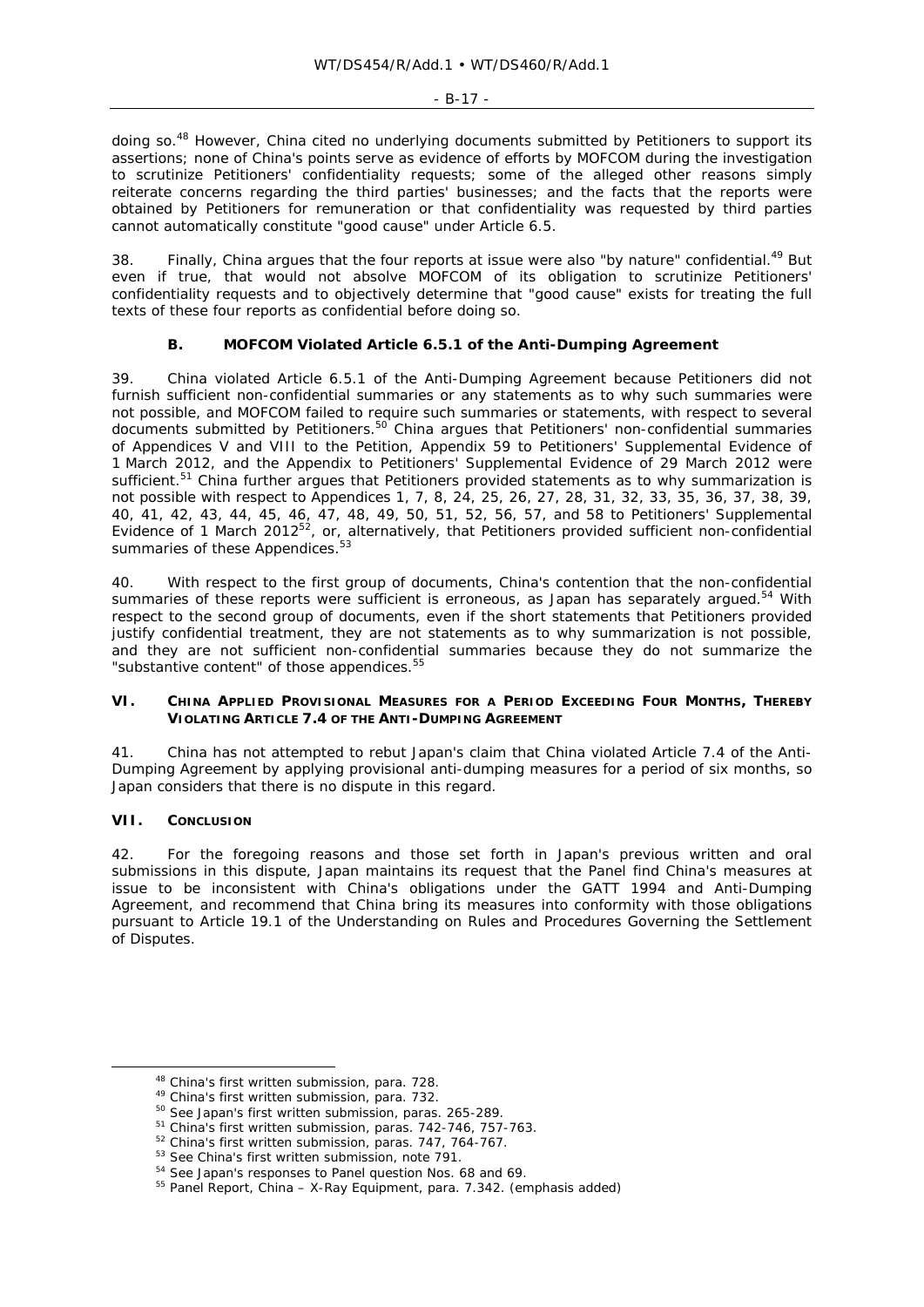- B-18 -

### **ANNEX B-3**

## EXECUTIVE SUMMARY OF THE STATEMENT OF JAPAN AT THE FIRST PANEL MEETING

### **I. INTRODUCTION**

1. This dispute concerns the measures taken by the Ministry of Commerce of the People's Republic of China ("MOFCOM") imposing anti-dumping duties on imports of high-performance stainless steel seamless tubes ("HP-SSST") from Japan. These measures are inconsistent with China's obligations under the General Agreement on Tariffs and Trade 1994 ("GATT 1994") and the Agreement on Implementation of Article VI of the General Agreement on Tariffs and Trade 1994 ("Anti-Dumping Agreement").

### **II. MOFCOM'S INJURY AND CAUSATION DETERMINATIONS ARE INCONSISTENT WITH CHINA'S ANTI-DUMPING AGREEMENT OBLIGATIONS**

2. Despite MOFCOM's limited disclosures, it is evident that MOFCOM's injury and causation determinations violate the Anti-Dumping Agreement and GATT 1994.

# **A. Description of the Subject Imports and Domestic Like Product**

3. There are three grades of subject products in increasing order of price and quality: Products A, B, and C. MOFCOM found the domestic like product to consist of all three grades<sup>1</sup>, but that does not mean that differences in price and quality among the grades are not relevant in the injury and causation analysis.<sup>2</sup> Importantly, during the period of investigation ("POI"), virtually 100% of subject imports were of Products B and C – the ultra-supercritical products – while only about 20% of domestic HP-SSST products consisted of Products B and C. Thus, the overwhelming majority (about 80%) of the domestic like products consisted of Product  $A - B$  the supercritical product.<sup>3</sup> In short, subject imports supplied a different segment of the market than the bulk of the domestic like products, so did not compete with the bulk of those products.

# **B. Legal Requirements for an Affirmative Injury and Causation Determination**

4. Pursuant to Article 3 of the Anti-Dumping Agreement and the Appellate Body's guidance, an affirmative injury and causation determination requires: (i) a significant increase in the volume of dumped imports and/or an effect of dumped imports on prices in the domestic market for like products; (ii) a consequent impact of these dumped imports on domestic producers of such products; and (iii) a finding that injury to the domestic industry was caused by the dumped imports, and not by other known factors. In order for the inquiry to progress logically and ultimately lead to the imposition of antidumping duties on the entirety of dumped imports subject to investigation, each subsequent step of the analysis must logically connect with the preceding steps of the analysis.<sup>4</sup>

# **C. Summary of MOFCOM's Injury and Causation Determinations**

5. With regard to volume, MOFCOM found subject import volumes declined significantly during the POI on all measures. With regard to price effects, MOFCOM found only price undercutting with respect to Products B and C, and on that basis concluded that "in general, ... [t]he imports of the subject products had a relatively noticeable price undercutting effect on the price of domestic like products". With regard to impact, MOFCOM conducted its analysis with respect to the domestic industry as a whole, and although it found a mix of positive and negative indicators, it concluded that the domestic industry was materially injured. Finally, MOFCOM reached an affirmative causation determination on the basis of: (i) the high market share of imports; (ii) the price undercutting conclusions with respect to Products B and C; and (iii) the

 $\overline{\phantom{a}}$ 

<sup>&</sup>lt;sup>1</sup> Final Determination, Exhibit JPN-2, pp. 23-28.<br><sup>2</sup> See Panel Report, *China – X-Ray Equipment*, paras. 7.50-7.51, 7.65.

<sup>&</sup>lt;sup>3</sup> See Japan's first written submission, para. 54, Table 4, and para. 148.<br><sup>4</sup> See Appellate Body Report, *China – GOES*, para. 128.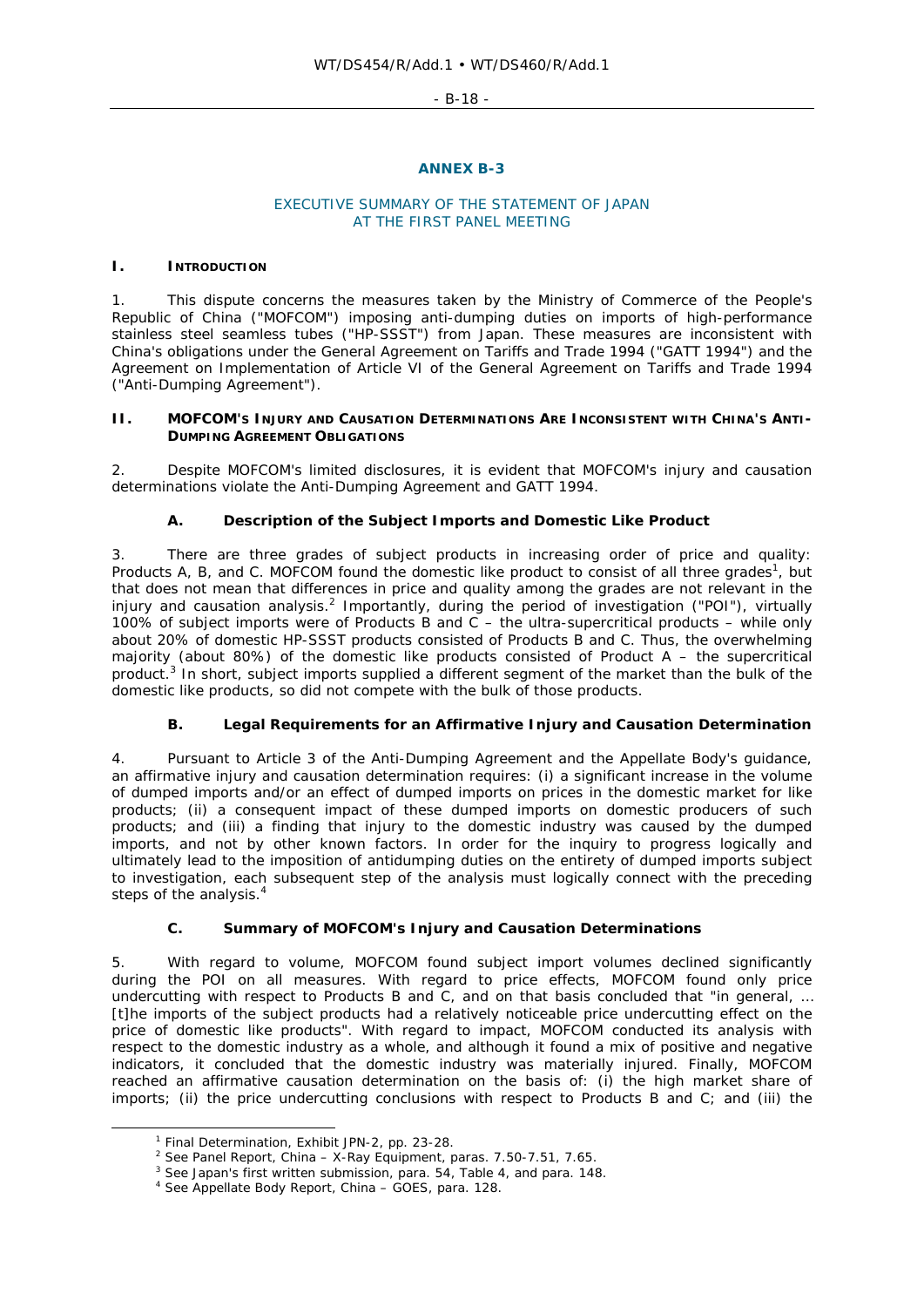impact conclusion with respect to the domestic industry as a whole. MOFCOM also concluded that other known factors did not break the causal link between dumped imports and injury to the domestic industry.<sup>5</sup>

### **D. Inconsistency of MOFCOM's Injury and Causation Determinations with the Anti-Dumping Agreement**

## **1. Summary of Japan's Arguments**

6. Japan's particular arguments are set forth in its first written submission.<sup>6</sup>

### **2. Response to China's Arguments**

7. Next, Japan explains why China has failed to rebut Japan's *prima facie* case that MOFCOM's injury and causation determinations are inconsistent with Articles 3.1, 3.2, 3.4, and 3.5 of the Anti-Dumping Agreement. At the outset, Japan notes that China misinterprets the "positive evidence" obligation of Article 3.1 as being an obligation that relates to only "the quality of the evidence".<sup>7</sup> To the contrary, this obligation relates to not only the quality of the evidence, but also the *existence* and *pertinence* of that evidence. Here, in several instances, MOFCOM failed to support its determinations with any evidence or with pertinent evidence, let alone quality evidence, for which reason the Panel should find MOFCOM's injury and causation determinations to be inconsistent with Article 3.1.

### *a. MOFCOM's Price Effects Analysis Is Inconsistent with Articles 3.1 and 3.2 of the Anti-Dumping Agreement*

8. Regarding Japan's argument that MOFCOM improperly reached the conclusion that subject imports had a price undercutting effect on the domestic like product as a whole, first, in China's view, the comparison must focus on the prices of the dumped imports, meaning the relevant consideration is MOFCOM's apparent finding that 70% or even 100% of dumped imports were sold at undercutting prices.<sup>8</sup> However, the Anti-Dumping Agreement and the Appellate Body make clear that the focus of the Article 3.2 price effects inquiry is not only on the prices of subject imports, but also on the prices of domestic like products, as well as the relationship between the two.<sup>9</sup> Thus, to determine whether price undercutting existed, and to justify the subsequent conclusions that MOFCOM reached regarding injury and causation to the domestic industry as a whole, MOFCOM had an obligation to consider the extent to which the subject imports it found to be sold at lower prices may have had an effect on prices in the domestic market for like products. Since MOFCOM found no price undercutting for Product A, which accounted for about 80% of domestic production, and which did not compete with Products B and C, MOFCOM had no basis to find price effects pursuant to Articles 3.1 and 3.2 with respect to the domestic market for like products.

9. Second, China justifies basing its price effects conclusion on finding price undercutting for only about 20% of the domestic like product by invoking the fact that the second sentence of Article 3.2 uses the term "a like product", instead of "the like product".<sup>10</sup> However, Article 3.1, which specifies the "essential components"<sup>11</sup> of the analysis, specifies the requirement for an investigating authority to determine "the effect of the dumped imports on prices in *the* domestic market for like products"<sup>12</sup>, meaning the like product as a whole.

10. **Third, China suggests that MOFCOM found imports of Products B and C caused effects on** domestic prices of Product A based on the fact that Products A, B and C "belong to the same category of products" (i.e., are the domestic "like product"), as well as Petitioners' statement

<sup>&</sup>lt;sup>5</sup> See Final Determination, Exhibit JPN-2, pp. 43-77.<br><sup>6</sup> See Japan's first written submission, paras. 122-234. Japan clarifies that, notwithstanding the title of Section V.A.1.b.ii of its first written submission, Japan's argument in that section is in fact that MOFCOM improperly extended the price effects conclusion it made for only a portion of the domestic like product, as defined by MOFCOM, to *the domestic like product as a whole*. 7

 $^7$  China's first written submission, paras. 234-235.

<sup>&</sup>lt;sup>8</sup> China's first written submission, paras. 338-341.

<sup>&</sup>lt;sup>9</sup> *See* Appellate Body Report, *China – GOES*, paras. 127-128, 138, 147, 154.<br><sup>10</sup> China's first written submission, paras. 347-351.<br><sup>11</sup> Appellate Body Report, *China – GOES*, para. 127.<br><sup>12</sup> Emphasis added.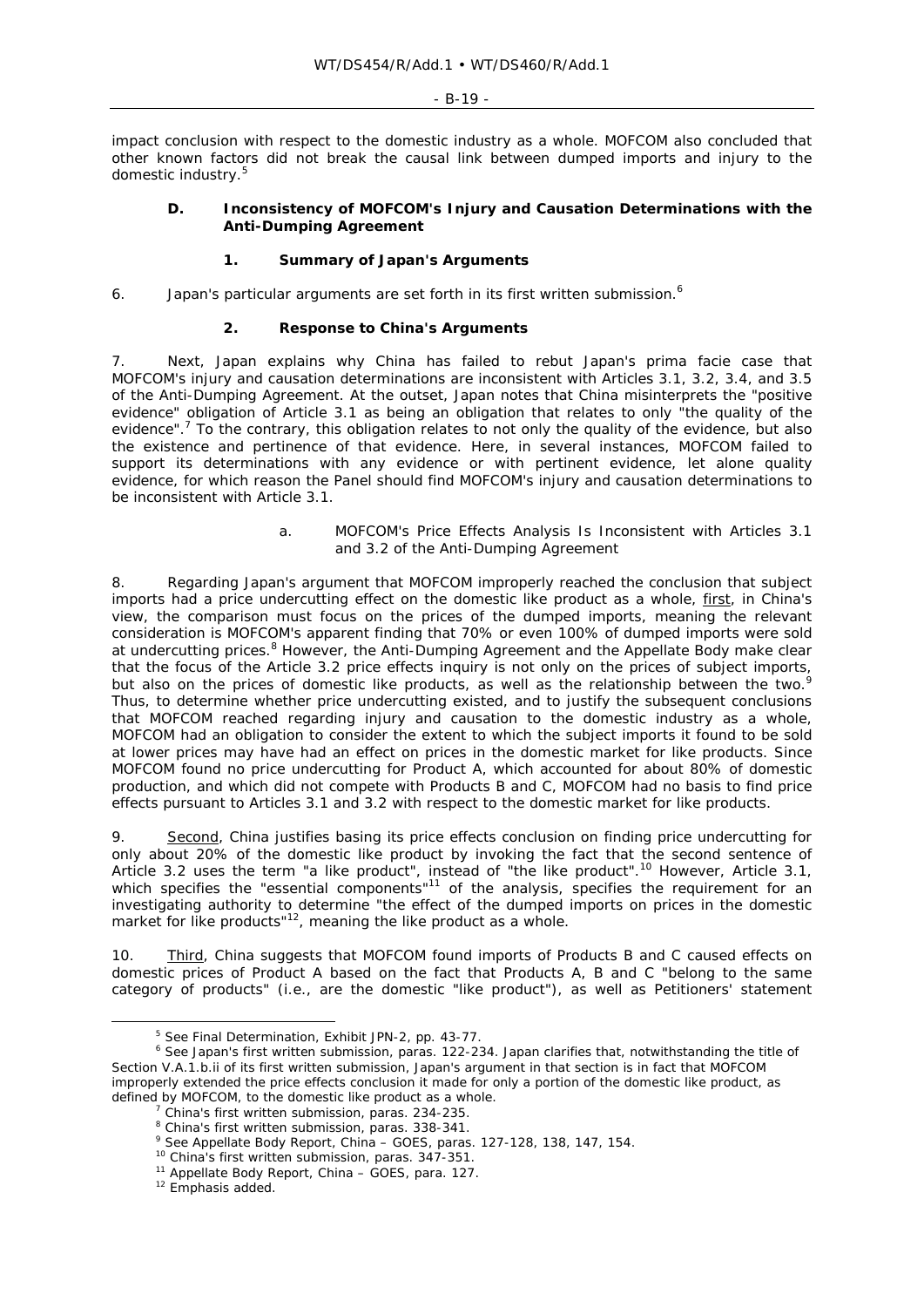#### $-$  B-20  $-$

regarding "correlation" between the prices of Products A, B and  $C<sup>13</sup>$  However, to find cross-grade price effects merely based on a "like product" determination and Petitioners' unverified statement is not a finding based on "positive evidence" and an "objective examination"14, especially given record evidence showing the lack of competition between Product A and Products B and C. And even if a correlation were proved, that does not establish that price movements of one product caused price movements of the other products.

11. Regarding Japan's argument that MOFCOM's price undercutting conclusion for Product C was analytically and factually flawed, first, China argues that a price undercutting finding may be based solely on the factual difference between import and domestic prices, without considering the "effect" of imports.15 This is incorrect. Under a proper reading of Articles 3.1 and 3.2, consideration of the "effect" of imports (i.e., the "explanatory force" of imports)<sup>16</sup> is relevant for not only price suppression and depression, but also undercutting. Thus, an inquiry into "price undercutting by the dumped imports" requires assessing whether dumped imports are having the *effect* of taking the place of domestic like products by selling at lower prices or of rendering domestic prices less firm<sup>17</sup>, and not just of whether dumped imports are mathematically priced lower. Here, given the facts, including the opposite trends in price and volume of imported and domestic Product  $C^{18}$ , MOFCOM's price undercutting conclusion for Product C is clearly not objective or based on positive evidence.

12. Second, China argues that the "similar quantitative difference" of greater than 99% import market share for Product C in 2009 and 2010 justifies price comparisons, and ultimately a price undercutting conclusion, for Product C for those two years.<sup>19</sup> Japan fails to see how, without a meaningful quantity of both import and domestic sales, any objective price undercutting conclusion could be reached with respect to a particular product.

### *b. MOFCOM's Impact Analysis Is Inconsistent with Articles 3.1 and 3.4 of the Anti-Dumping Agreement*

13. Regarding Japan's argument that MOFCOM's impact analysis did not logically progress from its volume and price effects analyses, China submits Article 3.4 requires an impact analysis with respect to the domestic industry as a whole.<sup>20</sup> However, the successive provisions of Article 3 "contemplate a logical progression of inquiry"<sup>21</sup>, and Article 3.4 is concerned with "the relationship" between subject imports and the state of the domestic industry".22 Here, MOFCOM was required to ensure a logical progression from its volume and price effects findings to its impact and causation analyses, which it failed to do.

14. Regarding Japan's argument that MOFCOM failed to evaluate the magnitude of the margin of dumping, China argues that Article 3.4 does not require such an evaluation<sup>23</sup>, but China is wrong.<sup>24</sup> Moreover, MOFCOM evaluated the magnitude of the margin of dumping only in deciding if cumulation was appropriate, not in its injury assessment<sup>25</sup>, and so erred.

Regarding Japan's argument that MOFCOM did not provide a thorough and persuasive explanation of why and how the domestic industry's negative indicators outweighed the positive

<sup>&</sup>lt;sup>13</sup> China's first written submission, paras. 365-367.<br><sup>14</sup> See Panel Report, *China – X-Ray Equipment*, para. 7.65.<br><sup>15</sup> China's first written submission, paras. 285-299.<br><sup>16</sup> See, e.g., Appellate Body Report, *China – G* http://www.oed.com/view/Entry/211547 (defining "undercut" as "[t]o supplant … by selling at lower prices" or "[t]o render unstable; to render less firm, to undermine"). 18 Notably, in 2009, imported Product C prices were *above* domestic Product C prices by 10%, and

imported Product C prices ended up being below domestic Product C prices in 2010 by about 50% because domestic prices *increased* by 112.80% while import prices *decreased* by 36.32%. *See* Japan's first written

<sup>&</sup>lt;sup>19</sup> China's first written submission, paras. 267-281.<br><sup>20</sup> China's first written submission, paras. 390-391, 393-400.<br><sup>21</sup> Appellate Body Report, *China – GOES*, para. 128.<br><sup>22</sup> Appellate Body Report, *China – GOES*, par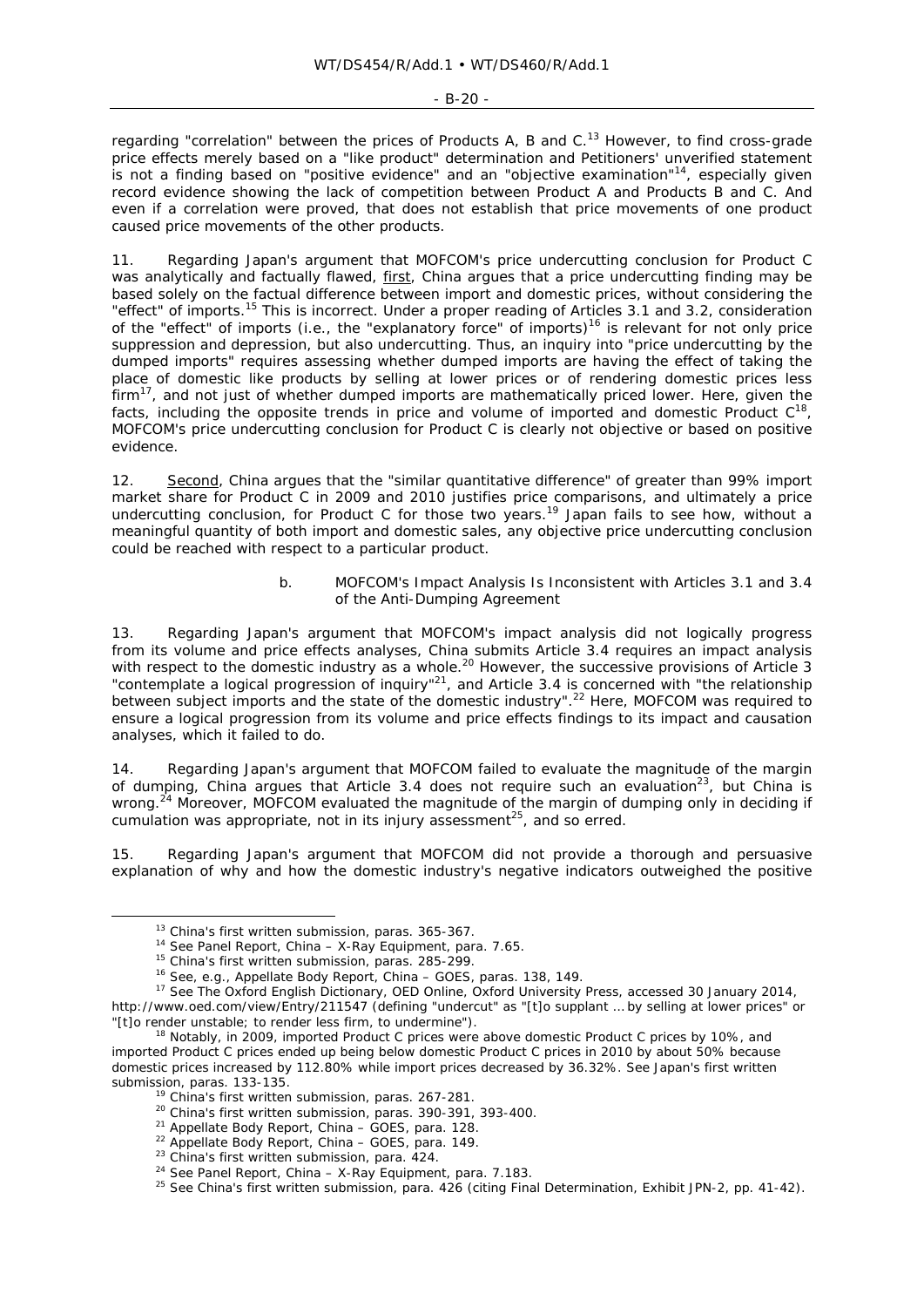#### - B-21 -

ones, China wrongly asserts that it undertook the requisite evaluation.<sup>26</sup> Rather, MOFCOM simply restated its factual conclusions regarding each factor, and juxtaposed those factual conclusions using a variety of transitional terms.<sup>2</sup>

Regarding Japan's argument that MOFCOM did not examine whether subject imports had explanatory force for the state of the domestic industry, very little<sup>28</sup> is needed to establish that MOFCOM simply failed to undertake this requisite inquiry.<sup>29</sup>

### *c. MOFCOM's Causation Analysis Is Inconsistent with Articles 3.1 and 3.5 of the Anti-Dumping Agreement*

17. Regarding Japan's argument that MOFCOM's causation analysis did not logically progress from its volume, price effects, and impact analyses, China argues it was permitted to consider the subject imports' high market share in its causation analysis.<sup>30</sup> However, Article 3.5 requires causation to be based on the particular effects of dumping specified in Articles 3.2 and 3.4, which with respect to volume require "a significant increase in dumped imports". Articles 3.5 also requires "an examination of all relevant evidence", which must include the sharp decline in import volumes found by MOFCOM. As for the link between MOFCOM's price effects and impact conclusions and its causation determination, the flaws in those conclusions already discussed also undermine MOFCOM's causation determination.<sup>3</sup>

18. Regarding Japan's argument that MOFCOM improperly attributed injury to subject imports, and not to other known factors, MOFCOM did not properly "separate and distinguish":<sup>32</sup> (i) the decline in domestic demand; and (ii) the expansion of domestic production capacity. With respect to Products B and C, there is no contradiction in Japan's argument,<sup>33</sup> because it is undeniable that domestic demand for these products decreased significantly during the POI, which caused significant decreases in import volume and domestic sales volume, as well as prices.<sup>34</sup> Thus, whatever injury the approximately 20% of the domestic industry producing Products B and C may have been suffering was evidently the result of a significant decrease in domestic demand. As for Product A, there were only trivial imports of Product A during the POI<sup>35</sup>, and MOFCOM never found volume or price effects on the domestic industry with respect to Product A. Thus, MOFCOM should have presupposed that injury to the 80% of the domestic industry producing Product A should be attributed to factors other than dumped imports. Here, that other factor was evidently the known expansion of domestic production capacity. China has presented no arguments that dismiss the role of capacity expansion as a non-attribution factor.<sup>36</sup>

### **III. MOFCOM VIOLATED SEVERAL PROCEDURAL OBLIGATIONS OF THE ANTI-DUMPING AGREEMENT**

19. China violated its procedural obligations with respect to: (i) the disclosure of essential facts; (ii) the notice provided with MOFCOM's final determination; (iii) the determination of the all others rate; (iv) the treatment of confidential information; and (v) the application of provisional measures. China's arguments in its FWS cannot overturn this conclusion.

### **IV. TRANSLATION ISSUES**

20. With regard to translation issues, none of China's objections has any impact on Japan's claims and arguments. Japan's views on China's alternative translations are expressed in Exhibit JPN-29 submitted to the Panel on February 18.

<sup>&</sup>lt;sup>26</sup> China's first written submission, paras. 447-453.<br>
<sup>27</sup> See Final Determination, Exhibit JPN-2, p. 63.<br>
<sup>28</sup> See China's first written submission, para. 460.<br>
<sup>29</sup> See Appellate Body Report, *China – GOES*, para. 149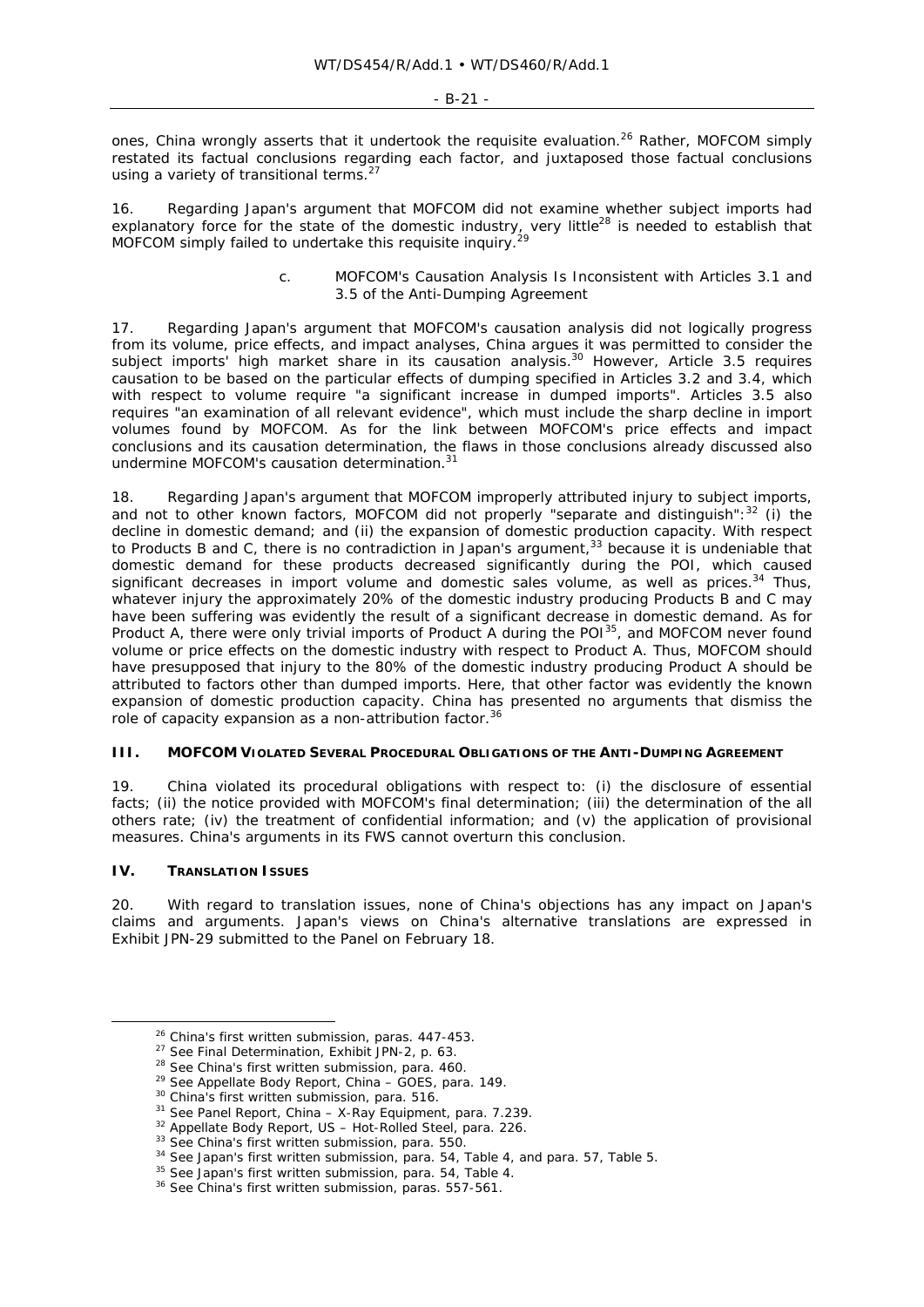# **V. CONCLUSION**

21. Japan respectfully requests the Panel to find that China's measures are inconsistent with the GATT 1994 and Anti-Dumping Agreement. Moreover, Japan respectfully requests the Panel to make findings with respect to each of Japan's claims under Articles 3.1, 3.2, 3.4, and 3.5 of the Anti-Dumping Agreement, without exercising judicial economy.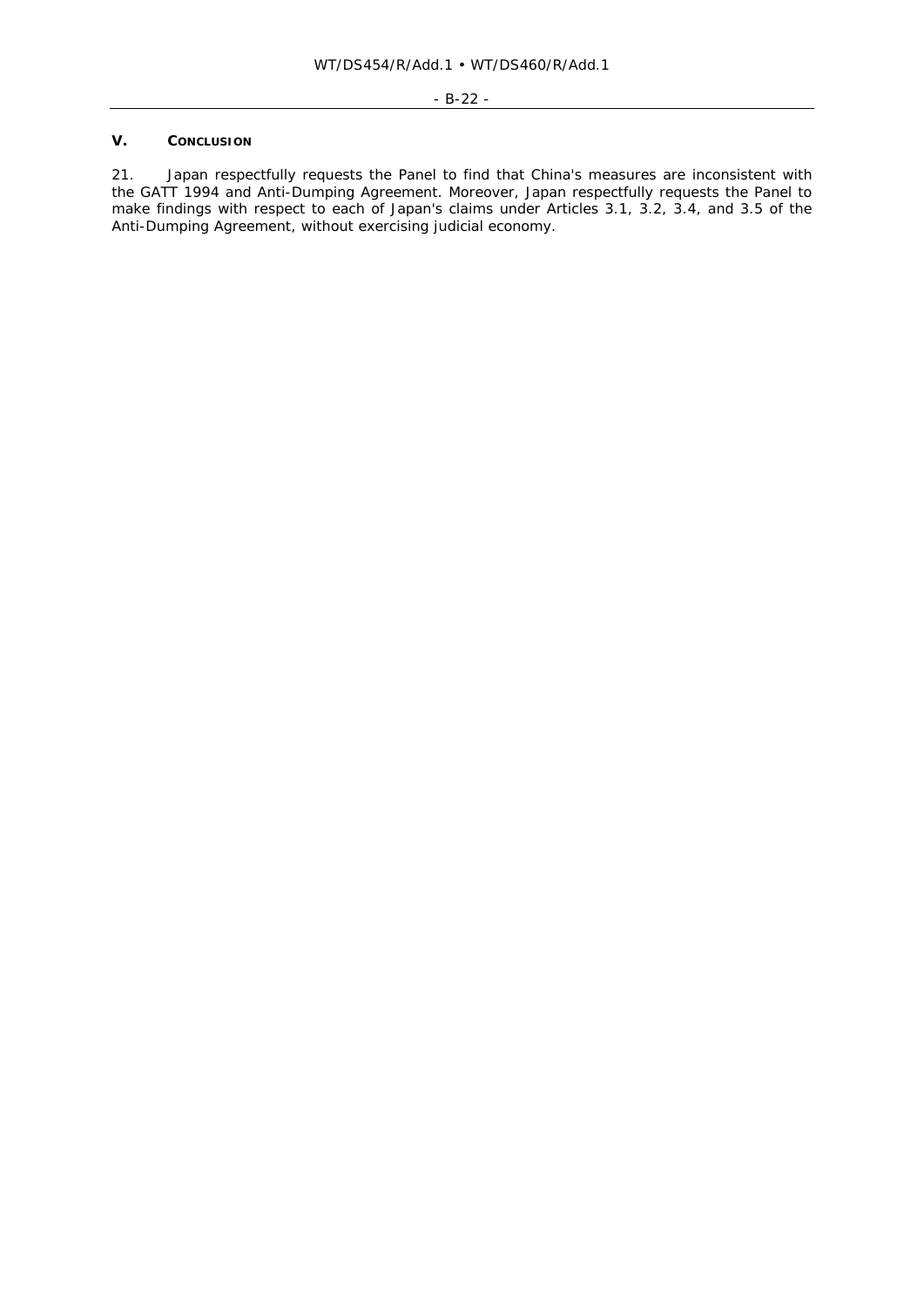- B-23 -

### **ANNEX B-4**

## EXECUTIVE SUMMARY OF THE STATEMENTS OF JAPAN AT THE SECOND PANEL MEETING

### **I. INTRODUCTION**

1. Japan has already established why the measures by the Ministry of Commerce of the People's Republic of China ("MOFCOM") imposing anti-dumping duties on imports of highperformance stainless steel seamless tubes ("HP-SSST") from Japan are inconsistent with China's obligations under the General Agreement on Tariffs and Trade 1994 ("GATT 1994") and the Agreement on Implementation of Article VI of the General Agreement on Tariffs and Trade 1994 ("Anti-Dumping Agreement"). In the oral statement we review the principal issues at stake in this dispute, and address the few new points by China that merit response.

### **II. MOFCOM'S INJURY AND CAUSATION DETERMINATIONS ARE INCONSISTENT WITH CHINA'S ANTI-DUMPING AGREEMENT OBLIGATIONS**

# **A. Overview of Key Facts Related to Injury and Causation**

2. There are three sets of critical facts pertaining to injury and causation.<sup>1</sup> First, MOFCOM found no increase in the volume of subject imports, but rather a significant decreasing trend during the period of investigation ("POI"). Second, MOFCOM found no price effects on Product A, which accounted for almost 80% of domestic HP-SSST production during the POI, yet reached a general price effects conclusion for the domestic like product as a whole. Third, MOFCOM found price undercutting for Product C in 2010, despite several facts indicating that there was no competitive relationship between imported and domestic Product C that could justify making price comparisons, and thus that imports of Product C could not actually be having an effect on prices of domestic Product C.

# **B. MOFCOM's Price Effects Analysis Is Inconsistent with Articles 3.1 and 3.2 of the Anti-Dumping Agreement**

# **1. Legal Requirements for a Price Effects Finding**

3. As for the legal requirements for price effects<sup>2</sup>, to begin, "price undercutting" cannot be found based on a mathematical price difference alone; rather, it requires a showing that dumped imports had an effect of placing downward pressure on domestic prices by selling at lower prices. A competitive relationship between the dumped imports and domestic like products whose prices are being compared is critical for finding "price undercutting".

4. That said, Articles 3.1 and 3.2 require an investigating authority to determine whether *price effects* exist. Under Article 3.2, price undercutting, price depression, and price suppression are three factors to be considered, but "[n]o one or several of these factors can necessarily give decisive guidance". As such, a "price undercutting" finding may provide guidance for determining whether price effects exist, but it is not sufficient. The United States concurs.<sup>3</sup> Thus, even if "price undercutting" is found, *price effects* cannot be found unless dumped imports gave rise to an actual decrease or prevention of increase in prices in the domestic market for like products. This requires an investigating authority to find both a price differential and degree of competition between the dumped imports and domestic like products, and also consider other relevant factors.

5. Finally, Articles 3.1 and 3.2 require an investigating authority to determine "the effect of the dumped imports on prices *in the domestic market for like products*".<sup>4</sup> This is plainly a reference to the entire domestic market, meaning that the price effects to be found at this stage of the inquiry must be with respect to the domestic like product as a whole.

<sup>&</sup>lt;sup>1</sup> *See* Japan's second written submission, paras. 12-16.<br><sup>2</sup> *See* Japan's second written submission, paras. 17-28.

<sup>&</sup>lt;sup>3</sup> United States' response to Panel question No. 7, paras. 19-20.

<sup>&</sup>lt;sup>4</sup> Emphasis added.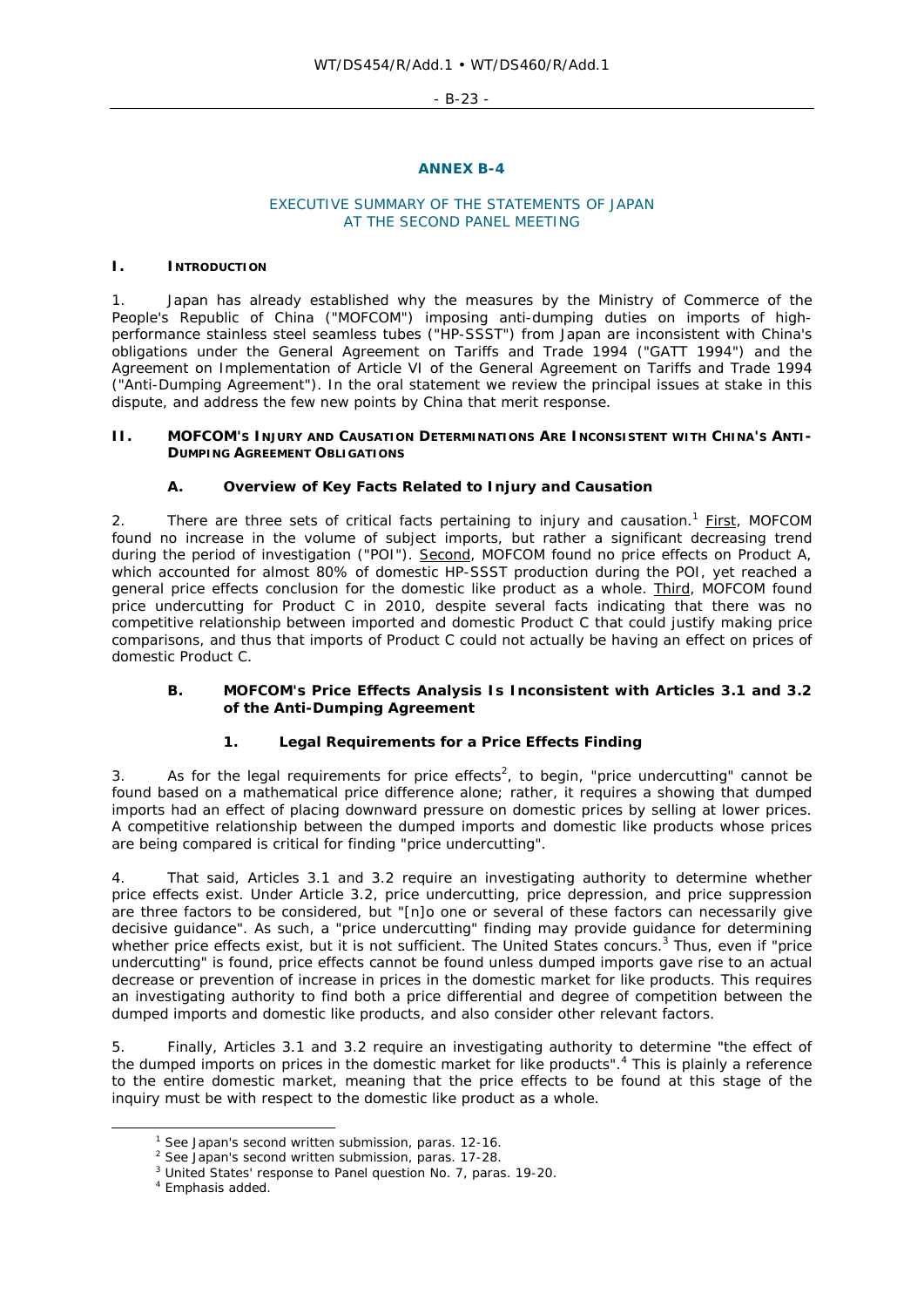### **2. MOFCOM Improperly Found Price Effects for Product C**

6. On MOFCOM's price effects finding for Product C, the record evidence does not support a price undercutting or price effects conclusion for Product C; rather, it indicates that there was no competitive relationship between imported and domestic Product  $C<sup>5</sup>$ 

7. China argues that because Japan has not challenged MOFCOM's "like" product finding under Article 2.6 of the Anti-Dumping Agreement, it is precluded from raising a lack of competitive relationship between imported and domestic Product C under Articles 3.1 and 3.2.<sup>6</sup> However, China ignores *China – X-Ray Equipment*, where the panel distinguished between the competitiveness considerations under Article 2.6 and Article 3.2.7 Importantly, "like" products – or even sub-groupings of "like" products – do not always compete with one another in the actual market, so a complainant may raise competitive relationships and price comparability for a price undercutting analysis under Article 3.2 without challenging likeness under Article 2.6. Here, for Product C, the trivial quantity of domestic sales, vast difference between import and domestic prices, inverse price movements between imported and domestic products, and unanimous statements of domestic importers as to a lack of substitutability between imported and domestic products should have revealed that domestic and imported Product C were not in fact in a competitive relationship, and therefore their prices were not in fact comparable, for purposes of finding price undercutting for Product C.

8. China also argues that it found a competitive relationship between imported and domestic Product C sufficient to support its price undercutting determination for Product  $C<sup>8</sup>$  As Japan has explained: (i) MOFCOM's consideration of the competitive relationship was in the context of its "like product" determination, and therefore inapposite; (ii) MOFCOM never considered the unanimous statements by importers that subject imports and domestic like products were not substitutable; (iii) MOFCOM never explained how any of the documents China references actually support its conclusion, and withheld several of these documents as entirely confidential; and (iv) the particular evidence and conclusions that China references are not specific to Product C.<sup>9</sup> China now quotes one importer as stating that it did not buy domestic products in 2010 because "the price of imports was more competitive"<sup>10</sup>, but this importer clearly intended to state that imported and domestic products were not commercially substitutable in the actual market.<sup>11</sup> Without some evidence of the actual degree of competition between imported and domestic Product C, MOFCOM could not have objectively found that the price differential it observed between imported and domestic Product C in 2010 could have actually had effects on prices of domestic Product C.

# **3. MOFCOM Improperly Extended Its Price Effects Conclusions for Products B and C to the Domestic Like Product as a Whole**

9. MOFCOM improperly extended the price effects conclusions it reached for Products B and C to the domestic like product as a whole.<sup>12</sup> China attempts to justify MOFCOM's conclusion by reference to: (i) MOFCOM's apparent finding of a price correlation between the different HP-SSST grades; and (ii) alleged evidence of the substitutability of Product A by Products B and  $C<sup>13</sup>$  Japan finds it difficult to understand how *higher* priced imports of Products B and C could have price *undercutting* effects on *lower* priced domestic Product A.

10. On China's  $first$  point, as explained<sup>14</sup>, MOFCOM's brief analysis came in its scope determination, and moreover, correlation itself does not establish that lower prices of imported Products B and C pushed down prices of domestic Product A. As for Petitioners' assertion that a

 <sup>5</sup> *See* Japan's first written submission, paras. 130-139; Japan's opening statement at the first meeting of the Panel, paras. 63-73; Japan's second written submission, paras. 30-37.<br>  $\circ$  See China's second written submission, paras. 97-104.<br>  $\circ$  See Panel Report, *China – X-Ray Equipment*, paras. 7.51, 7.65-7.67.<br>  $\circ$  See

Exhibit JPN-15, p. 3).<br><sup>11</sup> Babcock & Wilcox Questionnaire Response, Exhibit JPN-15, questions 19, 22.<br><sup>12</sup> *See* Japan's first written submission, paras. 140-153; Japan's opening statement at the first meeting

of the Panel, paras. 46-62; Japan's second written submission, paras. 38-46.<br><sup>13</sup> *See* China's second written submission, paras. 138-156.<br><sup>14</sup> *See* Japan's second written submission, paras. 39-42.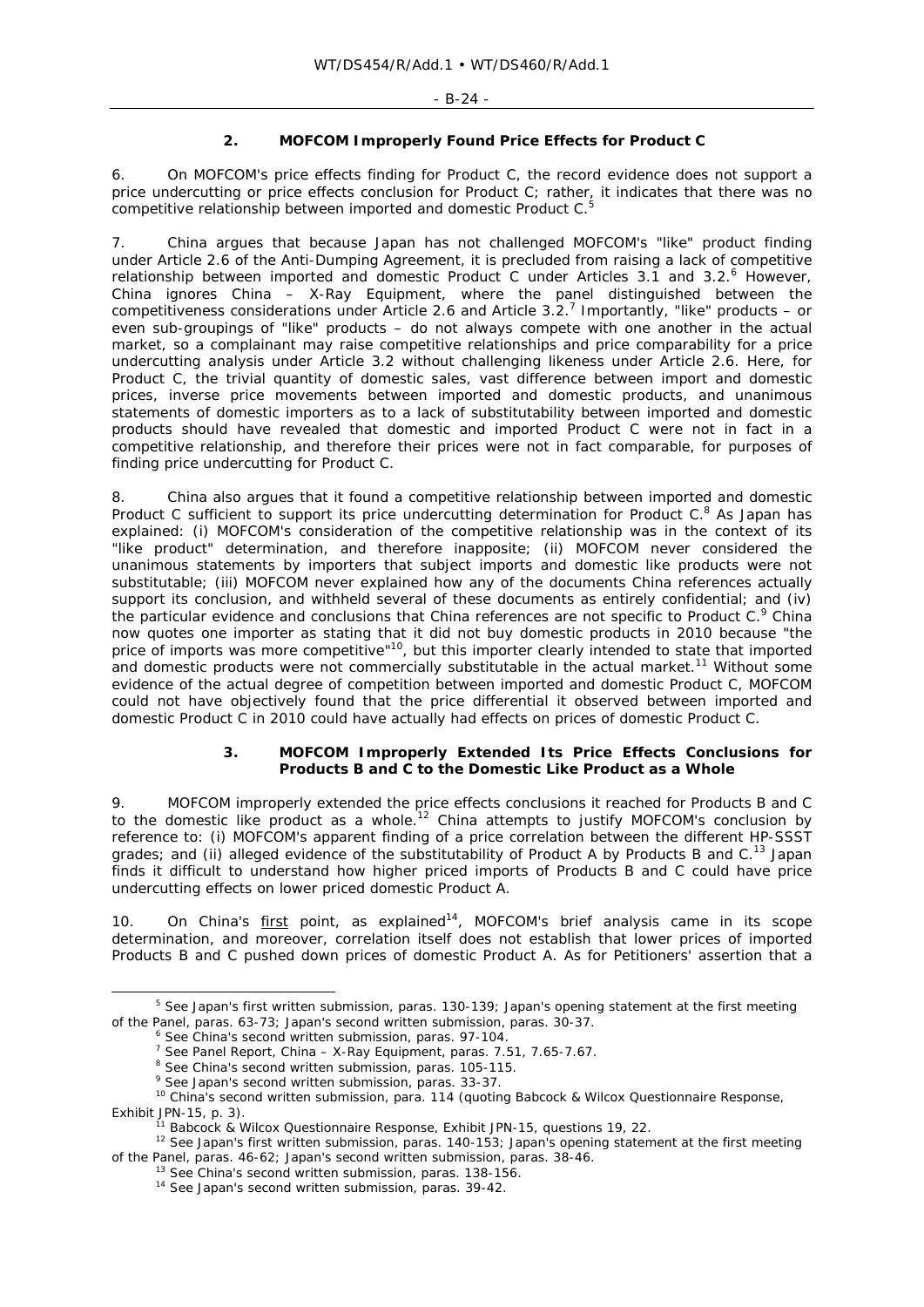decrease in Product B and C prices "will certainly drive down" Product A prices<sup>15</sup>, this assertion makes little sense because Product A can perform reliably in supercritical boilers but not ultrasupercritical boilers, while Products B and C are essential for ultrasupercritical boilers<sup>16</sup>, so there is a technical dichotomy between these products.

11. On China's second point of substitutability, MOFCOM never addressed this issue in its price effects analysis, and even if it found substitutability, it never examined the degree of substitutability and the extent of the price differential between Product A and Products B and C in its determination. China's reference to evidence that Products B and C could substitute for Product  $A^{17}$  is misleading, because it plainly served to establish that lower-grade Product A could not physically substitute for higher-grade Products B and C in ultrasupercritical boilers; it did not establish actual *commercial substitutability*.

12. Japan emphasized that such an argument is rather an ex post rationalization.<sup>18</sup> China's position on the requirements under Article 3.2 naturally suggests that MOFCOM considers that it is not obligated to find either a volume effect or a price effect of the dumped imports on domestically produced Product A. Thus, it is doubtful that MOFCOM did engage in the inquiry of the effect of the dumped imports on domestically produced Product A while MOFCOM considered it non-obligatory. We are aware that China submits that MOFCOM can rely on its finding in the scope analysis later in its price effect analysis.<sup>19</sup> Japan agrees an investigating authority can rely on its finding in a prior part of its determination. It is obvious, however, that such a reliance on a prior finding should have been explicitly mentioned in the relevant part of the Final Determination, in light of the requirement for an objective examination based on positive evidence under the Anti-Dumping Agreement. China's ex post rationalization cannot cure deficiencies in MOFCOM's original Final Determination.

### **C. MOFCOM's Impact Analysis Is Inconsistent with Articles 3.1 and 3.4 of the Anti-Dumping Agreement**

13. MOFCOM's impact analysis violated Articles 3.1 and 3.4 of the Anti-Dumping Agreement because: (i) it did not logically progress from MOFCOM's volume and price effects analyses; (ii) MOFCOM failed to evaluate the magnitude of the margin of dumping; (iii) MOFCOM did not adequately explain why and how the domestic industry's negative indicators outweighed the positive ones; and (iv) MOFCOM did not examine whether subject imports had "explanatory force" for the state of the domestic industry.<sup>20</sup> Japan already rebutted much of what China argues on this topic.21 China's view that Article 3.4 does not require a separate evaluation of "factors affecting domestic prices" and "the magnitude of the margin of dumping"<sup>22</sup> is not consistent with a Vienna Convention interpretation of Article 3.4, because it fails to address why Article 3.4 explicitly references these factors. Rather, Article 3.4 requires examination of "the explanatory force of subject imports for the state of the domestic industry"<sup>23</sup>, and for this purpose, examination of the "factors affecting domestic prices" and "the magnitude of the margin of dumping" is highly pertinent.

### **D. MOFCOM's Causation Analysis Is Inconsistent with Articles 3.1 and 3.5 of the Anti-Dumping Agreement**

14. MOFCOM's causation analysis violated Articles 3.1 and 3.5 of the Anti-Dumping Agreement because it did not logically progress from its volume, price effects, and impact analyses, and because MOFCOM improperly attributed injury to subject imports without separating and distinguishing other known factors.<sup>24</sup> Again, Japan already rebutted much of what China argues on

<sup>&</sup>lt;sup>15</sup> See China's second written submission, para. 140 (quoting Final Determination, Exhibit JPN-2, p. 48).<br><sup>16</sup> See Japan's opening statement at the first meeting of the Panel, para. 8.<br><sup>17</sup> See China's second written sub

<sup>&</sup>lt;sup>21</sup> See China's second written submission, paras. 168-206.<br>
<sup>22</sup> See China's second written submission, paras. 182-188.<br>
<sup>23</sup> Appellate Body Report, *China – GOES*, para. 149.<br>
<sup>24</sup> See Japan's first written submission, of the Panel, paras. 84-104; Japan's second written submission, paras. 56-61.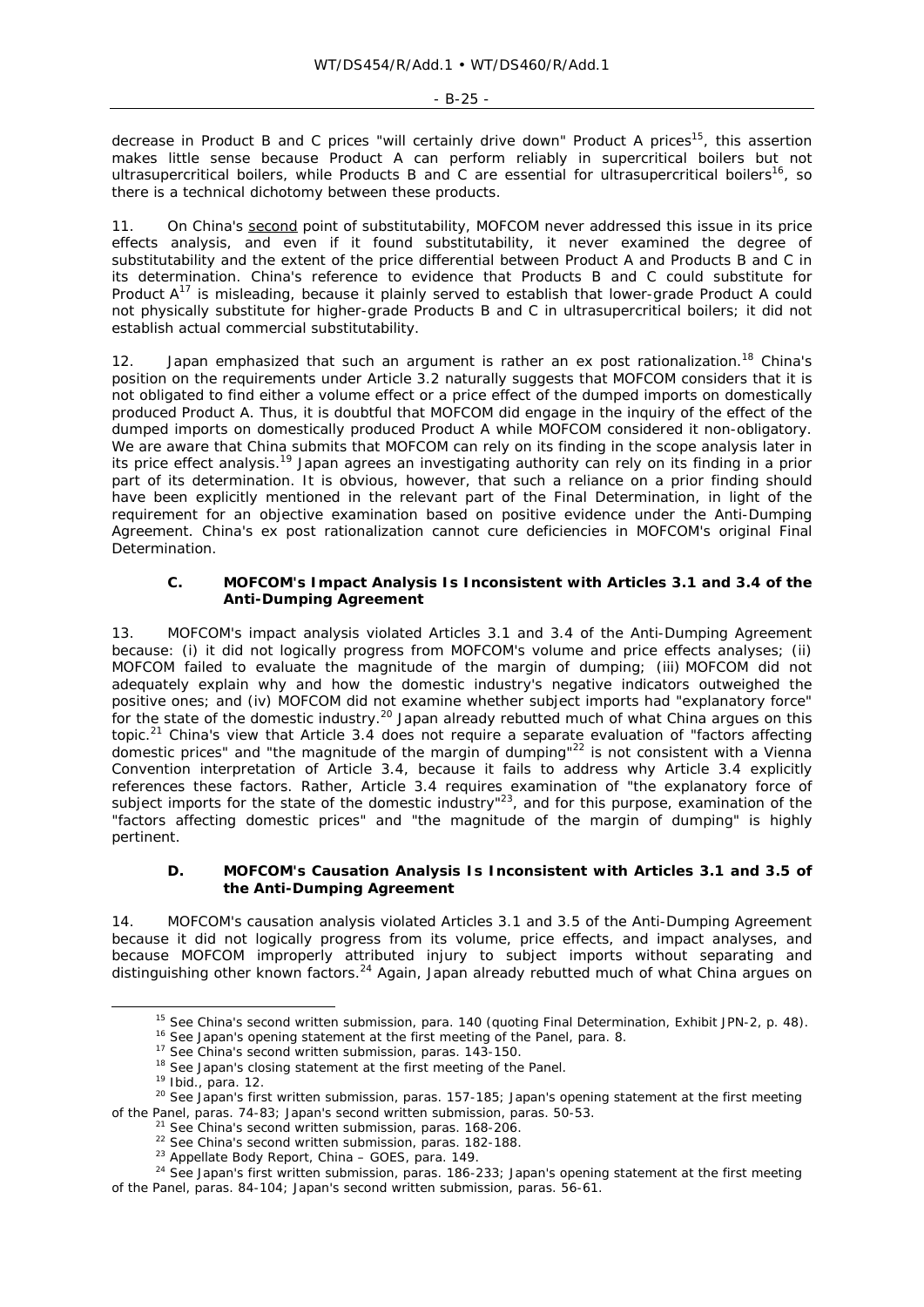this topic.<sup>25</sup> On non-attribution, China now argues that Article 3.5 requires an investigating authority to provide only "reasonable explanations as to why the injurious effects of certain factors are not sufficient to break the causal link".26 However, in *US – Hot-Rolled Steel*, the Appellate Body made clear that an investigating authority must identify the "nature and extent" of the injurious effects of the non-attribution factor and the dumped imports, and distinguish the two. $27$ Here, different factors were at work in different segments of the domestic HP-SSST market, yet MOFCOM failed to consider any possibility that this was the case. For Product A, increasing domestic demand combined with decreasing domestic prices indicated a typical oversupply situation, where an expansion of domestic production capacity surely contributed to the domestic industry's injury. For Products B and C, there is no dispute that domestic demand declined sharply, which also contributed to the domestic industry's injury. Yet MOFCOM failed to separate and distinguish the injurious effects of these non-attribution factors in the different segments of the market.

# **III. MOFCOM VIOLATED SEVERAL PROCEDURAL OBLIGATIONS OF THE ANTI-DUMPING AGREEMENT**

# **A. MOFCOM's Use of Facts Available to Determine the All Others Rate Violated Article 6.8 and Annex II of the Anti-Dumping Agreement**

15. MOFCOM's use of facts available to determine the all others rate for unknown Japanese exporters violated Article 6.8 and Annex II of the Anti-Dumping Agreement for three reasons:<sup>28</sup> (i) MOFCOM failed to provide the requisite notice before using facts available; (ii) MOFCOM did not demonstrate the lack of cooperation by unknown Japanese exporters before using facts available; and (iii) MOFCOM failed to use the "best information available" and exercise "special circumspection".

# **B. MOFCOM's Disclosure of Essential Facts and Notice of Final Determination Violated Articles 6.9, 12.2, and 12.2.2 of the Anti-Dumping Agreement**

16. MOFCOM's disclosure of essential facts and notice of final determination are inconsistent with Articles 6.9, 12.2, and 12.2.2 of the Anti-Dumping Agreement in three respects. *First*, MOFCOM violated Article 6.9 because it failed to disclose the data and calculation methodologies used to determine the existence of dumping and the dumping margins for SMI and Kobe.<sup>29</sup> Second, MOFCOM violated Articles 6.9, 12.2, and 12.2.2 by failing to disclose, in connection with its determination of the all others rate: (i) the facts justifying the use of "facts available"; (ii) the data and calculation methodologies underpinning the dumping margin for Kobe, which MOFCOM used as the all others rate; and (iii) the facts justifying the use of the highest dumping margin for an investigated respondent as the all others rate.<sup>30</sup> Third, MOFCOM violated Articles 6.9, 12.2, and 12.2.2 by failing to disclose several pieces of information regarding import prices and domestic prices critical to its price effects determination.<sup>31</sup>

### **C. MOFCOM's Treatment of Confidential Information Violated Articles 6.5 and 6.5.1 of the Anti-Dumping Agreement**

17. As for MOFCOM's treatment of confidential information: first, MOFCOM violated Article 6.5 of the Anti-Dumping Agreement because Petitioners did not demonstrate "good cause", and MOFCOM did not objectively examine Petitioners' attempted demonstrations of "good cause", with respect to the confidential treatment of the full texts of four appendices submitted by Petitioners; and second, China violated Article 6.5.1 of the Anti-Dumping Agreement because Petitioners did not furnish sufficient non-confidential summaries or any statements as to why such summaries were not possible, and MOFCOM failed to require such summaries or statements, with respect to

<sup>&</sup>lt;sup>25</sup> See China's second written submission, paras. 207-242.<br><sup>26</sup> China's second written submission, para. 229.<br><sup>27</sup> Appellate Body Report, *US – Hot-Rolled Steel*, para. 226.<br><sup>28</sup> See Japan's first written submission, par

<sup>81. 29</sup> *See* Japan's first written submission, paras. 290-297; Japan's second written submission, paras. 89- 95. 30 *See* Japan's first written submission, paras. 307-319; Japan's second written submission, paras. 96-

<sup>104. 31</sup> *See* Japan's first written submission, paras. 235-264; Japan's second written submission, paras. 105- 113.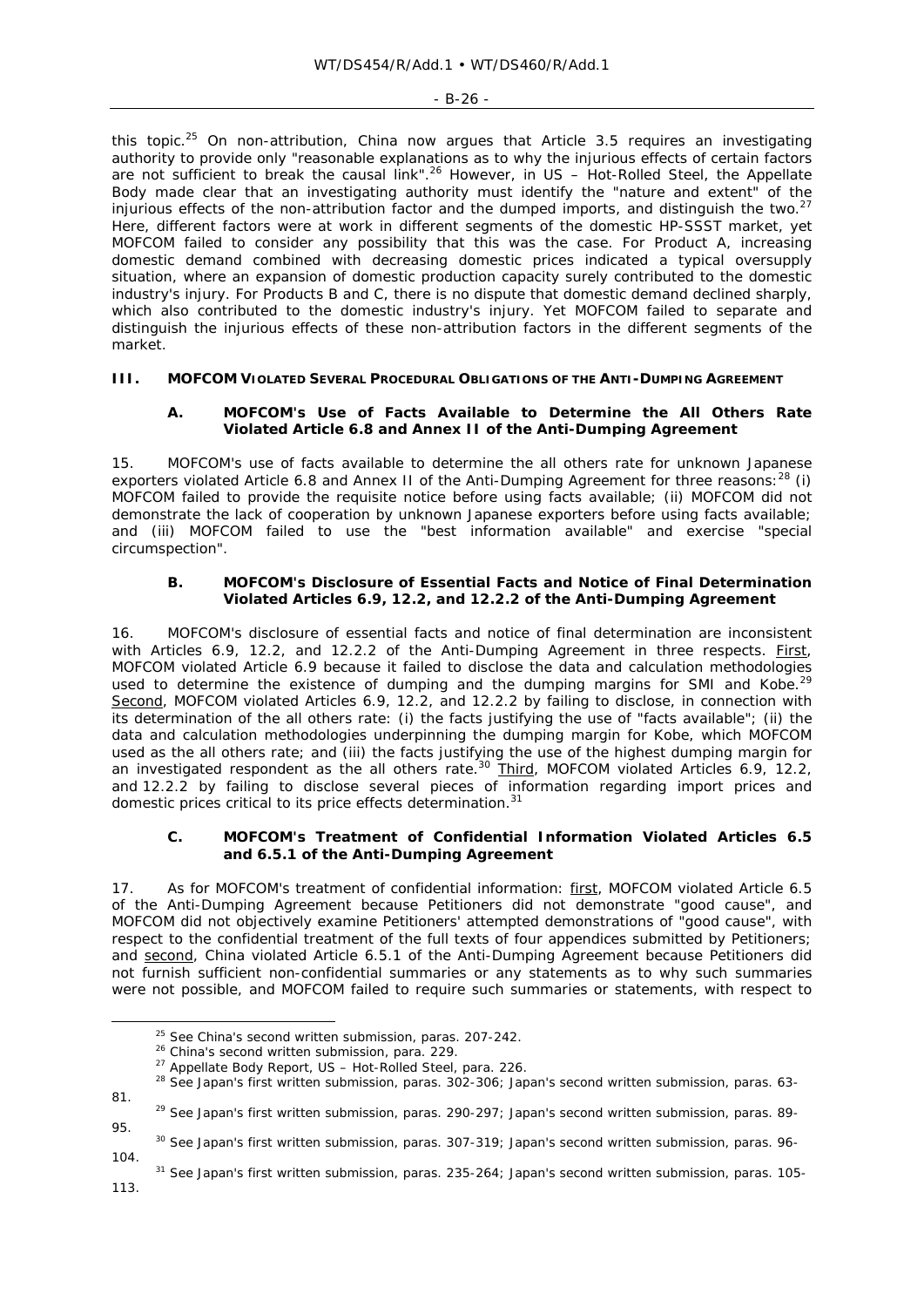#### - B-27 -

several documents submitted by Petitioners.<sup>32</sup> Furthermore, China stated that in its first written submission, it explained that the Petitioners provided "good cause" for the confidential treatment of the four appendices, but such explanation cannot be found in any document on the record including the Final Determination. Japan thus presented a prima facie case that China failed to scrutinize whether the confidentiality request shows "good cause" at the time of the investigation. It is incumbent on China to rebut this prima facie case by presenting evidence that MOFCOM did scrutinize confidential requests by Petitioners in a manner argued by China, but China has not done so.

#### **D. China's Application of Provisional Measures for a Period Exceeding Four Months Violated Article 7.4 of the Anti-Dumping Agreement**

18. Finally, China has not objected to Japan's claim that China violated Article 7.4 of the Anti-Dumping Agreement by applying provisional measures for more than four months.

## **IV. CONCLUSION**

19. Japan maintains that China's measures are inconsistent with its obligations under the GATT 1994 and the Anti-Dumping Agreement. Japan respectfully requests that the Panel make findings with respect to *each* of Japan's claims under the GATT 1994 and the Anti-Dumping Agreement, including each claim under Articles 3.1, 3.2, 3.4, and 3.5 of the Anti-Dumping Agreement, without exercising judicial economy as to any of Japan's claims.

 <sup>32</sup> *See* Japan's first written submission, paras. 265-289; Japan's second written submission, paras. 114-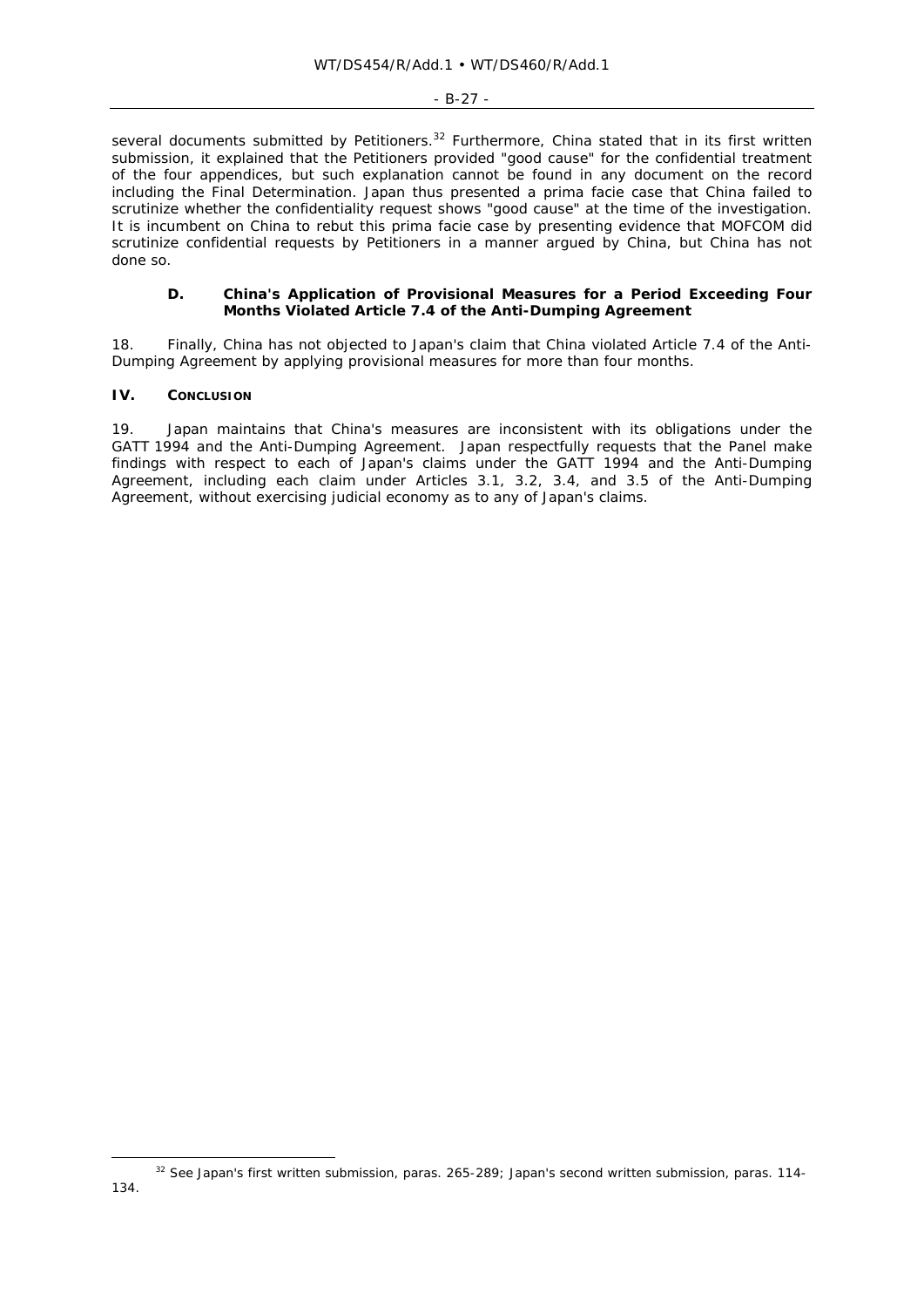- B-28 -

#### **ANNEX B-5**

## EXECUTIVE SUMMARY OF THE FIRST WRITTEN SUBMISSION OF THE EUROPEAN UNION

#### **I. INTRODUCTION AND GENERAL FACTUAL BACKGROUND**

1. The present dispute concerns China's measures imposing anti-dumping duties on certain high-performance stainless steel seamless tubes ("HP-SSST") from the European Union, as set forth in Ministry of Commerce of the People's Republic of China ("MOFCOM") Notice No. 21 [2012] (the "Preliminary Determination notice") and Notice No. 72 [2012] (the "Final Determination notice"), including any and all annexes and any amendments thereof.

2. The product under investigation is high-performance stainless steel seamless tubes of particular specification and having such features as high endurance strength, good structure stability, anti-steam oxidation and excellent corrosion resistance at high temperature (HP-SSST). The main applications of HP-SSST are in superheaters and reheaters of supercritical and ultrasupercritical boilers. The terms supercritical and ultra-supercritical describe the pressure of the water inside the boiler. There are three types of HP-SSST, with various names according to different national standards regimes and producers' designations:

| Table 1: HP-SSST Product Identification |                                    |                                                      |                                    |                           |  |  |
|-----------------------------------------|------------------------------------|------------------------------------------------------|------------------------------------|---------------------------|--|--|
| <b>Product</b>                          | ASTM grade/ASTMUNS<br>steel number | <b>China National</b><br><b>Standard GB5310-2008</b> | <b>Mannesmann</b><br>serial number | Sumitomo<br>serial number |  |  |
| А                                       | <b>TP347HFG (S34710)</b>           | 08Cr18Ni11NbFG                                       | DMV347HFG                          | 347HFG                    |  |  |
| в                                       | S30432                             | 10Cr18Ni9NbCu3BN                                     | DMV304HCu                          | Super304H                 |  |  |
| C                                       | <b>TP310HNbN (S31042)</b>          | 07Cr25Ni21NbN                                        | DMV310N                            | HR <sub>3</sub> C         |  |  |

3. In this submission, the European Union refers to Products "A", "B", and "C". The three types of HP-SSST are noticeably different.

# **II. THRESHOLD ISSUE: REQUEST THAT THE PANELS AMEND TWO ASPECTS OF THE BCI PROCEDURES**

4. The European Union objects to the Panels automatically classifying as BCI in these WTO panel proceedings information that was submitted as BCI in the anti-dumping proceeding (unless in the public domain). $<sup>1</sup>$ </sup>

5. First, the question of designation is ultimately a matter that must rest with the WTO adjudicator and cannot be delegated to any other entity or person. Second, the additional confidentiality obligation (which binds other Members but not the adjudicator) is triggered by a designation by the submitting Member. It is not triggered by a designation by any other entity or by a firm, because the DSU provides expressly that it does not regulate the capacity of a Member to disclose statements of its own position to the public. The BCI Procedures in this case include a statement that BCI shall include information that was previously submitted to China's Ministry of Commerce ("MOFCOM") as BCI in the anti-dumping investigation at issue in these disputes. Thus, in this case, the issue of designation for this particular category of information is delegated, in absolute terms, not just to a particular party, but to a particular firm. It means that there is no guarantee that a balanced and proportionate approach to designation will be adopted. The European Union considers that this statement in the BCI Procedures is WTO inconsistent.

6. The European Union requests that the relevant sentence in paragraph 1 of the BCI Procedures be modified to read: "In this regard, parties and third parties are encouraged to designate as BCI information that was previously submitted to China's Ministry of Commerce

 $\overline{\phantom{a}}$  $<sup>1</sup>$  Joint Working Procedures of the Panels, Annex 1, Additional Working Procedures of the Panels</sup> Concerning Business Confidential Information ("BCI Procedures"), paragraphs 1 and 2.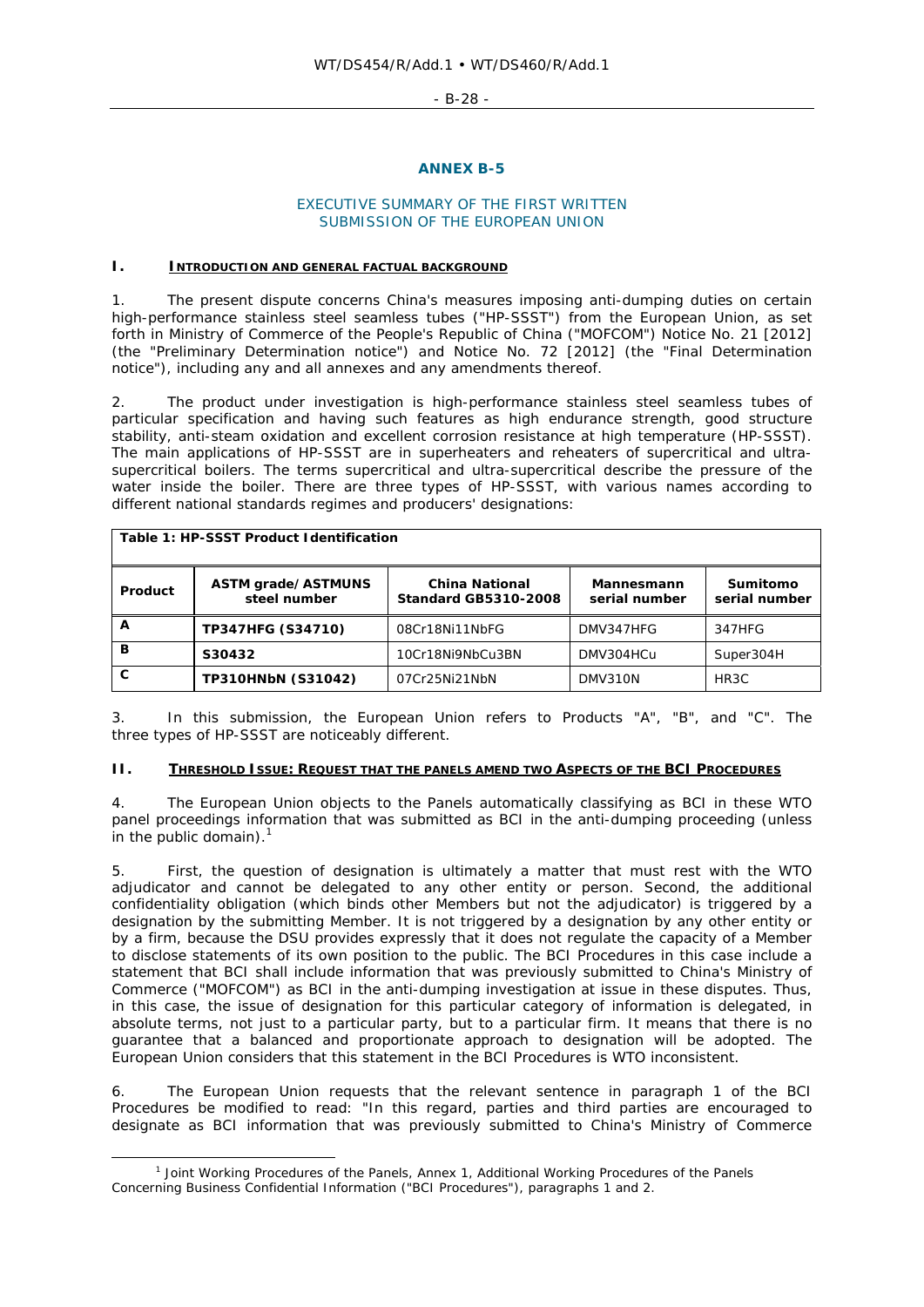("MOFCOM") as BCI in the anti-dumping investigation at issue in these disputes." Furthermore, the European Union requests that a final sentence be added to paragraph 1 of the BCI Procedures as follows: "In case of disagreement, the Panels shall decide on BCI designation".

7. The European Union objects to the requirement that a party must seek and provide evidence of prior written authorisation from the entity that submitted such information in the antidumping proceedings when submitting such information to the Panels. The European Union considers that the additional confidentiality obligation (which binds other Members but not the adjudicator) is triggered by a designation by the submitting Member. It is not triggered by a designation by any other entity or by a firm.

8. The European Union requests that paragraph 2 of the BCI Procedures be deleted or amended to read as follows: "The first time that a party submits to the Panels BCI as defined above from an entity that submitted that information in the anti-dumping investigation at issue in these disputes, the party may also provide, with a copy to the other parties, an authorizing letter from the entity. That letter may authorize China, the European Union and Japan to submit in these disputes, in accordance with these procedures, any confidential information submitted by that entity in the course of the investigation at issue".

9. To the extent that the Panels, and eventually the Secretariat, are concerned about protecting the WTO from any consequences of disclosure, a provision along the following lines would be sufficient: "Each party and third party shall be solely responsible for ensuring its own compliance with any applicable confidentiality rules and solely responsible for the confidentiality designation it makes when submitting information to the Panel, and any consequences thereof".

## **III. PROCEDURAL CLAIMS**

#### *1. Claim under Articles 6.5 and 6.5.1 ADA*

10. The European Union submits that China's treatment of confidential information submitted by the Applicants was inconsistent with Articles 6.5 and 6.5.1 of the Anti-Dumping Agreement, in particular with respect to: Appendices V and VIII to the Application; Appendices 1, 7, 8, 24, 25, 26, 27, 28, 31, 32, 33, 35, 36, 37, 38, 39, 40, 41, 42, 43, 44, 45, 46, 47, 48, 49, 50, 51, 52, 56, 57, 58, and 59 to the Applicants' Supplemental Submission; and the Appendix to the Applicants' Additional Submission.

11. With respect to Article 6.5 of the Anti-Dumping Agreement, the European Union submits that China acted inconsistently with this provision because China permitted the full texts of the relevant documents to remain confidential without a showing of good cause. The European Union submits that the concern regarding the potential disruption of these third parties' businesses could have been addressed by simply withholding the names of the third parties providing these reports, as well as perhaps the names of any entities that provided information to the third parties that prepared these reports, at least to the extent that the information in the reports would be referred to or relied on by the Applicant or the investigating authority.

12. With respect to Article 6.5.1 of the Anti-Dumping Agreement, the European Union submits that China acted inconsistently with this provision because it did not require sufficient nonconfidential summaries or explanations as to why such summaries were not possible.

## *2. Claim under Article 6.7 and Annex I, paragraph 1 and Article 6.8 and Annex II, paragraphs 3 and 6 of the Anti-Dumping Agreement*

13. The European Union claims that the measure at issue is inconsistent with Article 6.7 and Annex I, paragraph 1 of the Anti-Dumping Agreement because China refused to take into account information relevant for the determination of the margin of dumping of SMST provided during the on-the-spot investigation. The European Union further claims that the measure at issue is inconsistent with Article 6.8 and Annex II, paragraphs 3 and 6 of the Anti-Dumping Agreement because China failed to take into account all information pertaining to the determination of the margin of dumping for SMST which was verifiable, which was appropriately submitted so that it could have been used in the investigation without undue difficulties, and which was supplied in a timely fashion.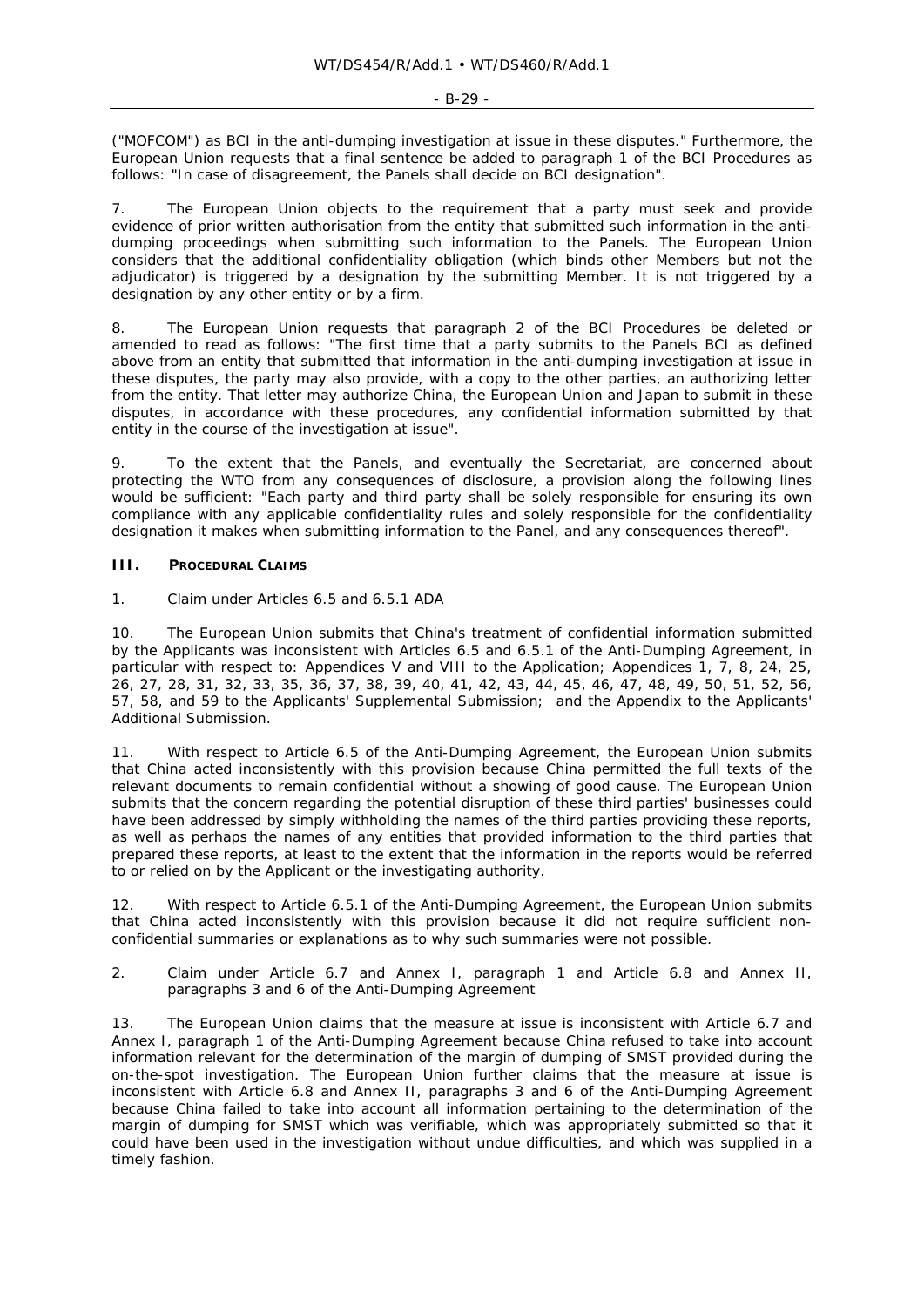14. At the verification, SMST submitted to the investigating authorities that certain financial expenses had been inadvertently double-counted in the SMST Dumping Questionnaire Response, and adduced corrected information that was duly verified. The only reason provided by China in the SMST Final Disclosure and in the Final Determination for refusing to take the corrected information into account was that SMST did not raise this point before the verification started.

## *3. Claim under Articles 6.4 and 6.9 of the Anti-Dumping Agreement*

15. The European Union submits that China acted inconsistently with Articles 6.4 and 6.9 of the Anti-Dumping Agreement by failing to disclose the essential facts that form the basis of its dumping, injury and causation determinations. In particular, China failed to disclose information on dumping calculations and import and domestic prices essential to its price effects finding. Consequently, interested parties were unable properly to defend their interests.

16. Essential facts supporting an anti-dumping margin determination include the data underlying the margin calculations and adjustments to the data. These facts also include information on the calculation methodology, for example, the formulas used in calculations and the data applied in those formulas. China's anti-dumping disclosures contain none of this information. This lack of disclosure critically impaired the interested parties' defence to the dumping determination and dumping margin calculations. Without the missing data and calculation methodology information, they could not present the necessary rebutting arguments or address the errors in China's analyses.

17. China failed to disclose several pieces of information critical to its price effects determination. Specifically, China failed to disclose: (i) complete information about the import prices it used in its price effects analysis (although an import price for Product C could be derived from other information supplied by China); (ii) any domestic prices; (iii) the percentage change in the domestic price of Product C in the first half of 2011 as compared with the first half of 2010 (this is particularly disconcerting because it would appear that in fact there were no sales of Product C by the Applicants during the first half of 2011); (iv) the margins of overselling for Product A and the HP-SSST product as a whole (to the extent that there were relevant domestic sales); and (v) the margin of overselling or underselling for Product C in the first half of 2011.

## *4. Claim under Articles 12.2 and 12.2.2 of the Anti-Dumping Agreement*

18. *Dumping determinations:* The European Union claims that China acted inconsistently with Articles 12.2 and 12.2.2 of the Anti-Dumping Agreement because it did not provide a report stating all relevant information supporting the imposition of definitive anti-dumping duties against the investigated imports as part of its Final Determination.

19. The Final Determination did not provide "sufficient detail" on its justification for applying facts available in its all others rate determinations because it provided no detail. At no point in the proceeding did China disclose the factual basis or the legal reasoning supporting its definitive assessment of the all others rates. In failing to provide this information, China failed to satisfy the requirements of Articles 12.2 and 12.2.2 of the Anti-Dumping Agreement.

20. *Injury determination:* China did not provide all of the relevant information and reasoning supporting its price undercutting conclusions. Specifically, its finding of price undercutting: (i) omitted key factual information; and (ii) did not provide the reasoning behind one critical aspect of its price comparisons by type. There appears to be no reason why China could not, at a minimum, disclose non-confidential summaries, such as indexed data that would permit a comparison of import prices and domestic prices by type and total product basis, while maintaining the confidentiality requests of interested parties.

#### **IV. SUBSTANTIVE CLAIMS – DUMPING DETERMINATIONS**

## *1. Claim under Articles 2.2, 2.2.1, 2.2.1.1 and 2.2.2 of the Anti-Dumping Agreement*

21. The European Union claims that, in the measure at issue, China did not determine the amounts for administrative, selling and general costs (SG&A) on the basis of records and actual data kept by the exporter or producer under investigation (SMST) or in a manner that reasonably reflects the costs associated with the production and sale of Product B (DMV 304HCu).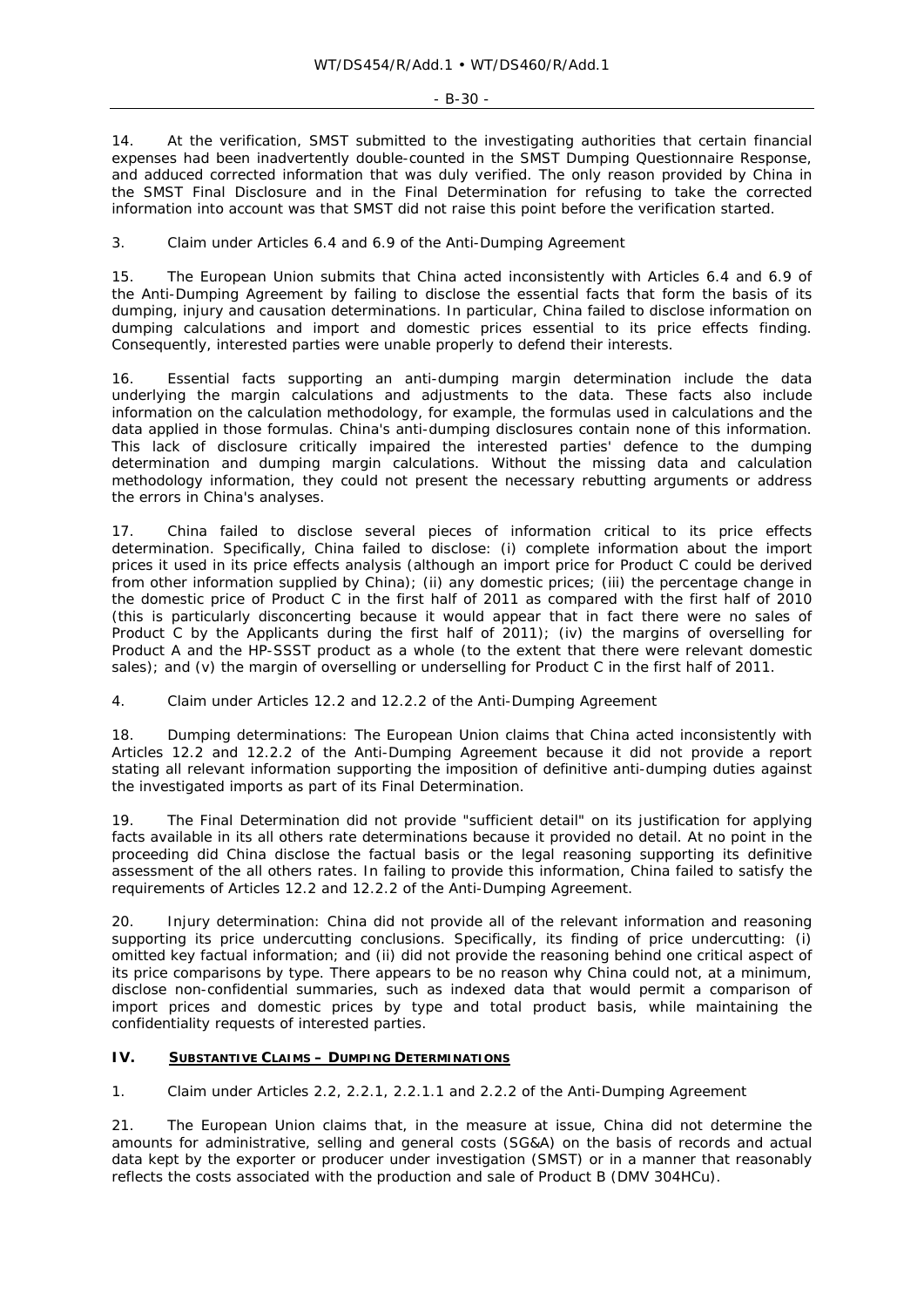#### - B-31 -

22. The European Union submits that China acted inconsistently with Article 2.2.2 of the Anti-Dumping Agreement because the amounts for administrative, selling and general costs were not based on actual data pertaining to production and sales in the ordinary course of trade of the like product, and particularly Product B (DMV 304HCu), by SMST, as recorded in SMST QR Table 6-5 and duly verified.

23. China's error is compounded by the fact that, as outlined above, the unrepresentative and rejected data that China disclosed during consultations that it did use from SMST QR Table 6-3 (DMV 304HCu (EU)) did not pertain to production and sales in the ordinary course of trade, as required by Article 2.2.2 of the Anti-Dumping Agreement. The European Union finds further support for its claim in the immediate context of Articles 2.2, 2.2.1 and 2.2.1.1 of the Anti-Dumping Agreement.

## *2. Claim under Article 2.4 of the Anti-Dumping Agreement*

24. The European Union claims that, in the measure at issue, China did not establish the existence of a margin of dumping for SMST on the basis of a fair comparison between the export price and the normal value, and in particular on the basis of a comparison between comparable exports and domestic prices, for Product C (DMV 310N). China acted inconsistently with Article 2.4 of the Anti-Dumping Agreement because it relied for its findings of dumping on a comparison of export prices and domestic prices that included different product mixes without taking any steps to control for differences in physical characteristics affecting comparability or making necessary adiustments.

## *3. Claim under Article 6.8 and Annex II, paragraph 1 of the Anti-Dumping Agreement*

25. As a consequence of the preceding substantive dumping claims, and as a consequence of any possible substantive consequences of the above procedural claims insofar as they relate to dumping, and given that the "facts available" used by China to establish the EU all others rate included the rate applied to SMST, China improperly relied on those "facts available" when establishing the EU all others rate, also acting, in this respect, inconsistently with the above cited provisions of the Anti-Dumping Agreement, and inconsistently with Article 6.8 and Paragraph 1 of Annex II of the Anti-Dumping Agreement. Furthermore, China acted inconsistently with Article 6.8 and Paragraph 1 of Annex II of the Anti-Dumping Agreement because it determined the dumping margin for other EU and Japanese exporters based on facts available without notifying them of all the information required and of the consequences of not submitting that information.

# **V. SUBSTANTIVE CLAIMS – INJURY DETERMINATION**

26. The European Union submits that China's determinations with respect to injury and causation are inconsistent with China's obligations under Article 3 of the Anti-Dumping Agreement – particularly Articles 3.1, 3.2, 3.4, and 3.5 – in that they do not stem from an objective evaluation, based on positive evidence, of the facts on the record, and do not satisfy all of the requirements of those provisions.

27. The European Union submits that China's price effects analysis is inconsistent with Articles 3.1 and 3.2 of the Anti-Dumping Agreement because:

28. (i) China's analysis of the price effects of imported Product C is analytically and factually flawed. The data indicates that domestic sales volume of Product C during the investigation period was very small compared to import volume. Under such circumstances, and without any reasonable ground for concluding that these products were in fact in competition with one another, it was erroneous for China to conclude that imports of Product C had any price undercutting effects on the corresponding like domestic products.

29. (ii) China improperly extended its conclusions concerning the price undercutting of Products B and C to the domestic HP-SSST industry as a whole. China found *some* price undercutting limited to a *minority* industry sector that *does not actually compete* with other sectors which must be read in the context of the general finding that the *vast majority* of the domestic production of HP-SSST was not subject to any price undercutting effect by the subject imports.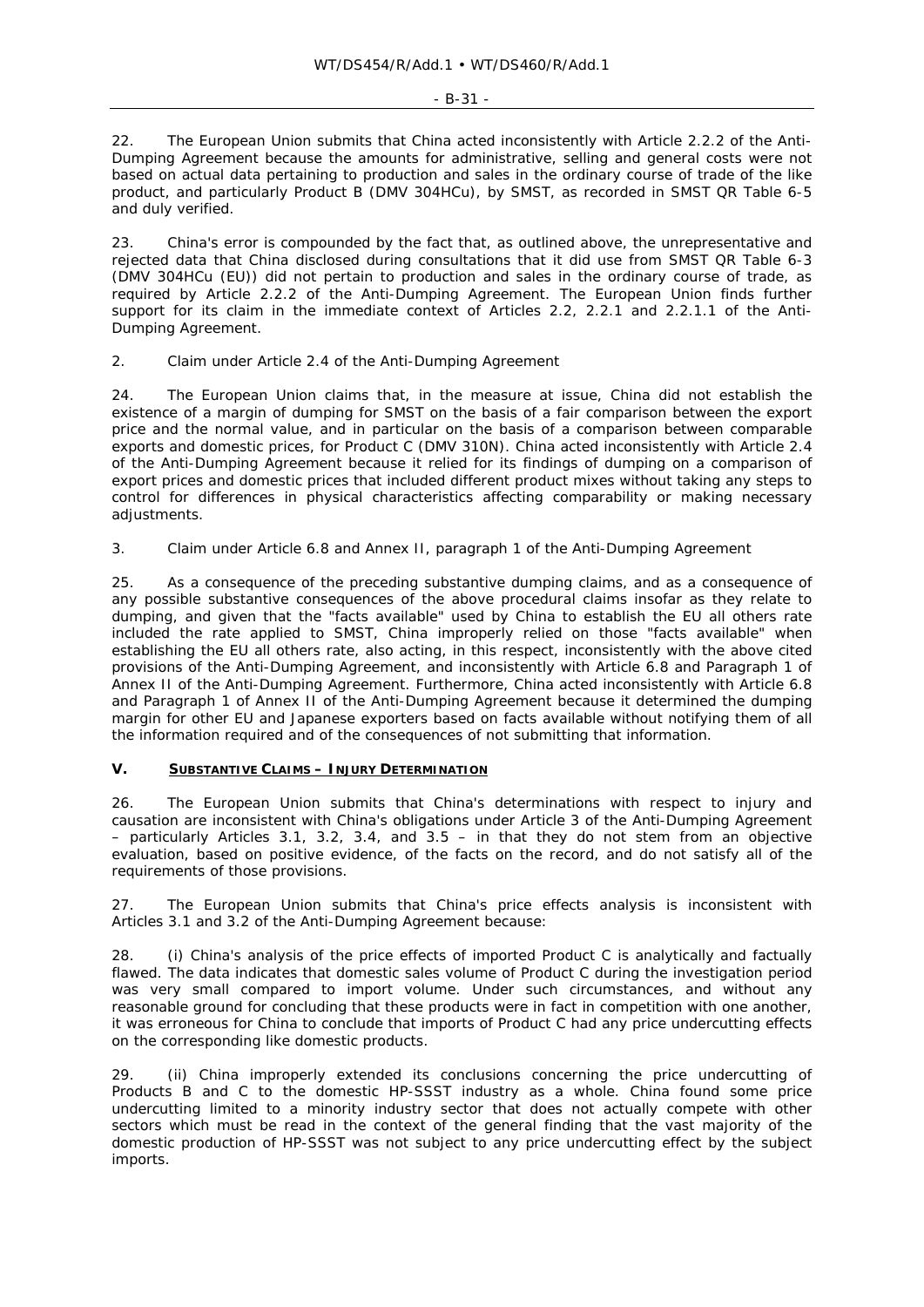30. Second, the European Union submits that China's impact analysis is inconsistent with Articles 3.1 and 3.4 of the Anti-Dumping Agreement because:

31. (i) China's impact analysis did not logically follow from its volume and price effects analyses and conclusions; When, as in this particular case, an investigating authority *has itself elected* to conduct an analysis of volume and price effects by type, and where *the outcome of that analysis already indicates lack of injury with respect to two out of three product types, including the product type predominantly produced by the domestic industry*, that is a matter that must at least be *addressed* in the impact analysis.

32. (ii) China failed to evaluate or properly evaluate the magnitudes of the margins of dumping in its overall impact assessment. At no point of the investigation did China evaluate the significance of the margins of dumping, properly calculated, for the impact of the imports on the Chinese HP-SSST industry.

33. (iii) China improperly disregarded the relevant economic factors and indices showing that the domestic industry was not injured. The Final Determination is silent as to why China disregarded the relevance of the majority of the factors and indices having a positive bearing on the state of the domestic industry.

34. Third, the European Union submits that China's causation analysis is inconsistent with Articles 3.1 and 3.5 of the Anti-Dumping Agreement because:

35. (i) China's causation determination lacks any foundation in its volume, price effects, and impact analyses. The European Union submits that China reached its conclusion concerning the existence of a "causal link" between HP-SSST imports and the injury suffered by the domestic industry despite the fact that: (a) the volume and market share of imported HP-SSST products did not significantly increase; (b) China's analysis of the undercutting effect of imported HP-SSST products on prices of like domestic products was flawed; and (c) China's review of the relevant economic factors and indices of the domestic industry was incomplete and skewed by its dismissal of the positive indices and increased emphasis on the negative indices.

(ii) China failed to separate and distinguish the injurious effects of two other known factors that were causing injury to the domestic industry, namely the decline in domestic demand for HP-SSST and the expansion of the production capacity of the domestic HP-SSST industry.

## **VI. OTHER CLAIMS**

*1. Claim under Article 7.4 of the Anti-Dumping Agreement* 

37. By applying provisional measures for six months in the given circumstances, China acted inconsistently with Article 7.4.

*2. Consequential claims under Article 1 of the Anti-Dumping Agreement and Article VI of the GATT 1994* 

38. As a consequence of the breaches described above, China's anti-dumping measures on HP-SSST are also inconsistent with Article 1 of the Anti-Dumping Agreement and Article VI of the GATT 1994.

## **VII. REQUEST THAT PANEL EXERCISE RIGHT PURSUANT TO ARTICLE 13.1 OF THE DSU**

39. The European Union respectfully requests that the Panel exercise its right to seek information from China pursuant to Article 13.1 of the DSU. Article 13.1 of the DSU gives the Panel the right to seek information from any body that it deems appropriate, and requires Members to respond promptly and fully to any request by a panel for such information as the panel considers necessary and appropriate.

40. In these proceedings, the only explanation given by China for failing to comply with its WTO obligations concerning disclosure and making information available is alleged confidentiality. The European Union has explained why this is not a valid explanation, also given the possibility of preparing non-confidential summaries. However, now that this Panel has adopted procedures to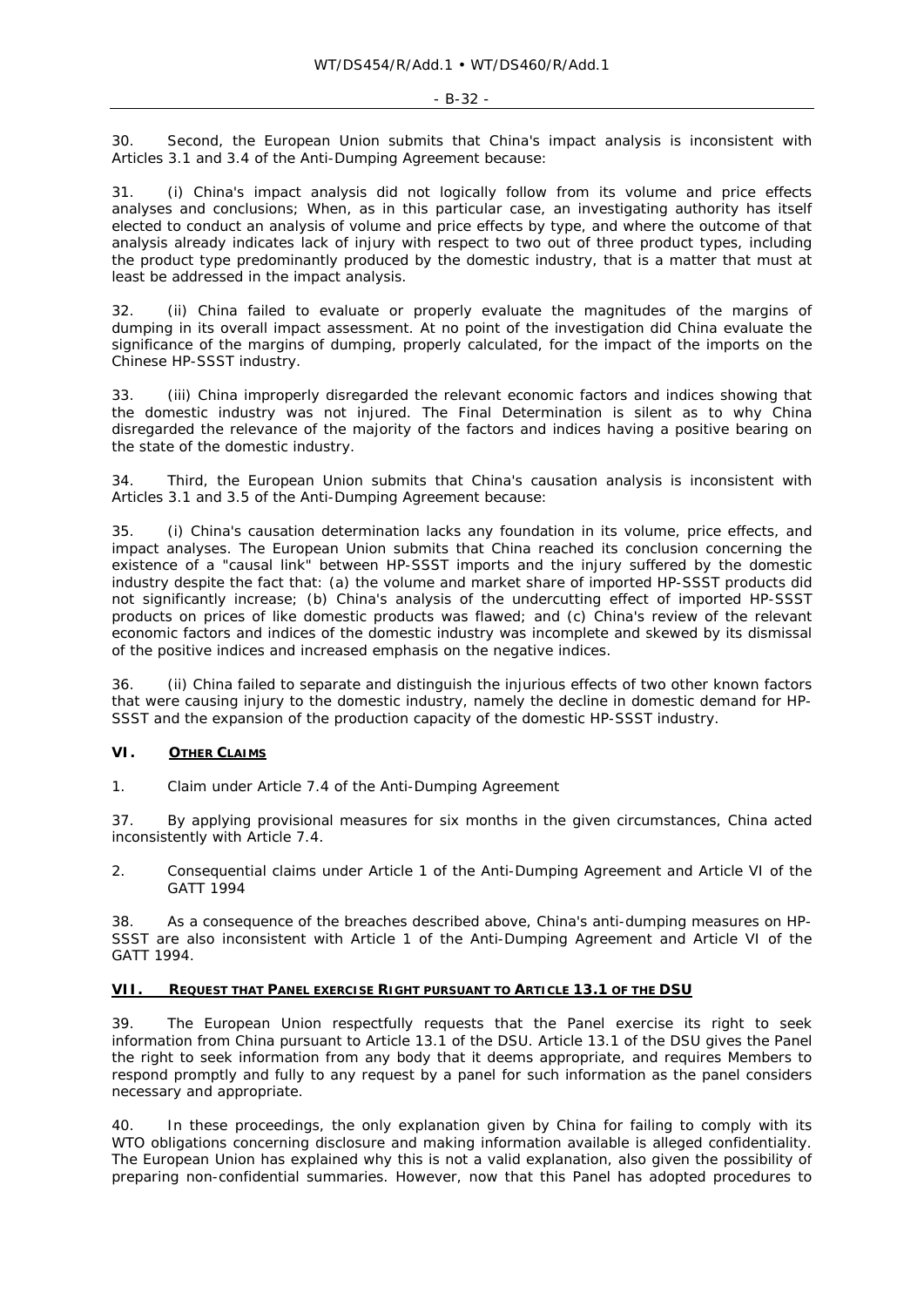protect Business Confidential Information, there is clearly no longer any basis for China not to provide the necessary information.

In these panel proceedings, the European Union does two things. First, the European Union asks that the Panel draw the reasonable and logical conclusions from the procedural inconsistencies that the European Union identified with respect to the substantive aspects of the measure at issue. For example, the European Union explained that China has breached its procedural obligations with regard to the disclosure of the essential facts relating to the injury determination, and particularly the price-undercutting finding with respect to Product B. Our submission is that, as a consequence, the price-undercutting analysis with respect to Product B is unreliable, and the European Union asks the Panel to make a finding to that effect. Thus, what the European Union seeks from China in terms of implementation is not merely disclosure. Rather, the European Union seeks: disclosure; a full opportunity for all interested parties and Members to comment and defend their interests; and a consequent re-assessment of this aspect of the injury determination, and thus of the injury determination as a whole. The European Union asks the Panel to make it clear that this is what China is expected to do.

42. Second, at the same time, already in these proceedings, the European Union seeks full and proper disclosure from China (duly protected by the BCI rules now in place). The European Union respectfully requests the Panel to exercise its right under Article 13.1 of the DSU to seek from China information equivalent to the full disclosure that should have been made, that is, of all the essential facts, having particular regard to the concerns raised by the European Union and Japan, and given the BCI procedures in place. In this respect, the European Union insists particularly (but not only) on the price-undercutting finding with respect to Product B. The European Union asks that China provide complete, specific and precise information on the import and domestic products that were compared, including full product descriptions, dates of transactions, volumes, prices and terms of each transaction, and any adjustments.

#### **VIII. REQUEST THAT PANEL MAKE A SUGGESTION PURSUANT TO ARTICLE 19.1 OF THE DSU**

43. The European Union will be seeking steps to ensure that this measure is rectified and eventually dis-applied "immediately" (to borrow the language of Article 21.3 of the DSU) and in any event as soon as possible. Accordingly, the European Union respectfully requests the Panel to formulate suggestions to that effect, and reserves the right to request or re-iterate specific suggestions as the proceedings go forward.

## **IX. CONCLUSION**

44. For the reasons set forth in the submission, the European Union respectfully requests the Panel to find that China's measures are inconsistent with China's obligations under the GATT 1994 and the Anti-Dumping Agreement. The European Union further requests, pursuant to Article 19.1 of the DSU, that the Panel recommend that China bring its measures into conformity with the GATT 1994 and the Anti-Dumping Agreement, and make appropriate suggestions to that effect.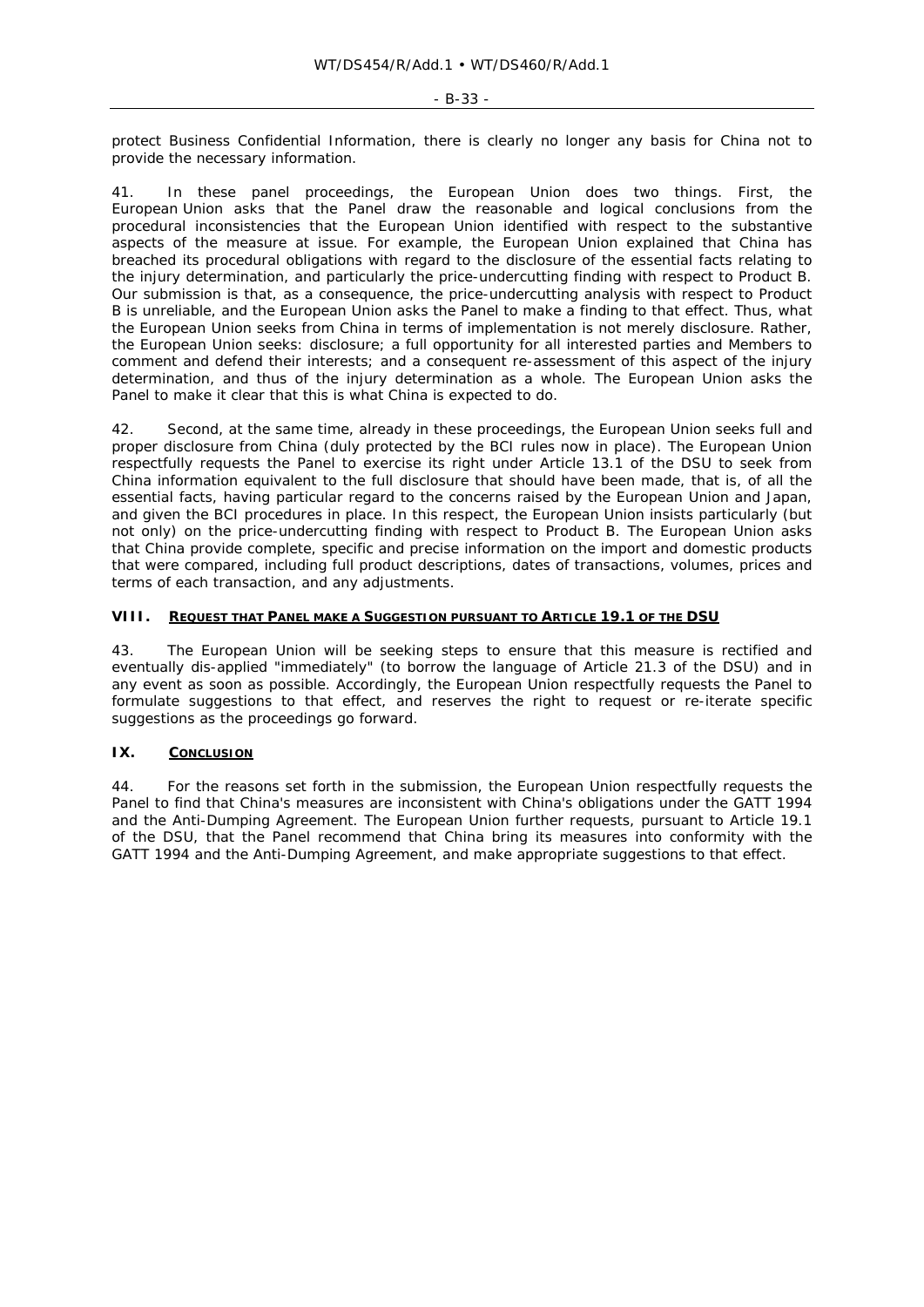$- R - 34 -$ 

#### **ANNEX B-6**

#### EXECUTIVE SUMMARY OF THE SECOND WRITTEN SUBMISSION OF THE EUROPEAN UNION

#### **I. INTRODUCTION**

1. In this second written submission, the European Union further explains why it requests the Panel to find that China's measures imposing anti-dumping duties on imports of high-performance stainless steel seamless tubes ("HP-SSST") are inconsistent with China's obligations under the GATT 1994 and the Anti-Dumping Agreement of the WTO.

## **II. STANDARD OF REVIEW**

2. Both parties agree with regards to the standard of review. However, the European Union rejects China's assertion according to which the European Union has not made a *prima facie* case and refers to the reasons put forward in its submissions.

3. The European Union is willing to respond to any questions on the matter the Panel may have.

#### **III. THRESHOLD ISSUE: REQUESTS THAT THE PANEL AMEND TWO ASPECTS OF THE BCI PROCEDURES AND ONE ASPECT OF THE WORKING PROCEDURES**

*A. Absolute delegation of the authority and obligation to determine BCI designation to a firm submitting information to the investigating authority in a domestic anti-dumping proceeding* 

4. The European Union contends that the BCI procedures, by providing automatic classification as BCI of information that was originally submitted as BCI in the context of municipal anti-dumping proceedings in the current WTO proceedings, are WTO inconsistent. The European Union considers that such a decision should be based on objective criteria. In other words, in the view of the European Union, it is for a Member to seek designation of information as BCI and it is for the adjudicator to make a designation after an assessment based on objective criteria.

5. The European Union puts forward a harmonious interpretation of the relevant DSU rules together with the provisions of the Anti-Dumping Agreement. Article 18 of the DSU sets out the general principle of due process in the context of the WTO dispute settlement system. It prohibits *ex parte* communication with a panel and states that written submissions to a panel are confidential but shall be made available to the parties to the dispute. In the view of the European Union, this is also confirmed by the joint reading of Article 6.5 of the Anti-Dumping Agreement and footnote 17, which confirm that even information designated as confidential by the investigating authority may be disclosed, provided that it is adequately protected.

6. The European Union considers the issue to be a fundamental one and to touch upon one of the cornerstones of rule-of-law based judicial systems. The European Union argues that, by allowing an interpretation of the provisions above mentioned in a way contrary to the reading advanced in its submissions, the system would allow a situation in which information submitted to adjudicators is not available to the other litigant, and this would amount to a breach of the fundamental principle of due process.

7. The European Union understands that it is always necessary to strike a balance between various interests, namely: confidentiality, the interest of being in a position to make administrative and judicial determinations, due process. Such balance, however, has to be conducted independently and objectively by the panel.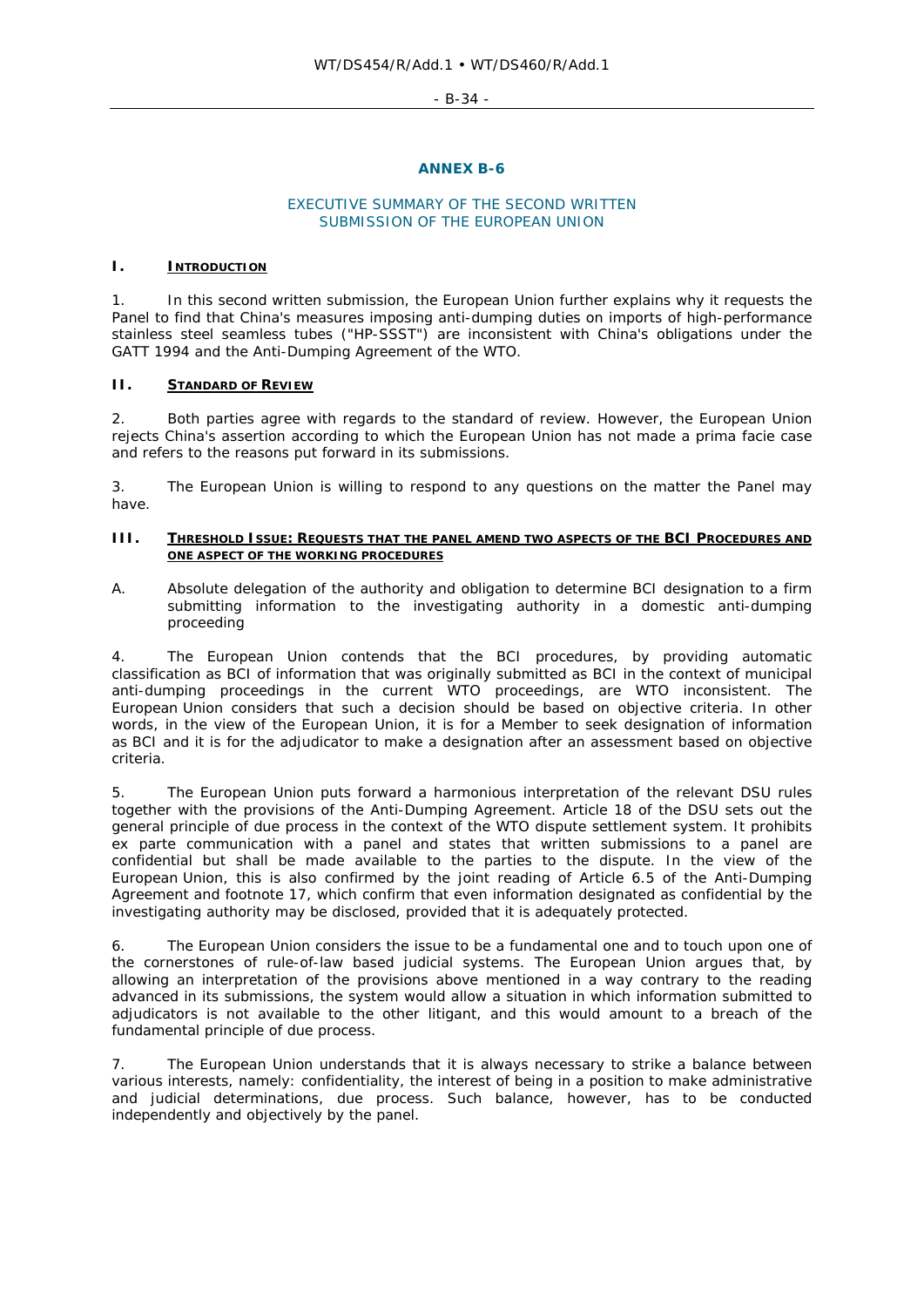#### *B. The imposition of an obligation on the submitting Member to obtain prior written authorisation from another entity or firm*

8. The European Union claims that BCI procedures are WTO inconsistent insofar as they require a party to seek and provide evidence of prior written authorisation from the entity that submitted such information in the anti-dumping proceedings when submitting such information to a Panel. The European Union rejects China's reading of Articles 6.5 and 17.7 of the Anti-Dumping Agreement, according to which these provisions impose an obligation to automatically confer BCI status in WTO dispute settlement proceedings to information classified as confidential before national investigating authorities.

9. The European Union claims that this does not guarantee a balanced and proportionate approach to BCI designation.

## *C. China's request relating to the timing of objections to translations*

10. The European Union requests that paragraph 10 of the Working Procedures be amended, so to make it clear that it does not contain an absolute rule to raise objections to translations promptly in writing no later than next meeting following such filing, or in the absence of any such meeting within two weeks, as opposed to at the next filing. China agrees.

## **IV. PROCEDURAL CLAIMS**

*A. Designation of information as confidential without good cause and failure to require sufficient non-confidential summaries: Articles 6.5 and 6.5.1 of the Anti-Dumping Agreement* 

## **1. Designation of information as confidential without good cause: Article 6.5 of the Anti-Dumping Agreement**

11. The European Union claims that China's treatment of confidential information submitted by the applicants was inconsistent with Articles 6.5 and 6.5.1 of the Anti-Dumping Agreement, in particular with respect to: Appendices V and VIII to the Application; Appendices 1, 7, 8, 24, 25, 26, 27, 28, 31, 32, 33, 35, 36, 37, 38, 39, 40, 41, 42, 43, 44, 45, 46, 47, 48, 49, 50, 51, 52, 56, 57, 58, and 59 to the Applicants' Supplemental Submission; and the Appendix to the Applicants' Additional Submission. China claims that the European Union has not made a *prima facie* case and has not specified the documents to which its claims relate. The European Union rejects these arguments and points out that China, in its first written submissions, had shown to be aware of the documents to which the claim relates and that the European Union and Japan shared the same claim with respect to these reports.

12. The European Union has already pointed out that, other than disclosing the final data summarised in paragraph 90 of the EU First Written Submissions, the Applicants provided no summary of any other contents of these reports, including the methodologies utilized by the third party institutes to obtain these data or the underlying evidence they relied upon. This, according to the European Union, contrasts with the Panel Report in *China-X-Ray Equipment* about the necessity to summarise the substance of each type of confidential information in cases where multiple type of information are designated as confidential. The European Union respectfully requests the Panel to reject China's arguments and affirm the claims made by the European Union and Japan.

#### **2. Failure to require sufficient non-confidential summaries: Art. 6.5.1 of the Anti-Dumping Agreement**

13. The European Union claims that China acted inconsistently with this provision because it did not require sufficient non-confidential summaries or explanations as to why such summaries were not possible.

14. In particular, China submits that two of the reports are themselves already summaries. According to China, they contain no information regarding methodologies and no underlying evidence and China describes them as being based on "non-existent information". The European Union casts doubts that affirming that documents are based on "non-existent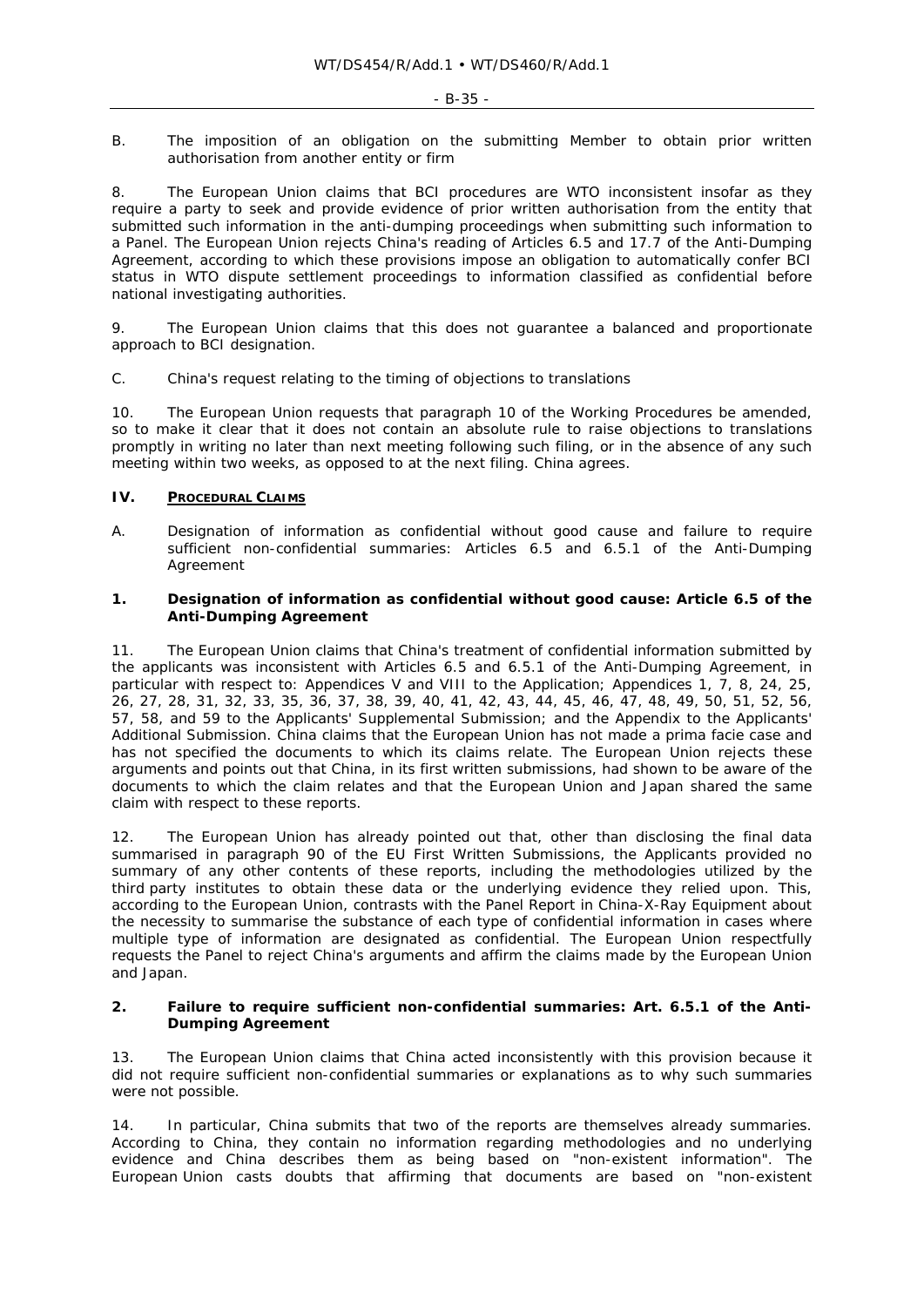information" could be helpful for China's arguments. In the view of the European Union, indeed, such fact provides strong indication of substantial inconsistencies linked to procedural irregularities.

15. The European Union considers that China has failed to provide a statement of reasons as to why further summarisation is not possible that is consistent with Article 6.5.1 of the Anti-Dumping Agreement.

*B. SMST dumping determination, failure to take into account relevant information provided during the verification: Art. 6.7 and Annex I, paragraph 7 and Art. 6.8 and Annex II, paragraphs 3 and 6 of the Anti-Dumping Agreement* 

16. The European Union claims that the measure at issue is inconsistent with Article 6.7 and Annex I, paragraph 7 of the Anti-Dumping Agreement because China refused to take into account information which was relevant for the determination of the margin of dumping of SMST provided during the on-the-spot investigation. The European Union further claims that the measure at issue is inconsistent with Article 6.8 and Annex II, paragraphs 3 and 6 of the Anti-Dumping Agreement because China failed to take into account all information pertaining to the determination of the margin of dumping for SMST which was verifiable and was appropriately submitted. China claims to have refused to take the corrected information into account because SMST did not raise this point before the verification started.

17. The European Union bases its procedural claim on the fact that information was rejected exclusively because it was submitted at verification. The European Union does not argue that investigating authorities should not have discretion as to the information they should accept, but it only claims that they should be open to do so if it does not impede the verification.

*C. Inadequate disclosure and failure to inform interested parties of the essential facts under consideration: Articles 6.4 and 6.9 of the Anti-Dumping Agreement* 

## **1. With respect to the dumping determinations**

18. The European Union submits that China acted inconsistently with Articles 6.4 and 6.9 of the Anti-Dumping Agreement by failing to disclose the essential facts that form the basis of its dumping determinations. China claims that the European Union has not made a *prima facie* case of violation of Article 6.4 of the Anti-Dumping Agreement because no request for information was made. China also argues that the European Union failed to make a *prima facie* case with respect to the violation of Article 6.9 of the Anti-Dumping Agreement, because the arguments of the European Union would amount to general allegations.

19. The European Union rejects China's argument according to which lack of understanding as to how, for instance, the normal value in the case of SMST was calculated, is unreasonable and, therefore, should allow non-disclosure. The European Union, in fact, argues that it was not possible for multiple parties, all acting in good faith, to understand how the calculation was made, and to know which numbers where used by MOFCOM to conduct its calculations. The European Union considers that knowing the actual number used in the case of SMST would permit to SMST to understand how the calculation was made, and allow it to defend its interests accordingly. *Vice versa*, in the current situation, SMST and the European Union are unable to do so.

## **2. With respect to the injury determination**

20. With respect to the injury determination, the European Union submits that China acted inconsistently with Articles 6.4 and 6.9 of the Anti-Dumping Agreement by failing to disclose the essential facts that form the basis of its injury and causation determinations. China claims that the summaries it provided are sufficient and the European Union rejects this argument because such information was partial and argues that there were other available means to address the understandable concerns for disclosure and, at the same time, to allow exporters to understand the facts and defend their interests accordingly. With respect to the claim by China whereby the European Union has acknowledged, in particular, that Product A import price in 2008 was confidential, the European Union argues that it has never considered MOFCOM to be entitled to treat the data in its entirety as confidential and that the latter should have provided the exporters with –at least- meaningful price range.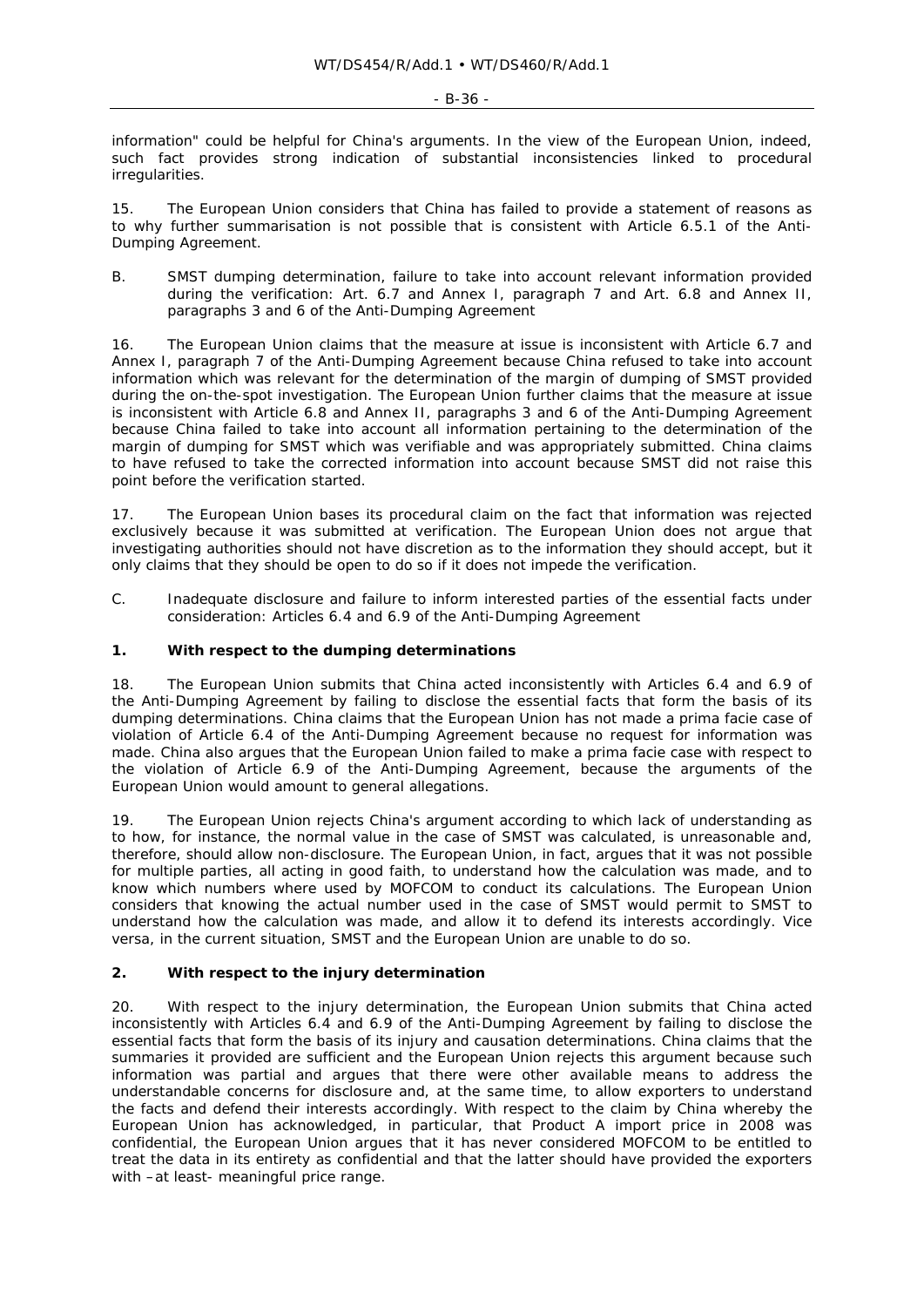21. With respect to China's argument regarding the underselling of Product B, the European Union remains of the view that MOFCOM should have disclosed a number for each year and claims that China has failed to do so in response to Panel Question 76.

*D. Failure to set forth or otherwise make available in sufficient detail the findings and conclusions: Articles 12.2 and 12.2 of the Antidumping Agreement* 

## **1. With respect to the dumping determination**

22. The European Union claims that China acted inconsistently with Articles 12.2 and 12.2.2 of the Anti-Dumping Agreement because it did not provide a report stating all relevant information supporting the imposition of definitive antidumping duties against the investigated imports as part of its Final Determination. According to the European Union, China has not provided valid justification for its failure to reveal why it resorted to facts available and how it determined the highest dumping margin found for the relevant exporters that received an individual margin to be the appropriate one.

23. The European Union is not persuaded by the response provided by China according to which it is sufficient to state that facts available were used with respect to firms that did not submit a questionnaire. According to the European Union, this simply amounts to a restatement of the facts and does not provide indication for the underlying reasoning.

24. The European Union requests the Panel to reject China's arguments and to affirm the claims made by the European Union and Japan.

## **2. With respect to the injury determination**

25. The European Union claims that China acted inconsistently with Articles 12.2 and 12.2.2 of the Anti-Dumping Agreement because it did not provide a report stating all relevant information supporting the imposition of definitive anti-dumping duties against the investigated imports as part of its Final Determination, particularly with regards to injury and causation determination. Specifically, China's finding of price undercutting omitted key factual information and did not provide the reasoning behind one critical aspect of its price comparisons by type. The European Union claims that the information provided by China was not sufficient.

26. The European Union recognizes that Art. 12.2.2 of the Anti-Dumping Agreement requires an authority to pay due regard to confidentiality. However, it claims that there is no apparent reason why China did not –at least- disclose non-confidential summaries, so to permit a comparison of import prices by type and total product basis.

#### **V. SUBSTANTIVE CLAIMS RELATING TO THE DUMPING DETERMINATIONS**

*A. SMST dumping determination, normal value for product B (DMV 304HCu), SG&A, failure to use actual data reasonably reflecting costs, use of unrepresentative and rejected data concerning samples: Articles 2.2, 2.2.1, 2.2.1.1, and 2.2.2 of the Anti-Dumping Agreement* 

27. The European Union comments, in its rebuttal, on China's Responses to the Panel's Questions.

28. As regards Question 7, the European Union claims that China is incorrect to assert that the Appellate Body Report in *EC – Bed Linen* supports its position in these proceedings. In its Second Written Submissions, the European Union highlights many flaws in the understanding by China of the Report above mentioned with regards to the interpretation of Article 2.2.2 of the Anti-Dumping Agreement. Furthermore, the European Union rejects the view of China according to which the Panel request by the European Union is inconsistent with Art. 6.2 DSU because, allegedly, it did not provide a brief summary of the legal basis of the complaint. The European Union argues that this was not the case, as it provided a sufficiently detailed summary and eventually points out to the differences between a Panel request and first submissions, which China seems to neglect.

29. As regards Question 8, the European Union argues that China is incorrect to assert that the Panel Report in *US – Corrosion-Resistant Steel Sunset Review* supports its position in these proceedings. The European Union claims that the report, in fact, confirms that the Panel must take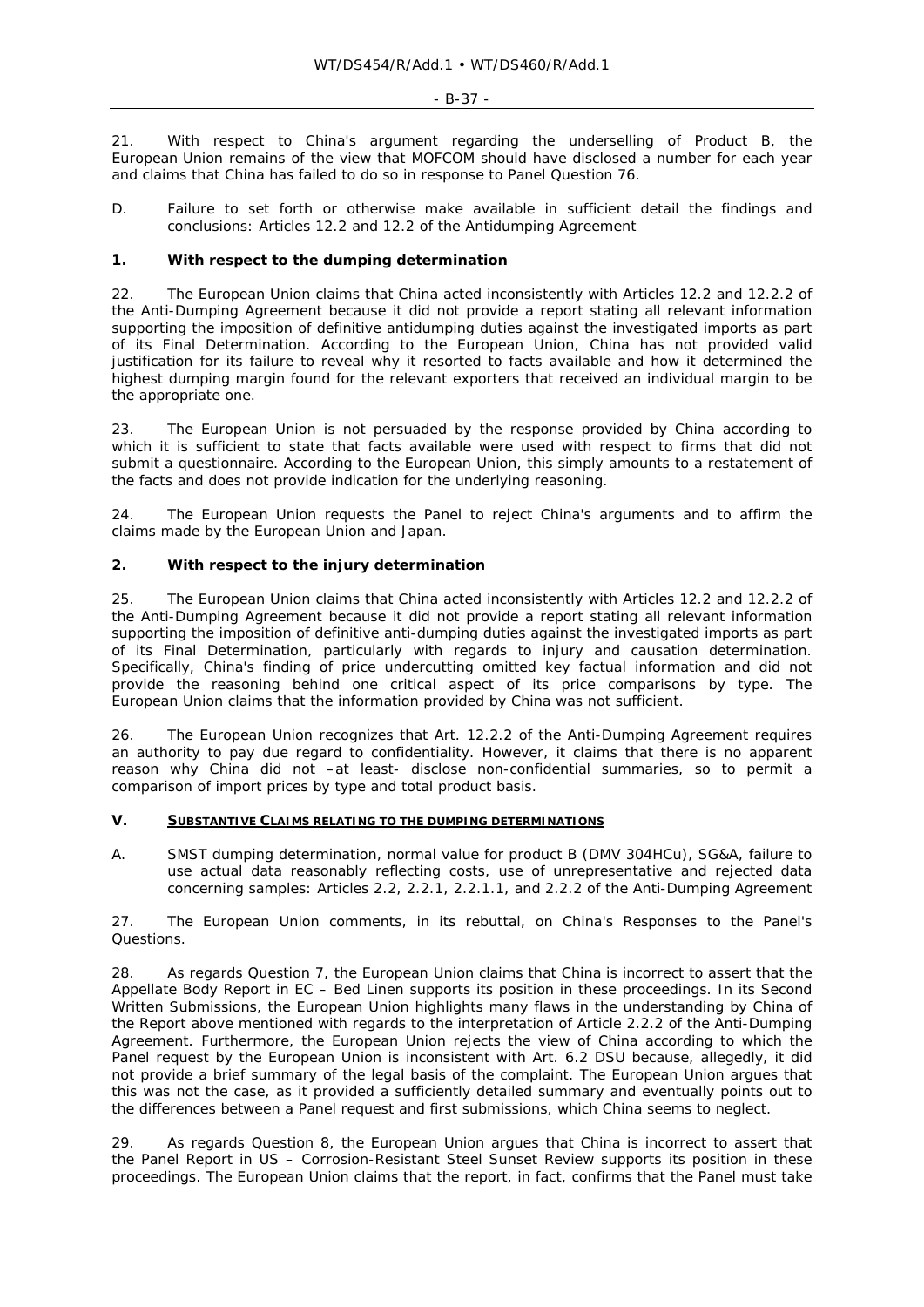- B-38 -

into account whether the ability of the respondent to defend itself has been prejudiced, given the actual course of the panel proceedings. The European Union considers that China has had ample opportunity to respond but chose to remain silent on the substance of the matter.

With reference to Question 22, the European Union disagrees with China about its argument according to which anything that is "used" by a firm automatically becomes "actual data pertaining to production and sales in the ordinary course of trade". The European Union cannot accept the consequences of such reasoning, which would lead to a situation in which the determination of the amounts for administrative, selling and general costs and profits would depend upon whether or not particular information or data would be "used" by the firm being investigated.

31. With regards to Question 23, the European Union challenges China's assertion according to which SMST did not request the investigating authority not to use the relevant Table 6-3 SG&A. According to the European Union, the translations of the requests by SMST to which China refers are redundant and lead to meaningless results, as that would mean that SMST had requested not to use the data in the "constructed cost" calculation, and the expression "constructed cost" never appears in the Anti-Dumping Agreement.

32. Regarding Question 24, the European Union reaffirms the concerns it had already made explicit in its oral Statement and in its responses to the Panel Questions on the coefficients applied to the calculation.

*B. SMST dumping determination, product C (DMV 310N), failure to make a fair comparison, failure to adjust for different product mixes: Article 2.4 of the Anti-Dumping Agreement* 

33. The European Union claims that China did not establish the existence of a margin of dumping for SMST on the basis of a fair comparison between the export price and the normal value, and in particular on the basis of a comparison between comparable exports and domestic prices. In its rebuttal, the European Union focuses on commenting China's responses to the Panel's Questions.

34. With regards to Question 12, the European Union acknowledges that China agrees with the summary of the former's claims and arguments.

35. Concerning Question 14, the European Union claims that China declined to answer with respect to the remainder of the evidence referenced in footnote 195 of the First Written Submission of the European Union. It adds that the Panel can and should proceed on the basis that the information provided by the European Union was actually verified by MOFCOM. The European Union considers MOFCOM to have not ensured a fair comparison and thus to have acted inconsistently with Article 2.4 of the Anti-Dumping Agreement.

36. With reference to Question 15, the European Union challenges the view of China according to which SMST did not provide evidence regarding the price differences. It also adds that SMST was merely seeking that the authority take the necessary steps to ensure a fair comparison.

37. Concerning Question 16, the European Union claims that MOFCOM, according to Article 2.4 of the Anti-Dumping Agreement, should have made sure that the basket of transactions used to calculate normal value included only those products that were comparable to the product sold in China. The European Union argues that the Appellate Body Report in *EC – Fasteners (China)* supports the same conclusion, and that MOFCOM did not act accordingly.

38. Finally, with regards to Question 17, the European Union, contrary to what China argues, claims that SMST did provide the necessary information.

*C. Use of facts available to determine the all others rate: Article 6.8 and Annex II, paragraph I of the Anti-Dumping Agreement* 

39. The European Union had claimed that China improperly relied on "facts available" when establishing the EU all others rate. China responded that, in its view, even if it is true that the dumping margin for SMST was calculated in a WTO inconsistent manner, no provision of the Anti-Dumping Agreement would require China to make an adjustment. The European Union claims that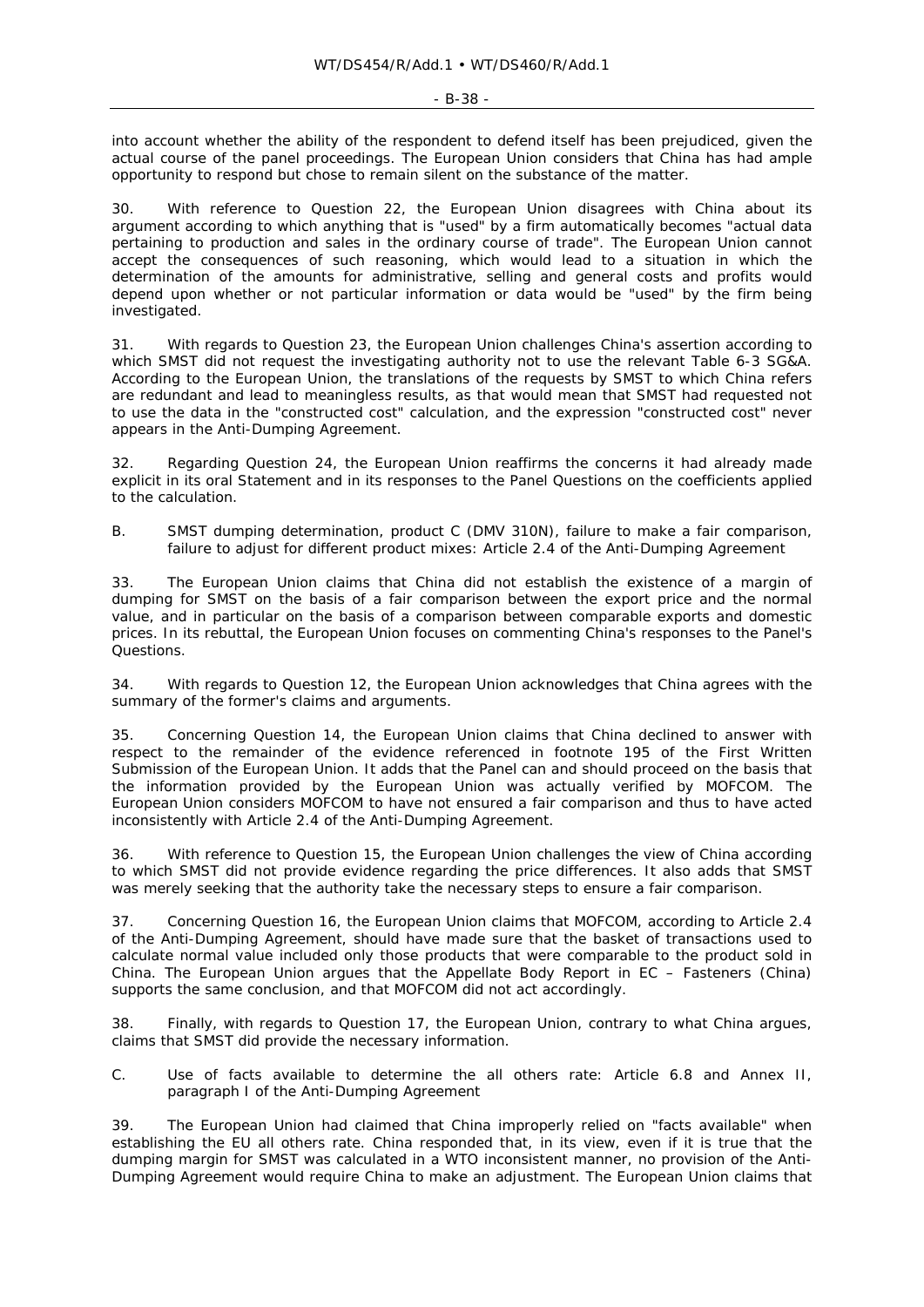#### - B-39 -

if China would nevertheless maintain an all others rate like the one it has applied, it would be in violation of Article 6.8 of the Anti-Dumping Agreement.

## **VI. SUBSTANTIVE CLAIMS RELATING TO THE INJURY DETERMINATION**

*A. Summary of the applicable legal framework: Articles 3.1, 3.2, 3.4 and 3.5 of the Anti-Dumping Agreement* 

40. As submitted before, the European Union considers that the Appellate Body Report *China – GOES*, and in particular its paragraphs 126-128, are highly pertinent for the issues under consideration.

# *B. Price effects: Articles 3.1 and 3.2 of the Anti-Dumping Agreement*

41. The European Union claims that China's price effects analysis is inconsistent with Articles 3.1 and 3.2 of the Anti-Dumping Agreement. The European Union argues that two aspects deserve to be separately addressed: i) whether the definition of price undercutting involves not just a price differential but also an element of price effect; ii) *how* an investigating authority is required to establish through its price undercutting enquiry that the price effect on domestic like products is the result or consequence of, or may be explained by, dumped imports.

42. As for the first issue, the European Union sees China's replies to be in contradiction with each other as to whether a price effect is needed in order to have a "price undercutting". The European Union is of the view that the definition of price undercutting is such that a price effect needs to be present, like China seems to have asserted in its response to Panel Question 31(c).

43. As regards the second issue, China seems to be of the view that an investigating authority is never obliged to investigate questions of effect if only a price differential can be established, whereas the European Union is of the opposite view.

44. The European Union considers that possibly consensus could be reached on the first issue and that parties could be left to argue about the second aspect.

## **1. China' analysis of price-undercutting with respect to product C is flawed**

45. China argues that the European Union did not challenge "MOFCOM's findings about the like product", so that such findings are, in the view of China, incontestable. The European Union rebuts that. It is bringing a claim under Articles 3.1 and 3.2 of the Anti-Dumping Agreement and as part of this it is challenging MOFCOM's determination that imports of Product C were in competition with domestically produced Product c in the Chinese market.

46. The European Union argues that, as regards the Chinese analysis undertaken as part of the like product determination, it does not amount to an objective examination based on positive evidence either. Even assuming that in 2010 imported Product C and domestic Product C were in adjacent or slightly overlapping markets, the evidence on the record would still not have allowed for a finding of price undercutting in the sense of Articles 3.1 and 3.2 of the Anti-Dumping Agreement.

#### **2. China improperly extended its conclusions concerning the price undercutting of Products B and C to the domestic HP-SSST industry as a whole**

47. China claims that it established correlation among the prices of the three grades of HP-SSST on the basis of positive evidence. The European Union claims that China's price effects analysis does not contain any examination of cross-grade price effects. The conclusions regarding price correlation which China refers to were made in respect to the scope of the investigation, and were not referred to in the price effects analysis.

48. The European Union points to the significant price differences between imported Products B and C and domestic Product A. In neglecting such price differentials, China –in the view of the European Union- has not conducted an objective examination.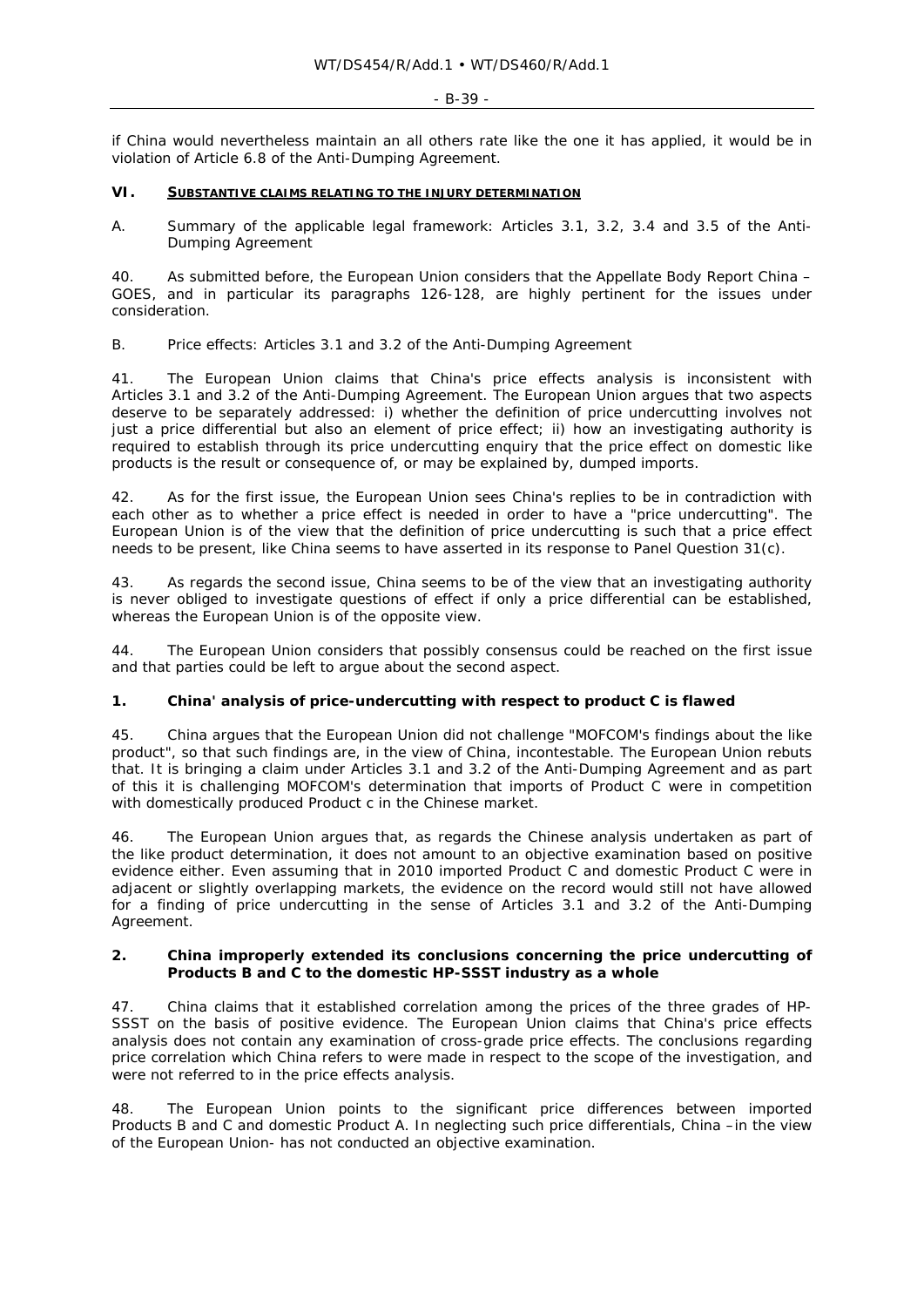*C. Impact on domestic industry: Articles 3.1 and 3.4 of the Anti-Dumping Agreement and D. Causation: Articles 3.1 and 3.5 of the Anti-Dumping Agreement* 

49. The European Union refers back to its First Written Submission and to its First Opening Oral Statement.

## **VII. OTHER CLAIMS**

*A. Application of provisional measures in excess of four months: Article 7.4 of the Anti-Dumping Agreement* 

50. China acknowledges the claim by the European Union according to which it has violated Article 7.4 of the Anti-Dumping Agreement by applying provisional measures for a period exceeding four months, but it does not respond. The European Union respectfully requests the Panel to find in favour of the European Union on this issue.

*B. Consequential claims: Article 1 of the Anti-Dumping Agreement and Article VI of the GATT 1994* 

51. China does not respond on the claims made by the European Union under Article 1 of the Anti-Dumping Agreement and Article VI GATT 1994. The European Union respectfully requests the Panel to find in favour of the European Union on this issue.

## **VIII. CONCLUSION**

52. The European Union respectfully requests the Panel to find that China's measures, as set out above, are inconsistent with China's obligations under GATT 1994 and the Anti-Dumping Agreement. The European Union further requests, pursuant to Article 19.1 of the DSU, that the Panel recommend that China bring its measures into conformity with the GATT 1994 and the Anti-Dumping Agreement, and make appropriate suggestions to that effect.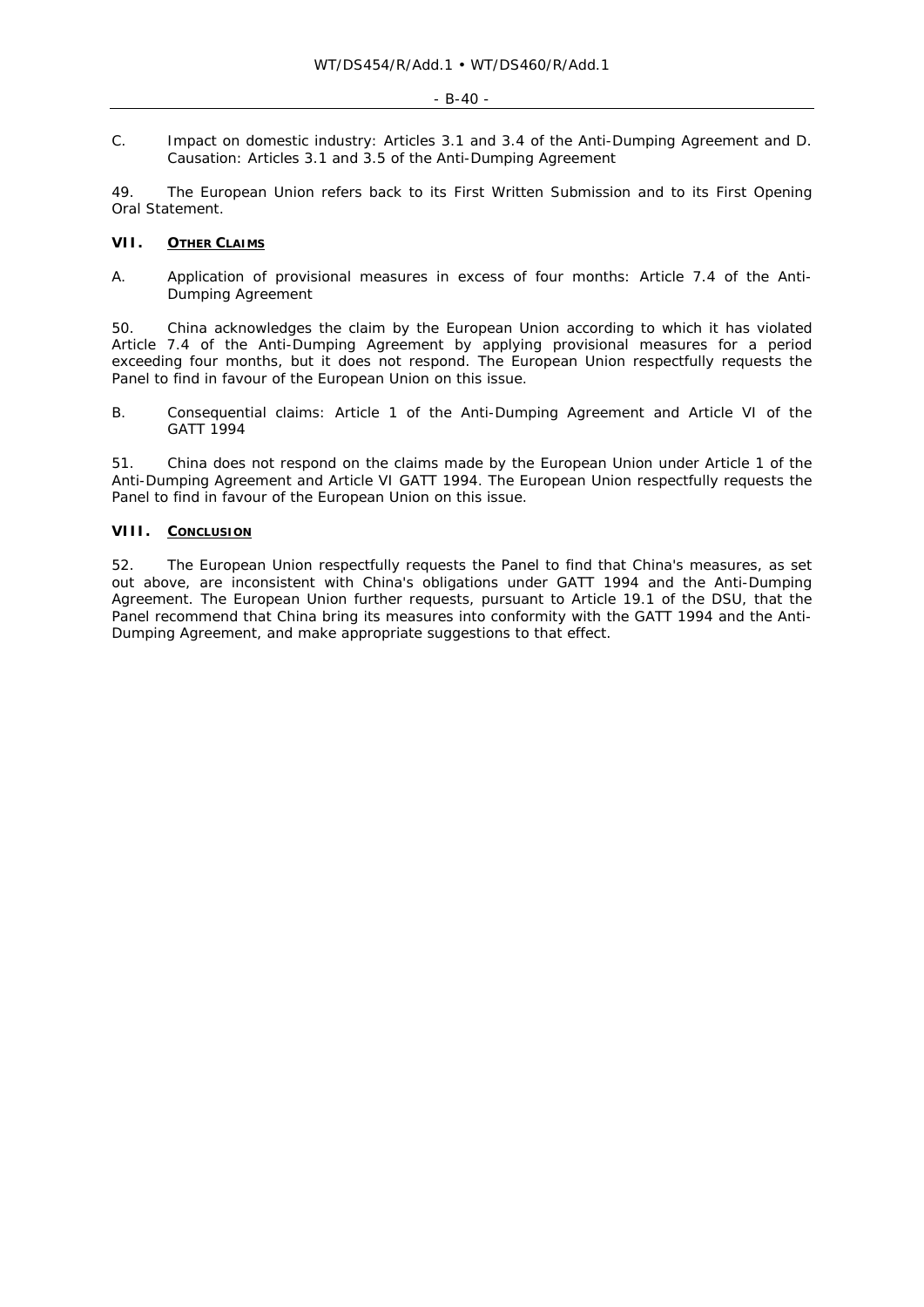$-$  R-41  $-$ 

## **ANNEX B-7**

## EXECUTIVE SUMMARY OF THE STATEMENT OF THE EUROPEAN UNION AT THE FIRST PANEL MEETING

#### **I. INTRODUCTION**

1. In this Oral Statement we first address the various threshold issues. We will then address some dumping issues. Finally, we turn to some of the main injury issues.

#### **II. THRESHOLD ISSUE: REQUEST THAT THE PANEL AMEND TWO ASPECTS OF THE BCI PROCEDURES AND ONE ASPECT OF THE WORKING PROCEDURES**

#### *A. Request that the panel amend two aspects of the BCI Procedures*

2. The European Union submits that two aspects of the BCI Procedures are WTO inconsistent and requested the BCI Procedures to be amended accordingly.

3. (i) The BCI Procedures are WTO inconsistent as they automatically classify as BCI information that was submitted as BCI in the municipal anti-dumping proceeding. The question of designation should be subject to objective criteria established and eventually applied by the WTO adjudicator. The BCI Procedures take this matter out of the hands of the adjudicator. There is no guarantee that a balanced and proportionate approach to designation will be adopted. It contradicts the fact that it is for the Member to seek designation (or not).

4. (ii) The BCI Procedures are WTO inconsistent as they provide that a party must seek and provide evidence of prior written authorisation from the entity that submitted such information in the anti-dumping proceedings. This requirement takes out of the hands of the submitting Member and eventually the adjudicator the question of what may be submitted in DSU proceedings. It provides a proxy for unlawfully delegated designation, because whatever the correct designation, a firm could simply withhold authorisation.

5. China submits that the EU request is "flawed". However, it provides no explanation of why that is supposed to be the case. The same is true of China's assertion that this is demonstrated by the case-law cited by the European Union.

6. China observes that the Panel in the cited case-law has decided that additional protection for BCI is justified. That is correct. However, this is not the matter that has been placed before the Panel by the European Union.

7. China submits that the Panel has ensured the necessary balance because it has required the submission of non-confidential summaries. Yet, it does not explain how the filing of nonconfidential summaries is supposed to bear on the issues.

8. China submits that panels have the authority to adopt BCI procedures pursuant to Article 12.1 of the DSU. The European Union does not disagree. However, our point is that they must do so in a manner that is consistent with the DSU.

9. China submits that the protection afforded by the BCI Procedures does not diminish the protection afforded by the DSU. However, the European Union is not arguing that the protection afforded by the BCI Procedures diminishes the protection afforded by the DSU.

10. China submits that a Member's ability to designate information as confidential pursuant to Article 18.2 of the DSU remains fully in force. However, we do not argue that a Member's ability to designate information as confidential is impaired.

Finally, China asserts that the Panel's approach is consistent with Article 6.5 of the AD Agreement. The AD Agreement recognises that the interest in confidentiality must be taken into account. Nevertheless, designation of information as confidential is not something absolutely in the hands of the submitting firm, but depends on the investigating authority being satisfied that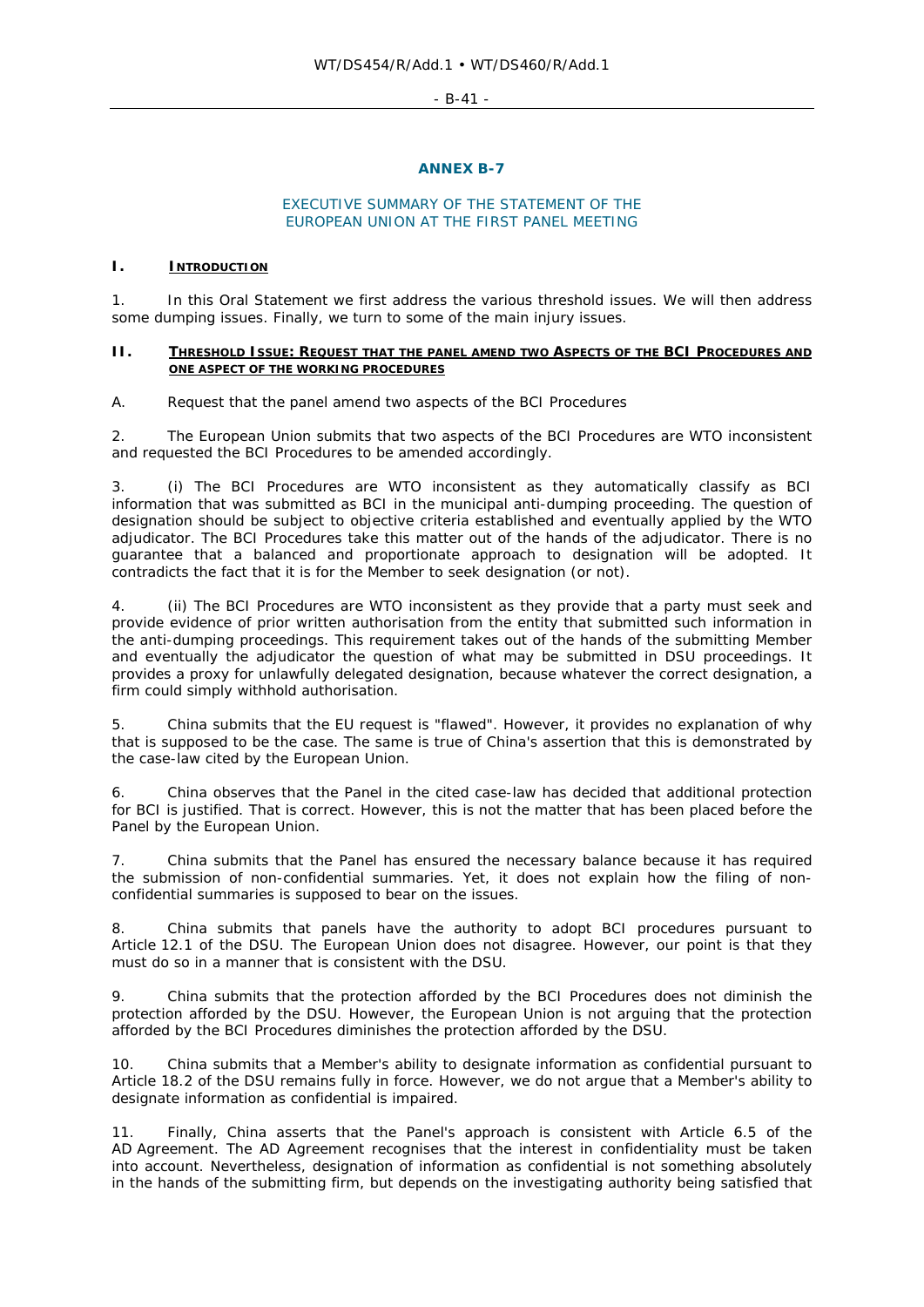good cause has been shown and that such designation is warranted; even then designation remains discretionary. Also, the rule is against disclosure to competitors, not adjudicators.

## *B. China's request relating to the timing of objections to translations*

12. China requests the Panel to amend paragraph 10 of the Working Procedures so that it provides that objections to translations should be raised promptly in writing no later than the next meeting following such filing, or in the absence of any such meeting within two weeks, as opposed to at the next filing.

13. The WTO Agreement is authentic in English, French and Spanish and these are the languages in which litigation is conducted and adjudications delivered. Nevertheless, evidence placed on the record in some other language is still evidence placed on the record, i.e. evidence of fact. However, translation is not a pure question of fact. Translation is about meaning, and the meaning of municipal law is a mixed question of law and fact (i.e. a legal characterisation of the facts). Article 17.6 of the DSU indicates that issues of law and legal interpretations, that is, including translation issues, can be raised on appeal. Therefore, a panel's working procedures may not provide that a party is absolutely precluded from raising a translation issue on appeal.

14. The European Union understands that translation is a particular type of issue, of a preliminary nature, and that it may be reasonable to expect parties to raise any obvious translation issues early. This is similar to so-called preliminary issues. Parties are expected to raise them at a sufficiently early stage. Nevertheless, there is no absolute bar to them being raised later, including in appeal proceedings.

15. The particular difficulty with translation issues is that their significance may not always be apparent until such time as particular terms are set in the context of a particular adjudication. The European Union would also observe that there are no circumstances in which it would make sense to win a case based on an incorrect translation.

16. The European Union has understood that paragraph 10 of the Working Procedures is not an absolute rule, since it uses the term "should". Therefore, the request is not necessary, because the provision as drafted is not absolute. If the Panel considers the requested amendment, then (1) there should be no absolute rule and in any event two weeks is too short and (2) a balanced approach should be adopted.

#### **III. SUBSTANTIVE CLAIMS RELATING TO DUMPING DETERMINATIONS**

*A. SMST dumping determination, Product C, failure to make a fair comparison, failure to adjust for different product mixes: Article 2.4 AD Agreement* 

17. China did not establish the existence of a margin of dumping for SMST on the basis of a fair comparison between the export price and the normal value. In calculating normal value for Product C, China compared two baskets with a very different product mix.

18. China's focus on what occurred during the investigation is not helpful, since what really matters is whether or not, objectively, China ensured a fair comparison. In any event, China's insistence on the content of SMST's Dumping Questionnaire Response is odd. China accepts that SMST raised the point in a timely manner. In this respect, China does not allege any procedural deficiency, nor could it, since the measure at issue itself expressly records the fact that SMST raised the point.

19. China's submission that SMST's request was "tied-to the original low volume claim" is inaccurate and irrelevant. The request was a stand-alone request. Even if it would have been "tiedto" some other request, in failing to ensure a fair comparison, the measure is inconsistent with Article 2.4 of the AD Agreement.

20. China's argument that SMST failed to provide "a modicum of an indication" of an impact on price comparability should be rejected. The point raised by SMST is expressly dealt with in the measure at issue. It is stated that SMST presented *evidence proving* that the relevant transactions related to a product that was *different* from the products exported to China. SMST demonstrated that, also because of the very thin dimensions of the products, they require more extensive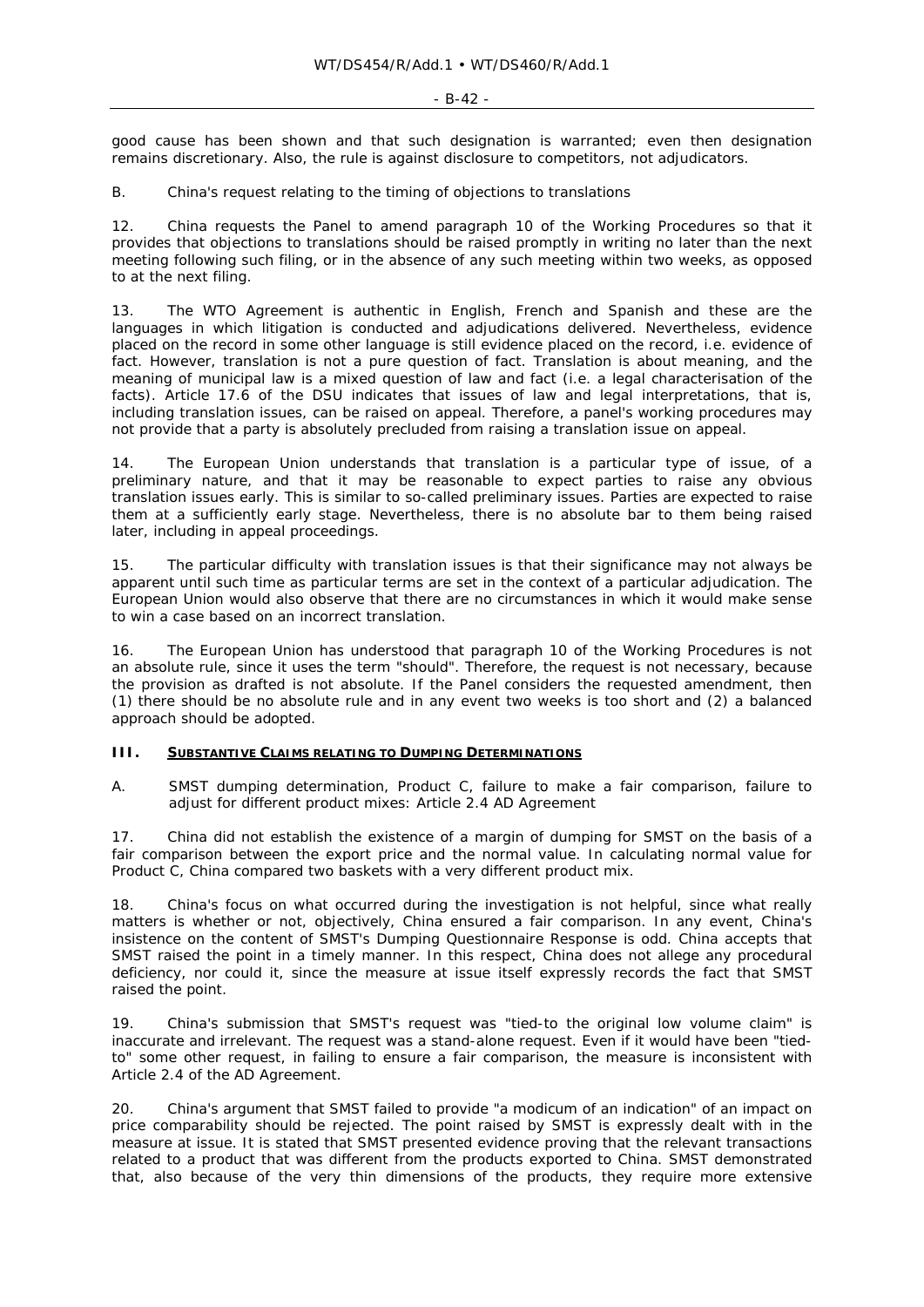#### $-B-43 -$

rolling/drawing resulting in higher cost. Obviously, the use of processing technology, including rolling/drawing, involves costs and the greater the use of such technology, the greater the costs. SMST also provided the specific documents relating to these transactions.

#### *B. Use of facts available to determine the all others rate: Article 6.8 and Annex II, paragraph 1 of the AD Agreement*

21. As a consequence of the preceding substantive dumping claims and possible substantive consequences of the procedural claims, and given that the "facts available" used by China to establish the all others rate included the rate applied to SMST, China improperly relied on those "facts available" when establishing the all others rate, acting inconsistently with Article 6.8 and Paragraph 1 of Annex II of the AD Agreement. Furthermore, China acted inconsistently with this provision, because it determined the dumping margin for other exporters based on facts without notifying them of all the information required and of the consequences of not submitting that information. China argues that, even if the dumping margin for SMST was calculated in a WTO inconsistent manner, *no provision* of the AD Agreement would require China to make a consequent adjustment to the all others rate. This is assertion is wrong. If the current dumping margin calculated for SMST of 11.1% would be demonstrated to be WTO inconsistent, and the redetermination would fix it at a lower amount, then it would no longer be a determined "fact". Accordingly, "11.1%" would no longer be a "fact" "available" within the meaning of Article 6.8 of the AD Agreement.

## **IV. SUBSTANTIVE CLAIMS RELATING TO THE INJURY DETERMINATION**

22. China's determinations with respect to injury and causation are inconsistent with Article 3 of the AD Agreement, in particular Articles 3.1, 3.2, 3.4, and 3.5. In *China – GOES* the Appellate Body stated that the different paragraphs of Article 3 "contemplate a logical progression of inquiry leading to an investigating authority's ultimate injury and causation determination". Most of China's inconsistencies are a breach of this required "logical progression of inquiry".

#### *A. Price effects: Articles 3.1 and 3.2 of the AD Agreement*

23. China's determination violates Articles 3.1 and 3.2 of the AD Agreement in two respects. First, China's analysis of the price effects of imported Product C is flawed. Second, China improperly extended its conclusions concerning the price undercutting of Products B and C to the domestic HP-SSST industry as a whole.

#### *1. China's analysis of price-undercutting with respect to Product C is flawed*

#### (a) Article 3.2 requires "price undercutting", not just a "price differential *per se*"

24. MOFCOM erroneously concluded that imports of Product C had "price undercutting effects on the corresponding like domestic products".

25. China argues that "any factual elements other than the price differential between the import price and domestic price are irrelevant". Yet, a "price differential *per se*" is only a **snapshot** that looks at import prices and domestic prices.

26. The key question is whether any "price differential *per se*" will suffice, or whether one has to consider whether the "price differential *per se*" has the effect of price undercutting.

27. It follows clearly from the statements of the Appellate Body in *China – GOES* that Article 3.2 of the AD Agreement contains *three* price *effects*: (1) price undercutting; (2) price depression; (3) price suppression; and not just a "price differential *per se*" and two price effects. When the Appellate Body refers to price depression and price suppression, it calls these "the last two price effects" in Article 3.2, presuming that price undercutting is also a "price effect". Price undercutting was not at issue in the *China - GOES* case, but the Appellate Body considers that the focus of Article 3.1 of the AD Agreement on price effects colours the whole of Article 3.2 of the AD Agreement. Given that "price effects" inform the whole of Article 3.2 of the AD Agreement, it is equally appropriate that, in conducting an analysis of price undercutting, one is required to consider whether a first variable – that is, a price differential *per se* – has explanatory force for the occurrence of a second variable – that is, price undercutting.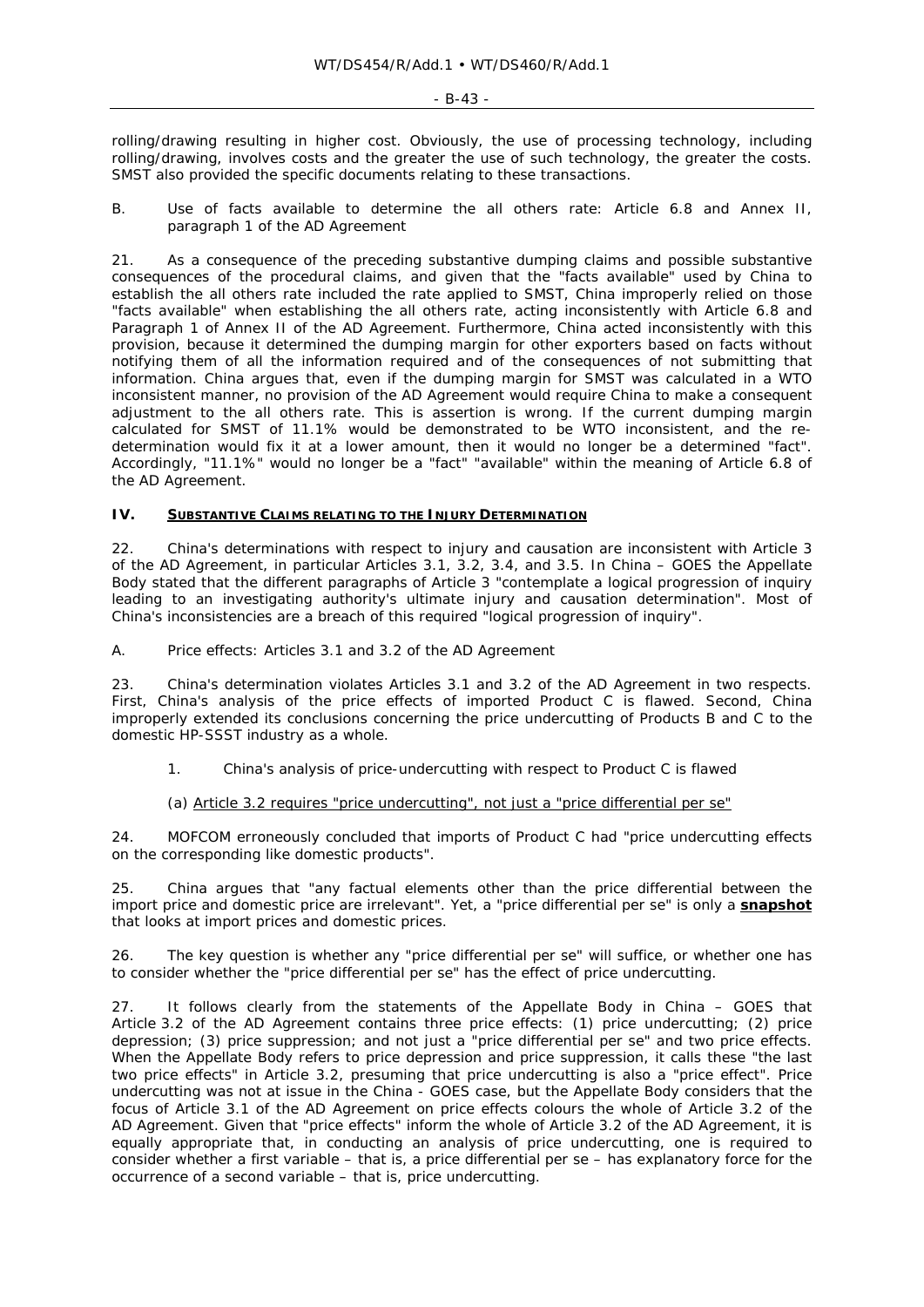#### $-$  B-44  $-$

28. Interpreting Article 3.2 as requiring a consideration of the relationship between a price differential *per se* and a potential price undercutting does not duplicate the causation analysis under Article 3.5. Both provisions posit different inquiries. The analysis pursuant to Article 3.5 concerns the causal relationship between subject imports and injury to the domestic industry. The analysis under Article 3.2 concerns the relationship between a price differential *per se* and an alleged price undercutting, i.e. subject imports and domestic prices.

29. In this case, there are strong reasons to doubt that a price differential *per se* had explanatory force for any alleged price undercutting. The inverse price movements, the vast difference in import and domestic price levels and the trivial volume of domestically produced Product C, all suggest that imports of Product C were not in competition with domestically produced Product C.

## (b) Allegations that "similar quantitative difference" justifies price comparison

30. China considers that in 2009 and 2010 the imports of Product C held a similar market share, and that, on this basis, it was "meaningful" to compare the prices in spite of the tiny amount of domestic sales. Yet, showing that the market share of Product C was tiny in both years, does not show anything but the fact that these domestic sales were outlier transactions not just in one year but in both years.

#### *2. China improperly extended its conclusions concerning the price undercutting of Products B and C to the domestic industry as a whole*

31. China extended its conclusions concerning the price undercutting of Products B and C to the domestic industry as a whole, although it only found some price undercutting limited to a minority industry sector that does not actually compete with other sectors, in the context of the general finding that the vast majority of the domestic production was not subject to any price undercutting effect. China could have examined "all of the other parts that make up the industry" by conducting a cross-type analysis of price effects. Instead, it selected the minority subcategories of the like domestic products where it found price undercutting effect and unduly extended its findings to the whole group of like domestic products.

32. The question is whether the focus of the price effects inquiry under Article 3.2 is only on the prices of subject imports, or also on the prices of domestic like products. Both the Appellate Body in *China - GOES* as well as the panel in *China - X-Ray Equipment* have clarified this issue. The test required under a price undercutting analysis relates to the effect of such imports on domestic prices. It is insufficient to study whether all of the subject imports are sold at undercutting prices. The analysis needs to include the effect of such imports on domestic prices.

33. There was evidence in the record that the products were not in competition with each other. Thus, an additional analysis was required in order to extend the price undercutting findings for Products B and C to Product A.

## *B. Impact on domestic industry: Articles 3.1 and 3.4 of the Anti-Dumping Agreement*

34. First, China's impact analysis did not logically follow from its volume and price effects analyses and conclusions. When an investigating authority has itself elected to conduct an analysis of volume and price effects by type, and where the outcome of that analysis already indicates lack of injury with respect to two out of three product types, that matter must at least be addressed in the impact analysis.

35. Second, China failed to evaluate or properly evaluate the magnitudes of the margins of dumping in its overall impact assessment.

36. Third, China improperly disregarded the relevant economic factors and indices showing that the domestic industry was not injured. Instead of a thorough and persuasive explanation as to whether the negative factors outweighed the at least seven positive factors, China simply enumerates the different factors.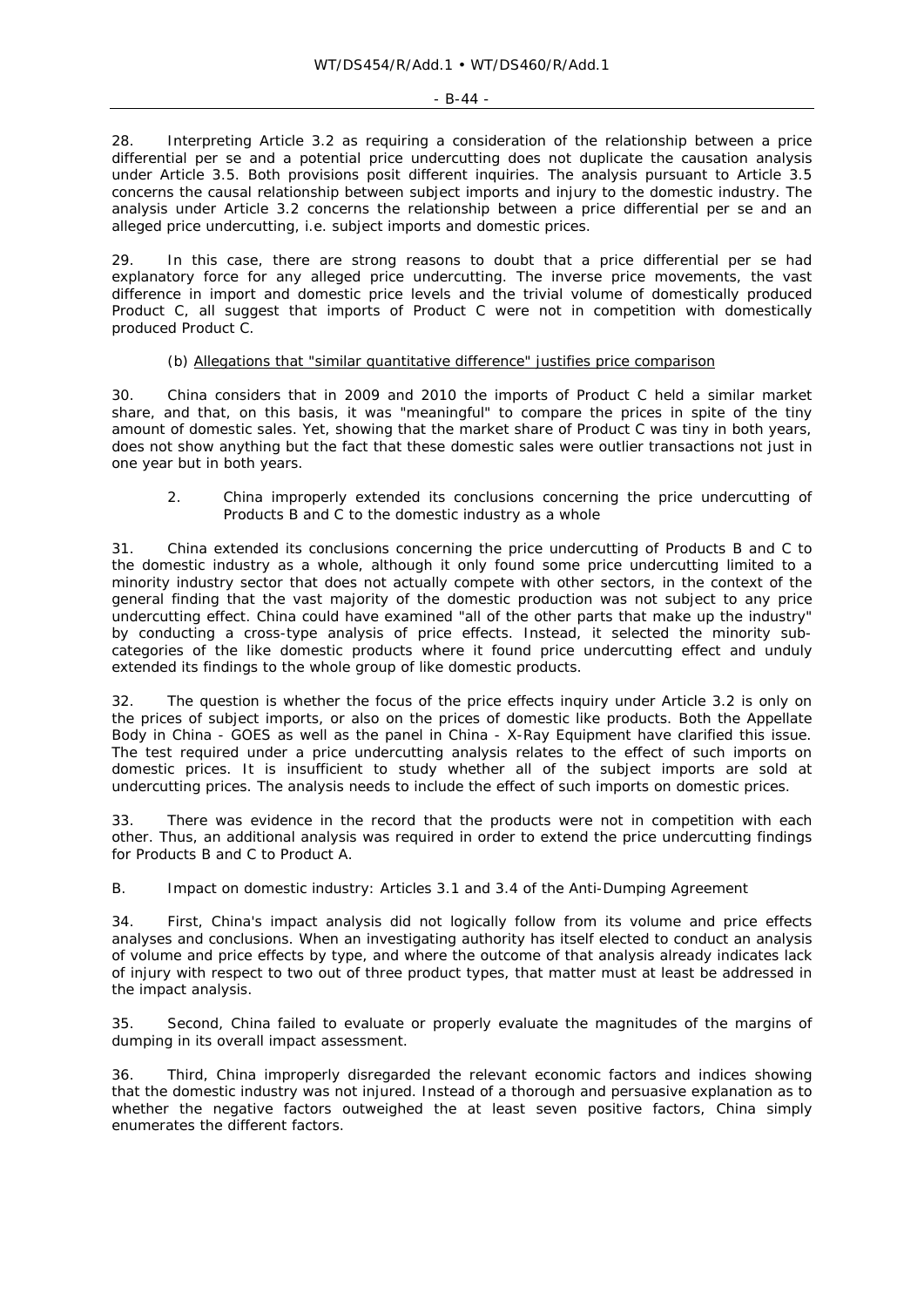## *C. Causation: Articles 3.1 and 3.5 of the Anti-Dumping Agreement*

37. China's causation determination lacks any foundation in its volume, price effects, and impact analyses. China reached its conclusion despite the fact that: (a) the volume and market share of imported products did not significantly increase; (b) China's analysis of the undercutting effect of imported products on prices of like domestic products was flawed; and (c) China's review of the relevant economic factors and indices of the domestic industry was incomplete.

38. Second, China failed to separate and distinguish the injurious effects of two other known factors, namely the decline in domestic demand and the expansion of the production capacity of the domestic industry.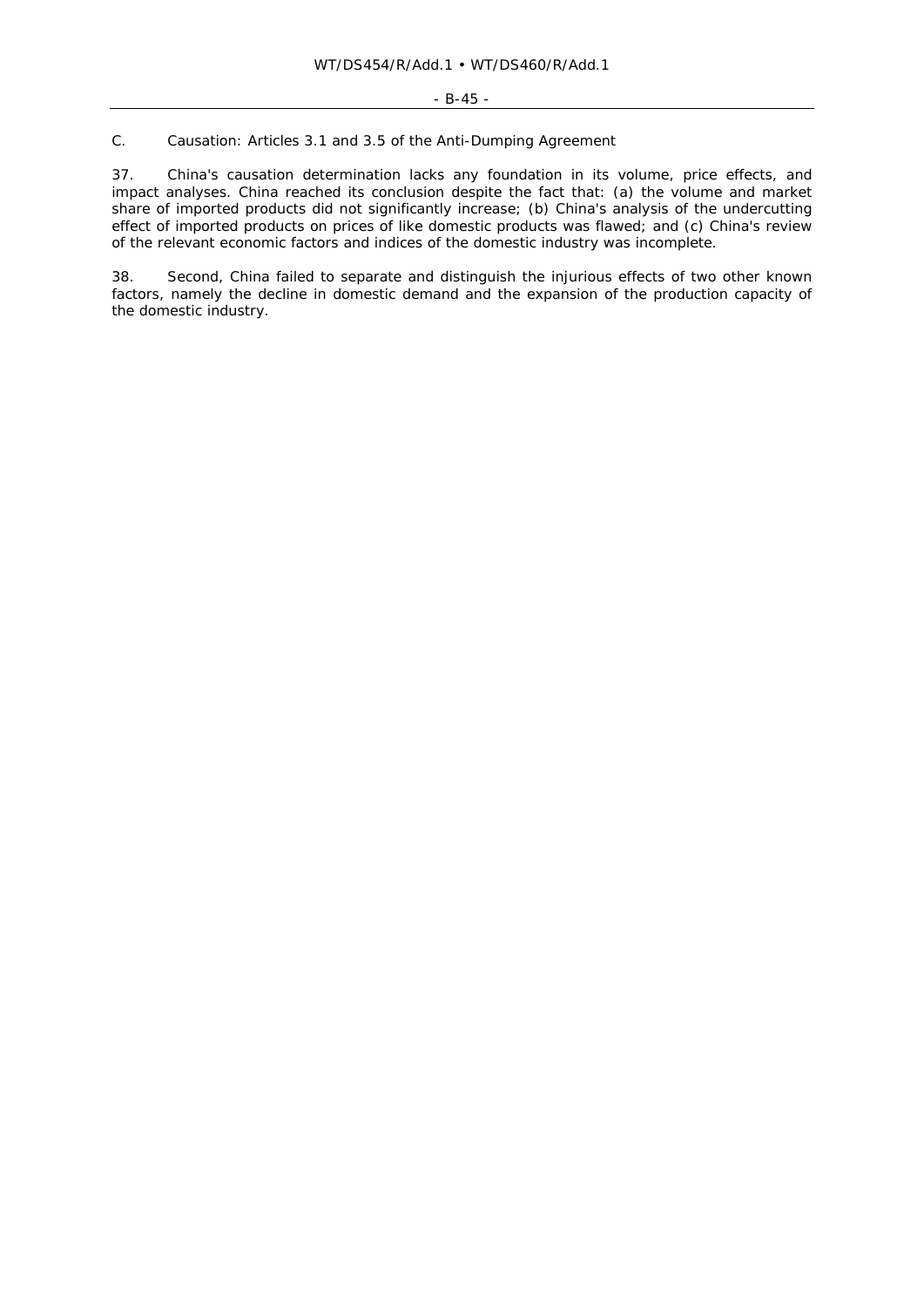$-$  B-46  $-$ 

## **ANNEX B-8**

## EXECUTIVE SUMMARY OF THE STATEMENT OF THE EUROPEAN UNION AT THE SECOND PANEL MEETING

#### **I. THRESHOLD ISSUE: REQUESTS THAT THE PANEL AMEND TWO ASPECTS OF THE BCI PROCEDURES**

1. The European Union has submitted that the BCI Procedures are WTO inconsistent insofar as they provide for the automatic classification as BCI of information that was submitted as confidential in the municipal anti-dumping proceeding.

2. In the first place, we do not agree with China that, if the firm is unwilling to designate the information as non-confidential or provide a non-confidential summary, the only option for the investigating authority is to disregard such information. Article 6.5.2 does not *require* the authority to disregard such information; it merely provides for that *discretion*.

The DSU does provide for designation by Members (not firms or investigating authorities). However, the concept of confidentiality is an objective one.

4. For similar reasons, the European Union has also submitted that the BCI Procedures are WTO inconsistent insofar as they provide that a party must provide prior written authorisation from the entity that submitted such information in the anti-dumping proceedings.

5. In its Second Written Submission China argues that such a letter is "necessary" to "allow" an investigating authority to comply with its obligations under Article 6.5 of the Anti-Dumping Agreement. However, seeking to include such a rule in the BCI procedures does not "allow" anything. Rather, it seeks to *impose* an obligation on the European Union. Whatever obligations may bear on an investigating authority pursuant to Article 6.5, it is not the purpose of these proceedings to hand down a ruling on the interpretation of Article 6.5 *and its application by the European Union*. No such matter is within the Panel's terms of reference.

6. What must govern the particular issue raised in *these proceedings* is Article 18.2 of the DSU and Article 17.7 of the Anti-Dumping Agreement.

# **II. PROCEDURAL CLAIMS**

7. As set out in our First Written Submission, the European Union, like Japan, claims that China's treatment of confidential information submitted by the Applicants was inconsistent with Articles 6.5 and 6.5.1 of the Anti-Dumping Agreement, with respect to certain specific documents.

8. As set out before, the European Union considers that China is not permitted to engage in *ex-post* rationalisation at this stage of the process.

9. With respect to China's assertion that it disclosed "a large part of the original text", the European Union has already pointed out that, other than disclosing the final data summarised in paragraph 90 of the EU First Written Submission, the Applicants provided no summary of any other contents of these reports.

10. We also recall that, with respect to this group of Appendices, the Applicants did not explain why a summary of other aspects of these reports, including the methodologies utilized therein or underlying evidence, could not be provided.

11. As set out in our First Written Submission, with respect to Article 6.5.1 of the Anti-Dumping Agreement, the European Union, like Japan, claims that China acted inconsistently with this provision because it did not require sufficient non-confidential summaries or explanations as to why such summaries were not possible, with respect to the documents specified therein.

12. We do not understand why China believes that affirming that the documents are based on "non-existent information" might be helpful to China's case. The whole purpose of these transparency provisions is to provide the interested parties with the opportunity to assess and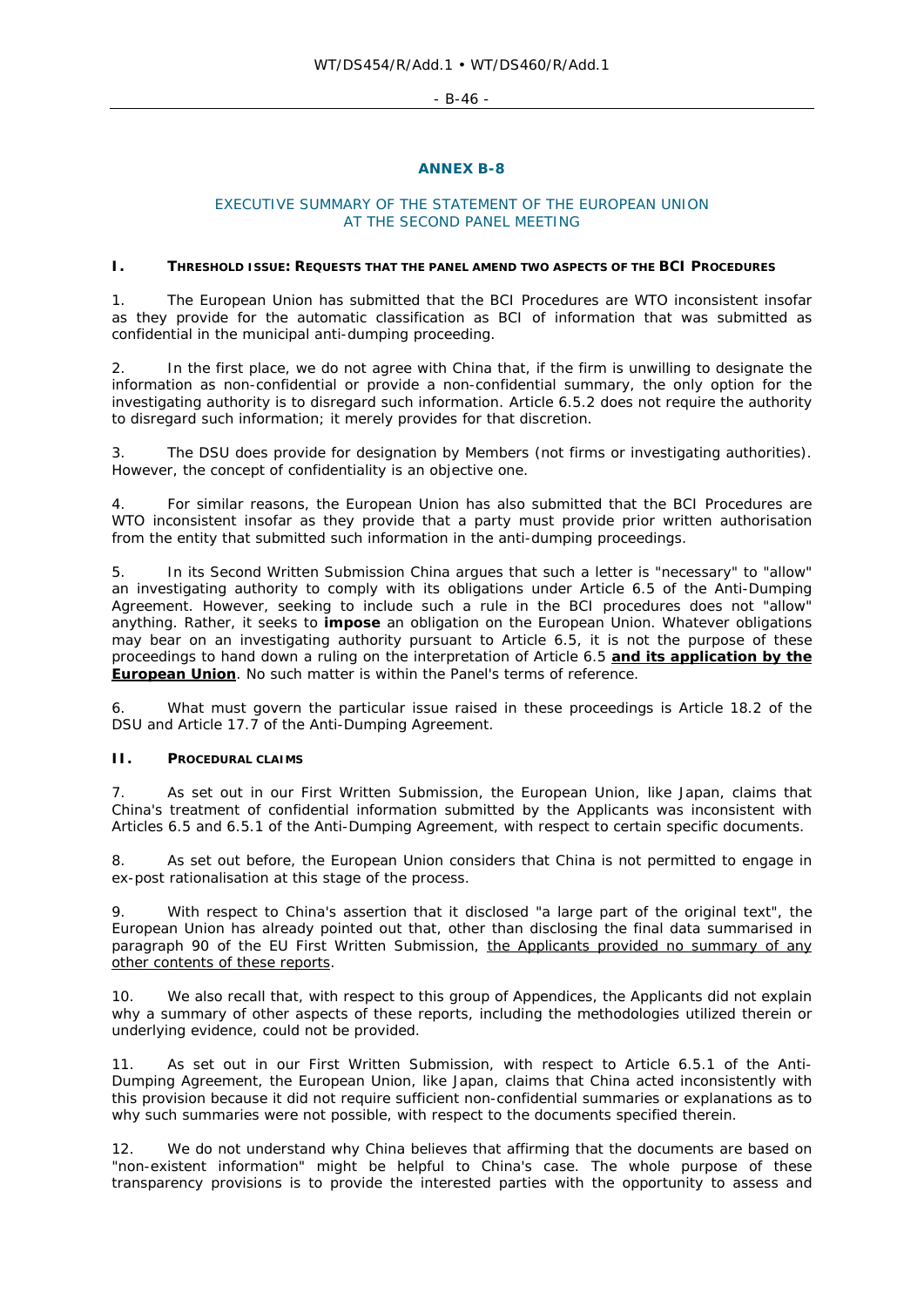challenge the factual assertions, evidence and arguments on which petitioners and the investigating authority base themselves.

13. The European Union claims that the measure at issue is inconsistent with Article 6.7 and Annex I, paragraph 7 of the Anti-Dumping Agreement and Article 6.8 and Annex II, paragraphs 3 and 6 of the Anti-Dumping Agreement because China failed to take into account certain information corrected to eliminate double counting. China responded to this *procedural* claim by focussing on the substance.

14. Focussing on the *procedural* claim, our claim is based on the terms of the measure at issue itself, which simply records rejection of the information *solely* on the grounds that it was submitted at verification.

15. We believe that China's submissions in these very proceedings demonstrate that to be the case, because it is simply a matter of reconciling Tables 6-6 to 6-8 with Table 6-5, by ensuring that, in compiling Table 6-5, no double counting takes place. We seek only that the Panel take such steps as may be necessary in order to ensure that China understands that it should ensure that no such double counting occurs in the re-determination.

16. As set out in our First Written Submission, the European Union submits that China acted inconsistently with Articles 6.4 and 6.9 of the Anti-Dumping Agreement by failing to disclose the essential facts that form the basis of its dumping determinations.

17. First, China states that: "It is difficult for China to rebut the arguments of Japan and the European Union, since they fail to mention the formulas that MOFCOM allegedly failed to disclose". The heart of the problem is that it is impossible for the European Union and Japan to set out the detail of matters that MOFCOM has not disclosed in the first place.

18. Second, the heart of the disagreement between the Parties is now crystal clear. China considers that Article 6.9 only covers the factual basis for inference, not the inferences themselves. We disagree for the reasons we have given before. Our conclusion is that China is simply wrong to assert that something loses its quality as a fact simply because it is inferred.

19. With respect to the injury determinations, the European Union submits that China acted inconsistently with Articles 6.4 and 6.9 of the Anti-Dumping Agreement by failing to disclose the essential facts that form the basis of its injury and causation determinations.

20. With respect to China's argument that the complainants have acknowledged that the Product A import price in 2008 was confidential, we refer to our Response to Panel Question 73.

21. With respect to China's argument that there were only two domestic producers and this made disclosure of a range impossible, the European Union disagrees. Elsewhere in its submissions China expressly recognises the possibility of providing a range that does not consist of the minimum and maximum prices actually charged. This method would therefore have permitted China to provide a range.

22. Similarly, China's argument to the effect that each producer would have known the average domestic price of the other is not convincing, because it would not be possible for one producer to extract the average *weighted* domestic price of the other producer from the data.

23. Finally, the European Union does not agree with China that the question of whether or not there were other ways of providing the data whilst respecting confidentiality is irrelevant.

24. The European Union claims that China acted inconsistently with Articles 12.2 and 12.2.2 of the Anti-Dumping Agreement because it did not provide a report stating all relevant information supporting the imposition of definitive anti-dumping duties against the investigated imports as part of its Final Determination, particularly with respect to the all others rate and the use of facts available.

25. The European Union claims that China acted inconsistently with Articles 12.2 and 12.2.2 of the Anti-Dumping Agreement because it did not provide a report stating all relevant information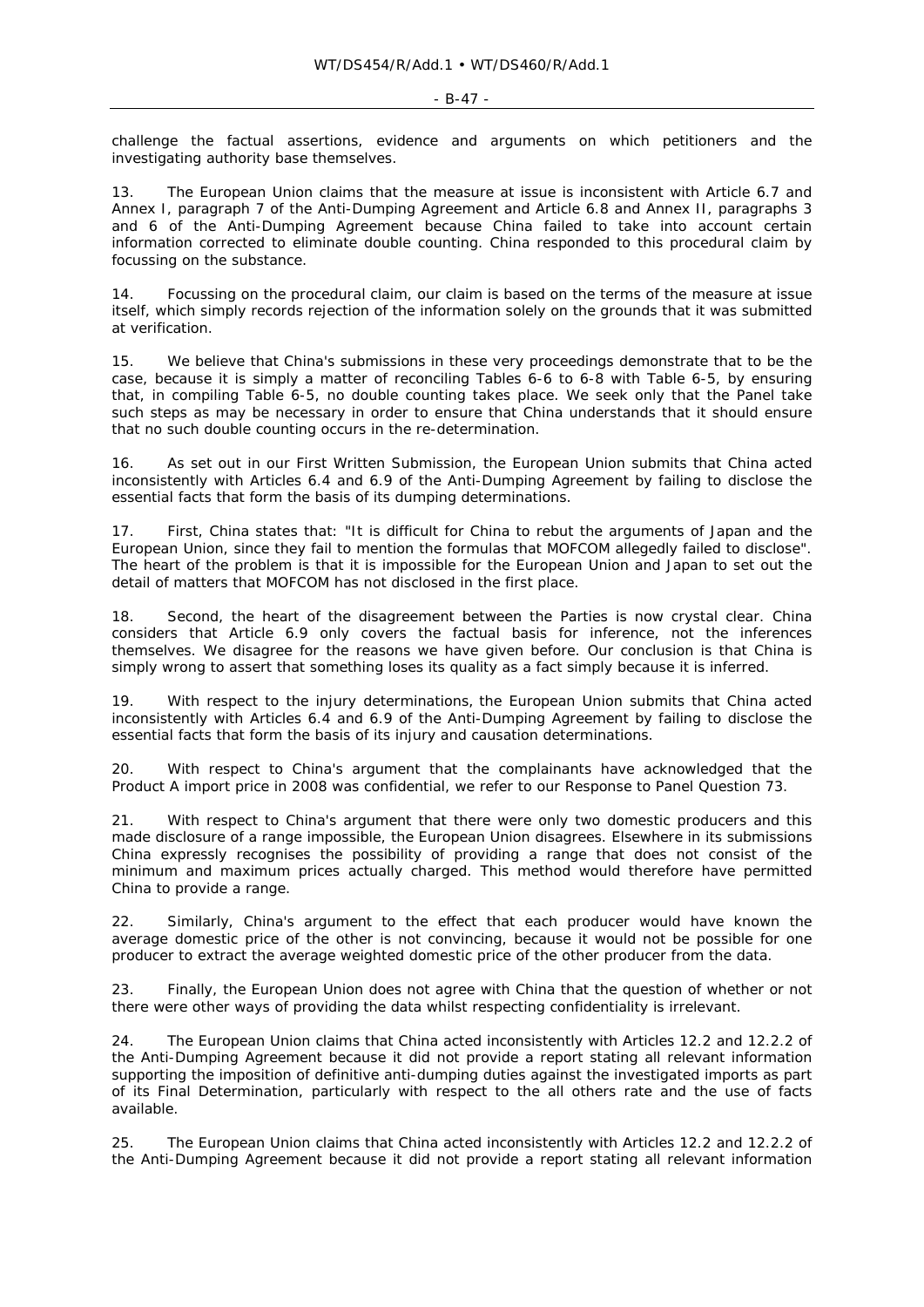supporting the imposition of definitive anti-dumping duties against the investigated imports as part of its Final Determination, particularly with respect to the injury and causation determinations. As the Appellate Body did in *China – GOES*, the Panel in the present case should not accept China's use of price change data in place of the data that actually are relevant to its determination that import prices "noticeabl[y]" undercut domestic prices.

26. Second, China also failed to satisfy its obligations under Articles 12.2 and 12.2.2 because with regard to its price comparison of imported and domestically produced Product C, China failed to provide any detail on how it purportedly accommodated important "quantitative differences" between the products in its price undercutting analysis. The European Union recognizes that Article 12.2.2 requires an authority to pay due regard to confidentiality. There appears to be no reason why China could not, at a minimum, disclose non-confidential summaries, such as indexed data or price ranges that would permit a comparison of import prices and domestic prices by type and total product basis, while maintaining the confidentiality requests of interested parties, in line with what the Appellate Body stated in *China – GOES.*

#### **III. SUBSTANTIVE CLAIMS RELATING TO THE DUMPING DETERMINATIONS**

27. The European Union claims that China did not determine the amounts for administrative, selling and general costs (SG&A) on the basis of records and actual data kept by the exporter or producer under investigation (SMST) in a manner that reasonably reflects the costs associated with the production and sale in the ordinary course of trade of Product B (DMV 304HCu).

28. We cannot agree with China that the fact that we have demonstrated that the calculation is based on aberrational sample transactions, without this being contested by China, is irrelevant. We cannot agree with China that the fact that the coefficients are not actual data pertaining to production and sales in the ordinary course of trade is irrelevant. We cannot agree with China that the fact that Table 6-5 was verified whilst Table 6-3 was not with respect to SG&A is irrelevant. We cannot agree with China that the fact that SMST repeatedly requested MOFCOM to disregard the SG&A in Table 6-3 and directed it instead to Table 6-5 is irrelevant. We cannot agree with China that the fact that China has sought to insert the term "this" into the translation of the disclosure document when it is not there is irrelevant. We cannot agree with China that the fact that China only now provides the information relevant to the calculation is irrelevant. We cannot agree with China that the reasonableness of the SG&A amounts used by China is irrelevant. And most of all, we cannot agree with China that the circumstances do not require it to re-visit the measure and correct the error, in good faith.

29. The position with respect to the coefficients is also clear. According to China, anything "used" by a firm is, by definition, actual data pertaining to production and sales in the ordinary course of trade; and in any event it is sufficient for the purposes of Article 2.2.2 if the amounts are based *in part* on actual data pertaining to production and sales in the ordinary course of trade. We have explained why we disagree with both of these assertions, which we think are obviously wrong.

30. No doubt if the European Union had written the entire provision out in its Panel Request (as well as expressly referring to Article 2.2.2), instead of simply providing a brief summary, in accordance with the terms of Article 6.2 of the DSU, we would now be facing an (equally unmeritorious) claim of failure to consult, pursuant to Article 4 of the DSU. China cannot profit from its totally inadequate disclosure in the municipal anti-dumping proceedings in order to engineer a situation where it can try to pressure Members back to square one (causing substantial additional delay).

31. To recall, the European Union claims that, in the measure at issue, China did not establish the existence of a margin of dumping for SMST on the basis of a fair comparison between the export price and the normal value, and in particular on the basis of a comparison between comparable exports and domestic prices, for Product C (DMV 310N).

32. Specifically, as we have already indicated with respect to costs of production, we note that Table 6-3 (DMV 310N (EU)) contains the cost of production of Product C per month. Table 4-2, Domestic (regional) Sales, cells K5 and K6 state that the two sales were made on 15 October 2010 and 17 November 2010 and were the only sales of Product C made in those months. Cells E18 and F18 of Table 6-3 (DMV 310N (EU)) demonstrate that the cost of production for those months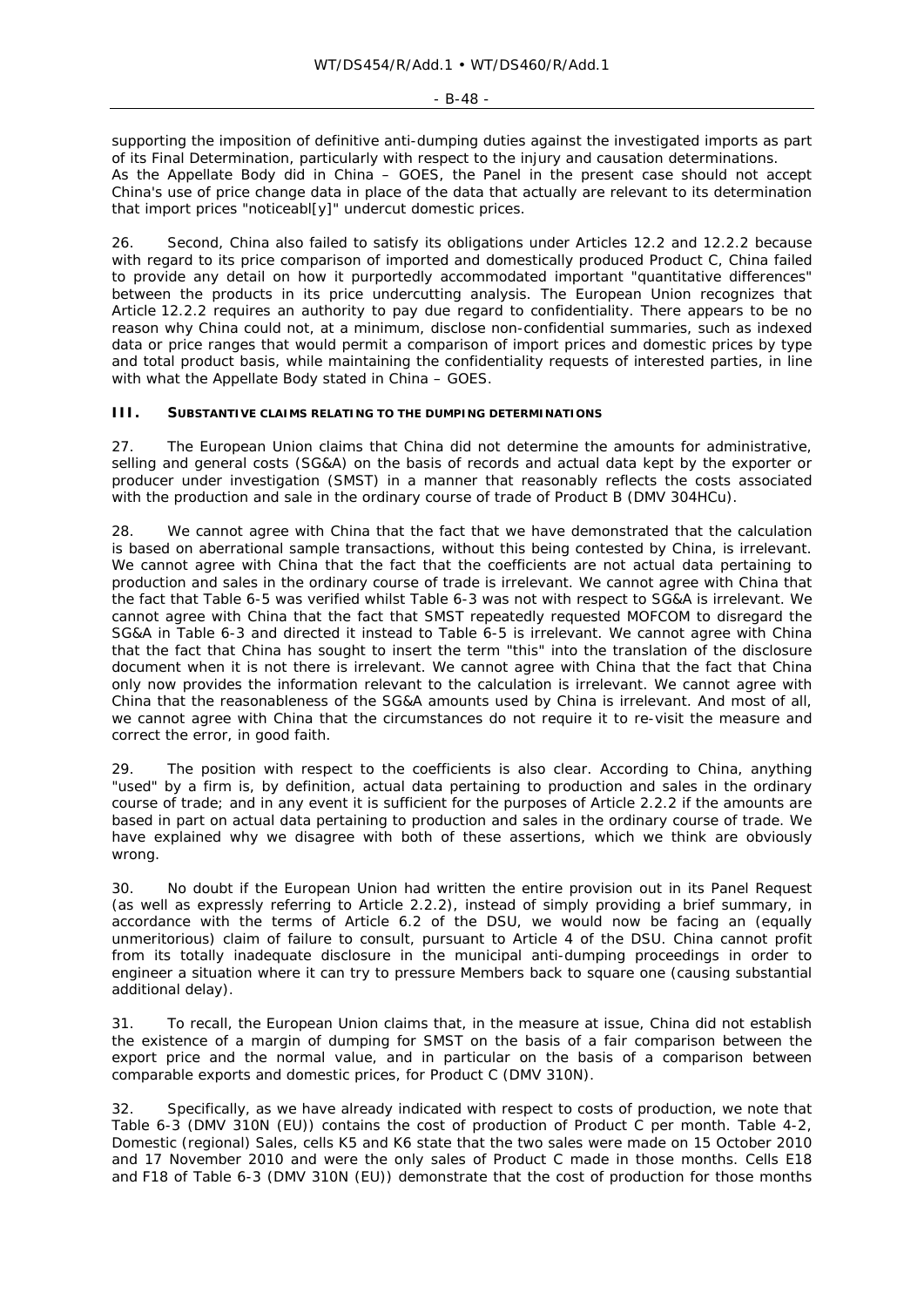#### - B-49 -

is about twice as high as the cost of production in April and May 2011. In April and May 2011 Product C was sold in representative quantities. We also note that in December 2010 two samples were delivered to customers. These samples were correctly excluded from the normal value by China. They represented the only product C produced in December 2010 and the cost of production is extremely high, as it is for the production of the samples of Product B.

#### **IV. SUBSTANTIVE CLAIMS RELATING TO THE INJURY DETERMINATION**

33. The European Union claims that China's determinations with respect to injury and causation are inconsistent with China's obligations under Article 3 of the Anti-Dumping Agreement, in particular Articles 3.1, 3.2, 3.4, and 3.5.

34. In the view of the EU, the term "price undercutting" poses two interpretative challenges: The first question to be addressed relates to what constitutes "price undercutting". The EU maintains that price undercutting, by definition, involves not just a "price differential" but also an element of "price effect". The second question is: *How* is an investigating authority required to establish through its price undercutting inquiry that the price effect on domestic like products is the result or consequence of, or may be explained by, dumped imports?

35. The key difference seems to be that China considers that any mere "price differential" amounts to a "price effect". The EU, on the other hand, considers that there may be situations where a mere "price differential" does not contain a "price effect". Therefore, the key interpretative question on this issue would be: Is it sufficient to simply establish a price differential? The European Union has adduced a number of reasons for its position. The most pertinent usage of the word "undercut" is: "To supplant […] by selling at lower prices". "To supplant" means "Chiefly of things: to take the place of, succeed to the position of, supersede". The European Union has already described in detail how the relevant sentence in Article 3.2 of the Anti-Dumping Agreement refers to "effect". Suffice it to say here that the sentence starts with the words "With regard to the effect of the dumped imports on prices" and hence clearly refers to three price effects, and not to two price effects (in the form of price depression/suppression) and a non-price effect.

36. A finding of "price undercutting" thus requires a finding of a price differential plus a finding of a price effect. There can be no price effect if there is no competitive relationship between the dumped imports and the domestic like product. There are other factors that may impact the finding of a price effect.

37. The European Union considers that in a case where an investigating authority has strong reasons to doubt the presence of undercutting, the investigating authority needs at least *to discuss* the evidence pointing to the absence of such effect.

38. As pointed out before, the European Union considers that China's analysis of the price effects of imported Product C is erroneous, and falls short of an objective examination, based on positive evidence. In the view of the European Union, China confuses two different types of analysis. The consideration that is undertaken pursuant to Article 2.6 of the Anti-Dumping Agreement is not identical with the requirement "under Article 3.2 of the Anti-Dumping Agreement […] to consider whether the prices are actually comparable".

39. The European Union argues that China improperly extended its price undercutting findings with respect to Products B and C to the whole industry to conclude that imports of HP-SSST products had a price undercutting effect on like domestic products.

40. China's arguments fall into two categories: On the one side, China argues that its alleged finding of "price correlation" justified such an extension. On the other side, China argued that there was evidence of substitutability of Product A by Products B and C.

41. As regards the price correlation argument, the EU addressed the essence of these arguments already in its Second Written Submission.

42. Turning to China's "substitutability" argument, given that we are in a trade context, what matters is *commercial substitutability* in the real world, not theoretical substitutability in a world where commercial aspects would not matter.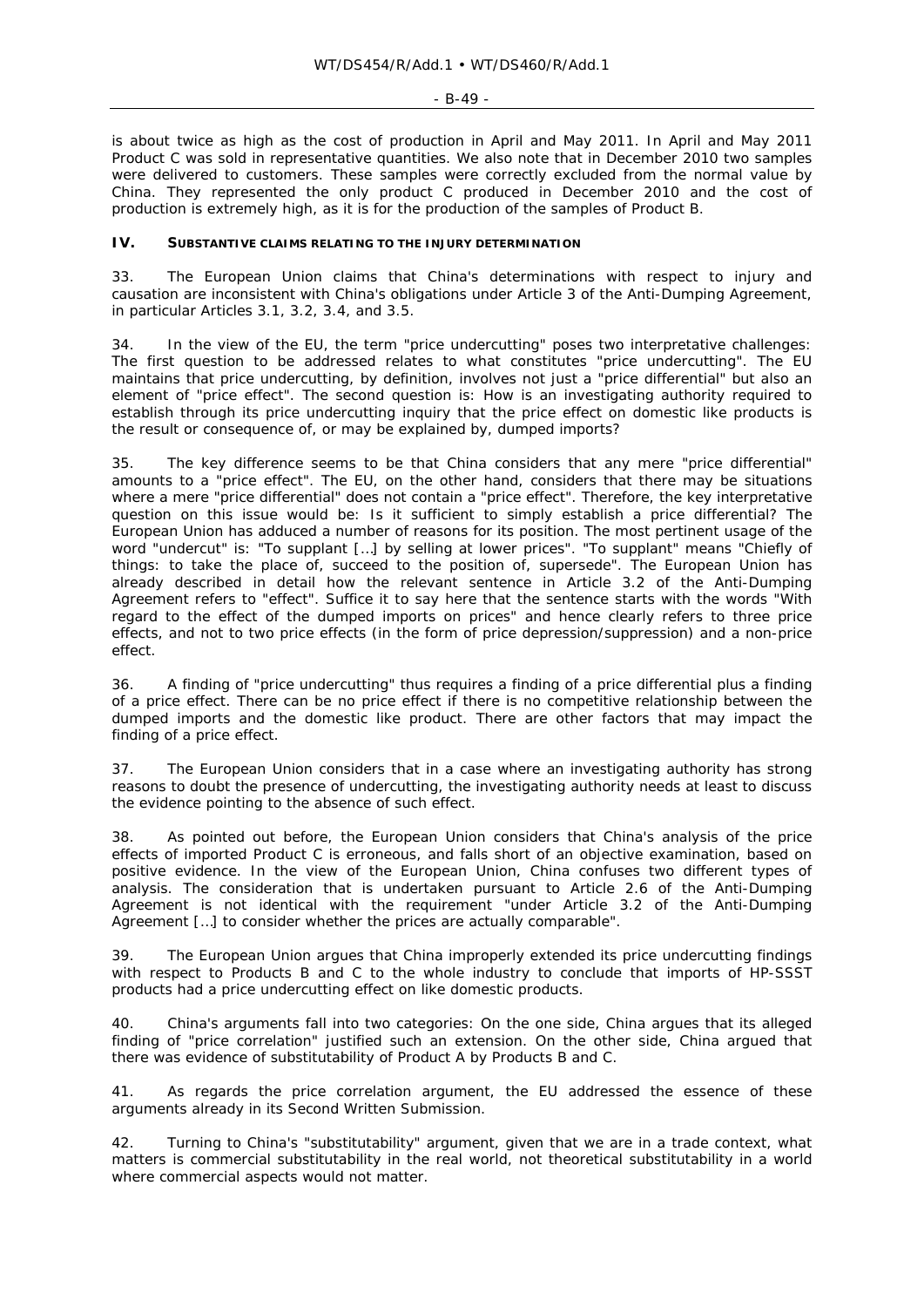43. As regards China's impact analysis, the European Union refers back to its previous statements. Article 3.4 explicitly refers to a number of factors, and does not contain anything capable of supporting China's "on the one hand […] on the other hand"- distinction.

44. As regards Articles 3.1 and 3.5 of the Anti-Dumping Agreement, the European Union refers back to its previous statements.

**\_\_\_\_\_\_\_\_\_\_\_\_\_\_\_**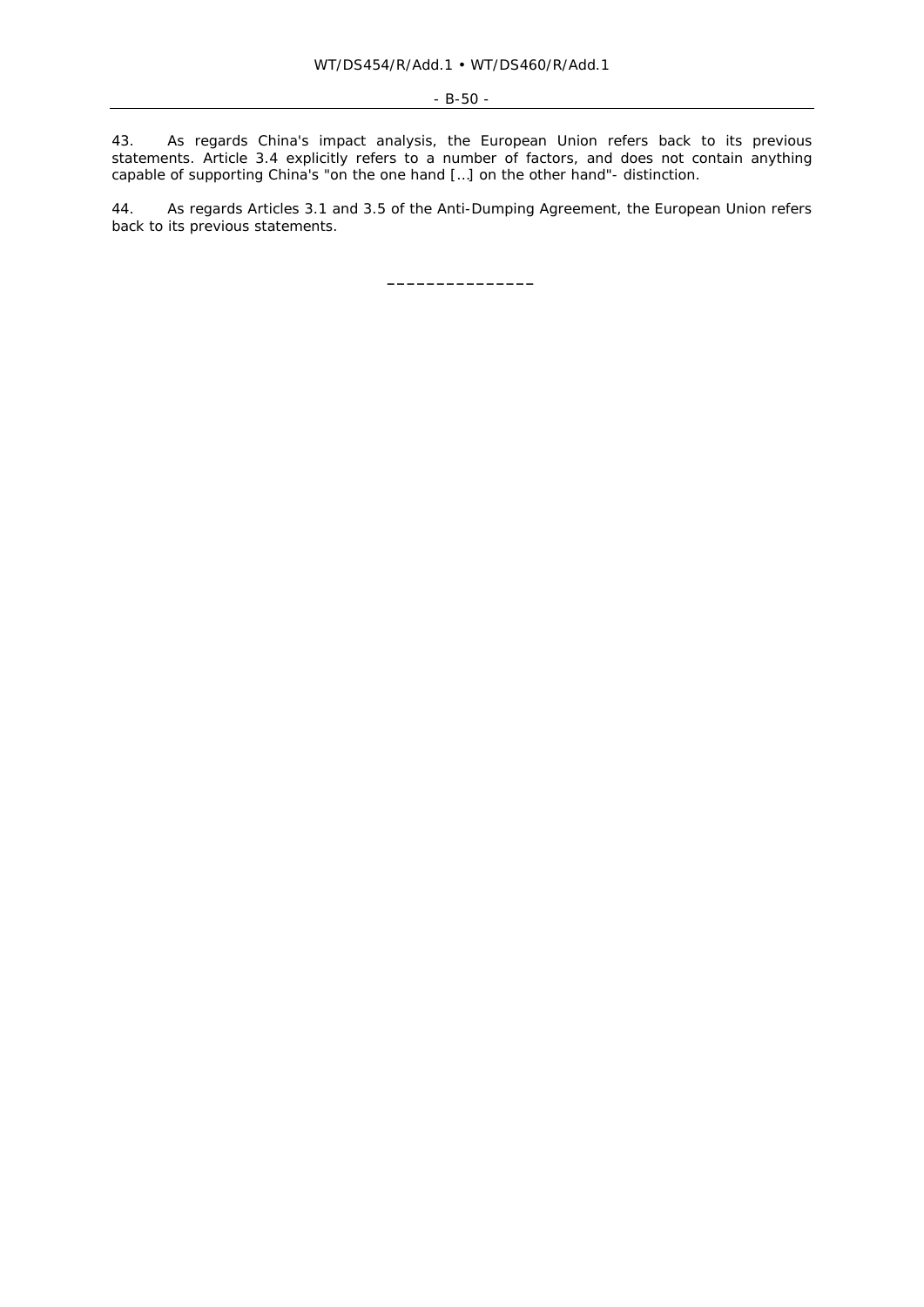# - C-1 -

# **ANNEX C**

# ARGUMENTS OF CHINA

| <b>Contents</b> |                                                                          |        |
|-----------------|--------------------------------------------------------------------------|--------|
| Annex C-1       | Executive Summary of the First Written Submission of China               | $C-2$  |
| Annex C-2       | Executive Summary of the Statement of China at the First Panel Meeting   | $C-7$  |
| Annex C-3       | Executive Summary of the Second Written Submission of China              | $C-9$  |
| Annex C-4       | Executive Summary of the Statements of China at the Second Panel Meeting | $C-14$ |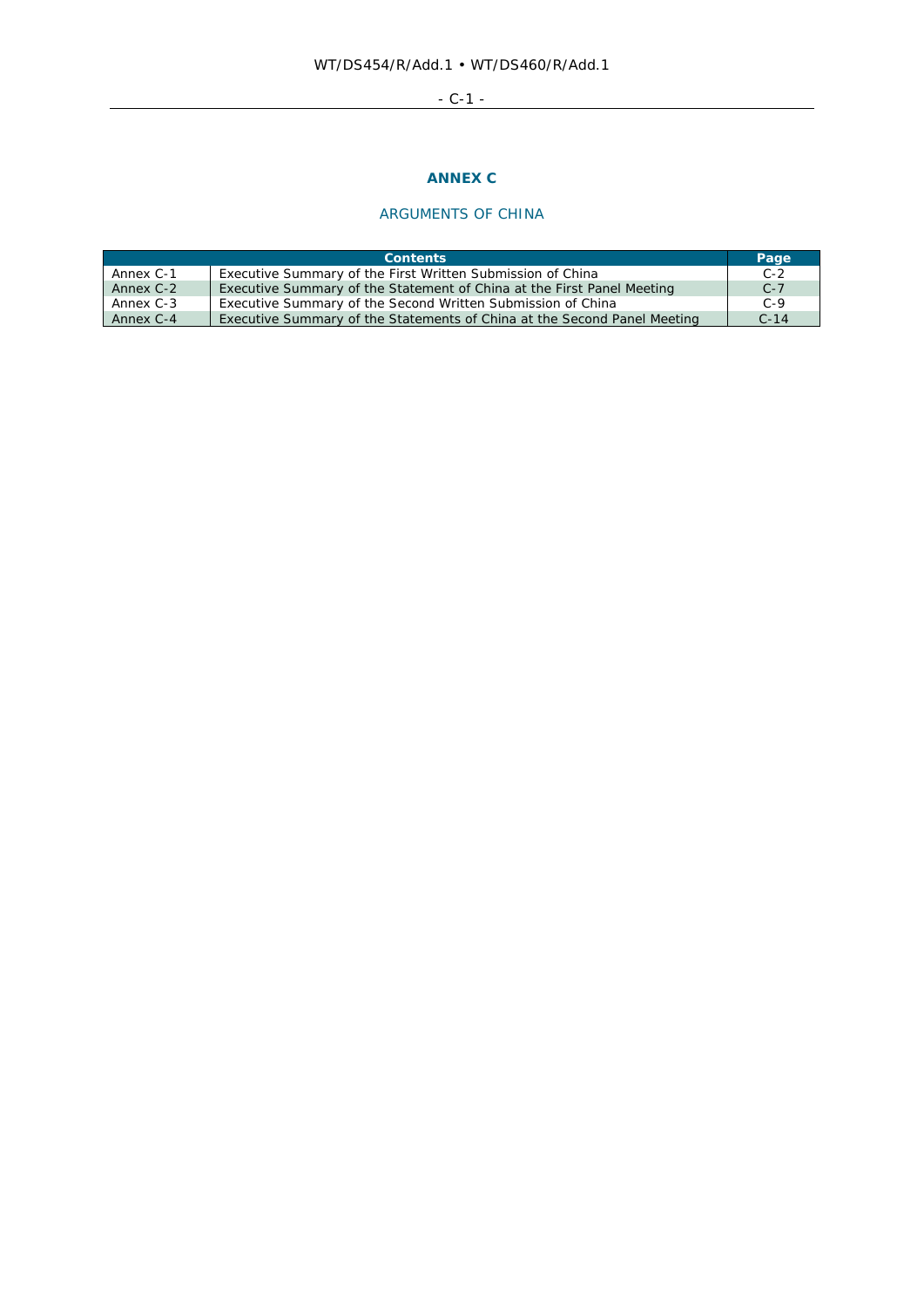- C-2 -

#### **ANNEX C-1**

#### EXECUTIVE SUMMARY OF THE FIRST WRITTEN SUBMISSION OF CHINA

## **1. THE EUROPEAN UNION'S CLAIMS REGARDING MOFCOM'S DUMPING DETERMINATION**

#### **1.1 MOFCOM's determination of the SG&A and its consistency with Articles 2.2, 2.2.1, 2.2.1.1 and 2.2.2 of the Anti-Dumping Agreement**

1. The bulk of the claims made by the European Union under Articles 2.2, 2.2.1, 2.2.1.1 and 2.2.2 of the Anti-Dumping Agreement are outside the Panel's terms of reference. In accordance with paragraph 8 of the Working Procedures of the Panels, China respectfully submits a request for preliminary ruling in this respect. The European Union's claims that are within the Panel's terms of reference are flawed by an incorrect depiction of the facts, as available to MOFCOM at the time it made its determination. MOFCOM used the SG&A amount that was reported by SMST in the *only table* of the questionnaire in which SMST was required to report the *actual unit SG&A amount for each specific grade* of the product under consideration, distinguishing between sales to the European Union and sales to China. SMST itself stated that these were the actual data for SG&A. Importantly, during the procedure SMST never requested that the SG&A data in Table 6-3 should not be used, nor did it submit an alternative per grade SG&A amount. The European Union's erroneous claim that MOFCOM did not explain the source of the SG&A amount may relate, *inter alia*, to a translation mistake in Exhibit EU–25 (BCI).

2. Moreover, MOFCOM simply could not use the SG&A data in Table 6-5, since this data was not broken down per grade. Also, SMST itself had reported the specific SG&A amount in Table 6-3 for EU sales, and MOFCOM was not allowed to disregard it without any valid ground.

3. The SG&A data used by MOFCOM must be considered actual, since, far from being "arbitrarily determined" by MOFCOM, the SG&A amount had been provided by SMST as actual data. As such, MOFCOM used "actual data of the exporter or producer under investigation" that related to the product at issue. Furthermore, the data were based on the records of SMST. The SG&A data in Table 6-3 had been reported by SMST, stating that "[t]he figures reported in Table 6-3 were taken from cost calculations for the individual orders of subject merchandise produced during the POI".

## **1.2 MOFCOM's dumping determination for SMST's sales of Grade C and its consistency with Article 2.4 of the Anti-Dumping Agreement**

4. In order to ensure a fair comparison, MOFCOM opened the dialogue with SMST with the questionnaire, in which MOFCOM asked multiple questions on the products, prices, adjustments, costs, production processes and other relevant items and clearly informed SMST on how it should make a request for adjustment. All of SMST's answers and supporting documents provided in its questionnaire response, without any exception, demonstrated beyond any reasonable doubt that there were no physical differences that had an impact on price comparability between Grade C exported to China and Grade C sold domestically by SMST. During the investigation, SMST never informed MOFCOM that these answers in its questionnaire response were wrong, nor why this would have been the case. During the investigation, SMST never lodged any substantiated request in relation to a fair comparison concerning sales of Grade C, and therefore, the claim presented by the European Union must fail. SMST merely lodged several contradictory and incoherent statements concerning first, low volume sales and, second, low volumes sales of tubes with differences in diameter and, finally, just sales of tubes with differences in diameter.

5. Therefore, MOFCOM's decision against taking into account SMST's unsubstantiated statements presented subsequent to its questionnaire response, and to rather base its findings on the clear and consistent information contained in the questionnaire response, is consistent with China's obligations under Article 2.4 of the Anti-Dumping Agreement.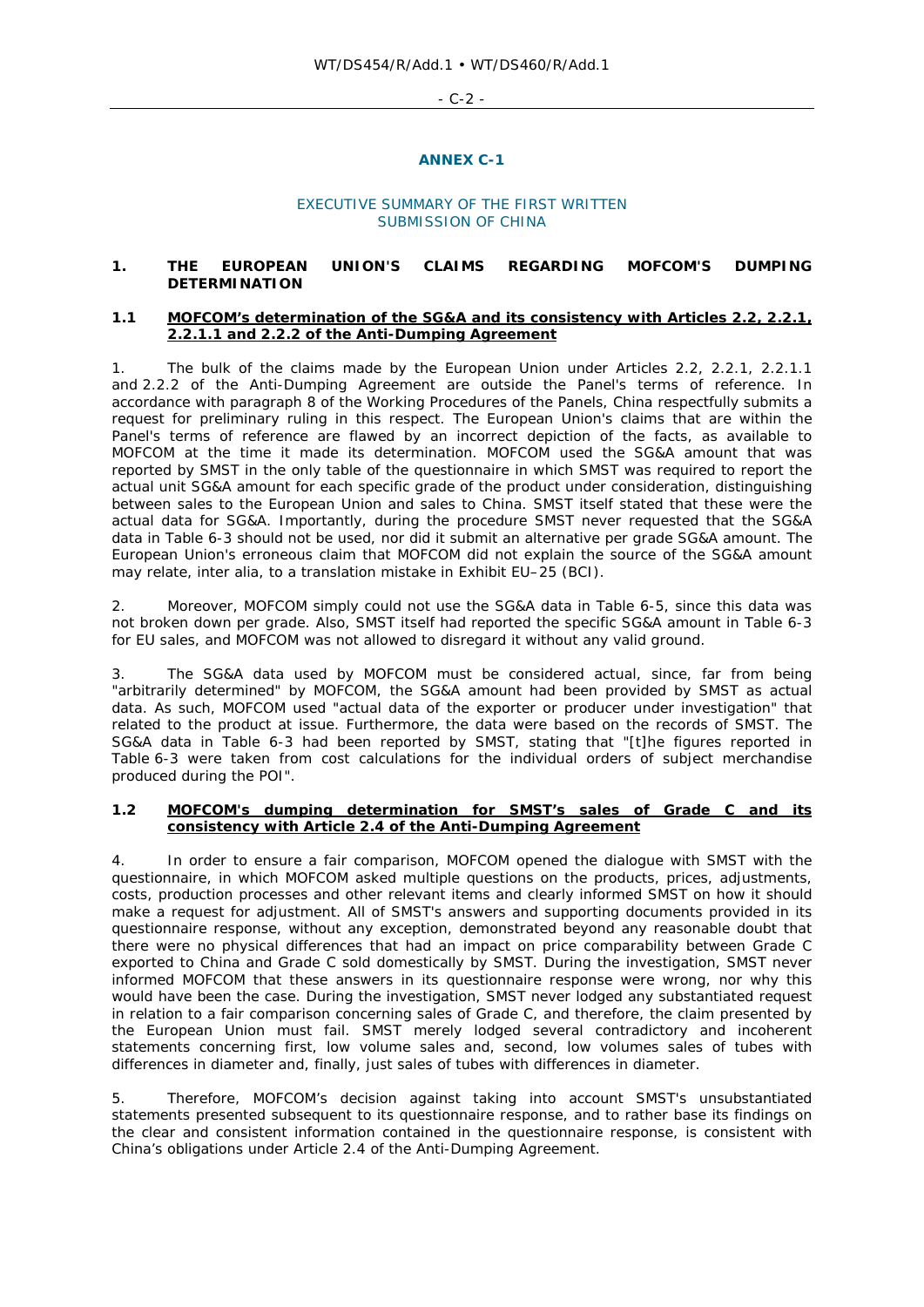#### - C-3 -

#### **1.3 MOFCOM's determination of SMST's dumping margin, as consistent with Article 6.7 and Annex I, paragraph 7 and Article 6.8 and Annex II, paragraphs 3 and 6 of the Anti-Dumping Agreement**

6. The European Union's claims under Article 6.7 and Annex I, paragraph 7 and Article 6.8 and Annex II, paragraphs 3 and 6 of the Anti-Dumping Agreement relate to an alleged doublecounting of administrative expenses. However, an examination of the facts makes it clear that there was simply no double-counting in the dumping margin determination.

7. Moreover, Article 6.7 and Annex I, paragraph 7 of the Anti-Dumping Agreement cannot be construed as containing a requirement to accept all information provided during a verification visit. The fact that a verification visit's purpose may be "to verify information provided or to obtain further details" does not imply that an investigating authority is *compelled* to verify information provided or to obtain further details, let alone that it prescribes any approach that must be followed to pursue that objective. As such, Article 6.7 and Annex I of the Anti-Dumping Agreement leave a significant margin of discretion to investigating authorities. With respect to the alleged use of facts available, it suffices to say that MOFCOM simply did not rely on any SG&A amount in which there allegedly was a double-counting. Article 6.8 of the Anti-Dumping Agreement and Annex II are thus irrelevant to the case at hand, since MOFCOM did not make any determinations on the basis of "facts available".

## **2. CLAIMS REGARDING MOFCOM'S INJURY DETERMINATION**

## **2.1 Consistency of MOFCOM's consideration of price effects with Articles 3.1 and 3.2 of the Anti-Dumping Agreement**

8. With respect to MOFCOM's consideration of the price effects of Grade C, MOFCOM did explain the methodology used to take into account the quantitative difference for the Grade C price effects consideration, contrary to the allegations made by Japan and the European Union. In any event, the argument made by Japan and the European Union blurs the lines between the substantive requirements laid down in Articles 3.1 and 3.2 and the procedural obligations set out in other provisions.

9. In addition, Japan and the European Union's claim is based on an incorrect understanding of the nature of the price undercutting consideration under Article 3.2 of the Anti-Dumping Agreement. The factual existence of price undercutting by the dumped imports is considered in itself to have an effect on domestic prices. A finding of price undercutting is a purely factual consideration, which only requires a comparison of prices. Thus, any factual circumstances other than the price difference that exists between the import price and domestic price of Grade C (for instance, the increase in the prices of domestic Grade C) are irrelevant for the price undercutting consideration. Moreover, Article 3.2 of the Anti-Dumping Agreement does not require an investigating authority to establish what caused the price undercutting (for instance, an increase of the domestic price or a decrease of the import price). Finally, the allegation that imports of Grade C were not in competition with the domestically produced Grade C is legally irrelevant and completely disregards MOFCOM's findings and in-depth analysis of this matter.

10. By claiming that MOFCOM improperly extended its conclusions concerning the price undercutting by Grade B and Grade C to the "domestic industry" "as a whole", Japan and the European Union misrepresent the nature of the price undercutting consideration in two main ways. First, they erroneously presume that the price undercutting consideration under Article 3.2 of the Anti-Dumping Agreement must be made with respect to the *domestic industry*, whereas it relates to the prices of the dumped imports as compared with the *price of a like product*. As such, the price effects consideration concerns the relationship between subject imports and a variable other than the domestic industry, that is, *domestic prices*. The assessment of the effects of the price undercutting on the domestic industry as a whole is relevant as to whether there is a causal link between the prices of the dumped imports and the impact on the domestic industry, in the *causation* analysis, not in the price undercutting consideration.

11. Second, considering that price undercutting had to be found with respect to the like product *as a whole* is at odds with the wording of Article 3.2 of the Anti-Dumping Agreement. A textual analysis, in particular with respect to the use of the indefinite article (as opposed to the abundant references to the concept of "like product" with use of the definite article in other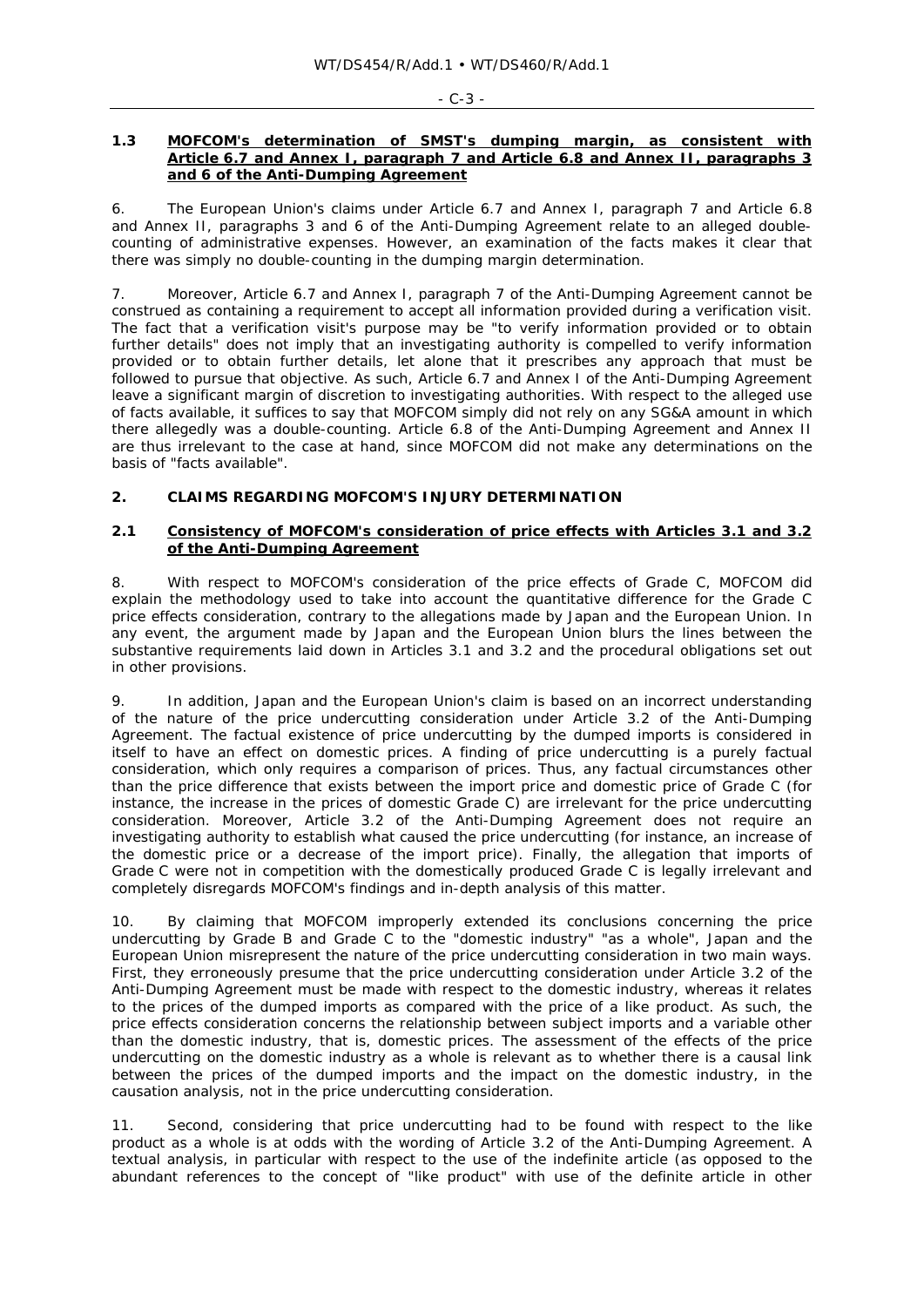#### - C-4 -

provisions), reveals that for the price undercutting consideration, the prices of the dumped imports must be compared with the prices of *some* like products. Moreover, the consideration under Article 3.2 of the Anti-Dumping Agreement focuses on price undercutting *by the prices of the dumped imports*. MOFCOM's consideration revealed that virtually all dumped imports were made at undercutting prices. Japan and the European Union's position is also at odds with the purpose of the price effects consideration, which will logically progress through the impact analysis towards the causation analysis.

12. In addition, far from being selective, MOFCOM's methodology on the basis of which it limited its price undercutting examination to "matching" models was objective and in line with Article 3.2.

#### **2.2 Consistency of MOFCOM's analysis of the impact on the domestic industry with Articles 3.1 and 3.4 of the Anti-Dumping Agreement**

13. Any degree of "selectiveness" alleged to exist by Japan logically follows from the explicit requirements of the relevant provisions of the Anti-Dumping Agreement. Moreover, any differences between the approach under Article 3.2 and the approach under Article 3.4 may have to be assessed under Article 3.5 of the Anti-Dumping Agreement, which "links" both elements. In addition, Japan erroneously postulates that there existed a "segment of the domestic industry producing Products B and C" and a "segment of the domestic industry producing Product A" as well as a "domestic industry sector" per grade.

14. The European Union also claims that MOFCOM's impact analysis was improperly based on its flawed price effects analysis because the data relating to Grade A and Grade C are nonattribution factors. This reveals clearly that the European Union's argument concerns the nonattribution analysis under Article 3.5 of the Anti-Dumping Agreement, or, at best, the causation analysis in general.

15. With respect to the evaluation of the margin of dumping, it is factually incorrect that MOFCOM did not evaluate this in the part of the Final Determination relating to the injury determination. In addition, similar to what was confirmed by case law for the evaluation of the "factors affecting prices", Article 3.4 does not as a general rule require an evaluation of the magnitude of the margin of dumping beyond the analysis of this factor as required by the provisions of the Anti-Dumping Agreement dealing specifically with the dumping margin. With respect to the conclusion reached by MOFCOM, the Final Determination provides a solid reflection of MOFCOM's reasoned evaluation of the weight and relevance of all factors. MOFCOM concluded that the weight and relevance of the positive factors fell short of those of the negative factors. This is something very different from the allegation that MOFCOM "disregarded" positive factors.

16. Finally, MOFCOM did not fail to examine whether subject imports provided explanatory force for the state of the domestic industry. The interpretation put forward by Japan creates an obligation that simply cannot be found in Article 3.4 of the Anti-Dumping Agreement. Moreover, a correct overview of the facts shows that MOFCOM properly examined the explanatory force, even under Japan's misguided interpretation.

## **2.3 The consistency of MOFCOM's causation determination with Articles 3.1 and 3.5 of the Anti-Dumping Agreement**

17. In its causation analysis, MOFCOM duly established a link between its price effects consideration and the impact analysis. The effects of price undercutting by the dumped imports on the domestic industry must be assessed by an investigating authority, *inter alia* taking into account how it defined the like product and the product concerned for the purposes of this investigation. MOFCOM had found in this respect that the three grades constitute a "single product" with correlation between their prices.

18. With respect to the importance attached to the market share, consistently with its finding under Article 3.2, MOFCOM stated as a first point in its causation analysis that imports of the subject products from the EU and Japan showed year-on-year declines. MOFCOM however continued its analysis and found that in order to assess the impact of the price undercutting by dumped imports on the domestic industry, it had to take into account the volume of imports made at undercutting prices. In line with the findings of the panel in *EC – Tube or Pipe Fittings*, MOFCOM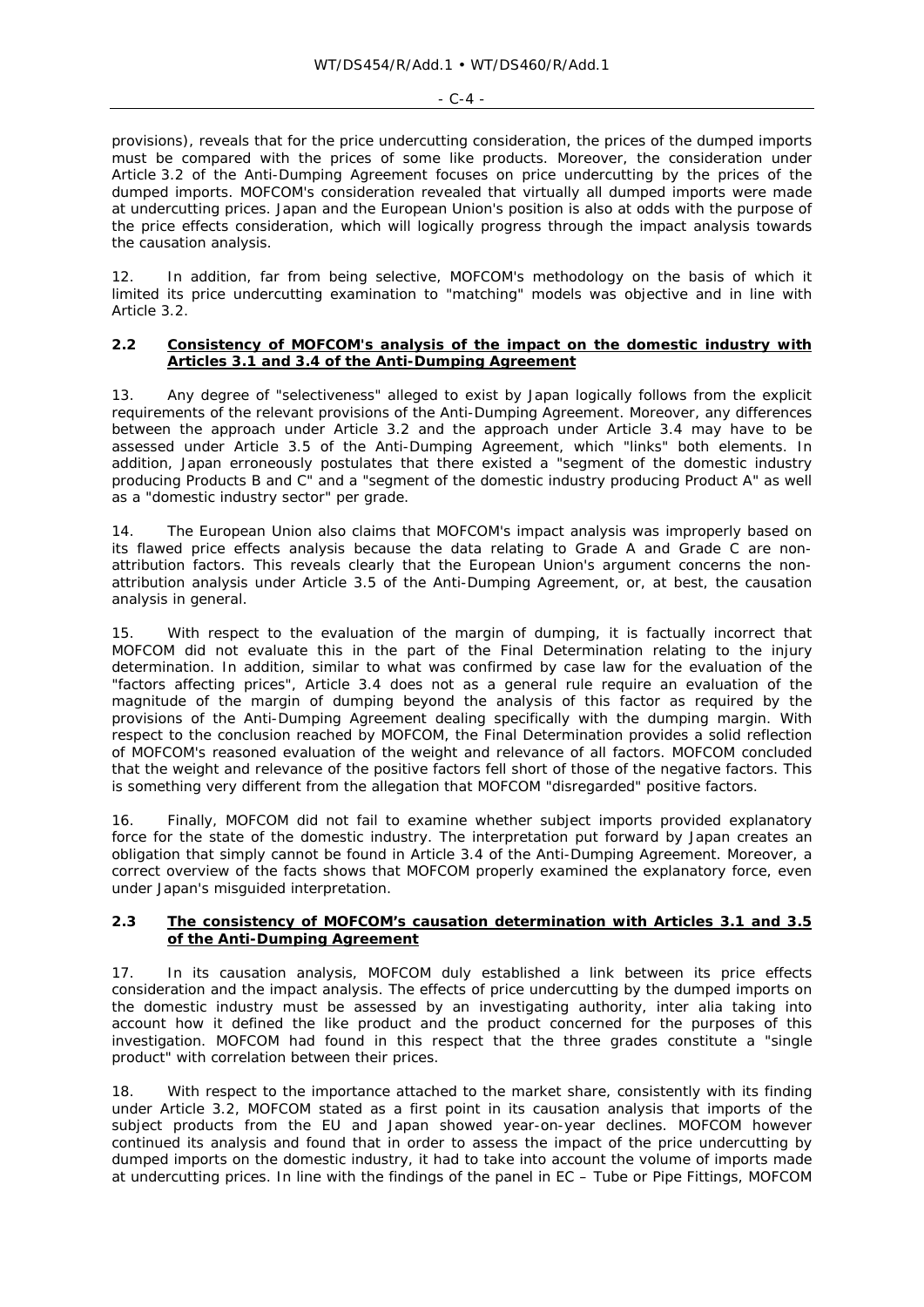analyzed the key variables to derive an understanding about the impact of the price undercutting on the domestic industry, i.e. the quantity of sales at undercutting prices and the margin of undercutting. Contrary to allegations put forward by Japan and the European Union, Article 3.5 of the Anti-Dumping Agreement certainly allows an investigating authority to attach importance to the volume of imports. Indeed, an investigating authority is obliged to consider all relevant evidence.

19. Moreover, an analysis of MOFCOM's findings reveals that it was reasonable in concluding that the decline in apparent consumption and the capacity expansion did not break the causal link established between the dumped imports and the material injury. The conclusions reached by MOFCOM are reasonable conclusions as could be reached by an unbiased and objective investigating authority in light of the facts and arguments before it and constitute meaningful explanations of the nature and extent of the injurious effects of reduced apparent consumption.

# **3. CLAIMS REGARDING MOFCOM'S DETERMINATION OF THE ALL OTHERS RATE**

20. By means of the Initiation Notice and the different forms by which this was communicated, MOFCOM fulfilled its obligations under paragraph 1 of Annex II and was entitled to use facts available with respect to those exporters/producers that did not come forward and/or did not respond to the questionnaire. A very similar situation was addressed by the panel in *China – Broiler Products*, which explicitly dismissed Japan's misplaced reliance on the notion that MOFCOM could not substitute information with facts available, other than the information requested in the Initiation Notice. This conclusion is reinforced by the publication of the questionnaire on MOFCOM's website, which included a similar notice that if the information was not timely supplied, then facts available could be used. In view of the above, the claim must be rejected that MOFCOM failed to comply with Article 6.8 and Paragraph 1 of Annex II to the Anti-Dumping Agreement.

21. As regards Article 6.4 of the Anti-Dumping Agreement, this alleged infringement must be dismissed, as the European Union does not present a *prima facie* case. The European Union limits its arguments under this provision to simply a bare reference to this provision.

22. The claim on the basis of Article 6.9 of the Anti-Dumping Agreement must equally fail since MOFCOM adequately disclosed the facts leading to the conclusion that the use of facts available was warranted (the failure of various interested parties to respond to the Initiation Notice by means of the registration form and/or the failure to respond to the questionnaire) as well as the facts used to determine the all others rate (the highest dumping margin of the Japanese responding companies for the all others rate for Japan, and it used the highest dumping margin of the EU responding companies for the all others rate for the European Union). Similar comments apply to the alleged violation of Articles 12.2 and 12.2.2 of the Anti-Dumping Agreement.

## **4. CLAIMS REGARDING MOFCOM'S DISCLOSURE DOCUMENTS AND FINAL DETERMINATION**

23. The European Union fails to make a *prima facie* case for the alleged inconsistency with Article 6.4 because it fails to show that MOFCOM denied an interested party's request to see information used by the authorities.

24. Japan and the European Union's claims with respect to the dumping determinations under Article 6.9 of the Anti-Dumping Agreement are only supported by general allegations, which are not substantiated in any way by means of a specific reference to the disclosure documents. A complaining party may not simply submit evidence in the form of exhibits, accompanied by some general allegations and expect the panel to divine from it a claim of WTO-inconsistency. This implies that no *prima facie* case has been made. In any event, the examples provided by China demonstrate that the general allegations relied upon by Japan and the European Union are factually incorrect and that MOFCOM satisfied its obligations under Article 6.9.

25. Japan and the European Union's claims in relation to the injury and causation determinations must equally fail. With respect to Article 6.9, MOFCOM disclosed all "essential facts", and as concerned "essential facts" for which it was bound by confidentiality obligations, it provided sufficient non-confidential summaries, *inter alia* in the form of a range of the confidential margins. With respect to the claims under Articles 12.2 and 12.2.2, similarly, MOFCOM included all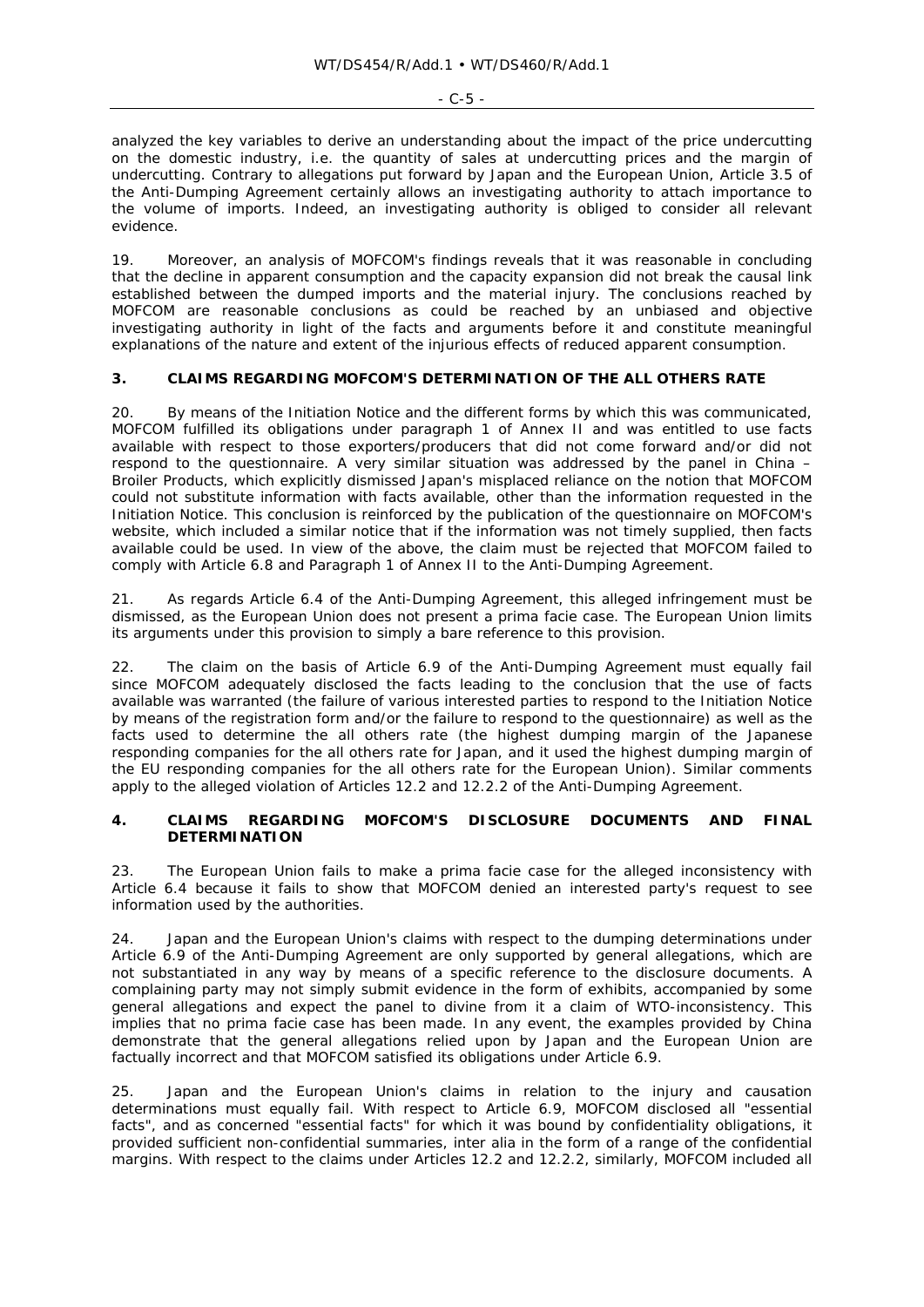#### - C-6 -

"relevant information on the matters of fact" where appropriate, in the form of a proper nonconfidential summary.

## **5. CLAIMS REGARDING MOFCOM'S TREATMENT OF CONFIDENTIAL INFORMATION**

26. With respect to the alleged violation of Article 6.5 of the Anti-Dumping Agreement, the European Union fails to specify the documents for which it alleges that confidential treatment was improperly granted and fails to refer to the statements considered by MOFCOM as providing "good cause". Accordingly, it fails to make a *prima facie* case. In relation to Japan's claim, the facts of this case show that the Petitioners did not only request confidential treatment out of concern for the impact on the third parties' businesses. Rather, they provided several other reasons justifying the confidential treatment of the four appendices at issue. As such, their concern could not have been sufficiently addressed by withholding the names of the third parties. Moreover, in line with the Petitioners' request and as revealed by the non-confidential versions of the four appendices at issue, the confidential treatment did *not* concern the entirety of the four appendices at issue *on a blanket basis*. Rather, the non-confidential versions lodged by the Petitioners included a large part of the original text. MOFCOM acted consistently with Article 6.5 of the Anti-Dumping Agreement.

27. In relation to the claim under Article 6.5.1 of the Anti-Dumping Agreement, the Petitioners provided a broad range of details in the concerned non-confidential summaries and/or statements as to why summarization was not possible. With respect to the appendices the confidential treatment of which is challenged by Japan under Article 6.5, the non-confidential versions clearly disclose more than merely the final data, as alleged by Japan and the European Union, but also provide further summaries or even integral parts of the information contained in each original (confidential) report. They are certainly sufficiently detailed to provide a "reasonable understanding" of the substance of the information submitted in confidence. With respect to the Appendices 1, 7, 8, 24, 25, 26, 27, 28, 31, 32, 33, 35, 36, 37, 38, 39, 40, 41, 42, 43, 44, 45, 46, 47, 48, 49, 50, 51, 52, 56, 57, the translation provided by Japan and the European Union does not correctly reflect the original Chinese version. As a matter of fact, the column "Note and nonconfidential summary" provides a statement of reasons as to why further summarization is not possible.

## **6. OTHER ISSUES**

28. The European Union brings a request for the amendment of the BCI Procedures adopted by the Panels. China considers that the Panels have, after discussing the matter with the parties to the disputes, determined that additional protection was justified in this case and specified the form that this additional protection would take. Moreover, the BCI procedures are in line with Article 6.5 of the Anti-Dumping Agreement. As such, there is nothing WTO inconsistent about the content of the BCI Working Procedures as adopted by the Panels in accordance with Article 12.1 of the DSU and they do not need to be amended in this respect.

29. The European Union further requests that the Panel exercise its right to seek information, as well as to make a suggestion for implementation, pursuant to Articles 13.1 and 19.1 of the DSU respectively. While China does not call into question the Panel's discretion to decide whether or not to exercise its rights under Articles 13.1 and 19.1 of the DSU, it does not consider it appropriate to do so in this dispute.

30. China respectfully requests the Panels to amend paragraph 10 of the Working Procedures of the Panels, to ensure a more even-handed treatment of both the complainants and the defendant in this dispute with respect to the timeframe within which objections to translations should be raised.

#### **7. CONCLUSION**

31. For the reasons set forth in its submission, China requests that the Panel in DS454 and the Panel in DS460 reject the claims of respectively Japan and the European Union in their entirety and find that MOFCOM's determinations in the underlying investigation were fully consistent with China's obligations under the Anti-Dumping Agreement and the GATT 1994.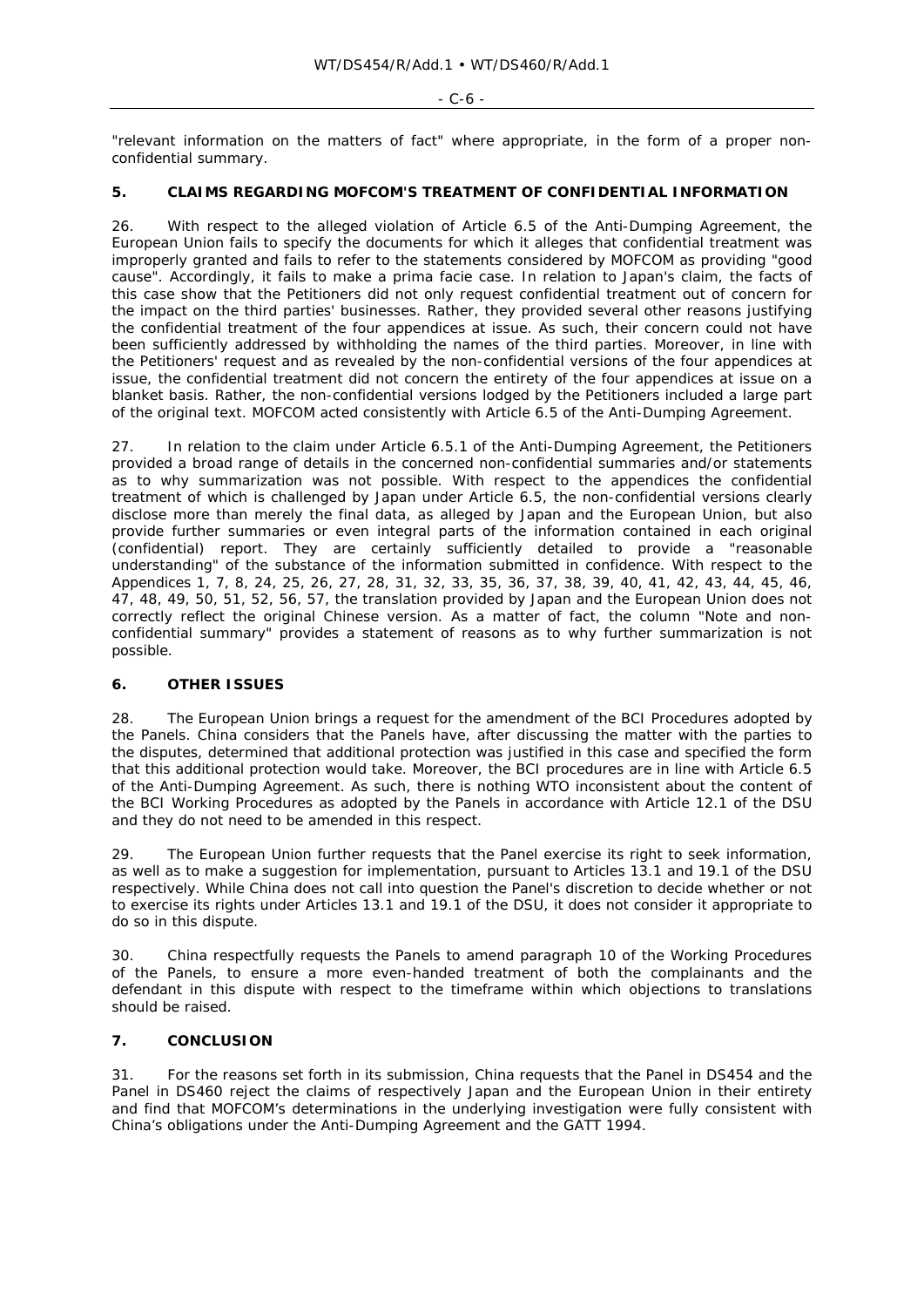- C-7 -

#### **ANNEX C-2**

#### EXECUTIVE SUMMARY OF THE STATEMENT OF CHINA AT THE FIRST PANEL MEETING

Mr. Chairman, distinguished Members of the Panels,

1. The People's Republic of China ("China") would like to thank you for agreeing to serve on these Panels. China also takes this occasion to thank the Secretariat for its valuable assistance. In this oral statement, China will briefly touch upon some key factual and legal issues in this dispute, leaving as much time as possible for answering any questions the Panels may have.

# **1. THE ANTI-DUMPING INVESTIGATION AT ISSUE**

2. The single product under consideration includes three grades, with Grade A as the low-end grade and Grade B and Grade C as the high-end grades. On the import side, Grade B represented over 70% of the imports of the product under consideration, with Grade C making up the bulk or all of the remaining imports. The domestic industry produced and sold all three grades. However, sales of the low-end Grade A represented a large share of its sales since its ability to sell Grade B and Grade C was hampered by unfair competition from imports.

3. The dumped imports from Japan and the European Union still held a market share of around 50%, and their prices decreased year-on-year. The imports were found to be made at undercutting prices. Imports of Grade B (representing over 70% of total imports) were made at prices that were up to 28% lower than the domestic sales price. Imports of Grade C were found to be made at undercutting prices as well. For Grade A, it was not possible to compare prices because of the quantitative difference between imports and domestic sales in 2008 and the absence of import sales in other years. As such, there was price undercutting by all grades that were actually imported by Japan and the European Union in years other than 2008 (that is, Grade B and Grade C).

4. Faced with these imports at undercutting prices, the domestic industry was suffering injury. MOFCOM's analysis revealed the presence of a number of positive indicators, but its assessment showed that the negative indicators outweighed the positive factors.

5. In its assessment of the causal link, MOFCOM took into account that the import volume decreased, as revealed by the volume effects analysis. However, when assessing the impact of the price undercutting on the domestic industry, MOFCOM did take into consideration that the dumped imports made at undercutting prices still held significant market shares. The imports of Grade B and Grade C made it practically impossible for the domestic industry to sell the high-end grades of the product under consideration. The fall in the (undercutting) import price of the high-end grades resulted in a significant fall in the domestic sales price that the domestic industry managed to charge in these high-end grades. The fall in price of the imported high-end grades also impacted the sales price at which the domestic industry could sell the low-end product grade (Grade A).

## **2. KEY LEGAL ISSUES AT STAKE**

6. One of the key elements vitiating the claims by Japan and the European Union is the failure to respect the inherently different nature of the inquiries under paragraphs 2, 3 and 5 of Article 3 of the Anti-Dumping Agreement and the relationship between those inquiries. Assessment of the WTO consistency of the different steps in an injury analysis, such as the price effects consideration and the impact assessment, should be made according to the obligations in the paragraph that governs such specific step. Japan and the European Union's claims, however, conflate those obligations contained in the specific paragraphs with one another or simply transpose the obligations contained in one paragraph to a different step in the injury analysis.

7. This is clearly revealed by the fact that Japan and the European Union allege that MOFCOM has erroneously extended its conclusion concerning price undercutting of Grade B and Grade C to the "domestic industry as a whole". A similar misunderstanding affects Japan's claim with respect to the impact assessment under Article 3.4 of the Anti-Dumping Agreement. Japan fails to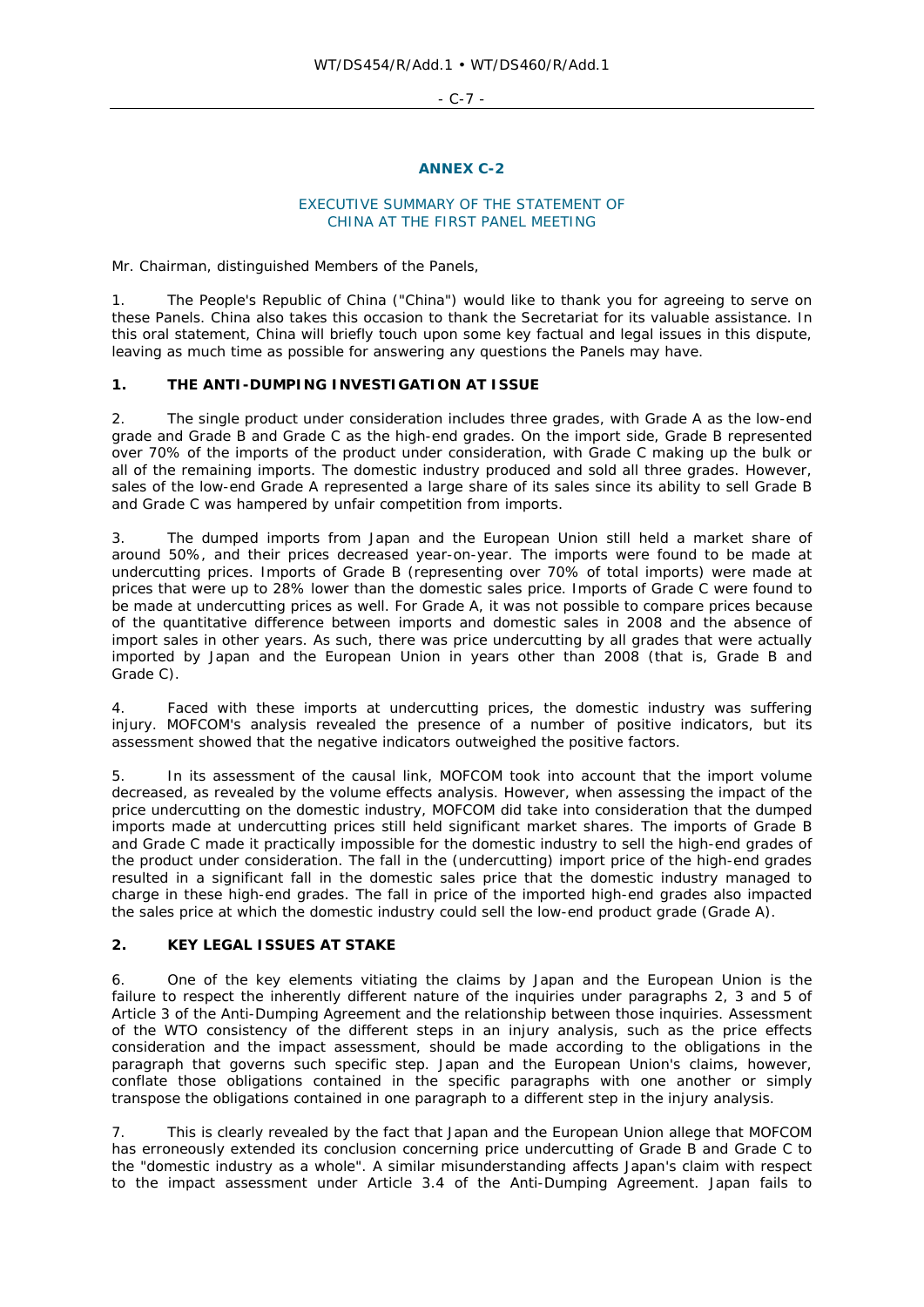acknowledge that the focus of the price effects consideration and the impact assessment are inherently different. Considerations that may result from these differences, if any, need to be addressed in the causation analysis under Article 3.5 of the Anti-Dumping Agreement, not in the impact assessment under Article 3.4.

8. Another factor which undermines the position of Japan and the European Union is the apparent lack of understanding of the inherently different nature of a price undercutting consideration, on the one hand, and a price depression or suppression analysis, on the other hand.

9. China would like to stress once again the importance of assessing the European Union's dumping claims on the basis of a correct, complete and contemporaneous overview of the factual elements relating to these claims. This factual overview reveals that if any mistakes were made in relation to the dumping matters at stake, these were made by the EU exporter concerned, not by the investigating authority. Whether or not a different determination would have or should have been reached by MOFCOM in the absence of the mistakes by the EU exporter, is not an assessment to be made by the Panel. The Panel should assess the European Union's claims on the basis of an analysis of the record at the time of the determination.

## **3. THE EUROPEAN UNION'S RESPONSE TO CHINA'S REQUEST FOR PRELIMINARY RULING**

10. In response to China's request for a preliminary ruling on the terms of reference, the European Union, instead of focusing on the procedural matter at stake, addresses a wide range of substantive aspects which are of no relevance whatsoever to the procedural question posed to the Panel. China notes that the response to China's request for a preliminary ruling is not the appropriate medium to raise additional substantive arguments.

11. Each of the four provisions listed in the European Union's request for the establishment of a panel contains multiple obligations. Where a provision contains only a single obligation, a simple reference to the provision may be a sufficient summary of the legal basis of the complaint. Where a provision, such as those at stake contains multiple obligations, a panel request may need to specify which of the obligations is being challenged. If so, it goes without saying that the obligations identified represent the totality of the claims before the panel under the provisions in question. This is the situation presently before the Panel in DS460. The summary of the legal basis of the complaint of the European Union is expressly limited, by the use of the words "in particular", to the obligations for the SG&A to (1) reflect the records of the exporter and (2) be based on actual data.

12. The arguments presented by the European Union in its response to the request for preliminary ruling must fail. No summary of the legal basis of the claims at stake was included in the panel request. Since the request for the establishment of a panel clearly limited the European Union's claims regarding the SG&A to two specific obligations, China obviously limited the preparation of its defence to these specific obligations. This precluded China from including arguments about other obligations in its first written submission. The absence of a legal summary of the basis of the complaint for the other claims raised by the European Union in its first written submission did not only result in a prejudice to China. As a result of this absence, the request for the establishment of the panel equally failed to fulfil its function of informing the third parties of the basis for the complaint and precluded WTO Members from assessing whether they had a substantial interest in the matter before the Panel.

13. In its response, the European Union includes a number of allegations which are irrelevant to the subject matter of the requested preliminary ruling. China will clarify once again in writing why the allegations of the European Union are factually incorrect. However, at this stage, China considers that the decision on the preliminary ruling should focus on the procedural matter at stake and not on the surprisingly confused substantive inaccuracies put forward by the European Union.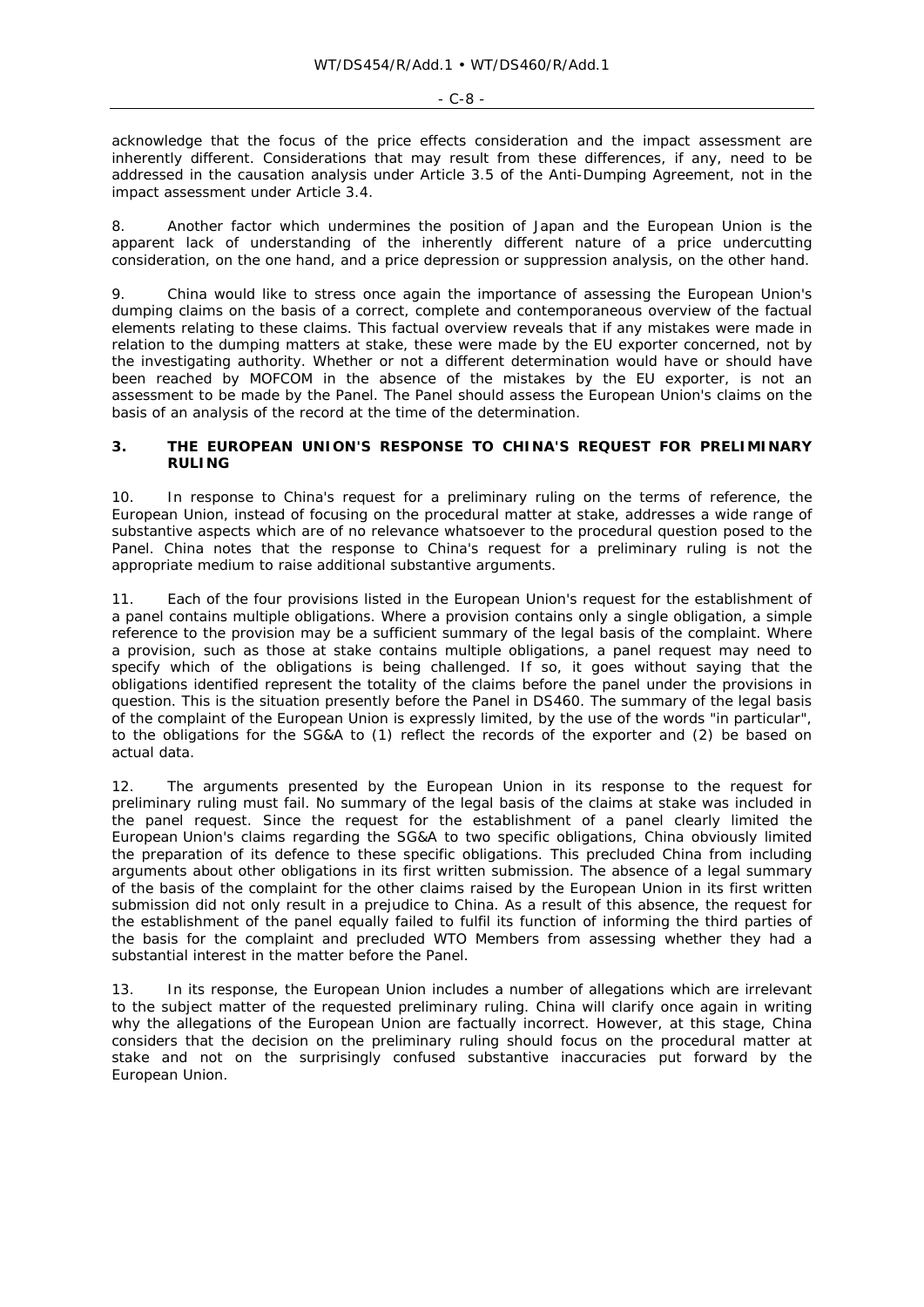$-C-9 -$ 

#### **ANNEX C-3**

## EXECUTIVE SUMMARY OF THE SECOND WRITTEN SUBMISSION OF CHINA

## **1. MOFCOM'S DETERMINATION OF THE SG&A AND ITS CONSISTENCY WITH ARTICLES 2.2, 2.2.1, 2.2.1.1 AND 2.2.2 OF THE ANTI-DUMPING AGREEMENT**

1. The European Union's submissions during the Panel process leave it unclear as to exactly which claims the European Union is raising, how these claims relate to each other, and which arguments relate to which claims. The lack of any clarity and precision in relation to how the European Union is developing its claims in its first written submission, in any event, is of limited importance to the present dispute, given the high level of precision and clarity of the claims included in the European Union's request for the establishment of a panel. The latter expressly limits its claims under Articles 2.2, 2.2.1, 2.2.1.1 and 2.2.2 of the Anti-Dumping Agreement to the claims that the SG&A amounts "do not reflect the records and the actual data". The use of the word "in particular" makes this even clearer.

2. The request for the establishment of a panel by the European Union is thus, in the words of the panel in *US – Corrosion-Resistant Steel Sunset Review*, "not unclear and does not lack specificity: it is absolutely and clearly mute with respect to the issue of whether" the SG&A amounts, for instance, are based on data that pertain to "production and sales in the ordinary course of trade". As such, it is "insufficient on its face to provide the foundation sought by" the European Union.<sup>1</sup>

3. There are two claims within the Panel's terms of reference. First, the European Union claims that the SG&A amounts used by MOFCOM for the determination of SMST's constructed normal value for Grade B are not "based on actual data". China does not consider that it can be reasonably disputed that the SG&A amounts used by MOFCOM "built upon" or "construct upon" the costs of production. It also cannot be disputed that these costs of production are actual. As a result, it is clear that the SG&A amounts used by MOFCOM for the determination of the constructed normal value of Grade B of SMST were "based on" the cost of production and thus based on "actual data".

4. Whether or not the coefficients used are also actual data is irrelevant, since in any event, the SG&A amount were "based on" actual data. Article 2.2.2 does not require the SG&A amount to be actual data in itself. Nevertheless, for the sake of good order, China points out that the coefficients also constitute "actual data". The coefficients are "the internal rates used by SMST in preparing price/cost calculations for orders" and were used by SMST in its daily operations and, accordingly, are data that pertained to acts, existed in fact, are real, and were in existence at the time. Therefore, the coefficients are actual data. If figures used for constructed value determinations would no longer be considered to be based on actual data, as from the moment that they would be allocated on the basis of coefficients, this would have unwarranted systemic consequences.

5. Second, the European Union seems to claim that the SG&A amounts for Grade B in the EU market provided by SMST in table 6-3 are not based on SMST's records. The *New Shorter Oxford English Dictionary* defines "record" as "[…] knowledge or information preserved in writing, […] a written or otherwise permanently recorded account of a fact or event […] Also, a document […] on which such an account is recorded [...]; in pl., a collection of such accounts, documents, etc.".<sup>2</sup> The production costs and the coefficients are clearly part of SMST's records in this sense.

## **2. MOFCOM'S DUMPING DETERMINATION FOR SMST'S SALES OF GRADE C AND ITS CONSISTENCY WITH ARTICLE 2.4 OF THE ANTI-DUMPING AGREEMENT**

6. In line with its practice, MOFCOM used the product types (or "baskets of transactions") proposed by the exporter to minimize the need for adjustments by using. In addition, MOFCOM

 $\overline{\phantom{a}}$ Panel Report, *US – Corrosion-Resistant Steel Sunset Review*, para.7.53. 2

<sup>&</sup>lt;sup>2</sup> The New Shorter Oxford English Dictionary, Exhibit CHN-15, Vol. II, p. 2506.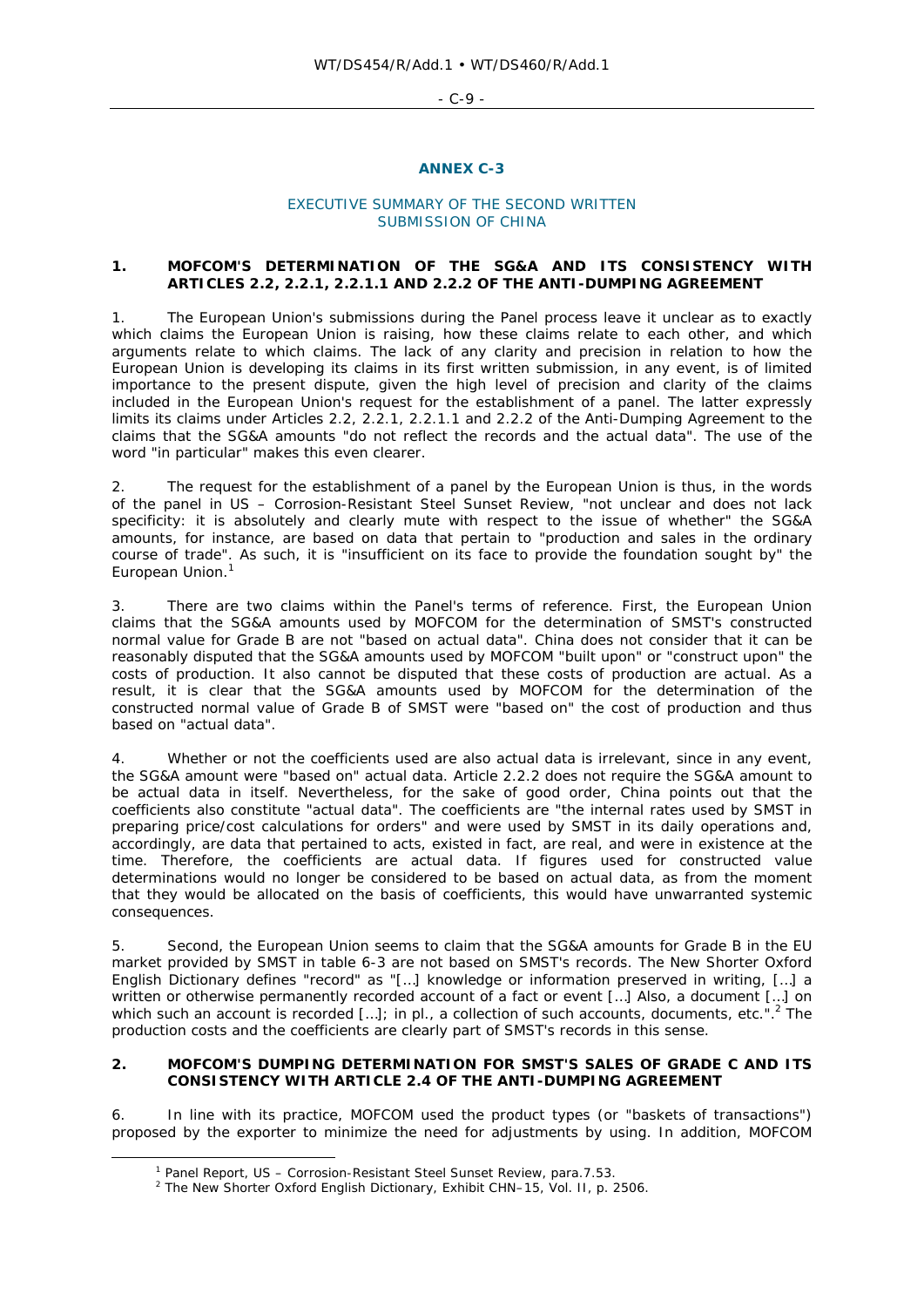#### $-C-10 -$

requested the exporters to make substantiated requests for adjustments for any differences that affect price comparability. The product types set by SMST and the absence of any need for adjustments as stated by SMST were the two parameters that MOFCOM relied upon to ensure a fair comparison. At no point during the investigation did SMST request to amend the product types (or the "basket of transactions") used for the determination of the normal value. SMST also never requested any adjustment. Assuming that physical differences affected price comparability, SMST failed to comply with its obligation "to make substantiated requests for "due allowance", whether in the form of adjustments or otherwise, demonstrating that there is a difference affecting price comparability".<sup>3</sup> By contrast, MOFCOM fully complied with its obligation to ensure a fair comparison. A very similar claim was addressed in *EU – Footwear (China)* and the findings in that case show that no violation of Article 2.4 can be found in the present dispute.

7. This is true, even if assuming that SMST demonstrated that the physical differences identified in the course of the investigation affected price comparability. Moreover, in any event, SMST did not demonstrate that these physical differences affected price comparability. SMST demonstrated the existence of physical differences (that is, a differences in outer diameter). However, it did not even attempt to demonstrate that these differences affect price comparability. The European Union cannot point to a single piece of evidence submitted by SMST to demonstrate an impact on price comparability (which is a consideration separate from different prices).

#### **3. MOFCOM'S DETERMINATION OF SMST'S DUMPING MARGIN IS CONSISTENT WITH ARTICLE 6.7 AND ANNEX I, PARAGRAPH 7 AND ARTICLE 6.8 AND ANNEX II, PARAGRAPHS 3 AND 6 OF THE ANTI-DUMPING AGREEMENT**

8. The alleged double-counting issue is non-existent and the claims presented by the European Union thus lack any factual basis. In any event, Article 6.7 and Annex I, paragraph 7 of the Anti-Dumping Agreement do not contain any obligation for an investigating authority to accept information, let alone any claim, presented to it during the verification visit. Article 6.8 and Annex II, paragraphs 3 and 6 of the Anti-Dumping Agreement relate to the situation in which determinations are made based on the facts available. MOFCOM simply did not rely on any alleged double-counting and, as such, did not make any determinations on the basis of the alleged facts available.

9. Moreover, in the absence of any double-counting, the alleged procedural violation did not and could not have had any adverse impact on the European Union, as there is no case of nullification or impairment of the European Union's rights. The facts of this case rebut the presumption of nullification or impairment laid down in Article 3.8 of the *Understanding on Rules and Procedures Governing the Settlement of Disputes* (DSU).

## **4. CLAIMS REGARDING MOFCOM'S PRICE UNDERCUTTING CONSIDERATION**

## **4.1 The consistency of MOFCOM's consideration of price undercutting by imports of Grade C with Articles 3.1 and 3.2 of the Anti-Dumping Agreement**

10. While MOFCOM's finding of likeness does not necessarily imply that each of the goods included in the basket of domestic goods is "like" each of the goods included within the scope of the product under consideration, $<sup>4</sup>$  it does imply that there is "likeness" between the grade included</sup> in the basket of domestic goods that was explicitly found to be "like" the corresponding grade included within the scope of the product under consideration. In the present case, this is even more evident, in view of MOFCOM's finding that the corresponding grades are "basically identical" and "substitutable". The fact that the complainants did not challenge MOFCOM's findings relating to the competitive relationship under Article 2.6 of the Anti-Dumping Agreement results in the irrelevance of this aspect under Article 3.2. Japan and the European Union must take, as a given, the competitive relationship between the domestically produced Grade C and the imported Grade C.

11. Moreover, MOFCOM analyzed at length the competitive relationship between the imported grades and the corresponding domestically produced grades. This discussion was included in the Final Determination when addressing the like product determination, in relation to which the

 $\frac{1}{3}$ Panel Report, *EU – Footwear (China)*, para. 7.278. 4

Panel Report, *China – X-Ray Equipment*, para. 7.65.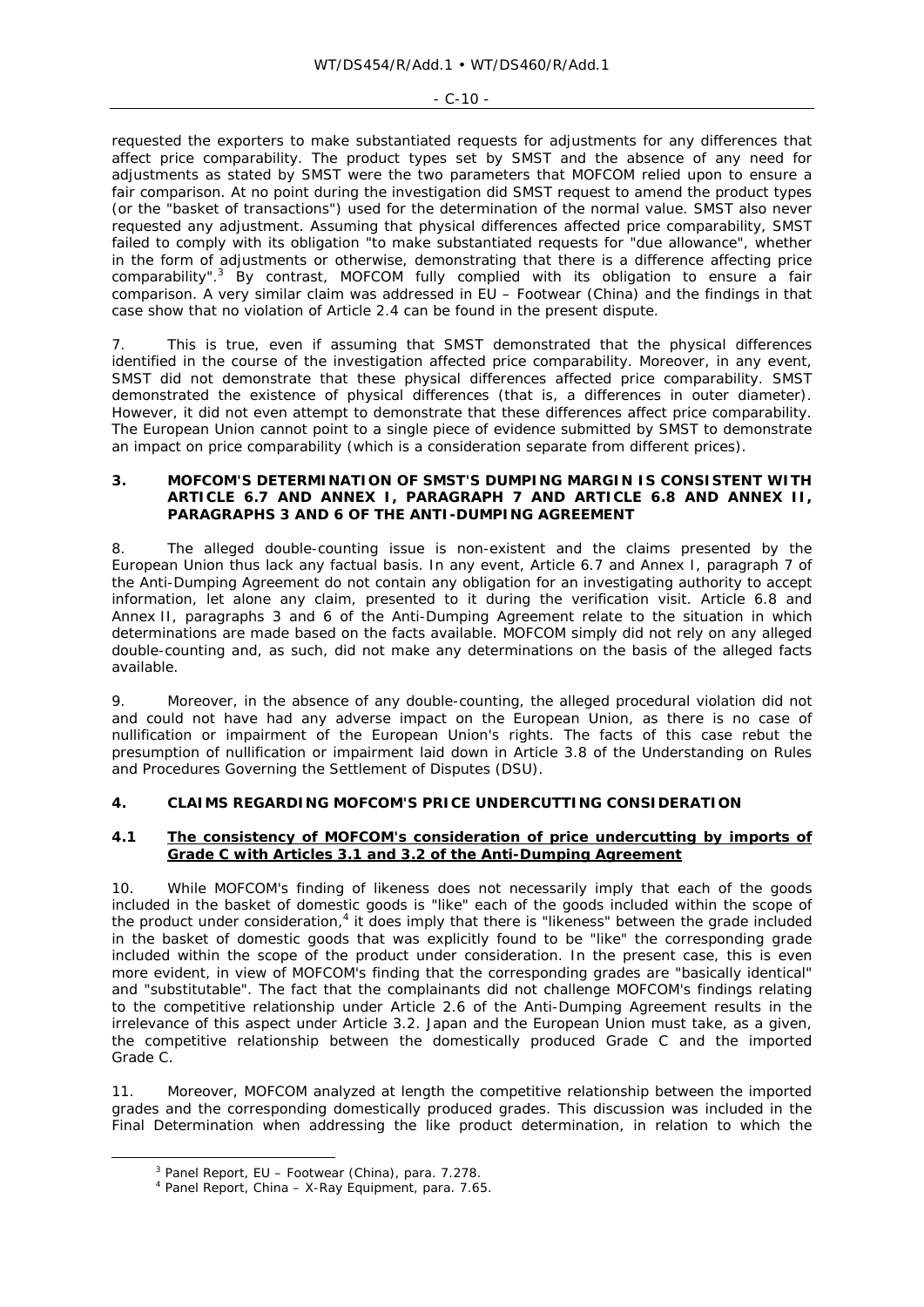interested parties logically raised this issue. Obviously, "in dispute settlement, a Member may argue the consistency of an anti-dumping or countervailing duty determination based on the entirety of that determination".<sup>5</sup> In view of the complete absence of any discussion of MOFCOM's findings, it is clear that no *prima facie* case has been made by the complainants.

12. In view of the above, no finding can be made in this dispute that MOFCOM failed to properly establish the competitive relationship between imported Grade C and domestically produced Grade C. This is irrespective of whether or not the Panels consider that there should be .<br>"explanatory force" or that a price differential will always constitute an effect. In this respect, as addressed in previous submissions, China considers that Article 3.2 allows an investigating authority to find (or to presume conclusively) price undercutting in case the dumped import prices are below the comparable domestic prices. No additional "effect" consideration is required since price undercutting is in itself an effect. An important element reflecting the manifest unreasonableness of the complainants' interpretation is the disregard of the inherently different nature of a price undercutting consideration and a price depression/suppression consideration.

13. The complainants further rely on the allegation that the sales of Grade C were "outlier transactions". However, Japan and the European Union fail to provide any evidence for the alleged "outlier" nature of the sales of Grade C and, as such, do not substantiate their claims. Moreover, the outlier nature of sales may be relevant from the supply-side perspective, but this is not the case from the demand-side perspective (for the customer when making its purchasing decisions). Also, Article 3.2 provides no methodological guidance on how to consider price effects.<sup>6</sup>

#### **4.2 The consistency with Articles 3.1 and 3.2 of the Anti-Dumping Agreement of MOFCOM's overall consideration of price undercutting by imports of the product under consideration**

14. MOFCOM found a price correlation between the different grades making up the product under consideration and the domestic like product. On this basis, MOFCOM found that Grade A should not be excluded from the scope of the product under consideration. The price correlation and the effect of imports of Grade B and Grade C at undercutting prices on prices of Grade A is a matter of elementary economics. In order for dumped imports to have an effect on prices of like products, the dumped imports should be able to substitute the domestic like products. For MOFCOM's overall price undercutting consideration in the case at hand, the relevant question is thus whether or not the high-end grades (Grade B and Grade C) are capable of substituting the low-end grade (Grade A). The possibility to substitute the low-end grades by the high-end grades of HP-SSST is evident and was referred to during the investigation by interested parties, including the exporters.

15. Therefore, no violation can be found of Articles 3.1 and 3.2 of the Anti-Dumping Agreement with respect to MOFCOM's overall price undercutting consideration. This is irrespective of whether or not price effects need to be considered for the like product "as a whole" as alleged by Japan and the European Union. In any event, Japan and the European Union's legal interpretation and reliance on the price effects on the like product "as a whole" are erroneous, as explained at length in China's previous submissions.

## **5. CONSISTENCY OF MOFCOM'S ANALYSIS OF THE IMPACT ON THE DOMESTIC INDUSTRY WITH ARTICLES 3.1 AND 3.4 OF THE ANTI-DUMPING AGREEMENT**

16. The price undercutting by imports of Grade B and Grade C had an effect on prices of the domestically produced Grade A, given the substitutability and resulting price correlation between these three grades. As such, it is irrelevant as to whether an impact assessment should be carried out on any basis other than focusing on the domestic industry as a whole and/or should be accompanied by additional explanations in case price effects were considered on a per grade basis. This is because the circumstances that would allegedly lead to such additional inquiries are simply not present in the case at hand.

 $\frac{1}{5}$  Panel Reports, *US – Softwood Lumber VI*, para. 7.136, *US – Countervailing Duty Investigation on DRAMS*, footnote 264. 6 See for instance Panel Reports, *EC – Tube or Pipe Fittings*, para. 7.292; *EC – Fasteners (China)*,

para. 7.328.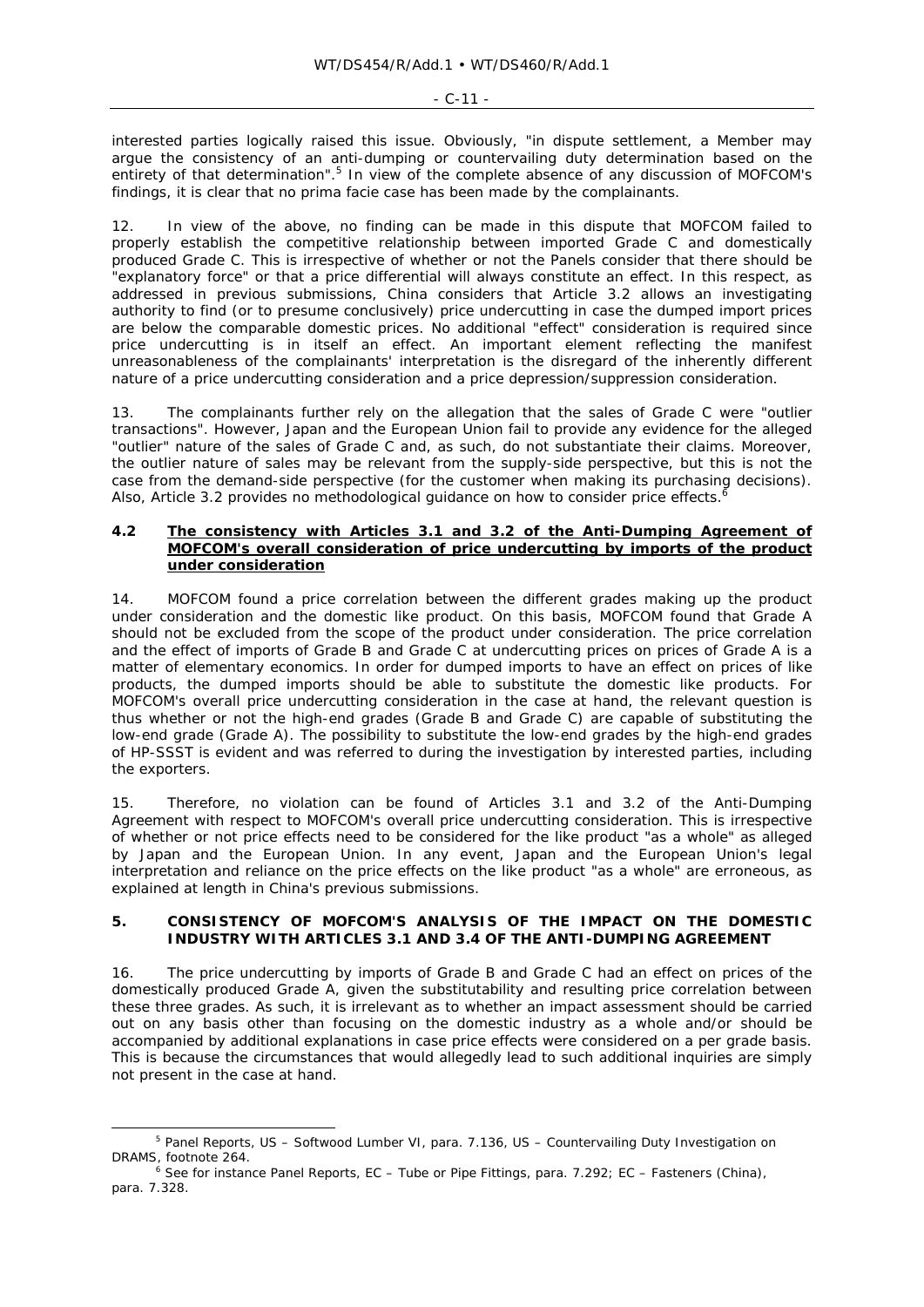17. In any event, any alleged degree of "selectiveness" of MOFCOM's approach logically arises from the explicit requirements of the relevant provisions of the Anti-Dumping Agreement, rather than from any bias or attempt to inflate the chances of maximizing an affirmative finding of injury. MOFCOM considered price undercutting on a grade-by-grade basis, in line with its obligation under Article 3.2 of the Anti-Dumping Agreement to ensure comparability of the prices being compared. In its impact assessment, MOFCOM focused on the impact on the domestic industry as a whole, consistent with its obligation under Article 3.4 of the Anti-Dumping Agreement. In no way did MOFCOM determine its approach "depending on which approach would maximize the chance of finding injury to the domestic industry". This approach was furthermore in line with the logical progression of inquiry leading to an investigating authority's ultimate decision on whether or not dumped imports are causing injury to the domestic industry.

18. For the reasons explained in China's first written submission, MOFCOM's evaluation of the magnitude of the margin of dumping was sufficient for the purposes of Article 3.4 of the Anti-Dumping Agreement and MOFCOM properly found that the domestic industry was injured. Finally, MOFCOM did ensure the explanatory force, to the extent required. This is true even under Japan's erroneous interpretation. China's explanation in this respect is not an "post hoc attempt" but is rather taken from the Final Determination itself.

## **6. THE CONSISTENCY OF MOFCOM'S CAUSATION DETERMINATION WITH ARTICLES 3.1 AND 3.5 OF THE ANTI-DUMPING AGREEMENT**

19. MOFCOM logically progressed its inquiry, starting from its product scope and like product findings, via its price effects consideration and impact assessment, leading towards this final conclusion under Article 3.5 of the Anti-Dumping Agreement.

20. When assessing the impact of price undercutting on the domestic industry, MOFCOM relied on the high market share of the dumped imports. This, however, does not imply that MOFCOM relied on a significant increase of dumped imports under Article 3.2 of the Anti-Dumping Agreement to find causation under Article 3.5. Indeed, a distinction must be made between MOFCOM's conclusion that there was no significant increase in the volume of the dumped imports under Article 3.2 of the Anti-Dumping Agreement and MOFCOM's reliance on the fact that dumped imports retained a high market share under Article 3.5. Article 3.5 of the Anti-Dumping Agreement certainly allows an investigating authority to attach importance to the volume of imports in this context. The appropriateness of MOFCOM's approach is also confirmed by the finding of the panel in *EC – Tube or Pipe Fittings*. 7

21. A finding that imports decreased does not compel an investigation authority to conclude that the domestic industry did not suffer any material injury or that any injury suffered by the domestic industry could not be caused by the subject imports. Moreover, the present situation appears to be a textbook example of a case in which a causal link can be found, despite the lack of a significant increase in dumped imports.

22. MOFCOM's non-attribution analysis was consistent with Articles 3.1 and 3.5 of the Anti-Dumping Agreement. The explanations provided by MOFCOM constitute "meaningful explanations of the nature and extent of the injurious effects" of reduced apparent consumption. The complainants' allegations fail in relation to the irrelevance of trends in domestic demand for Grade A. Grade B and Grade C can substitute Grade A. Therefore, demand for Grade A is obviously a relevant consideration.

23. MOFCOM further made a reasonable conclusion that the effects of the expansion of capacity were not sufficient to break the causal link between dumped imports and material injury.

# **7. OTHER CLAIMS**

24. With respect to claims raised by Japan and the European Union in relation to the all others rate, China considers that it complied with all its obligations in this respect. In relation to the consequential claims by the European Union, China points out that the alleged violations at the basis of these claims are inexistent. In any event, the European Union takes issue with the

 $\overline{\phantom{a}}$ <sup>7</sup> Panel Report, *EC - Tube or Pipe Fittings*, para. 7.277.

Appellate Body Report*, US – Lamb*, para. 186.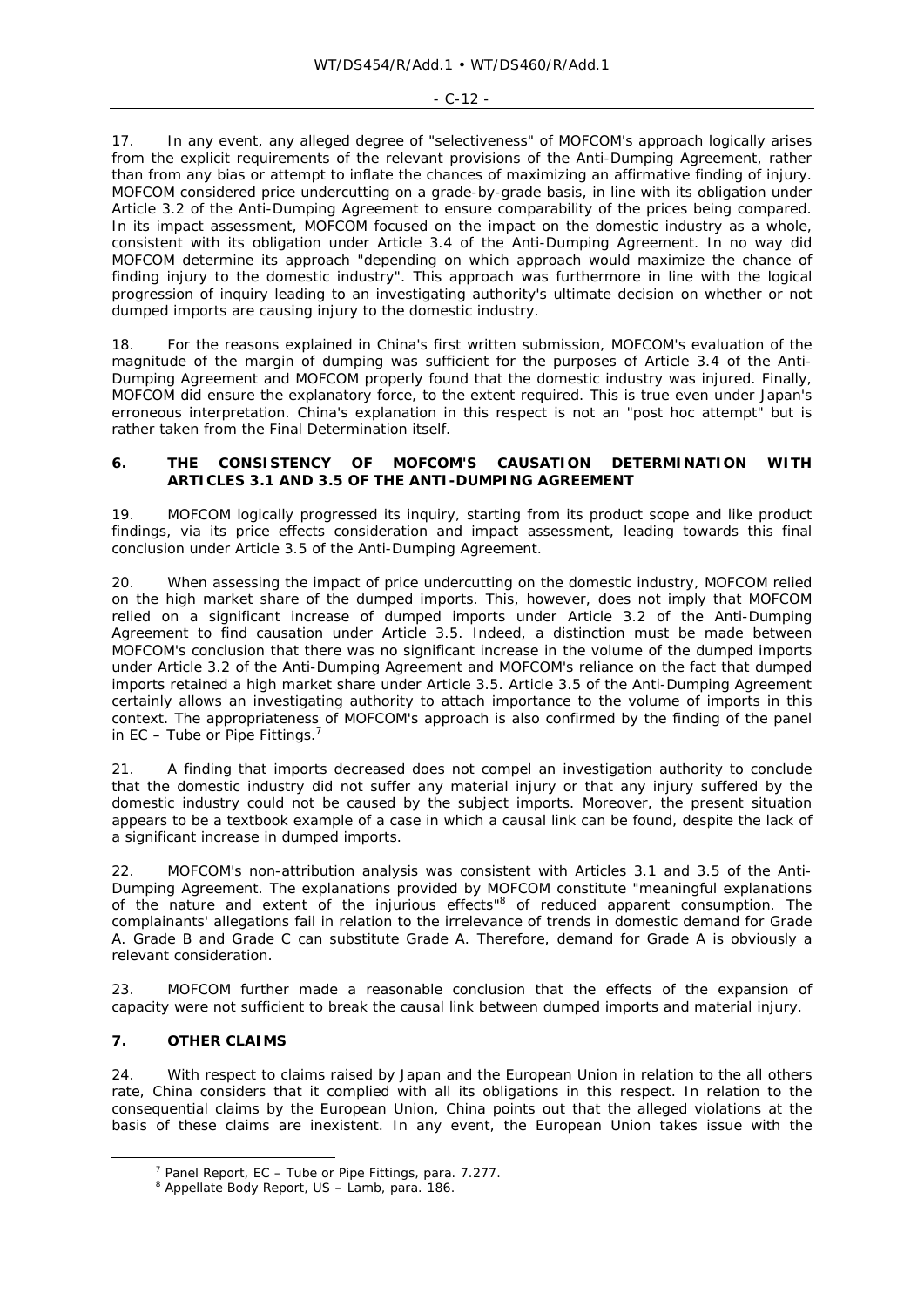$-C-13 -$ 

particular "facts available" relied upon. This is a matter that should be assessed under paragraph 7 of Annex II, the only provision dealing with the substantive quality of the "facts available" that are relied upon. No claim is made under this provision. To the extent the European Union is requesting the Panel to make a finding of violation consequential to any alleged procedural violations, China points out that exactly because "it is in the nature of a procedural claim that one does not know what the substantive consequences may eventually be of remedying the procedural effect", a procedural claim cannot lead to a consequential finding of a substantive violation.

25. China has demonstrated, in considerable detail, that its disclosure documents and Final Determination are consistent with its obligations under Articles 6.4, 6.9, 12.2 and 12.2.2 of the Anti-Dumping Agreement. With respect to the calculation methodology, China considers that the wording of Article 6.9 of the Anti-Dumping Agreement is clear, in the sense that it only covers "essential facts" and does not cover reasoning. In the context of Article 6.9, a "calculation methodology" forms part of the investigating authority's reasoning, and does not amount to a fact in any event. Japan appears to concede that the calculation methodology is "not entirely distinct from legal interpretation". This implies that the calculation methodology does not fall within the notion of "fact", since facts do not "have any overlap whatsoever with legal interpretation". The European Union's the position that inferences drawn from relied upon facts can still constitute "facts" for the purposes of Article 6.9 of the Anti-Dumping Agreement is contradicted by the findings of the panel in *EC – Salmon (Norway)*, which described a "fact" as "[a] thing assumed or alleged as a basis for inference".<sup>9</sup> Article 6.9 thus only covers the factual basis for inference, not the inferences themselves.

26. MOFCOM's treatment of confidential information submitted by the Petitioners was consistent with China's obligations under Articles 6.5 and 6.5.1 of the Anti-Dumping Agreement. In this respect, the Anti-Dumping Agreement imposes no obligation on an investigating authority to explain why it considers that confidential treatment is warranted. Moreover, Japan and the European Union are both mistaken in claiming that the potential disruption of the third parties' businesses could have been sufficiently addressed by withholding their names. Such approach would not have addressed the concerns of the Petitioners or the third parties in question regarding the full disclosure of the four concerned appendices, as is evident on the face of the Petitioners' request for confidential treatment.

27. The Petitioners provided detailed and adequate non-confidential summaries of the four appendices at issue, explaining the content of the reports, including information and data. Regarding the other 32 additional Appendices to the Petitioners' Supplemental Evidence of 1 March 2012, a description of the information contained therein is provided. A statement is also provided as to why summarization of the content of those appendices was not possible, due to confidentiality considerations with regard to business secrets.

# **8. CONCLUSION**

28. For the reasons set forth in its submissions, China requests that the Panel in DS454 and the Panel in DS460 reject the claims of respectively Japan and the European Union in their entirety and find that MOFCOM's determinations in the underlying investigation were fully consistent with China's obligations under the Anti-Dumping Agreement and the GATT 1994.

 $\frac{1}{\sqrt{2}}$ Panel Report, *EC – Salmon (Norway)*, para. 7.805.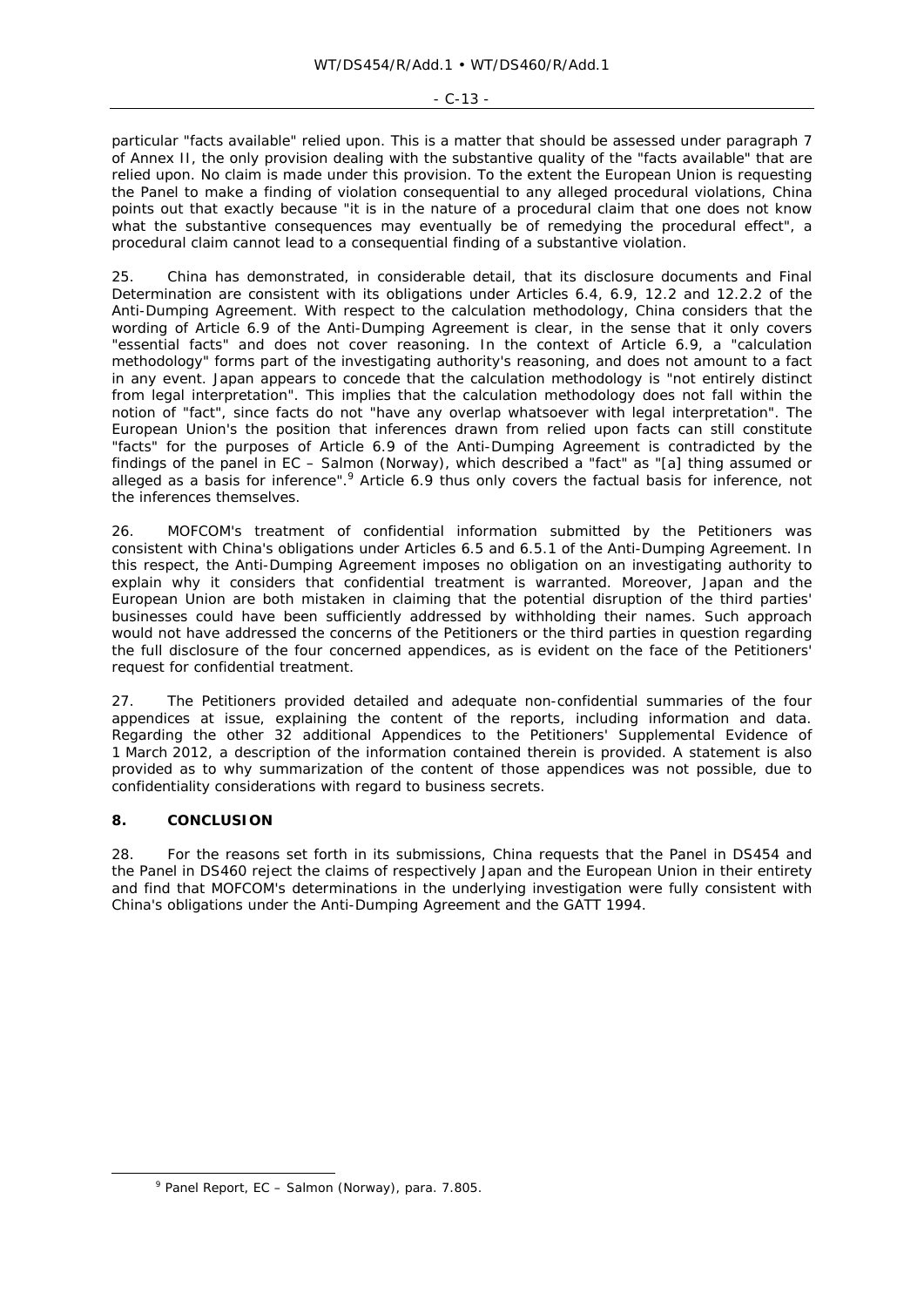- C-14 -

#### **ANNEX C-4**

#### EXECUTIVE SUMMARY OF THE STATEMENTS OF CHINA AT THE SECOND PANEL MEETING

#### **1. MOFCOM'S OVERALL PRICE UNDERCUTTING CONSIDERATION**

1. The consistency of MOFCOM's grade-by-grade price undercutting consideration with WTO law is confirmed by the use of the indefinite article in relation to the concept of "like product" in Articles 3.1 and 3.2. Regarding the complainants' reliance on the definite article before "domestic market", Article 3.1 does not speak about the effect of the dumped import on *the* domestic market, but on the effect on *prices* in that domestic market. The reference to "the" domestic market clarifies that these "prices" referred to by an indefinite article must relate to "the" domestic market for like products. China's interpretation is also in line with the role that the price undercutting consideration plays in the logical progression of inquiry leading towards a possible affirmative finding of injury caused by dumped imports. The consideration under Article 3.2 must allow an investigating authority to understand the undercutting that occurs and the frequency and magnitude of that undercutting. This will enable it to logically progress its inquiry towards an assessment of the extent of the impact of price undercutting on the domestic industry under Article 3.5, taking into account the nature of the injury found to exist under Article 3.4.<sup>1</sup>

2. Even if assuming that somehow, an investigating authority would be required under Article 3.2 to find price undercutting for the like product as a whole (*quod non*), no violation can be found in the case at hand because of the substitutability of Grade A by Grade B and/or Grade C and the resulting price correlation. The potential to substitute as well as the actual occurrence of substitution was referred to several times by the Japanese exporter SMI itself.

#### **2. MOFCOM'S PRICE UNDERCUTTING CONSIDERATION OF GRADE C**

3. Any price differential that is found between comparable products will constitute price undercutting for the purposes of Article 3.2 and will constitute an effect as such. The wording of Article 3.2 supports such position; that is, in order to find price undercutting, it suffices to find a price differential between comparable products.

4. Japan and the European Union read the Appellate Body's findings in *China – GOES* in isolation of the qualifications given by the Appellate Body. The Appellate Body explicitly found that for price undercutting, the inquiry as to the "effect" consists of a price comparison - "a comparison be made between the two" - without any need for an additional inquiry. Even if assuming that any additional inquiry as to the "effect" was actually required (*quod non*), the arguments relied upon by the complainants cannot lead to a finding of violation because of MOFCOM's extensive assessment of the competitive relationship in its like product assessment.

5. China is not claiming that a likeness finding implies that each of the goods included in the basket of domestic goods is "like" each of the goods included within the scope of the product under consideration. Rather, China is stating that an explicit finding of likeness between the imported grades with their corresponding domestic grades implies that domestic Grade C is "like", and thus in competition with, the imported Grade C. Products for which the prices are comparable for the purposes of Article 3.2 are a subset of like products. Like products are in turn a subset of competitive products, as found by the Appellate Body in *Korea – Taxes on Alcoholic Beverages*. China is thus not arguing that a finding that products are "like" will always suffice to ensure price comparability, as the complainants attempt to portray China's arguments. However, to the extent that the complainants consider that there was a lack of price comparability under Article 3.2 in the present dispute, this claim is actually based on an alleged lack of competitive relationship. Given the specific likeness finding for domestic Grade C and imported Grade C, these cannot be considered as not comparable for the purpose of Article 3.2 because of an alleged absence of a competitive relationship.

 $\overline{\phantom{a}}$ Panel Report, *EC – Tube or Pipe Fittings*, para. 7.277.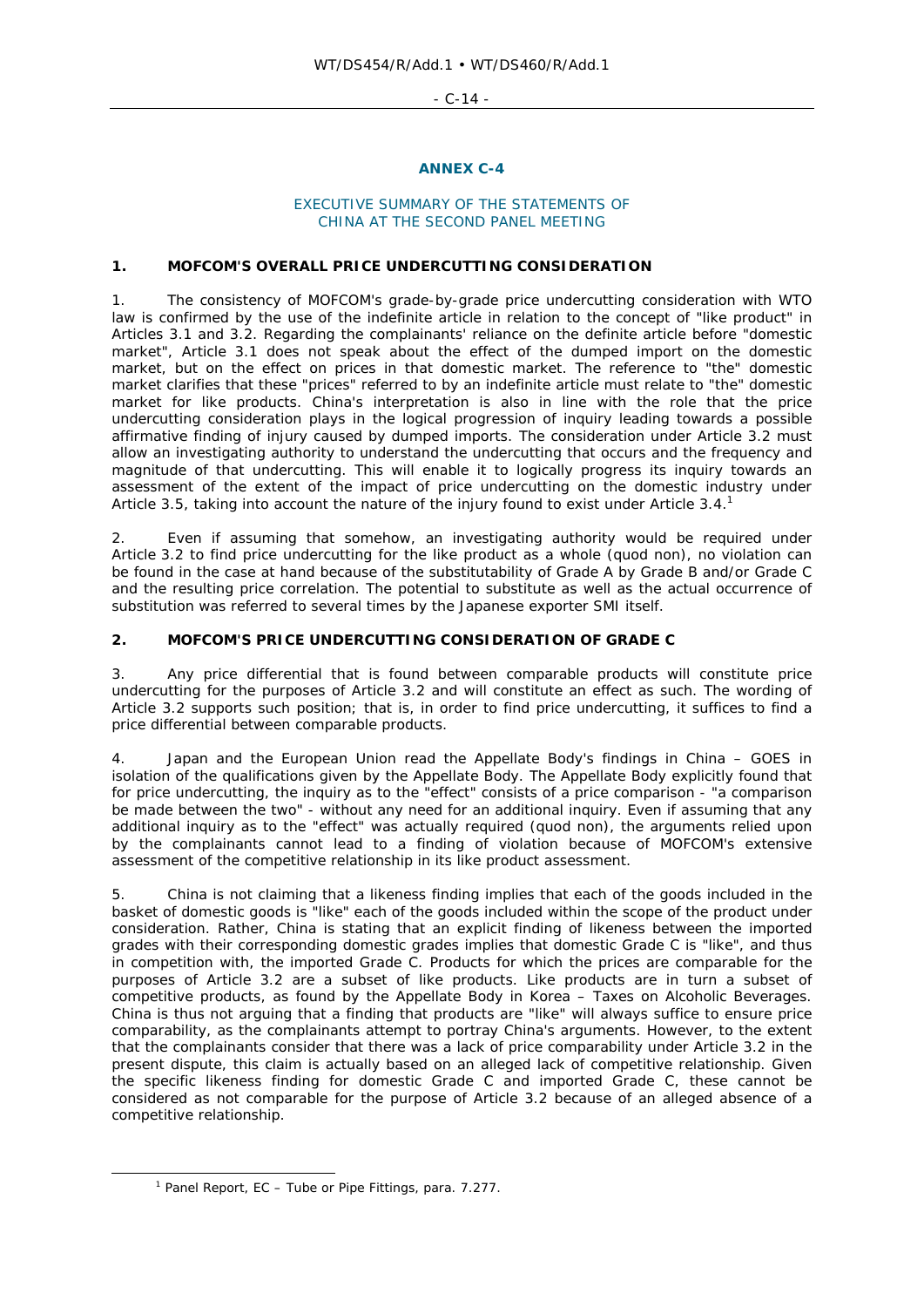# **3. SG&A DATA FOR SMST'S NORMAL VALUE FOR GRADE B**

6. In relation to the terms of reference matter, China is not taking issue with the European Union for failing to cite the full wording of the relevant provisions. Rather, China takes issue with the European Union's attempt to raise additional claims after it had explicitly limited its panel request to an alleged inconsistency in relation to two specific obligations.

7. The irrelevance of the European Union's artificial distinction between the "actual data" reference in Article 2.2.2 and the "actual amounts" reference in Article 2.2.2(ii) is clear from the findings of the panel in that case (*EC – Bed Linen*).<sup>2</sup> The European Union further misrepresents the panel's findings in *US – Corrosion-Resistant Steel Sunset Review*, while the parallels between these two cases are striking: $3$  although the two claims - actual data and ordinary course of trade may have the same legal basis - Article 2.2.2 - the European Union expressly limited its panel request to the actual data requirement. The panel in that dispute also stated that "we do not believe it is necessary to examine the issue of prejudice to the United States by any alleged "lack of specificity" in the Panel request".<sup>4</sup> Furthermore, the European Union reprimands China for allegedly disclosing the content of the consultations. In addition to being contrary to established case law, it is the European Union's own first written submission that mentions several times that China disclosed the exact number and the source during the consultations.

8. With respect to the claims within the Panel's terms of reference, Article 2.2.2 requires SG&A to be "based on" actual data. It cannot seriously be disputed that the SG&A amounts used by MOFCOM are in fact "founded" on, "built upon" or are "supported by" the costs of production.5 It also cannot be disputed that these costs of production are "actual" in that these "existed in act or in fact" and were "in existence at the time".

# **4. FAIR COMPARISON FOR SMST'S DUMPING DETERMINATION FOR GRADE C**

9. The European Union is claiming that in the circumstances of the present case, without any evidence of impact on price comparability and in the absence of any request to do so, an investigating authority must spontaneously amend the product types used. In particular, the European Union claims that when "an exporter has presented evidence of differences in physical characteristics and prices, an investigating authority" must amend the product types to ensure that the products sold on the domestic market with differences are not used to calculate normal value.<sup>6</sup>

10. In extending findings under Article 3.2 to the fair comparison requirement under Article 2.4, the European Union refers to the Appellate Body's findings in *EC – Fasteners*. 7 Interestingly, these findings confirm the discretion of an investigating authority as to the methodology it follows to ensure fair comparison. Further confirmation can be found in the panel's findings in *EC – Footwear*.<sup>8</sup> In that dispute, the panel dismissed the position that the product types or "basket" definitions should reflect "all the characteristics of the product which may have affected price comparability". China considers that the use of the product types submitted by SMST is an important element in determining MOFCOM's compliance with Article 2.4. China does, however, consider that it is not possible to exclude certain products from the scope of the investigation on the basis of Article 2.4.

11. SMST never demonstrated any impact of the alleged physical differences on price comparability. The European Union seems to argue that an investigating authority should spontaneously analyze all data received and carry out several calculations to identify possible differences in costs of production, even if it has not been directed to this data or the required calculations by the exporter. This would inevitably impose an unreasonable burden on investigating authorities.

 $\overline{2}$  $<sup>2</sup>$  Panel Report,  $EC - Bed$  Linen, para. 6.99.</sup>

Panel Report, *US – Corrosion-Resistant Steel Sunset Review*, para. 7.53. 4

<sup>&</sup>lt;sup>4</sup> Panel Report, *US - Corrosion-Resistant Steel Sunset Review*, para. 7.53.

<sup>&</sup>lt;sup>5</sup> Appellate Body Report, *EC - Hormones*, para. 163.

European Union's second written submission, para. 127.

<sup>&</sup>lt;sup>7</sup> European Union's second written submission, footnote 148.

<sup>8</sup> Panel Report, *EC –* Footwear, paras. 7.280 – 7.283.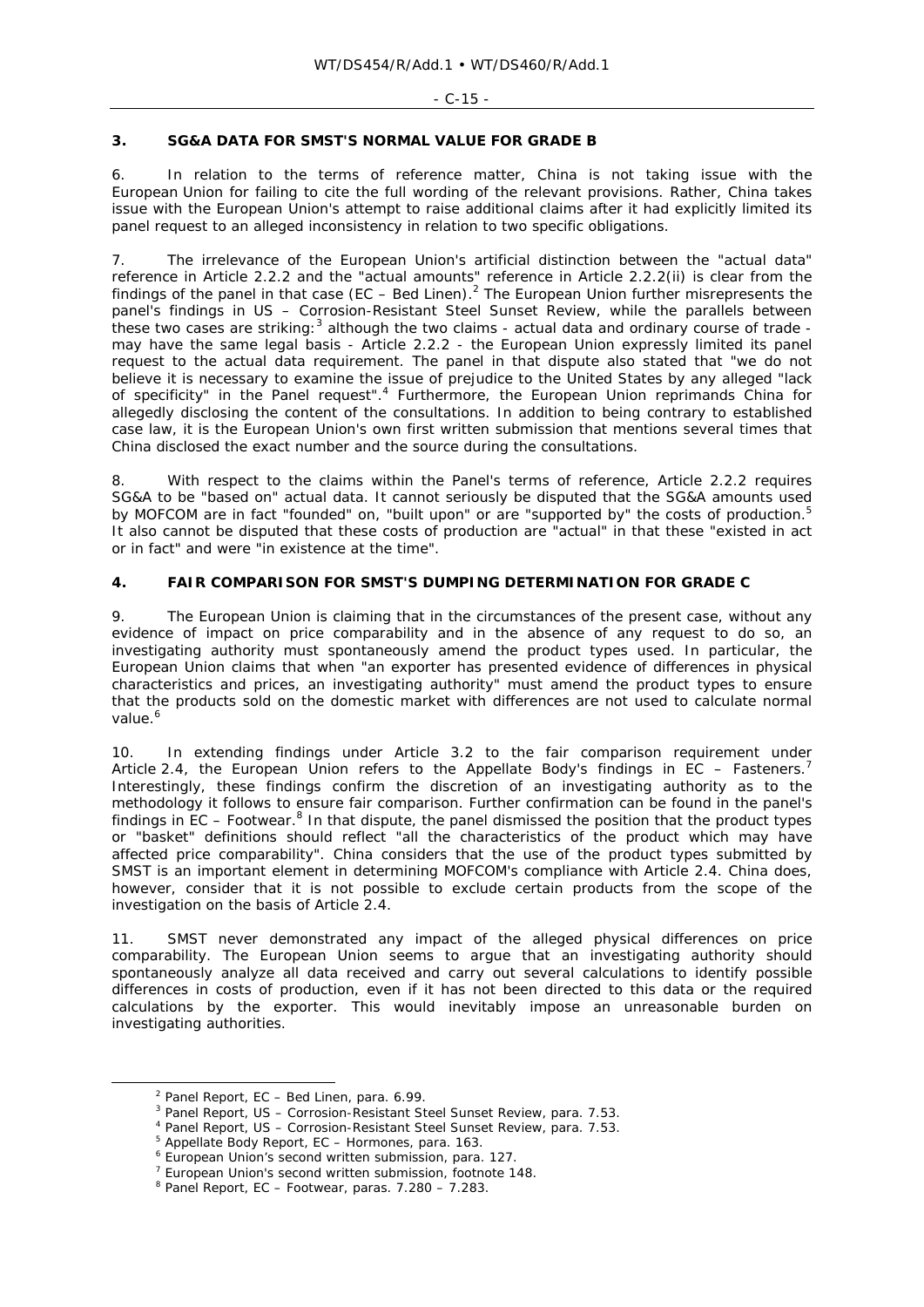#### - C-16 -

# **5. OTHER CLAIMS**

12. With respect to the dumping disclosure, it is not sufficient for the complainants to "point to the fact that they do not disclose the essential facts". A decision by the complainants to remain silent about China's submissions cannot result in a finding of violation, especially as China rebutted these general statements in specific terms. The methodology of MOFCOM's disclosure did permit interested parties to understand how the calculation had been made (see for instance SMST's comments on the Preliminary Dumping Disclosure (Exhibit EU-19 (BCI)), paragraphs 3 to 4).

13. In relation to the injury disclosure and final determination, with respect to those grades and time periods for which no price comparisons were made in the absence of domestic sales or imports, there was no price differential information. As such, the information on import prices could not have led to a contrary outcome in the price undercutting consideration. Regarding confidential information that may have required disclosure, an appropriate non-confidential summary may take the form of "a non-confidential range [of] the percentage difference between the average unit values", which is exactly what MOFCOM did in the present case.<sup>9</sup>

14. Regarding MOFCOM's use of facts available for the "all others rate", compliance should be assessed with respect to the exporters existing at the time, and not with respect to exporters that did not exist at the time when the measures were adopted, and who may or may not have subsequently come into existence. Japan further invokes for the first time, in paragraphs 76 to 81 of its second written submission, a violation of Paragraph 7 of Annex II. China is concerned by this claim, as it is clearly outside the Panel's terms of reference.

15. China recalls that the prospective nature of the WTO dispute settlement system precludes a suggestion such as the one requested by the European Union, since Article 19.1 of the DSU simply requires that a measure is brought into compliance, not that any preceding non-compliance is restored.

16. With respect to a number of claims, the complainants have developed their arguments in different ways and/or have engaged in a more detailed analysis than the other complainant. As a result, for those claims, China considers it appropriate that the findings of each of the Panels are set out separately, taking into account that it is for each complainant separately to make a *prima facie* case.

**\_\_\_\_\_\_\_\_\_\_\_\_\_\_\_** 

 $\frac{1}{\sqrt{2}}$ China's first written submission, paras. 685 and 692.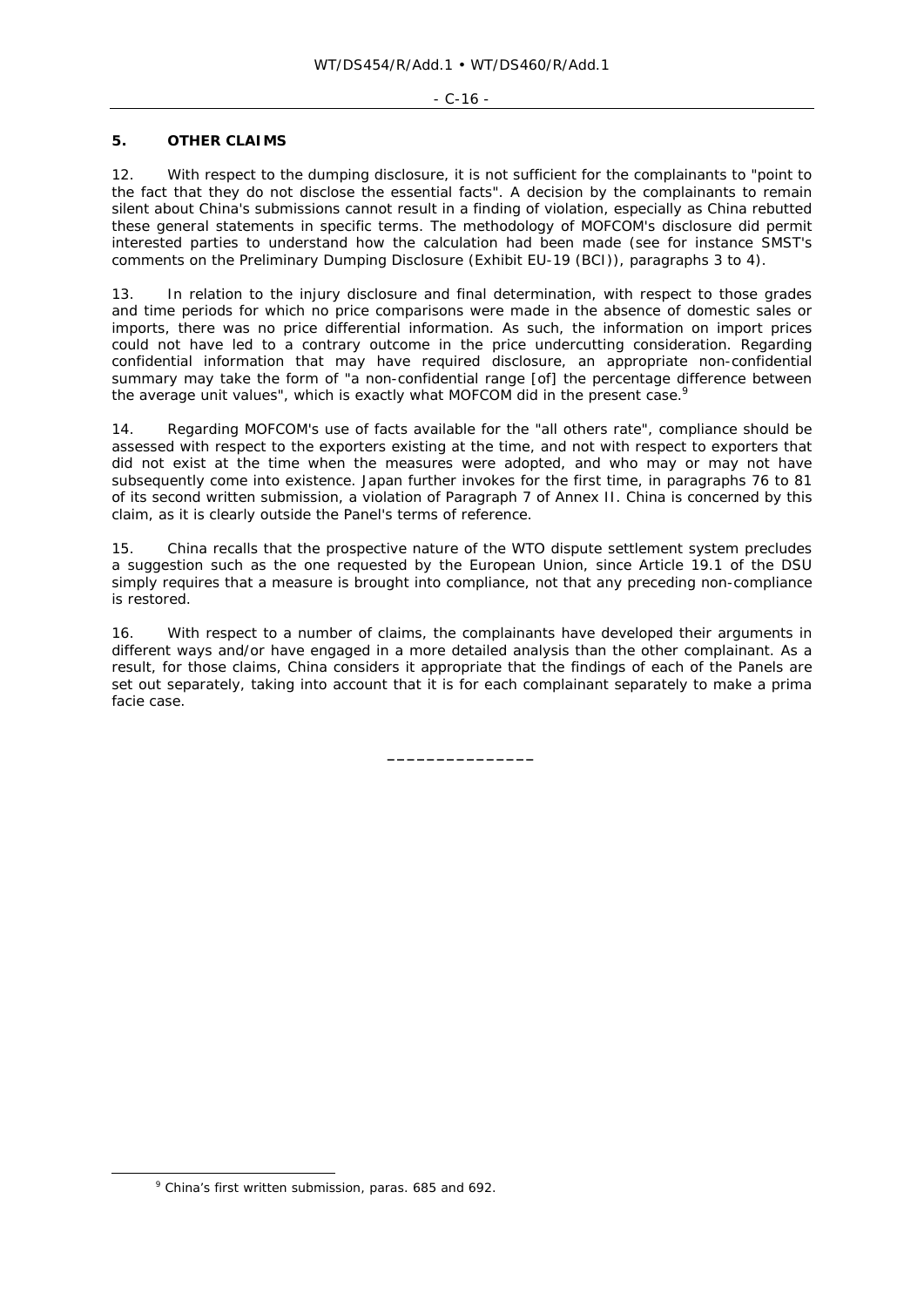# - D-1 -

# **ANNEX D**

# ARGUMENTS OF THIRD PARTIES

| <b>Contents</b> |                                                                    | Page    |
|-----------------|--------------------------------------------------------------------|---------|
| Annex D-1       | Third-Party Statement of the Republic of Korea                     | $D-2$   |
| Annex D-2       | Third-Party Statement of the Kingdom of Saudi Arabia               | $D-4$   |
| Annex D-3       | Third-Party Statement of Turkey                                    | $D - 7$ |
| Annex D-4       | Integrated Executive Summary of the Arguments of the United States | $D-12$  |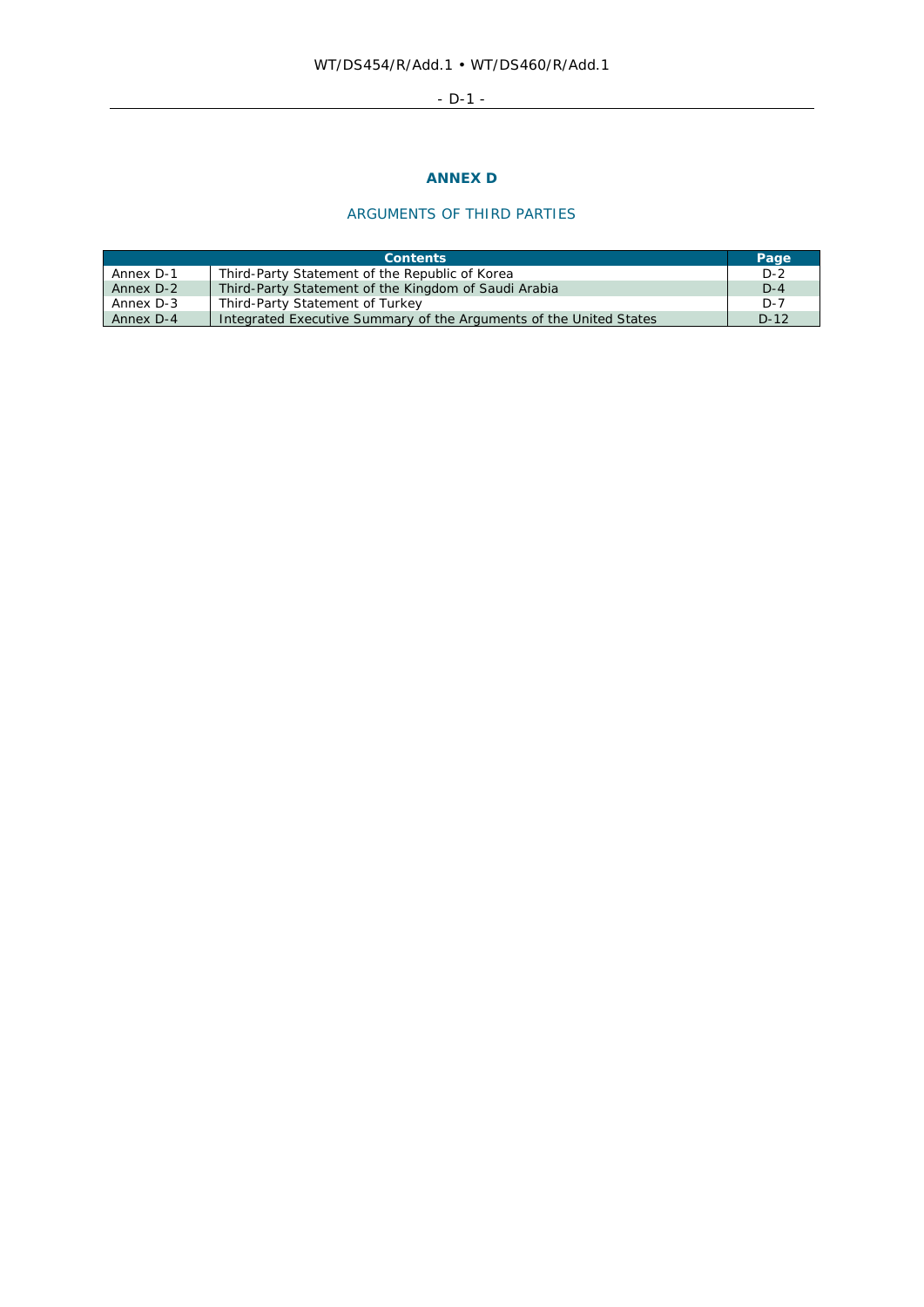#### - D-2 -

#### **ANNEX D-1**

#### THIRD-PARTY STATEMENT OF THE REPUBLIC OF KOREA

1. On behalf of the Republic of Korea, I first would like to extend my sincere gratitude to the members of the Panel for providing us a chance to present our view on the issues that we think are important in this case. This anti-dumping case casts some serious questions with respect to the anti-dumping investigations procedure which may affect the defending rights of the exporters and ultimately the final determinations by the authorities. We hope the Panel guides us through this case with wisdom as to how the investigating authorities should conduct their anti-dumping investigations.

2. Among various issues, Korea would like to raise two issues which are (1) When can the investigating authorities determine the dumping margin on the basis of facts available for all other companies and (2) When does the burden of proof with regard to the fair comparison obligation under Article 2.4 of the AD Agreement shift to exporters from the investigating authorities. Korea will discuss the two issues in order.

#### **When can investigating authorities determine the dumping margin on the basis of facts available under Article 6.8 of the AD Agreement for all other companies**

3. The European Union claimed that the use of facts available is permitted in the calculation of an all others rate, provided that some efforts are made in terms of seeking to identify other firms or specifying the consequences of not providing information. Korea agrees with the European Union on that in order to apply facts available for calculating dumping margin, certain conditions must be met under Article 6.8 and Annex II of the AD Agreement.

4. Furthermore, Korea would like to emphasize that the dumping margin for those firms which were willing to be investigated but were excluded from the sample group according to Article 6.10 of the AD Agreement should be calculated in accordance with Article 9.4 of the AD Agreement.

5. We hope the Panel could shed light on the requirements for the authorities to calculate dumping margin with facts available, and the firms to which such dumping margins could be applied.

## **When does the burden of proof or fair comparison obligation under Article 2.4 of the AD Agreement shift to exporters from the investigating authorities**

6. European Union claims that in calculating normal value for model Product C according to Table 1 on page 4 of its First Written Submission, China reflected the value of goods that were different from the goods sold for export to China. China responds that, although it is true that under Article 2.4 of the AD Agreement the obligation to ensure a fair comparison lies on the investigating authorities and not the exporters, exporters also have an important role to play in the process and since the SMST did not raise any issue on prices between Product C and the goods incorrectly compared, the investigating authorities cannot be deemed to have breached Article 2.4 of the AD Agreement.

7. According to the European Union, the compared goods are much thinner than Product C and their usages are different. While Product C is used in a primary boiler system, incorrectly compared goods cannot be used in a primary boiler system but rather are used in secondary systems such as measuring temperatures or controlling valves.

8. We believe that the burden under Article 2.4 of the AD Agreement to ensure a fair comparison does not shift to the exporters just because the exporters did not claim that there is a price difference between the export product and the product under authority's consideration for calculating the normal value. Especially, the last sentence of Article 2.4 of the AD Agreement states that the authorities shall indicate to the parties in question what information is necessary to ensure a fair comparison and shall not impose an unreasonable burden of proof on those parties.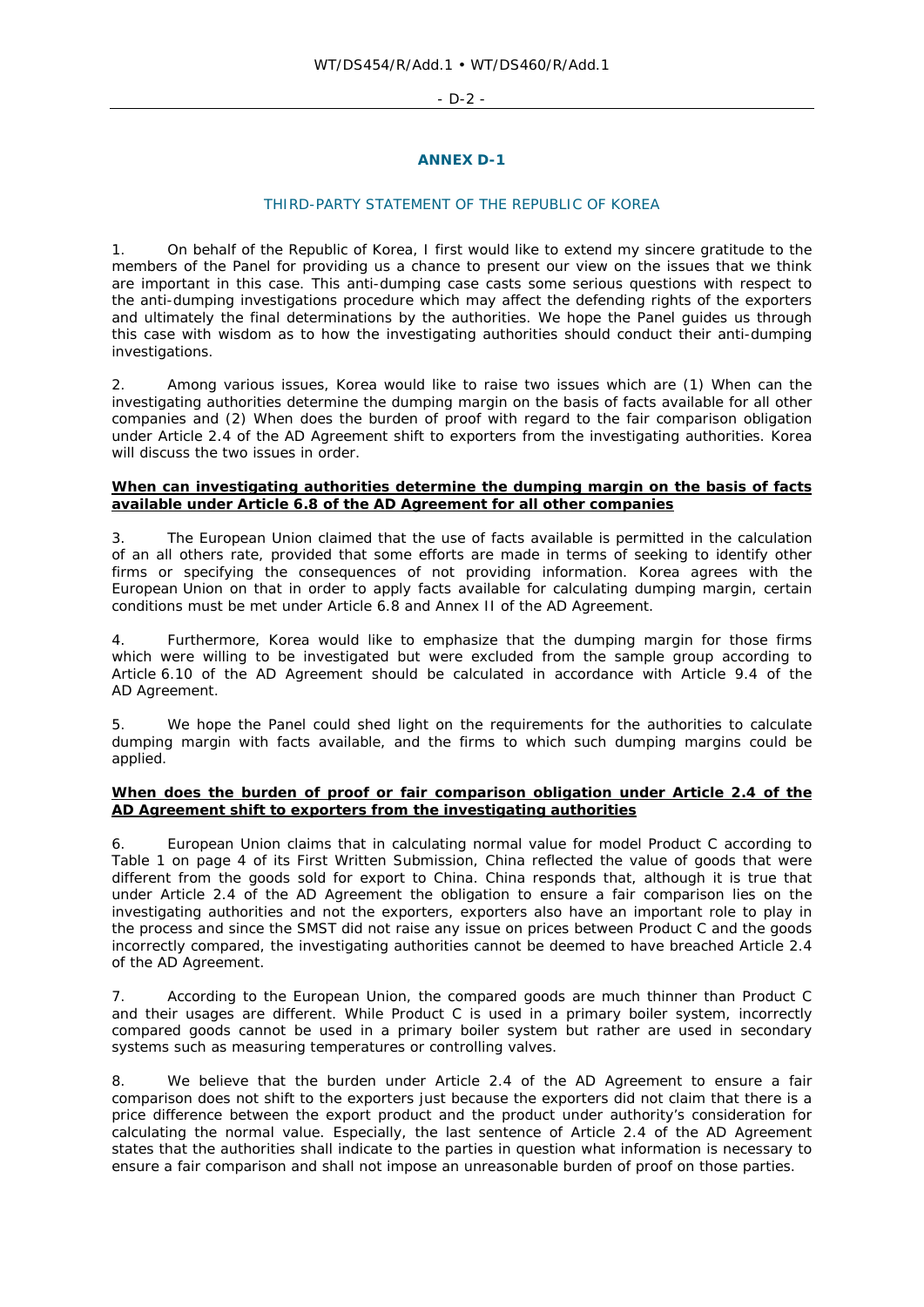#### - D-3 -

9. In this case, all the Parties agree that the SMST has claimed the difference in physical characteristics between the export product and the product considered for calculating the normal value. If such a factual claim was raised at the time of the investigation, through which an investigating authority could have thrown suspicion on the issue of fair comparison, the investigating authority should have evaluated further to determine whether the product it has chosen for the comparison was appropriate, and if it did not, the investigating authority's obligation of fair comparison under Article 2.4 of the AD Agreement could not be deemed to have been released.

10. We hope the Panel to provide us with a criterion that is applicable in determining the moment when the fair comparison obligation of the investigating authorities under Article 2.4 of the AD Agreement shifts to exporters.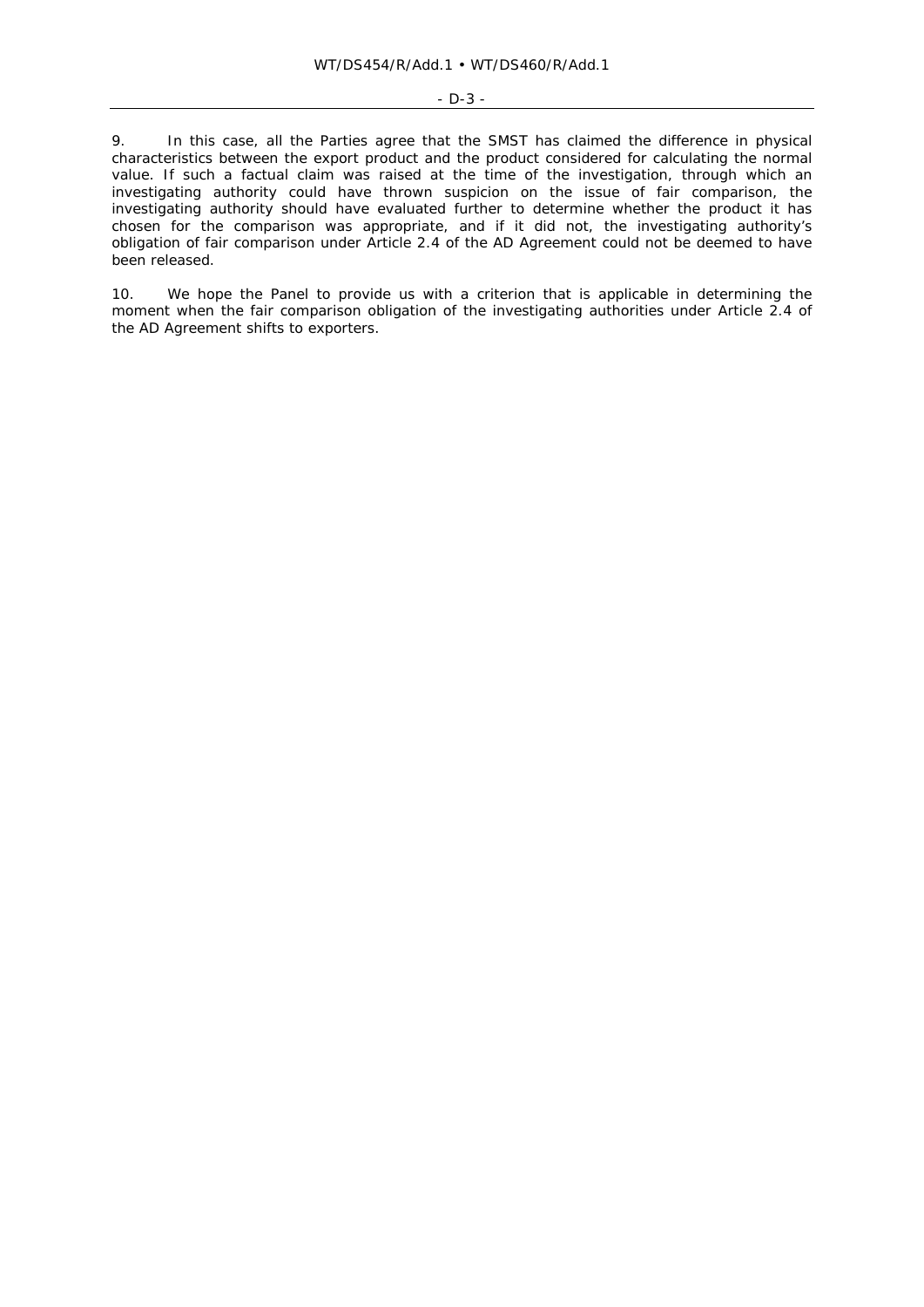#### $-D-4$  -

#### **ANNEX D-2**

#### THIRD-PARTY STATEMENT OF THE KINGDOM OF SAUDI ARABIA

### **I. INTRODUCTION**

1. Thank you, Mr. Chairman and Members of the Panel. The Kingdom of Saudi Arabia would like to take this opportunity to provide its views on the proper interpretation of the Anti-Dumping Agreement. In particular, the Kingdom will address: (i) the use of recorded costs in dumping margin calculations; (ii) the "fair comparison" obligation; and (iii) the injury determination's "logical progression".

# **II. AN INVESTIGATING AUTHORITY IS OBLIGATED TO ACCEPT AN EXPORTER'S RECORDED COSTS EXCEPT IN LIMITED CIRCUMSTANCES**

2. First, Article 2.2.1.1 of the Anti-Dumping Agreement imposes a "positive obligation"<sup>1</sup> on an investigating authority to use an exporter's recorded costs subject *only* to the two conditions stated in that provision. There is no other basis to reject exporters' costs, and WTO panels have consistently held that an investigating authority is required to use recorded costs if these two conditions are met.<sup>2</sup> This obligation rests solely on the investigating authority and applies to all of Article 2.2.

3. The two conditions are provided in the first sentence of Article 2.2.1.1. The first condition is that the exporter's records are "in accordance with the generally accepted accounting principles of the exporting country".

4. The second condition is that these records "reasonably reflect the costs associated with the production and sale of the product under consideration". The second condition is met where there is a sufficiently close relationship between the recorded cost and the actual cost to the company for the production and sale of the product at issue. $3$  The phrase "reasonably reflect" does not permit an investigating authority to substitute its subjective preference as to the recording of an exporter's costs, nor does the phrase permit the authority to question whether the costs recorded are "reasonable". Instead, "the test for determining whether a cost can be used in the calculation of 'cost of production'" is simply "whether it is 'associated with the production and sale' of the like product".<sup>4</sup> Thus, for example, the Panel in *US – Softwood Lumber V* stated that there is no textual basis in Article 2.2.1.1 to conclude that for the "requirements of Article 2.2.1.1 to be met, it is necessary that the [costs] reflect the *market value* of those [costs]"; to accept this premise "would require [the Panel] to read into the text words which are simply not there".<sup>5</sup>

## **III. A "FAIR COMPARISON" REQUIRES COMPARABILITY OF THE EXPORT PRICE AND ITS PARTICULAR NORMAL VALUE**

5. Next, the "fair comparison" requirement of Article 2.4 of the Anti-Dumping Agreement obligates an investigating authority to ensure comparability between an investigated product's export price and normal value. The Kingdom wishes to highlight several aspects of the required "comparison" for the Panel's consideration.

6. First, a proper definition of "like product" is necessary to ensure that a price comparison is "fair". Article 2.1 of the Anti-Dumping Agreement requires that the determination of dumping be a comparison of the export price to the domestic price of a "like product". Article 2.6 defines "like

 $\overline{\phantom{a}}$ <sup>1</sup> Panel Report, *US – Softwood Lumber V*, para. 7.237.

See, e.g., Panel Reports, *EC – Salmon (Norway)*, para. 7.483 and *US – Softwood Lumber V*,

para. 7.23.<br><sup>3</sup> Panel Report, *Egypt - Definitive Anti-Dumping Measures on Steel Rebar from Turkey*, paras. 7.393, 7.423; see also Panel Report, *EC – Salmon (Norway)*, para. 7.483. 4

<sup>&</sup>lt;sup>4</sup> Panel Report, *EC – Salmon (Norway)*, para. 7.483.<br><sup>5</sup> Panel Report, *US – Softwood Lumber V*, para. 7.321 and fn. 446 (citing Appellate Body Report, *India – Quantitative Restrictions*, para. 94). (emphasis original)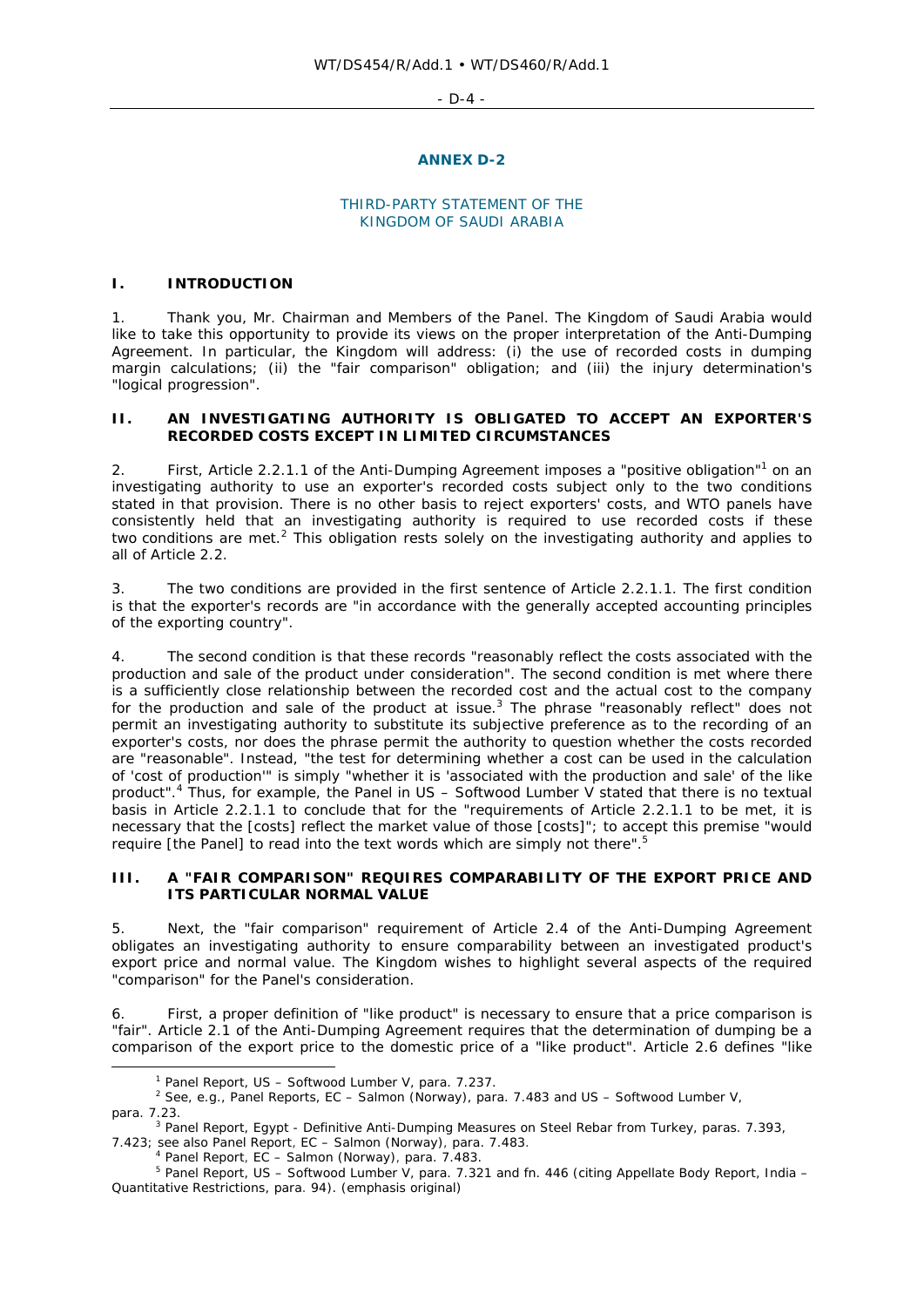product" as "a product which is identical, i.e., alike in all respects to the product under consideration, or in the absence of such a product, another product which, although not alike in all respects, has characteristics closely resembling those of the product under consideration". The phrases "alike in all respects" and "closely resembling" show that the adjusted values that form the basis for a determination of dumping should depart as little as possible from actual prices in the markets at issue.

7. Second, "normal value" must be specific to the exported product and its unique product and pricing characteristics. In defining dumping of an exported product, Article 2.1 refers to "its" normal value; Article 2.4 refers twice to "the" normal value. The consistent use of the possessive or the definite article in referring to "normal value" is intentional: the Anti-Dumping Agreement requires an investigating authority to determine the normal value, of a particular "like product", that most closely reflects the unique characteristics and pricing structure of the particular exported product.

8. Third, the comparison contemplated by Article 2.4 is a comparison of two values that are defined in relation to each other. This follows from the text of Article 2: a determination of dumping requires "price comparability". Although this term is a unitary concept like "fair comparison", the consistent use of "comparability" or "comparable" in conjunction with "price" is significant.

9. Article 2 repeatedly emphasizes the comparability of two interrelated values. Article 2.1 defines dumping as the situation in which a product's export price is "less than the comparable price" of the like product consumed in the exporter's home market. Article 2.2 permits an investigating authority to depart from the like product's home-market sales prices where "such sales do not permit a proper comparison" and to use a "comparison with a comparable price of the like product" exported to a third country. Footnote 2 refers to the need for a "proper comparison", and Article 2.5, which addresses shipments through an intermediate country, underscores an investigating authority's obligation to base the dumping determination on a "comparable price". Finally, the language of Article 2.4, and the emphasis on the "comparison" throughout, underscores the importance of ensuring that a dumping calculation accounts for all differences that affect price comparability. This exercise, which is required by the text of Article 2.4, does not permit an investigating authority to ignore any similarity or difference that might affect "comparability".

10. The jurisprudence therefore has established that artificially modifying the prices of certain export transactions is not a "fair comparison"<sup>6</sup>. This principle should be equally applicable to normal value because both it and export price affect price comparability, which is the core objective of the dumping calculation. As such, an impermissible price comparison may result, for example, from using values other than the exporter's own prices to establish normal value, from comparing products that are too different to be considered "like", or from adjusting only one value for factors that affect both the normal value and the export price equally.

### **IV. AN INVESTIGATING AUTHORITY IS REQUIRED TO DETERMINE INJURY BASED ON A "LOGICAL PROGRESSION" OF ANALYSIS**

11. Finally, on the subject of injury, the Kingdom is of the view that an investigating authority's determination under Article 3 of the Anti-Dumping Agreement must establish a logical progression of analysis among its "essential components" in order to constitute the requisite "objective examination" of "positive evidence".

12. Article 3.1 lists the injury determination's three "essential components". The subsequent paragraphs of Article 3 elaborate on these components, their relationship with each other, and how they must fit into the "overall framework of an injury determination".<sup>7</sup> The sequential analysis contemplated by Article 3 and its repeated emphasis on the "same imports" establish that the injury components are "closely interrelated"<sup>8</sup> and work together to produce a "logical" conclusion about whether subject imports caused material injury to the domestic industry. As the Appellate Body has stated, the various provisions of Article 3 "contemplate a logical progression of

 $\overline{\phantom{a}}$ See Appellate Body Report, *US – Zeroing (Japan)*, para. 146. 7

<sup>&</sup>lt;sup>7</sup> Appellate Body Report, *China – GOES*, paras. 127-128.

Appellate Body Report, *EC – Tube or Pipe Fittings*, para. 115.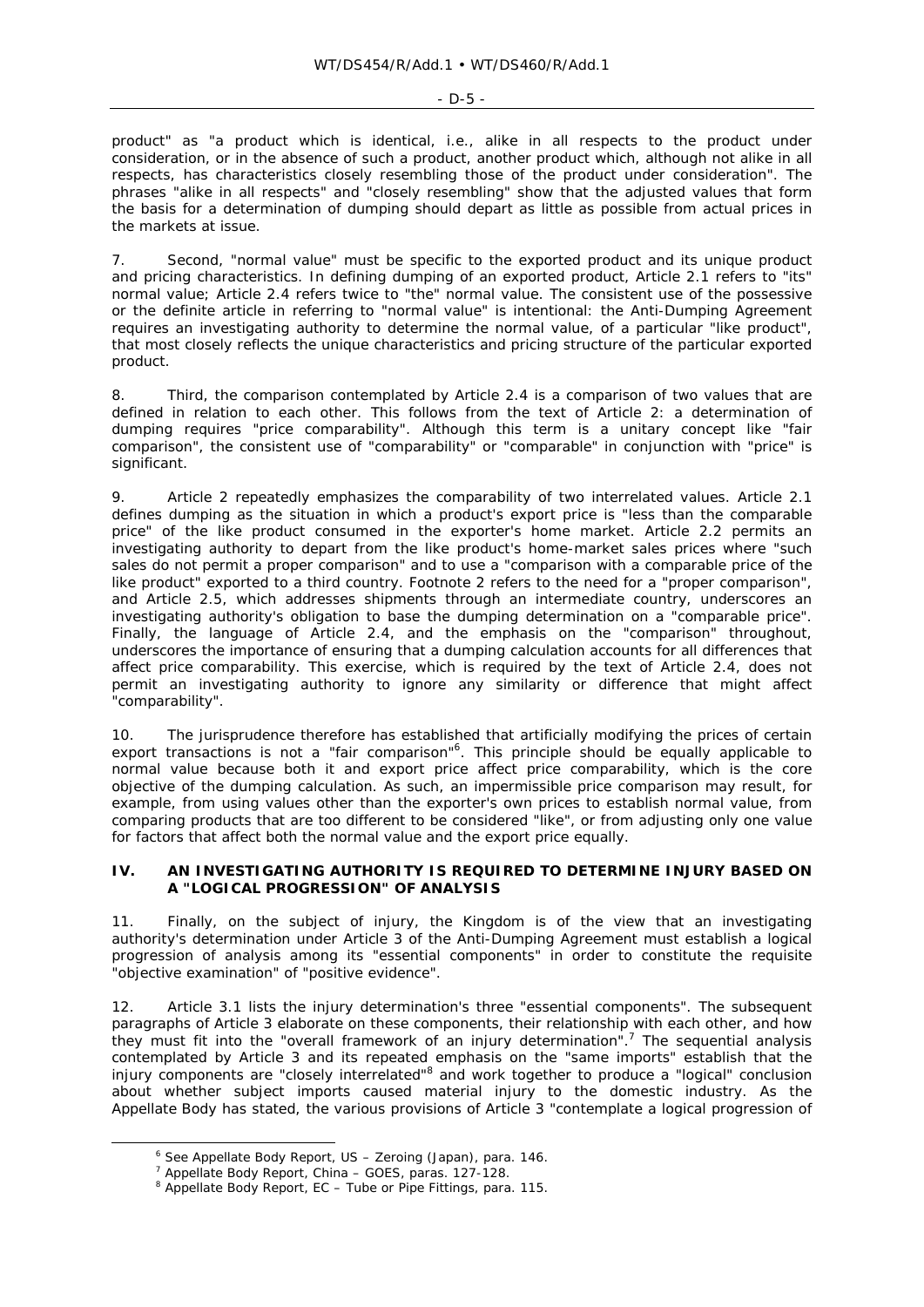inquiry leading to an investigating authority's ultimate injury and causation determination".<sup>9</sup> This inquiry entails sequential analyses of subject imports' volume effects and price effects under Article 3.2 and then their impact on the domestic industry under Article 3.4. Finally, under Article 3.5, these elements are "linked through a causation analysis between subject imports and the injury to the domestic industry, taking into account all factors that are being considered and evaluated".<sup>10</sup>

13. Although an investigating authority enjoys discretion as to the methodologies employed to determine injury under Article 3, its examination of the impact of subject imports on the domestic industry under Article 3.4 will constitute an "objective examination" only where it logically progresses from the assessment of those imports' volume effects and price effects under Article 3.2. This follows from three requirements of Article 3, which establish an analytical and evidentiary linkage between Articles 3.2 and 3.4.

14. First, the text of Article 3 states that an investigating authority is required to examine the same group of dumped imports under Articles 3.2 and 3.4. The Appellate Body has recognized and confirmed this point. $11$ 

15. Second, Article 3.4 requires an investigating authority to examine the same dumped imports as were considered under Article 3.2 in order to properly assess whether those imports have "explanatory force ... for the state of the domestic industry".<sup>12</sup> Thus, an investigating authority "must derive an understanding"<sup>13</sup> of the impact of the subject imports  $-$  the same imports that have been found under Article 3.2 to have produced volume and price effects – on the domestic industry in that market.

16. Third, the investigating authority's examination of the "explanatory force" of the dumped imports for the state of the domestic industry will constitute an "objective examination" only where it represents a "logical progression" from the examination of those same imports' volume effects and price effects under Article 3.2.<sup>14</sup> The inquiry under Article 3.4 complements and conforms to the analyses carried out under Article 3.2 in order to produce the ultimate conclusion on causation under Article 3.5. This analysis necessarily involves a linkage between the identified volume and price effects and the state of the domestic industry. Indeed, the Panel in *China – Broiler Products* noted that the examination of the situation of the domestic industry under Article 3.4 is "inextricably linked" to the "earlier examination of the price effects of subject imports" under Article 3.2. The Panel therefore ruled that implementation of the Panel's findings with respect to Article 3.2 would require the reexamination of the original determination concerning the impact of subject imports on the domestic industry under Article 3.4.<sup>15</sup>

# **V. CONCLUSION**

17. Mr. Chairman, this concludes the Kingdom's statement. I thank you for your attention.

 $\frac{1}{9}$ 

<sup>&</sup>lt;sup>9</sup> Appellate Body Report, *China – GOES*, para. 128.<br><sup>10</sup> Ibid.<br><sup>11</sup> Appellate Body Report, *China – GOES*, para. 127.<br><sup>12</sup> Ibid. para. 149. See also Panel Reports, *China – X-Ray Equipment*, para. 7.254; and *China – Br Products*, fn. 822.

<sup>13</sup> Appellate Body Report, *China – GOES*, para. 149. 14 Appellate Body Report, *China – GOES*, para. 149. 15 Panel Report, *China – Broiler Products*, para. 7.555.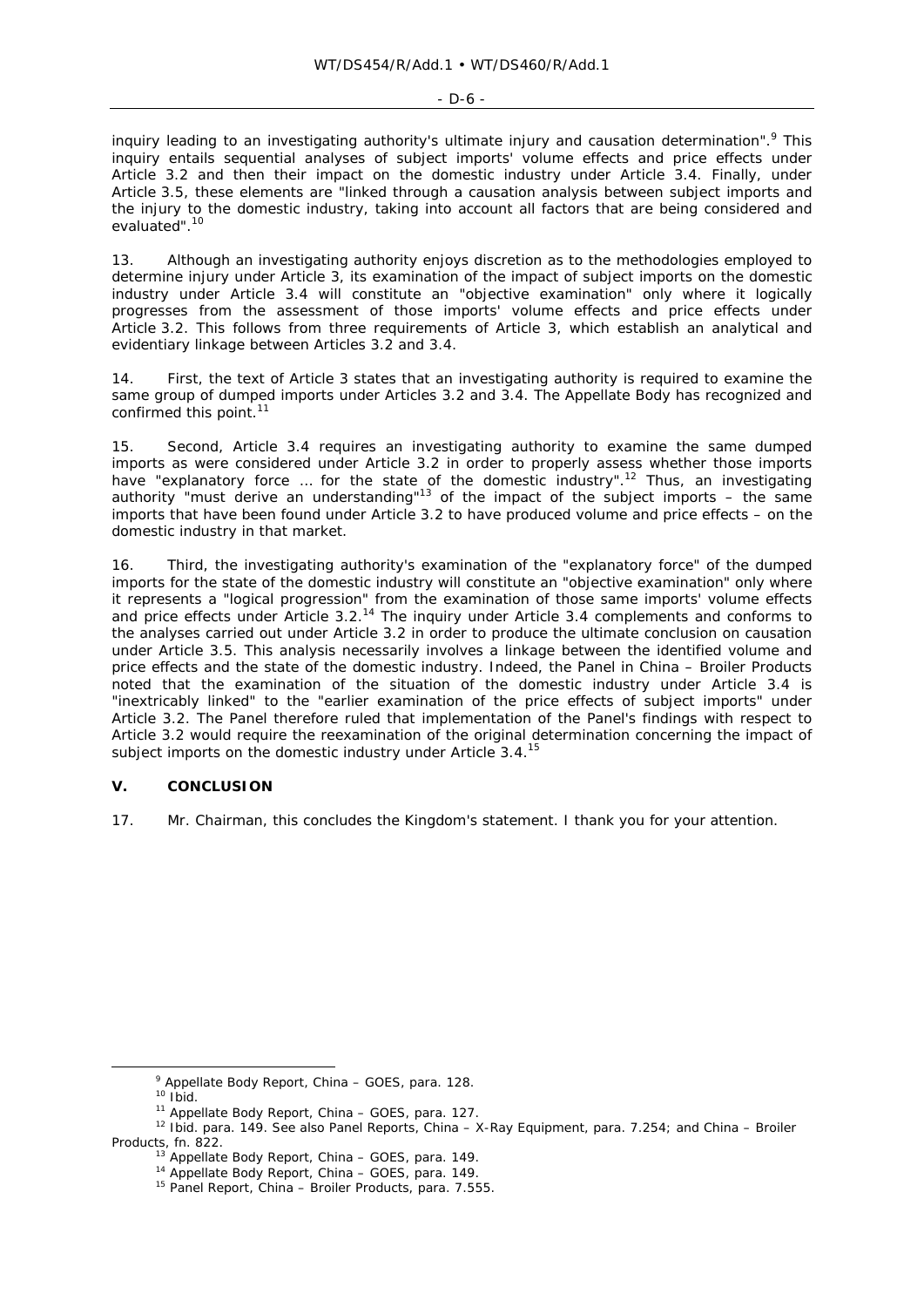# - D-7 -

# **ANNEX D-3**

# THIRD-PARTY STATEMENT OF TURKEY

# **TABLE OF CASES**

| <b>Short Name</b>                                             | <b>Full Citation</b>                                                                                                                                                                       |
|---------------------------------------------------------------|--------------------------------------------------------------------------------------------------------------------------------------------------------------------------------------------|
| US - DRAMS (Panel)                                            | Panel Report, United States - Anti-Dumping Duty on Dynamic Random Access<br>Memory Semiconductors (DRAMS) of One Megabit or Above from Korea,<br>WT/DS99/R, adopted 19 March 1999          |
| Thailand - H Beams (AB)                                       | Appellate Body Report, Anti-Dumping Duties on Angles, Shapes and Sections of<br>Iron or Non-Alloy Steal and H-Beams from Poland, WT/DS122/AB/R, adopted<br>5 April 2001                    |
| Mexico – Rice (AB)                                            | Appellate Body Report, Mexico - Definitive Anti-Dumping Measures on Beef and<br>Rice, WT/DS295/AB/R, adopted 29 November 2005                                                              |
| Tubes<br>and<br><i>Mexico</i><br>- Pipes<br>AD Duties (Panel) | Panel Report, Mexico – Anti-Dumping Duties on Steel Pipes and Tubes from<br>Guatemala, WT/DS184/AB/R, adopted 24 July 2007                                                                 |
| EC – Fasteners (Panel)                                        | Panel Report, European Communities-Definitive Anti-Dumping Measures on<br>Certain Iron and Steel Fasteners, WT/DS397/R, adopted 29 September 2010                                          |
| EC – Fasteners (AB)                                           | Appellate Body Report, <i>Communities-Definitive Anti-Dumping Measures on</i><br>Certain Iron and Steel Fasteners, WT/DS397/R/AB, adopted 28 July 2011                                     |
| China – GOES (Panel)                                          | Panel Report, China - Countervailing and Anti-Dumping Duties on Grain Oriented<br>Flat-Rolled Electrical Steel From The United States, WT/DS414/R, adopted<br>16 November 2012             |
| China – GOES (AB)                                             | Appellate Body Report, China - Countervailing and Anti-Dumping Duties on Grain<br>Oriented Flat-Rolled Electrical Steel From The United States, WT/DS414/AB/R,<br>adopted 16 November 2012 |
| China – Broiler Products (Panel)                              | Panel Report, Anti-Dumping and Countervailing Duty Measures on Broiler<br>Products From The United States, WT/DS427/R, adopted 25 September 2013                                           |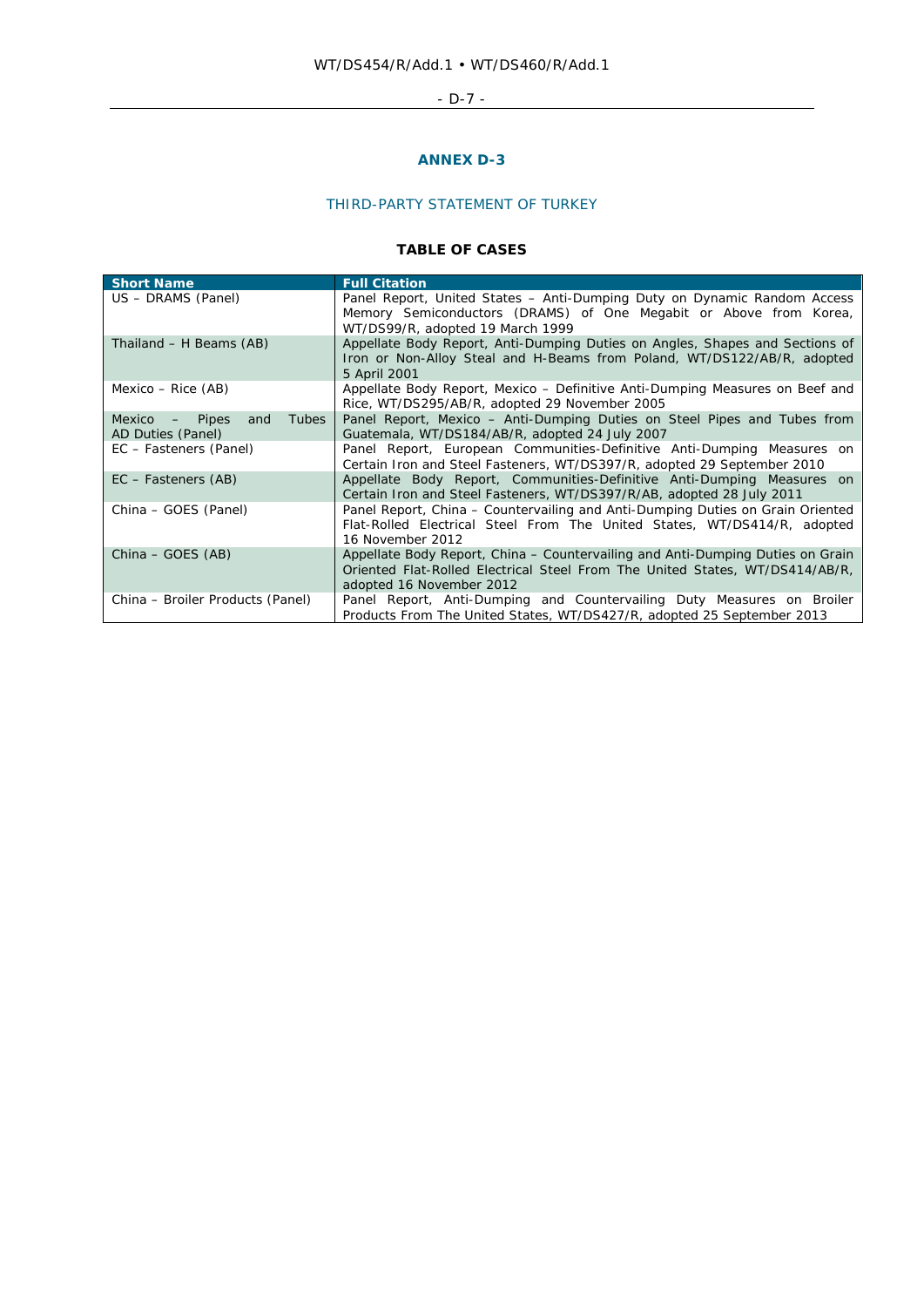## **I. INTRODUCTION**

Mr. Chairman, Distinguished Members of the Panel,

1. The Republic of Turkey (hereinafter referred to as "Turkey") would like to thank the Panel for the opportunity to present her views in this proceeding on the dispute among the People's Republic of China (hereinafter referred to as China), the European Union (hereinafter referred to as the EU) and Japan.

2. Turkey would like submit its third party opinion due its interest on the correct and coherent interpretation of the Agreement on Implementation of Article VI of the General Agreement on Tariffs and Trade 1994 (hereinafter referred to as the "ADA").

3. In this statement Turkey will focus on two issues: Whether paragraph 1 of Article 3 of the ADA envisages hierarchy among the paragraphs 2, 4 and 5 in course of an injury and causation analysis; and the legal interpretation of the phrase "*best endeavor*" within the context of the use of "*facts available*" based findings vis-à-vis "*unknown exporters*".

## **II. THE QUESTION CONCERNING "LOGICAL PROGRESSION" IN ANALYSIS ON INJURY AND CAUSATION IN DUMPING INVESTIGATIONS**

Mr. Chairman,

4. As underlined numerous times in Panel<sup>1</sup> and Appellate Body Reports<sup>2</sup>, Article 3.1 of the ADA acts like a chapeau of the remaining paragraphs of Article 3 putting the investigating authority under the responsibility to undertake its injury/causation examination objectively by relying on positive evidence. The investigating authority has to act in accordance with the overarching principles of Article 3.1 every time it assesses the volume and trend of dumped imports; evaluates the price effect of these imports on the domestic industry and analysis the impact of dumped imports on the state of the domestic industry.

5. Article 3.1 reads as follows;

"A determination of injury for the purpose of Article VI of GATT 1994 shall be based on positive evidence and involve an objective examination of both *(a)* the volume of the dumped imports and the effect of the dumped imports on prices in the domestic market for the like products, and *(b)* the *consequent* impact of *these* imports on domestic producers of such products. *(emphasis added)*

6. The EU and Japan highlight in their written submission that the word "*consequent*" bridges the evaluation on the volume and price effect of the dumped imports with the conclusions on impact of such imports on the economic performance of the domestic producers.<sup>3</sup> It is understood from this statement that the investigating authority is obliged to show initially the absolute or relative increase of volume of dumped imports and the adverse price effect of these imports before moving to establish the negative impact of these imports on the economic indicators of the domestic industry.

7. Turkey acknowledges that this pattern of evaluation is frequently used by investigating authorities in their analysis of injury and causation. Turkey's concern, however, does not relate to whether such an approach is warranted under Article 3 but to the question whether this system, named as "*logical progression*", paves way to a legal obligation that confines the investigating authority to stop its injury and causation analysis in the event that the authority concludes that there is no absolute/relative increase in the volume of dumped imports and/or no price undercutting, depression or suppression caused by dumped imports. Is the authority blocked to proceed to the next stage of the assessment, namely the analysis of the economic state of the domestic industry, if it finds that paragraph 2 of Article 3 is not legally satisfied?

 $\overline{\phantom{a}}$  Panel Report, *Mexico – Pipes and Tubes AD Duties,* para. 7.247; Panel Report, *EC – Fasteners*, para. 7.323. 2 AB Report, *Thailand – H Beams*, para. 106; AB Report, *EC – Fasteners*, para. 414;AB Report, *China –* 

*GOES*, para. 126. 3

EU's first written submission, para. 218; Japan's first written submission, para. 121.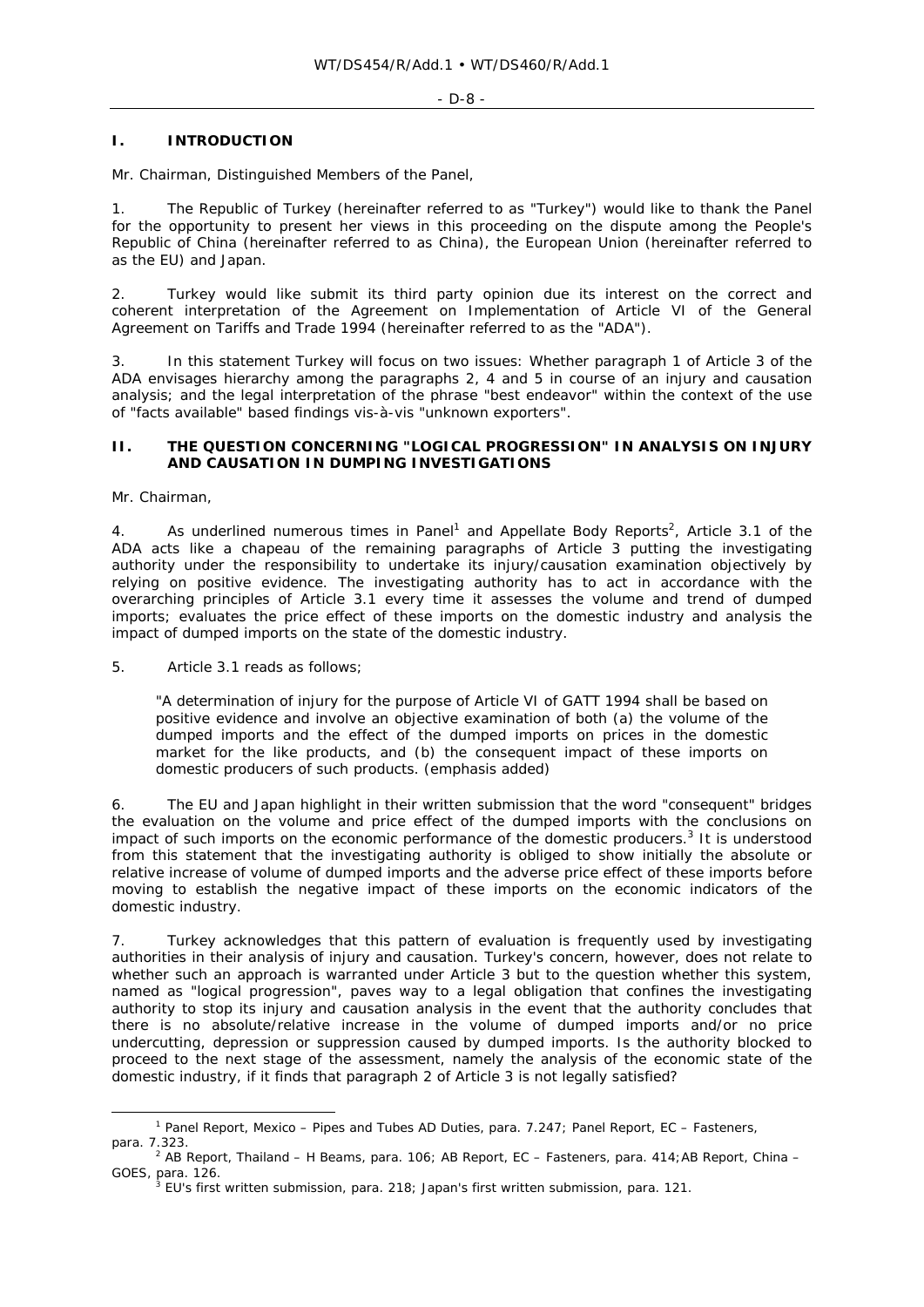#### - D-9 -

8. Turkey's position is not affirmative on this issue. As underscored by the Appellate Body<sup>4</sup> the injury analysis should be an exercise of the cross-consideration of the volume of the dumped imports; the price effect of the dumped imports on the prices of the domestic producers and evaluation of the economic state of the domestic industry. In that framework, our legal interpretation does not point out an obligation to follow a hierarchy or sequence among these components of injury analysis.

9. Often, the investigating authorities begin their injury analysis by evaluating the volume and price trend of the product under consideration originating in the country under investigation. Assessment on the price effect of imports and the state of the domestic industry comes at the second phase. Such a pattern, however, should not lead to the conclusion that the investigating authority is legally bound to pass first the stage concerning the volume and price effect of dumped imports to proceed to the coming phases of the injury analysis.

10. As clearly identified in the first sentence of paragraph 5 of Article 3 the essence of causality should be the negative effects of dumped imports on the domestic industry, through the act of dumping, as set forth in paragraphs 2 and 4 of Article 3. The examination should include all relevant evidence before the authorities including those that weaken the causality between dumped imports and injury incurred by the domestic industry. Furthermore the investigating authority is also obliged to focus on known factors other than the influence of dumped imports to identify whether these factors erode the link between dumping and injury.

11. To concentrate on "other factors" the investigating authority has to finish first its evaluation on the "primary factors" which relate to the impact of dumped imports. Without finishing its work on the "main factors" causing injury, how can the authority evaluate "other known factors" as formulated in paragraph 5 of Article 3? Turkey conceives that the legal mechanics of paragraph 5 requires the authority to undertake a full-fledge examination of different parts of the injury analysis without keeping any relevant information out of the scope.

12. Nevertheless, this legal interpretation should not be comprehended as that the authority is obliged to continue the investigation even though it identifies that there is no significant increase in imports; no adverse price affect or no erosion in the economic parameters of the domestic industry. What Turkey underscores is that the authority should complete its examination comprehensively, by including all aspects of the injury analysis, before reaching the conclusion that it terminates the investigation due to the absence of legal requirements as stipulated in paragraph 2 and 4 of Article 3.

13. In light of the principles stipulated in paragraph 1 and 5 of Article 3, Turkey would like to emphasize once more that injury-causality analysis should be undertaken with a comprehensive approach without singling out any significant, verifiable and objective factor that may weaken or strengthen the injury determination and causation analysis between dumped imports and injury.

### **III. THE NOTION OF "BEST ENDEVOUR" CONCERNING THE USE "FACT AVAILABLE" IN "ALL OTHERS" RATE**

14. The question whether the investigating authority has the discretion to use "facts available" based calculations and findings vis-à-vis unknown exporters was one of the heavily addressed issues in panels *China – GOES5* and *China-Broiler Products*. 6

15. Considering the time-limits, Turkey will not reiterate her position on this issue but would like to stress that She is in line with the latest ruling in the WTO case law pointing out that it will be difficult for a member to determine an appropriate anti-dumping margin for certain unknown producers/exporters and apply an anti-dumping measure if "facts available" based calculations cannot be used for "unknown" producers/exporters.<sup>7</sup>

16. Turkey, however, would like to share briefly her position concerning the threshold of "best endeavor" that the investigation authority has to pass to conclude that all effort was shown to identify unknown producer/exporters, importers and other interested parties.

 $\overline{a}$ AB Report, *China – GOES*, para. 127. 5

<sup>&</sup>lt;sup>5</sup> Panel Report, *China – GOES*, paras. 7.384-7.386.

<sup>&</sup>lt;sup>6</sup> Panel Report, *China – Broiler Products*, para. 7.305.

Panel Report, *China – Broiler Products*, para. 7.305.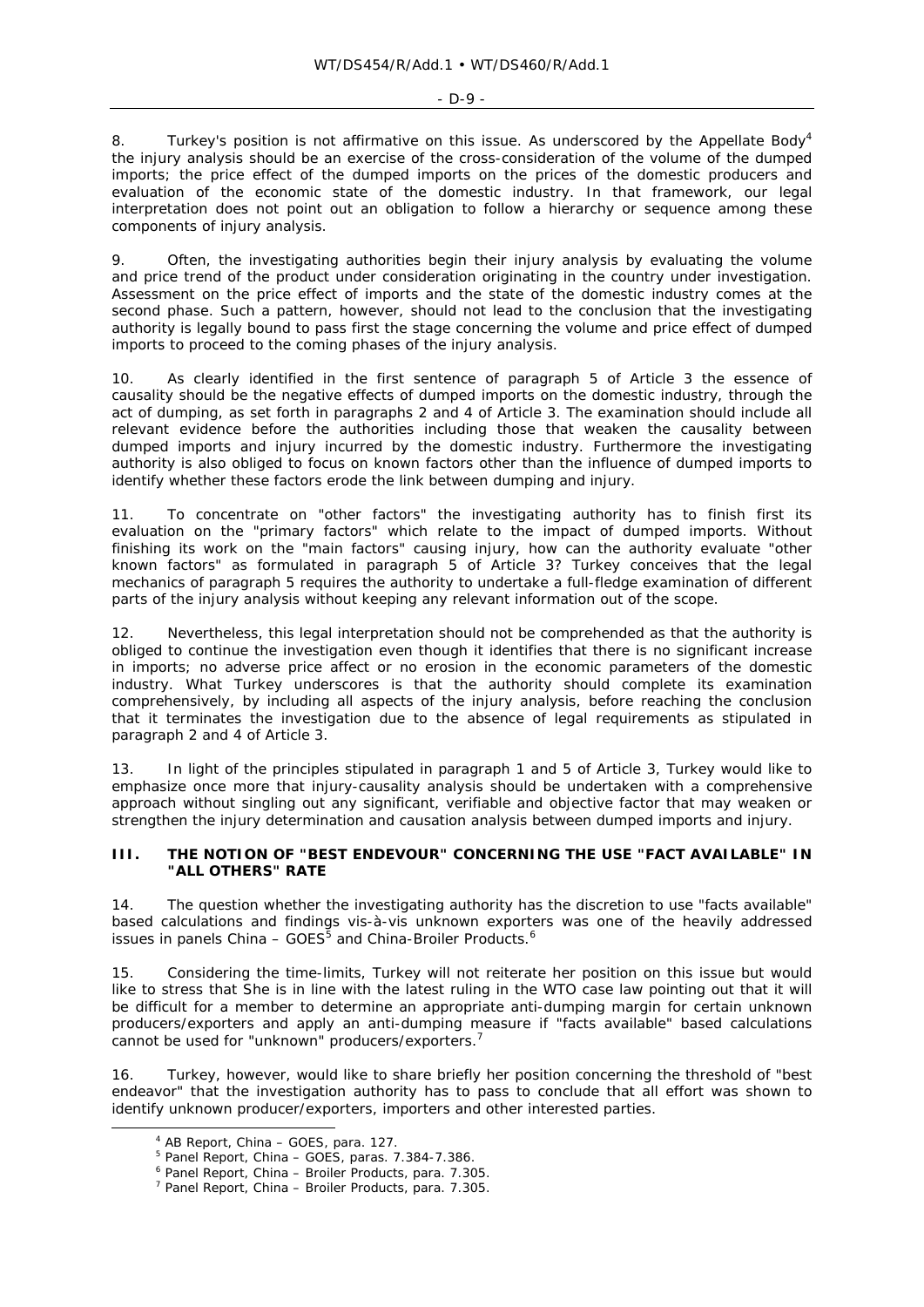#### $-D-10 =$

17. Pursuant to paragraph 1 of Article 6 of the ADA all interested parties in an anti-dumping investigation shall be given notice of the information required and ample opportunity to present in writing all evidence which they consider is relevant. Furthermore, as requested in paragraph 1 of Annex II of the ADA the information required from any interested party should be in specific detail and the interested party should be informed on possible consequences if the desired information is not supplied in reasonable time.

18. Even though there are certain clear-cut rules on the content of the communication, neither paragraph 8 of Article 6 nor Annex II of the ADA shed light on the form of the requested information or the medium of communication the investigation authority should use. $8$  Such components of the investigation are left to the discretion of the investigating authority which is obliged to act in goodwill and respect due process rules as well as defense rights of the interested parties in context of Article 6 of the ADA.

19. In practice, it is known that the starting point for the investigating authority to identify foreign producer/exporters is the petition itself. In most cases the authority expects the petitioning domestic industry to come up with the identities of the foreign producers/exporters because of the assumption that these domestic producers would possess the most accurate information on the market, their competitors and pricing trends. At this stage the investigating authority will be under the legal obligation to check the adequacy and accuracy of the information in line with paragraph 6 of Article 6 of the ADA. As addressed by the WTO jurisprudence, however, such an obligation is not absolute and the investigating authority has the leeway to satisfy as to the accuracy and adequacy of the information in a number of ways without resorting to some type of formal verification. In that manner, relying on the reputation of the source is considered as one of these ways. In line with WTO case law there is no expectation of the verification of the accuracy of each piece of information which would render the investigation unmanageable<sup>9</sup>. Nevertheless, Turkey understands that the investigating authority has to show the utmost caution on the accuracy and adequacy of the submitted information as expected from an objective and even-handed authority.

20. Except the foreign companies shown in the petition, the question whether the authority has to pin point each and every foreign producer/exporter that exported the subject merchandise in the period of investigation is the essence of the discussion on "best endeavor". In light of the latest rulings in WTO jurisprudence<sup>10</sup> Turkey maintains that even though the authority is under the obligation to check the accuracy of the submitted information and extend its examination if it is not fully satisfied with the submitted information; there is no legal obligation to further its works to such extremes to identify each unknown producer/exporter.

21. As a matter of fact, in investigations where the industry is fragmented on both importer and exporter side the investigating authority should not be held legally responsible for not directly communicating<sup>11</sup> to each and every producer/exporter or not showing the highest enthusiasm to get in touch with these exporters. Furthermore, considering the textual reading of Article 5, 6 and Annex II of the ADA as well as the recent holdings in WTO case law, in such cases, it would be unreasonable to conclude that the authority has no discretion to use facts available based findings vis-à-vis unknown exporters for the reason that it did not display the best endeavor to contact them. As accurately pointed out, the investigating authority will not be in the position to draw a line between two types of "unknown" producers/exporters, namely those who exist and are exporting but refuse to appear and those who are not exporting in period of investigation.<sup>12</sup>

22. To summarize, Turkey would like to stress that the margins of the "best endeavor" to identify unknown producer/exporters, importers and other interested parties should be evaluated within the merits of each case before reaching a conclusion that the investigating authority was well warranted to rely on "fact available" based calculations and findings vis-à-vis these producer/exporters.

 <sup>8</sup> <sup>8</sup> Panel Report, *China – Broiler Products*, para. 7.301; Panel Report, *China – GOES*, para. 7.386.<br><sup>9</sup> Panel Report, *US – DRAMS*, para. 6.78.

<sup>&</sup>lt;sup>10</sup> Appellate Body Report, *Mexico – Rice*, para. 251; Panel Report, *China – Broiler Products*, para. 7.302.<br><sup>11</sup> Panel Report, *China – Broiler Products*, para. 7.304.<br><sup>12</sup> Panel Report, *China – Broiler Products*, foo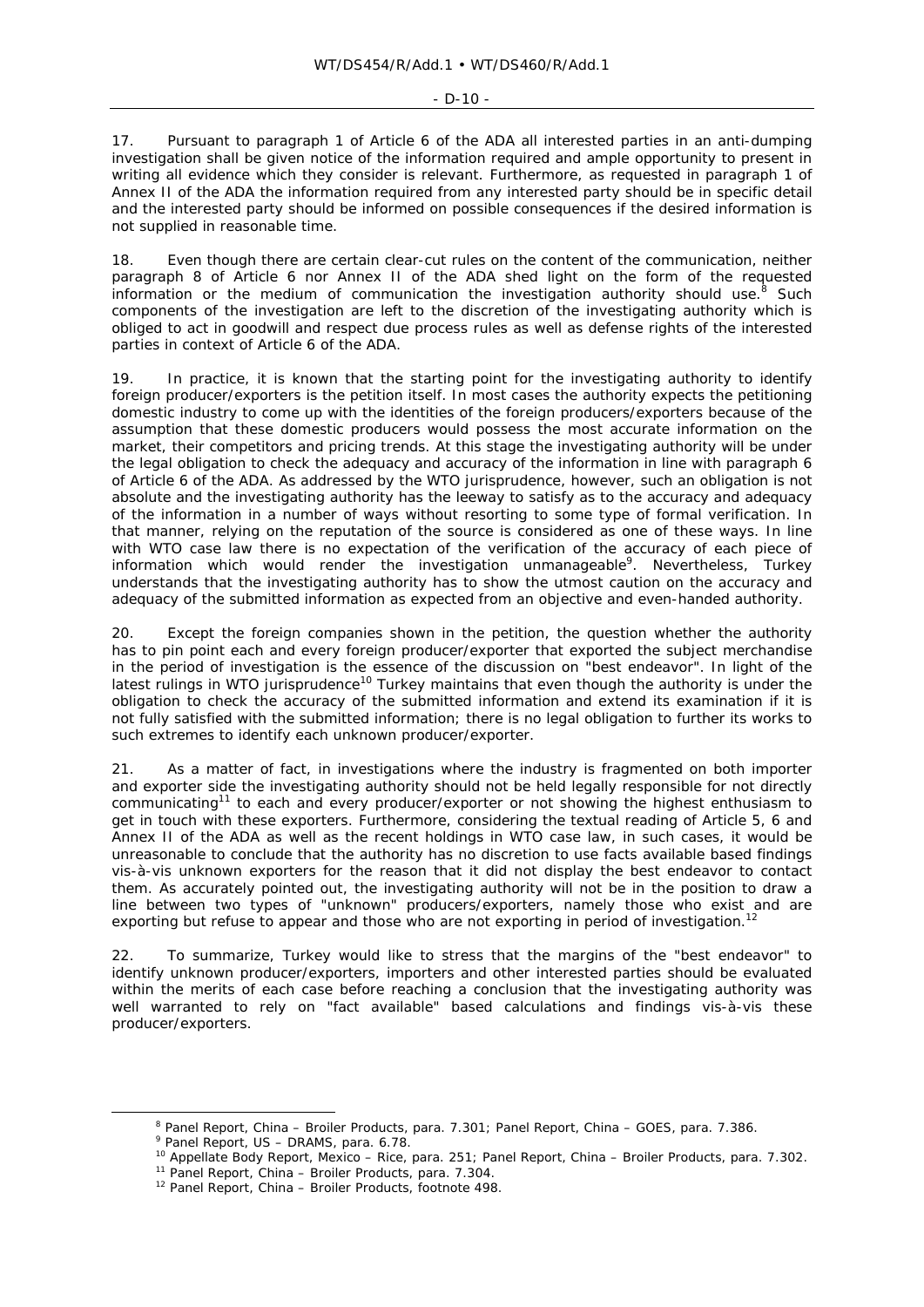# **IV. CONCLUSION**

23. Mr. Chairman, distinguished Members of the Panel, with these comments, Turkey would like to contribute to the legal debate of the parties in this case, and express again its appreciation for this opportunity to share its points of view on this relevant debate, regarding the interpretation of ADA Agreement. We thank you for your kind attention and remain at your disposal for any question you may have.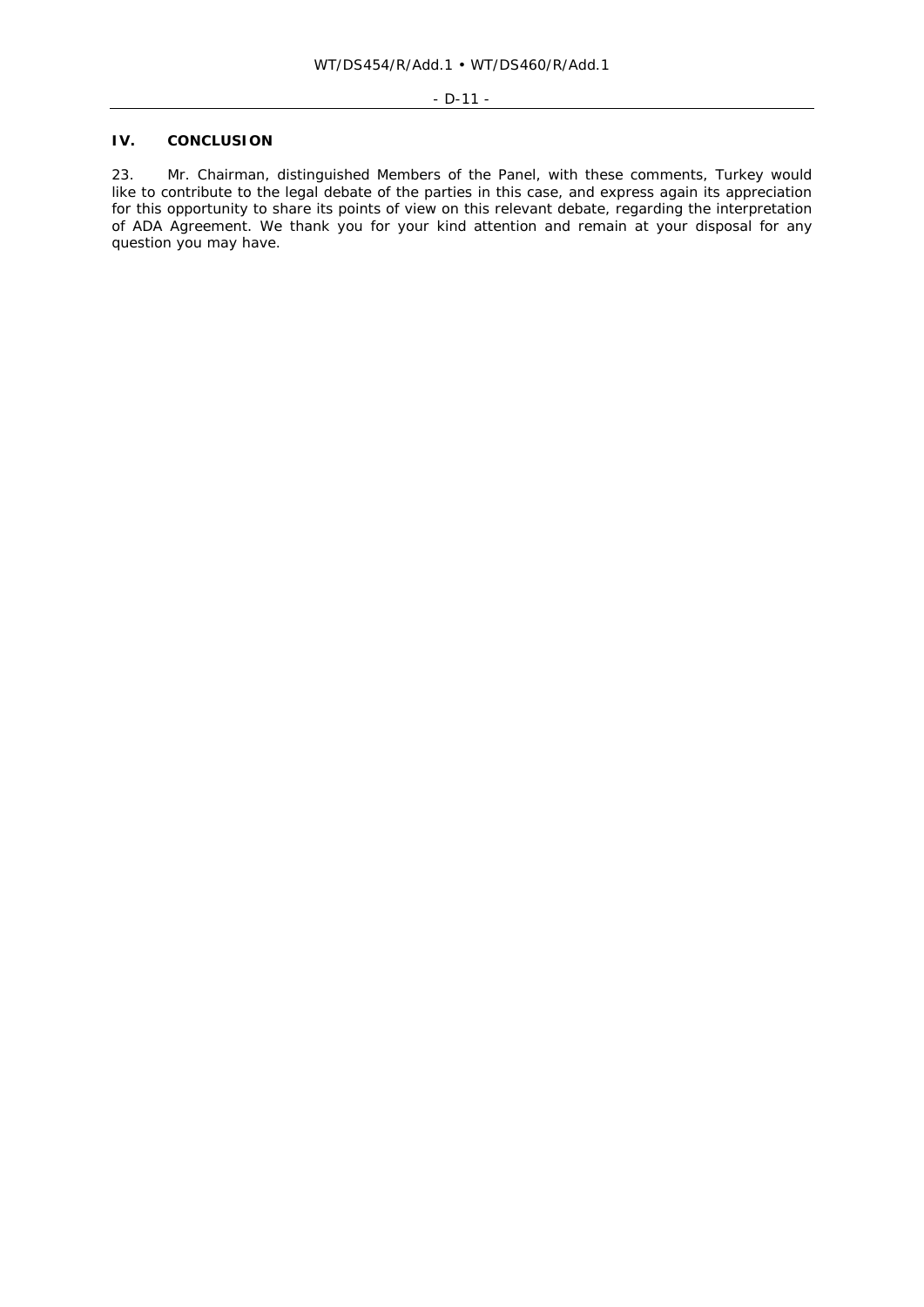$-D-12$  -

## **ANNEX D-4**

#### INTEGRATED EXECUTIVE SUMMARY OF THE ARGUMENTS OF THE UNITED STATES

#### **I. PROCEDURAL AND TRANSPARENCY REQUIREMENTS OF GATT ARTICLE 6**

## **a. Designation of Confidential Information and Requirement for Public Summaries under Articles 6.5 and 6.5.1 of the AD Agreement**

1. A basic tenet of the AD Agreement, as reflected in various Article 6 provisions, is that the parties to an investigation must be given a full and fair opportunity to see relevant information and to defend their interests. At the same time, investigative authorities may need to protect confidential information. Indeed, in AD investigations, the submission of confidential information is a necessary and frequent occurrence. Article 6.5 thus requires that investigating authorities, upon good cause shown, to ensure the confidential treatment of such information. Article 6.5.1 balances the need to protect such information against the disclosure requirements of other Article 6 provisions. It provides that an investigating authority, if it accepts confidential information, must provide or otherwise assure that confidential information is summarized in sufficient detail to permit a reasonable understanding of the substance of the information. Where an investigating authority accepts confidential information without providing or otherwise assuring timely adequate non-confidential summaries of that information, significant prejudice to the ability of companies and Members to defend their interests could occur.

# **b. Acceptance of Certain Information Presented during Verification**

2. The main purpose of "on-the-spot investigation" conducted pursuant to AD Article 6.7 is to verify the information already submitted or obtain further detail. On-the-spot investigations are not opportunities for interested parties to submit a significant amount of new information.

3. The United States notes that Paragraph 7 of Annex I provides that a firm is entitled to prepare for the on-the-spot investigation and contemplates that an investigating authority may request that a firm provide additional information, including potentially minor corrections or clarifications to information already submitted.

4. With respect to what must be accepted by the investigating authority, Article 6.8 and Annex II provide that an investigating authority may make determinations on the basis of facts available when information is not submitted in a reasonable time. The investigating authority is not required to use information in circumstances including when the information is submitted in an untimely fashion and when its acceptance would cause difficulties in the conduct of the investigation. Accordingly, whether any information proffered at verification should be accepted will be a fact-specific inquiry.

#### **c. Alleged Inadequate Disclosure and Failure to Inform Parties of the Essential Facts under Consideration in Violation of AD Articles 6.4 and 6.9**

5. The United States recalls that the "relevancy" of the information covered by Article 6.4 is to be determined from the perspective of the interested party, not the investigating authority. The United States agrees with the EU that Article 6.4 generally requires that an investigating authority give interested parties access to all non-confidential information that is submitted during an investigation. The United States agrees that there is no "disclosure" of confidential information within the meaning of Article 6.5 if the investigating authority is providing the confidential information only to the party that submitted it. To the extent that there may be aspects of the calculation that may not be able to be disclosed because they contain another interested party's confidential information, the second clause of Article 6.4 explicitly excludes from the disclosure requirements such information treated as confidential under Article 6.5.

6. With respect to Article 6.9, the United States notes that the calculations relied on by an investigating authority to determine the normal value and export prices, as well as the data underlying those calculations, constitute "essential facts" forming the basis of the investigating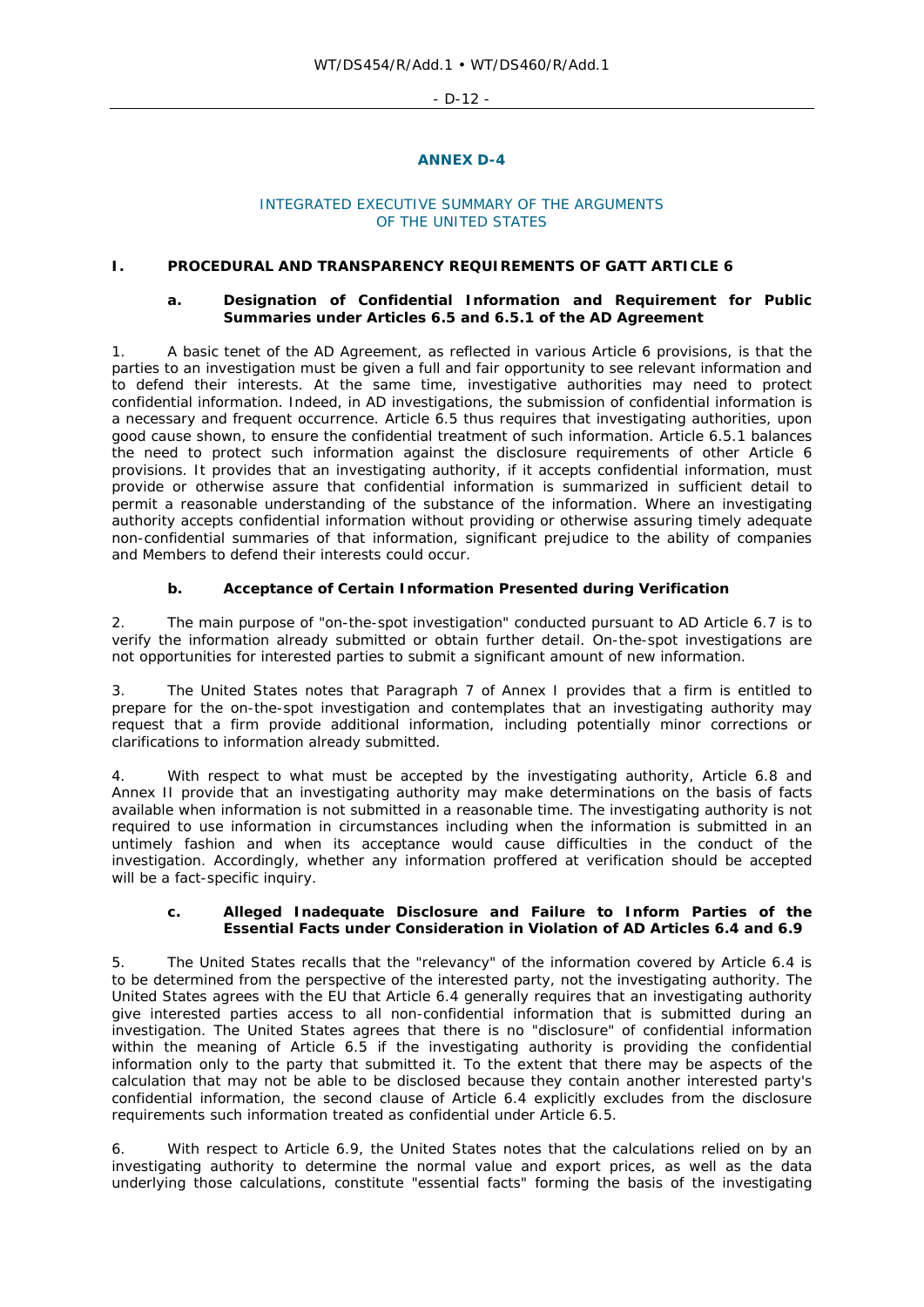authority's imposition of final measures. Without such information, no affirmative determination could be made and no definitive duties could be imposed. If the interested parties are not provided access to these facts used by the investigating authority on a timely basis, they cannot defend their interests.

7. Furthermore, with respect to the determination of the existence and margin of dumping, the investigating authority must disclose the data used in: (1) the determination of normal value (including constructed value); (2) the determination of export price; (3) the sales that were used in the comparison between normal value and export prices; (4) any adjustments for differences which affect price comparability; and (5) the formulas that were applied to the data. All of these would be "essential" facts within the meaning of Article 6.9.

8. Contrary to China's arguments, the fact that a party has provided information to the investigating authority does not mean that the exporter knows with certainty which of that information will be used and in what capacity. Moreover, China's claim that all that is required is a summary of the essential facts is a misreading of Article 6.9, which require that an investigating authority provide the essential facts underlying its determination and not merely a stated conclusion based on these facts.

9. For injury determination, the United States notes that Article 6.9 considers information on the price levels for domestically produced products and comparison between the prices for this product and the imports under consideration to be essential facts for price effect findings.

#### **d. Use of Facts Available to Determine the Dumping Margins with respect to All Other Companies in Alleged Breach of Article 6.8 and Paragraph 1 of Annex II**

10. The United States recalls that Article 6.8 establishes that an investigating authority may only resort to facts available where an interested party "refuses access to" or otherwise "does not provide" information that is "necessary" to the investigation, or otherwise "significantly impedes" the investigation. An investigating authority may not assign a margin based on facts available when the authority has not requested the information in the first place. Thus, an exporter must be given the opportunity to provide information required by an investigating authority before the latter resorts to facts available. An exporter that is unknown to the investigating authority is not notified of the information required, and thus is denied an opportunity to provide it. In other words, exporters not given notice of the information required of them cannot be considered to have failed to provide necessary information.

11. Article 6.8 should be read together with paragraph 1 of Annex II, which requires investigating authorities to ensure that respondents receive proper notice of the rights of the investigating authorities to use facts available. These provisions together ensure that an exporter or producer has an opportunity to provide information required by an investigating authority before the latter resorts to the use of facts available.

### **II. ALLEGED FAILURE TO SET FORTH OR OTHERWISE MAKE AVAILABLE IN SUFFICIENT DETAIL CERTAIN FINDINGS AND CONCLUSIONS WITH RESPECT TO THE ALL OTHERS RATE AND THE INJURY DETERMINATION IN VIOLATION OF AD ARTICLES 12.2 AND 12.2.2**

12. With respect to the dumping determination, Article 12.2 provides that, in a preliminary or final determination, the investigating authority must provide notice or a separate report setting out "in sufficient detail the findings and conclusions reached on all issues of fact and law considered material by the investigating authorities". Article 12.2.2 further provides that for a final determination, an investigating authority's final report must detail "all relevant information on the matters of fact and law and reasons which have led to the imposition of final measures".

13. The factual and legal bases for the investigative authority to resort to facts available with respect to all other exporters that it did not examine constitute material issues of fact and law considered. These issues go to the very heart of the determination of what margin to apply to unexamined exporters. Consequently, Article 12.2 requires that the investigative authority provide in sufficient detail the findings and conclusions that lead to application of facts available. Similarly, Article 12.2.2 requires, among other things, the that the investigative authority provide "all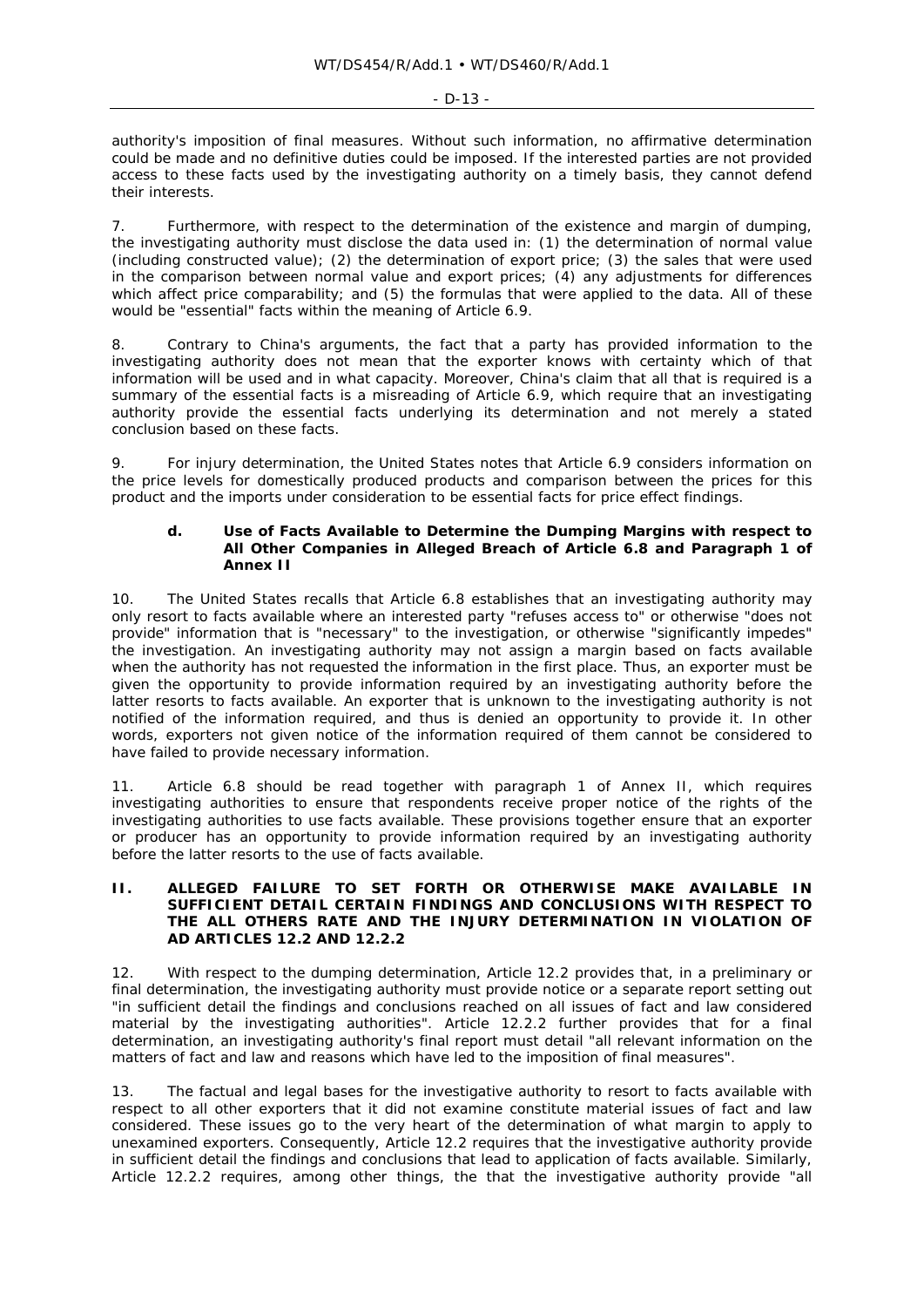relevant information" on the relevant facts underlying its determination that recourse to facts available was warranted in the calculations of the "all others" rate.

14. With respect to the injury determination, the United States notes the that, pursuant to Article 12.2.2, any facts related to the price comparisons of the subject imports and domestic products are relevant information on the matters of fact that an investigating authority should disclose in its final determination.

# **III. ALLEGED BREACH OF ARTICLE 2 OF THE AD AGREEMENT IN THE CALCULATION OF DUMPING MARGINS**

### **a. Determinations of SG&A Costs Should be Based, Whenever Possible, on Sales Made in the Ordinary Course of Trade Pursuant to AD Article 2.2.2**

15. Article 2.2.2 provides that an investigating authority should, where possible, base SG&A and profit on sale of the like product made in the ordinary course of trade. If, and only if, such sales in the ordinary course of trade are unavailable, Article 2.2.2 then provides alternative methodologies for determining SG&A and profit.

16. The EU argues that MOFCOM breached Article 2.2.2 because it based SG&A on certain sample sales and these sales were outside the ordinary course of trade. However, there are many reasons to find a normal value sales transaction not in the ordinary course of trade. The AD Agreement does not require an investigating authority to treat all sample sales as outside the ordinary course of trade. Instead, the investigating authority must evaluate the record evidence to determine whether it supports finding that the sample sale was concluded on terms and conditions that are incompatible with normal commercial practice for sales of the like product, in the market in question, at the relevant time.

### **b. Investigating Authorities Shall Normally Calculate Cost on the Basis of Records Kept by the Exporters When the Costs are in Accordance with Generally Accepted Accounting Principles (GAAP) and Reasonably Reflect Cost Pursuant to AD Article 2.2.1.1**

17. The United States considers Article 2.2.1.1 to require an investigating authority to normally calculate costs on the basis of records kept by an exporter or producer's books and provided that the books and records are in accordance with the GAAP of the exporting country and reasonably reflect the costs associated with the production and sale of the product under consideration. If the evidence in this dispute establishes that the records were in accordance with GAAP and reasonably reflected the costs associated with the production and sale of the product under consideration, MOFCOM would have been obligated to use those records pursuant to Article 2.2.1.1 or obligated to provide a reason supported by the record evidence to depart from the "normal" methodology provided for in Article 2.2.1.1.

### **c. An Investigating Authority Should Conduct Model Matching to Ensure a Fair Comparison Pursuant to AD Article 2.4**

18. Article 2.4 sets forth the overarching obligation of an investigating authority to make a "fair comparison" between the export price and the normal value when determining the existence of dumping and calculating a dumping margin. A fair comparison requires the investigating authority to strive to compare similar products as well as transactions. In finding the correct set of products to compare, the investigating authority must conduct an exercise such as a model matching exercise. When subject merchandise consists of two or more significantly diverse product models, investigating authorities will match foreign-like products and home-market products using model match criteria to assure accurate price comparisons within but not across relevant product categories. Because model matching ensures that only sales of products with similar physical characteristics are compared to each other or necessary adjustments for the differences are made, some sort of model matching exercise is an essential component of establishing a fair comparison.

19. Generally, the investigating authority has the obligation to seek information regarding differences in physical characteristics that may affect price comparability in order to make a fair comparison. The investigating authority can fulfill this obligation by asking parties to: 1) identify and explain the differences in physical characteristics and 2) identify which of those differences in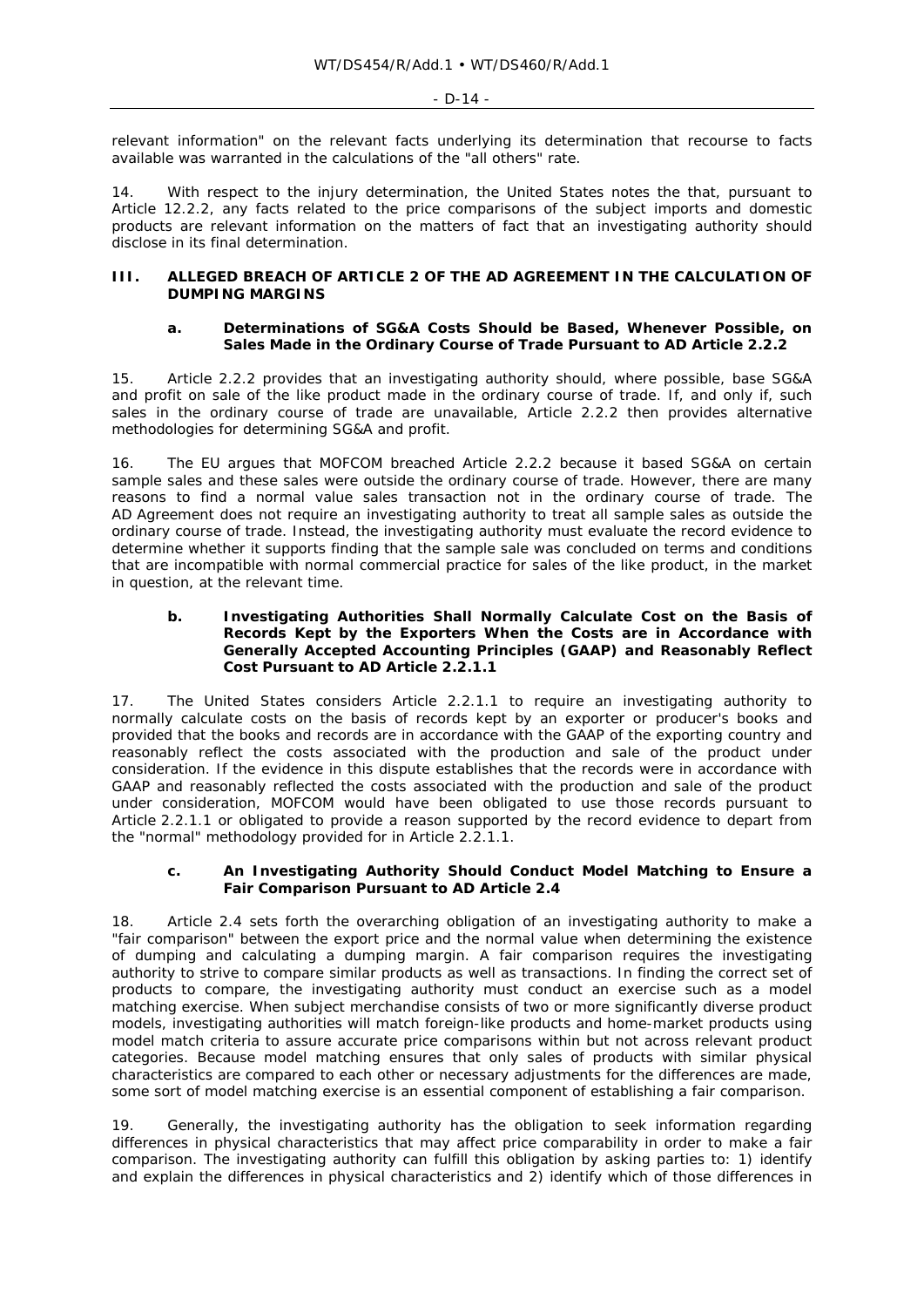physical characteristics may affect price comparability. If an investigating authority sought such information, but an exporter or producer merely identified differences in physical characteristics between the products at issue without claiming that those differences affected price, then the investigating authority need not independently undertake an analysis of the differences in physical characteristics to determine whether they affected price comparability.

## **IV. INJURY DETERMINATION**

### **a. Evaluation of the Margin of Dumping**

20. The United States notes that Articles 3.1 and 3.4 do not require an authority to evaluate the *significance* of dumping margins. Neither article requires that the magnitude of the margins of dumping be given any particular weight, or that they be evaluated in any particular way.

### **b. Import Volumes and Causation Determinations**

21. With regard to Article 3.2, the United States disagrees with EU and Japan to the extent they assert that an authority may not attach significance to the fact that imports "retain" a significant share of the market over the period. Although Article 3.2 does specify that an authority "shall consider whether there has been a significant increase in dumped imports", either on an absolute or relative basis, it does not expressly or implicitly prevent an authority from considering in its analysis the fact that imports have a significant market share level. In a situation in which significant volumes of subject imports are having a significant adverse impact on domestic prices, the existence of significant import volumes or market share is obviously one item of "relevant evidence" that an authority may want to consider in its Article 3.5 analysis.

# **c. Application of Provisional Measures for a Period Exceeding Four Months**

22. The text of Article 7.4 provides that without request from a sufficient percentage of exporters or the imposition of a lesser duty, an investigating authority may not impose provisional measures for a period exceeding four months. To the extent that MOFCOM applied provisional measures for six months without a request by exporters representing a significant percentage of the trade involved and without MOFCOM examining whether a duty lower than the margin of dumping would be sufficient to remove injury, the United States agrees that China breached Article 7.4.

### **d. The EU's Proposed Amendments to the BCI Procedures and the Request that the Panel Seek Confidential Information Pursuant to DSU Article 13.1**

23. Article 6.5 expressly provides that, once an investigating authority accepts information as confidential, the investigating authority must not disclose such information without the specific permission of the party submitting it. No provision of the AD Agreement or the DSU creates an exception that would permit information that the investigating authority accepted as confidential in the underlying investigation be disclosed within the context of a WTO proceeding without the specific permission of the party submitting that information to the investigating authority.

24. Protecting confidential information, including by securing the specific permission of the party submitting the information, is crucial to the proper functioning of trade remedy proceedings. If the protections in Article 6.5 were treated as non-applicable in the context of a dispute, parties could be deterred from disclosing confidential information to investigating authorities, potentially impeding or frustrating the proceeding. It is also important to recognize that confidential information often raises significant domestic sensitivities. For example, in order to ensure confidential information stays properly protected, consistent with WTO obligations, Members may have domestic legal provisions that impose penalties, including criminal penalties, on government officials that disclose such information without authorization. The Panel should not request that a party supply BCI information from the underlying proceeding absent the specific permission of the party that submitted it.